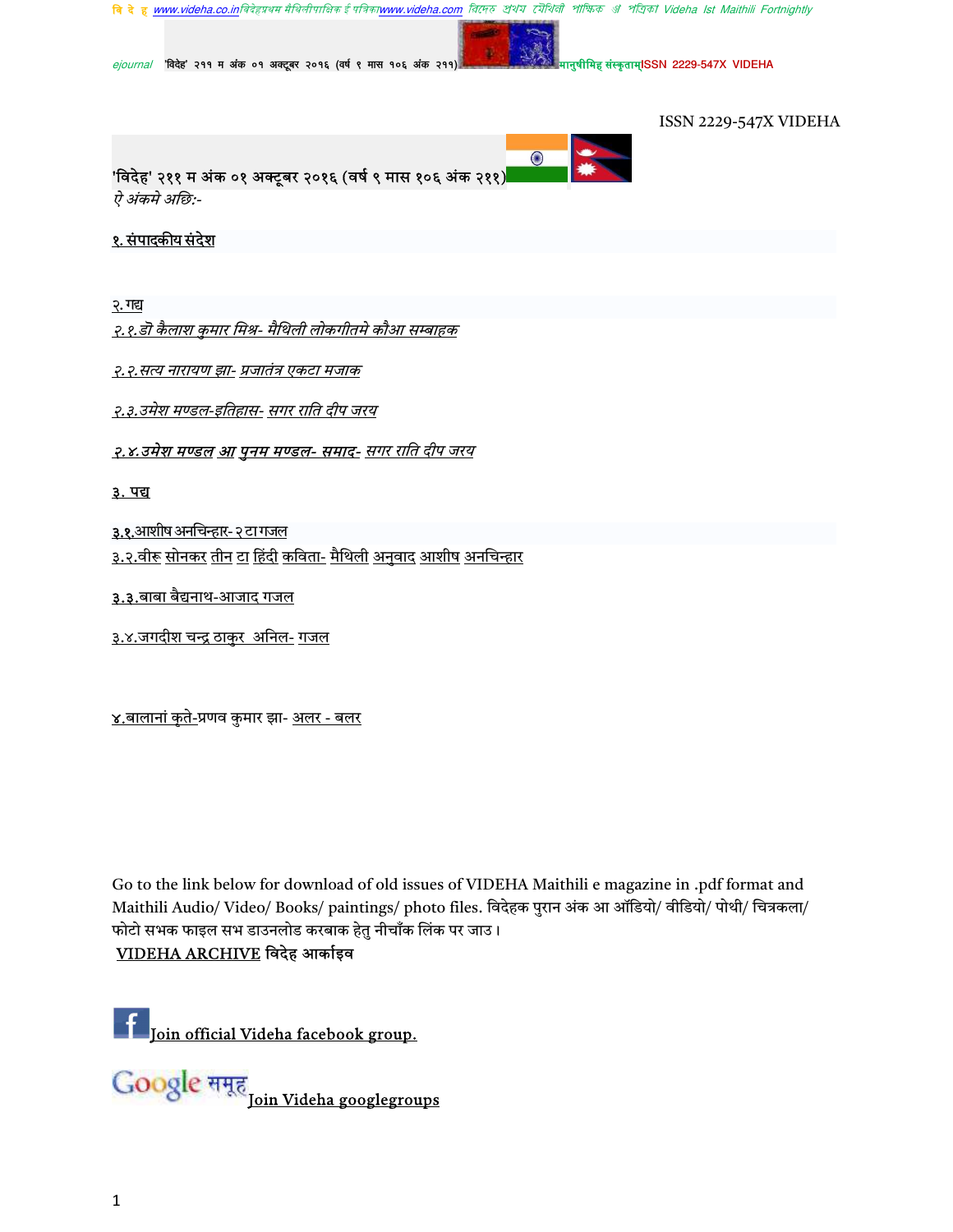

संपादकीय

जेना की सभ गोटा जनै छी जे विदेह २०१५ मे तीन टा विशेषांक तीन साहित्यकारपर प्रकाशित केलक जकर मापदंड छल सालमे दुटा विशेषांक जीवित साहित्यकारक उपर रहत जइमे एकटा ६०-७० वा ओइसँ बेसी सालक साहित्यकार रहता तँ दोसर ४०-५० सालक ( मैथिली साहित्यकार मने भारत आ नेपाल दूनूक)। ऐ क्रममे अरविन्द ठाकुर ओ जगदीश चंद्र ठाकुर "अनिल"जीपर विशेषांक निकलि चकल अछि। आगक विशेषांक किनकापर हअए तइ लेल एक मास पहिनेसँ पाठकक सझाव माँगल गेल छल। पाठकक सझाव आएल आ ओइ सुझाव अंतर्गत विदेहक किछु अगिला विशेषांक परमेश्वर कापड़ि, वीरेन्द्र मल्लिक आ कमला चौधरी पर रहत। हमर सबहक प्रयास रहत जे ई विशेषांक सभ जनवरी ओ फरवरी २०१७ मे प्रकाशित हुअए मुदा ई रचनाक उपलब्धतापर निर्भर करत। मने रचनाक उपलब्धताक हिसाबसँ समए ऊपर-निच्चा भऽ सकैए। सभ गोटासँ आग्रह जे ओ अपन-अपन रचना ३१ दिसम्बर २०१६ धरि ggajendra@videha.com पर पठा दी।

विदेह सम्मान विदेह समानान्तर साहित्य अकादेमी सम्मान १.विदेह समानान्तर साहित्य अकादेमी फेलो पुरस्कार २०१०-११ २०१० श्री गोविन्द झा (समग्र योगदान लेल) २०११ श्री रमानन्द रेणु (समग्र योगदान लेल) २.विदेह समानान्तर साहित्य अकादेमी पुरस्कार २०११-१२ २०११ मूल पुरस्कार- श्री जगदीश प्रसाद मण्डल (<mark>गामक जिनग</mark>्ी, कथा संग्रह) २०११ बाल साहित्य पुरस्कार- ले.क. मायानाथ झा (जकर नारी चतुर होइ, कथा संग्रह) २०११ युवा पुरस्कार- आनन्द कुमार झा (<mark>कलह</mark>, नाटक) २०१२ अनुवाद पुरस्कार- श्री रामलोचन ठाकुर- (<mark>पद्मानदीक माझ</mark>्ी, बांग्ला- मानिक बंद्योपाध्याय, उपन्यास बांग्लासँ मैथिली अनुवाद) विदेह भाषा सम्मान २०१२-१३ (वैकल्पिक साहित्य अकादेमी पुरस्कारक रूपमे प्रसिद्ध) 1.विदेह समानान्तर साहित्य अकादेमी फेलो पुरस्कार 2012 2012 श्री राजनन्दन लाल दास (समग्र योगदान लेल) 2.विदेह भाषा सम्मान २०१२-१३ (वैकल्पिक साहित्य अकादेमी पुरस्कारक रूपमे प्रसिद्ध) २०१२ बाल साहित्य पुरस्कार - श्री जगदीश प्रसाद मण्डल केँ "तरेगन" बाल प्रेरक विहनि कथा संग्रह २०१२ मूल पुरस्कार - श्री राजदेव मण्डलकेँ "<u>अम्बरा</u>" (कविता संग्रह) लेल। 2012 युवा पुरस्कार- श्रीमती ज्योति सुनीत चौधरीक "<u>अर्चिस</u>" (कविता संग्रह) 2013 अनुवाद पुरस्कार- श्री नरेश कुमार विकल "ययाति" (मराठी उपन्यास श्री विष्णु सखाराम खाण्डेकर) विदेह भाषा सम्मान २०१३-१४ (वैकल्पिक साहित्य अकादेमी पुरस्कारक रूपमे प्रसिद्ध) २०१३ बाल साहित्य पुरस्कार – श्रीमती ज्योति सुनीत चौधरी- "<mark>देवीजी</mark>" (बाल निबन्ध संग्रह) लेल।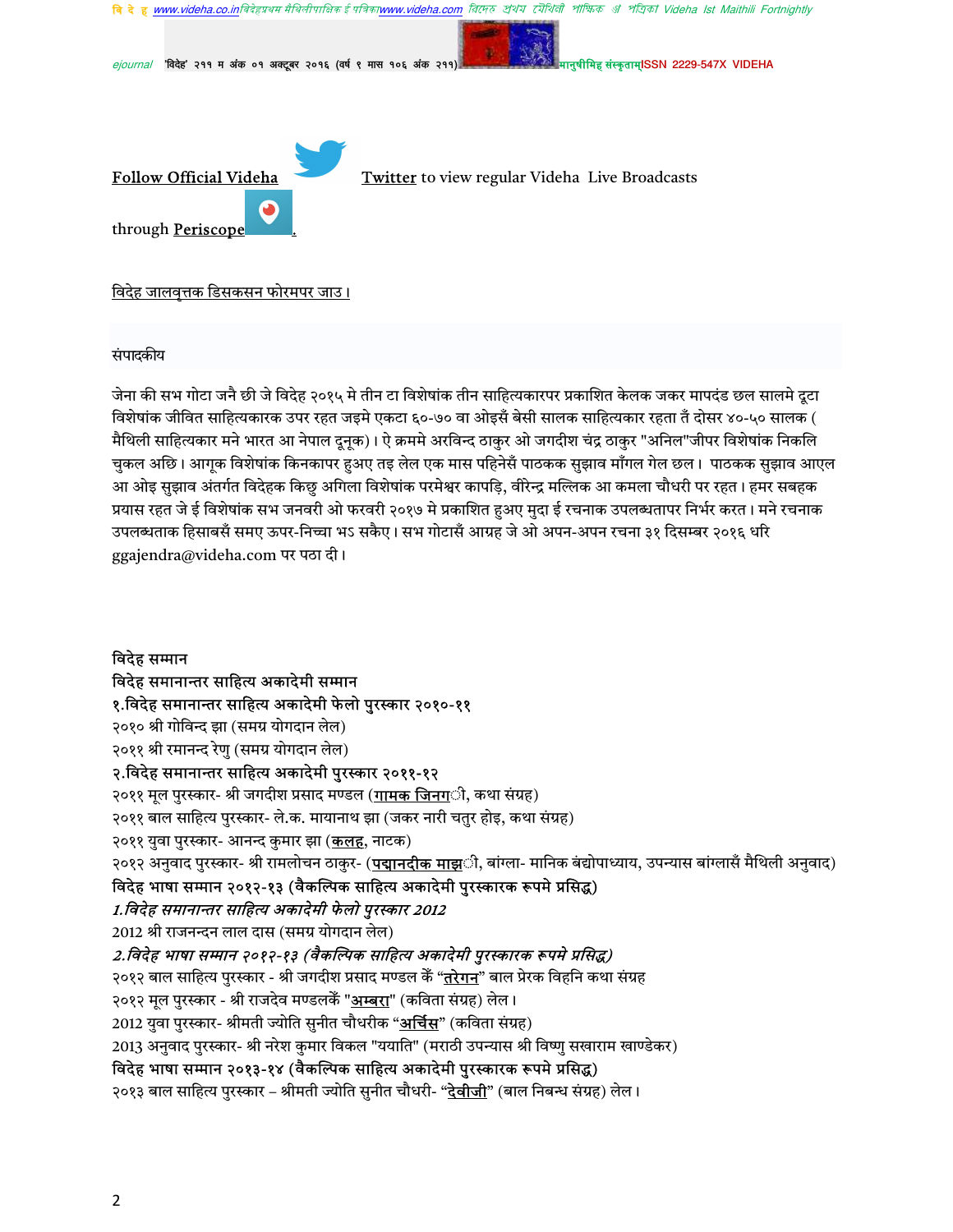**वि दे ह www.videha.co.in**विदेहप्रथम मैथिलीपाक्षिक ई पत्रिका**w** াদেহ প্ৰথম মৌথিনী পাক্ষিক প্ৰ পত্ৰিকা Videha Ist Maithili Fortnightly

 $e$ journal 'विदेह' २११ म अंक ०१ अक्टूबर २०१६ (वर्ष ९ मास १०६ अंक २११)

नुषीमिह संस्कृताम्ISSN 2229-547X VIDEHA

२०१३ मूल पुरस्कार - श्री बेचन ठाकुरकेँ "<mark>बेटीक अपमान आ छीनरदेव</mark>ी" (नाटक संग्रह) लेल। २०१३ युवा पुरस्कार- श्री उमेश मण्डलकेँ "<mark>निश्तुकी</mark>" (कविता संग्रह)लेल। २०१४ अनुवाद पुरस्कार- श्री विनीत उत्पलकेँ "<mark>मोहनदास</mark>" (हिन्दी उपन्यास श्री उदय प्रकाश)क मैथिली अनुवाद लेल। विदेह भाषा सम्मान २०१४-२०१५ (समानान्तर साहित्य अकादेमी सम्मान) २०१४ मूल पुरस्कार- श्री नन्द विलास राय (<mark>सखारी पेटार</mark>ी- लघु कथा संग्रह) २०१४ बाल पुरस्कार- श्री जगदीश प्रसाद मण्डल (<mark>नै धारैए</mark>- बाल उपन्यास) २०१४ युवा पुरस्कार - श्री आशीष अनचिन्हार (**अनचिन्<u>हार आखर</u>- गजल संग्रह**) २०१५ अनुवाद पुरस्कार - श्री शम्भु कुमार सिंह ( <mark>पाखलो</mark> - तुकाराम रामा शेटक कोंकणी उपन्यासक मैथिली अनुवाद) नाटक, गीत, संगीत, नृत्य, मूर्तिकला, शिल्प आ चित्रकला क्षेत्रमे विदेह सम्मान २०१२ अभिनय- मुख्य अभिनय, सुश्री शिल्पी कुमारी, उम्र- 17 पिता श्री लक्ष्मण झा श्री शोभा कान्त महतो, उम्र- 15 पिता- श्री रामअवतार महतो, हास्य-अभिनय सुश्री प्रियंका कुमारी, उम्र- 16, पिता- श्री वैद्यनाथ साह श्री दुर्गानंद ठाकुर, उम्र- 23, पिता- स्व. भरत ठाकुर नृत्य सुश्री सुलेखा कुमारी, उम्र- 16, पिता- श्री हरेराम यादव श्री अमीत रंजन, उम्र- 18, पिता- नागेश्वर कामत चित्रकला श्री पनकलाल मण्डल, उमेर- ३५, पिता- स्व. सुन्दर मण्डल, गाम छजना श्री रमेश कुमार भारती, उम्र- 23, पिता- श्री मोती मण्डल संगीत (हारमोनियम) श्री परमानन्द ठाकुर, उम्र- 30, पिता- श्री नथुनी ठाकुर संगीत (ढोलक) श्री बुलन राउत, उम्र- 45, पिता- स्व. चिल्टू राउत संगीत (रसनचौकी) श्री बहादुर राम, उम्र- 55, पिता- स्व. सरजुग राम शिल्पी-वस्तुकला श्री जगदीश मल्लिक,५० गाम- चनौरागंज मूर्ति-मृत्तिका कला श्री यदुनंदन पंडित, उम्र- 45, पिता- अशर्फी पंडित काष्ठ-कला श्री झमेली मुखिया,पिता स्व. मूंगालाल मुखिया, ५५, गाम- छजना किसानी-आत्मनिर्भर संस्कृति श्री लछमी दास, उमेर- ५०, पिता स्व. श्री फणी दास, गाम वेरमा विदेह मैथिली पत्रकारिता सम्मान -२०१२ श्री नवेन्दु कुमार झा नाटक, गीत, संगीत, नृत्य, मूर्तिकला, शिल्प आ चित्रकला क्षेत्रमे विदेह सम्मान २०१३ मुख्य अभिनय-(1) **सुश्री आशा कुमारी सुपुत्री श्री रामावतार यादव, उमेर- १८,** पता- गाम+पोस्ट- चनौरागंज, भाया- तमुरिया, जिला- मधुबनी (बिहार) (2) मो. समसाद आलम सुपुत्र मो. ईषा आलम, पता- गाम+पोस्ट- चनौरागंज, भाया- तमुरिया, जिला- मधुबनी (बिहार) (3) सुश्री अपर्णा कुमारी सुपुत्री श्री मनोज कुमार साहु, जन्म तिथि- १८-२-१९९८, पता- गाम- लक्ष्मिनियाँ, पोस्ट- छजना, भाया-

नरहिया, थाना- लौकही,जिला- मधुबनी (बिहार)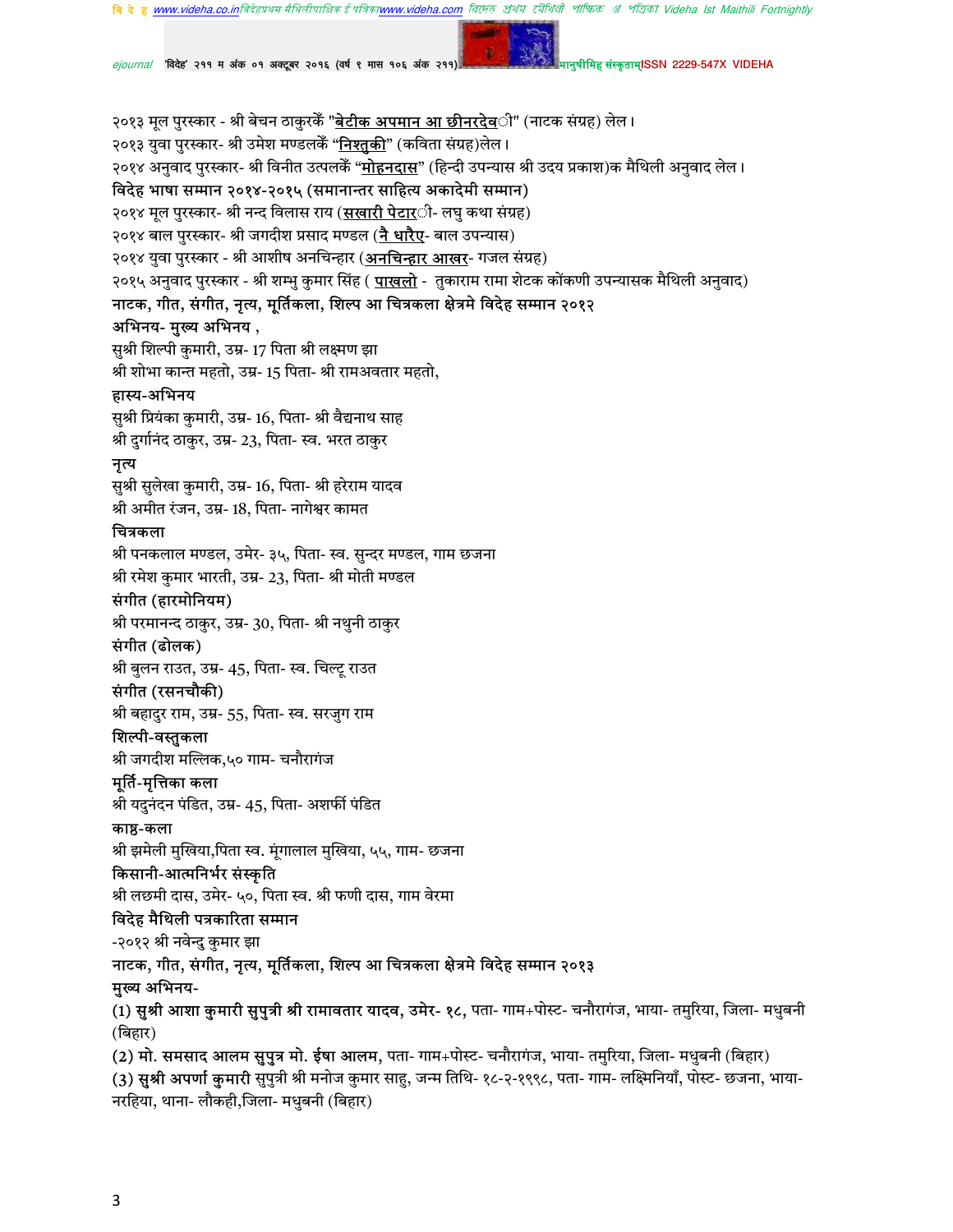*ejournal "*विदेह" २११ म अंक ०१ अक्टूबर २०१६ (वर्ष ९ मास १०६ अंक २११) मानुषाला अल्लाह संस्कृताम्ISSN 2229-547X VIDEHA

#### हास्य-अभिनय-

(1) **श्री ब्रह्मदवे पासवान उर्फ रामजानी पासवान** सुपुत्र- स्व. लक्ष्मी पासवान, पता- गाम+पोस्ट- औरहा, भाया- नरहिया, थाना-लौकही, जिला- मधुबनी (बिहार)

(2) टाॅसिफ आलम सुपुत्र मो. मुस्ताक आलम, पता- गाम+पोस्ट- चनौरागंज, भाया- झंझारपुर, जिला- मधुबनी (बिहार) नाटक, गीत, संगीत, नृत्य, मूर्तिकला, शिल्प आ चित्रकला क्षेत्रमे विदेह सम्मान (मांगनि खबास समग्र योगदान सम्मान) शास्त्रीय संगीत सह तानपुरा :

श्री रामवृक्ष सि**ंह सुपुत्र श्री अनिरूद्ध सि**ंह, उमेर- ५६, गाम- फुलवरिया, पोस्ट- बाबूबरही, जिला- मधुबनी (बिहार) मांगनि खबास सम्मान: मिथिला लोक संस्कृति संरक्षण:

**श्री राम लखन साहु** पे. स्व. खुशीलाल साहु, उमेर- ६५, पता, गाम- पकड़िया, पोस्ट- रतनसारा, अनुमंडल- फुलपरास (मधुबनी) नाटक, गीत, संगीत, नृत्य, मूर्तिकला, शिल्प आ चित्रकला क्षेत्रमे विदेह सम्मान (समग्र योगदान सम्मान): नृत्य-

(1) **श्री हरि नारायण मण्डल** सुपुत्र- स्व. नन्दी मण्डल, उमेर- ५८, पता- गाम+पोस्ट- छजना, भाया- नरहिया, जिला- मधुबनी (बिहार) (2) सुश्री संगीता कुमारी सुपुत्री श्री रामदेव पासवान, उमेर- १६, पता- गाम+पोस्ट- चनौरागंज, भाया- झंझारपुर, जिला- मधुबनी (बिहार)

### चित्रकला-

(1) **जय प्रकाश मण्डल** सुपुत्र- श्री कुशेश्वर मण्डल, उमेर- ३५, पता- गाम- सनपतहा, पोस्ट– बौरहा, भाया- सरायगढ, जिला- सुपौल (बिहार)

(2) श्री चन्दन कुमार मण्डल सुपुत्र श्री भोला मण्डल, पता- गाम- खड़गपुर, पोस्ट- बेलही, भाया- नरहिया, थाना- लौकही, जिला-मधुबनी (बिहार) संप्रति, छात्र स्नातक अंतिम वर्ष, कला एवं शिल्प महाविद्यालय- पटना।

### हरिमुनियाँ / हारमोनियम

(1) श्री महादेव साह सुपुत्र रामदेव साह, उमेर- ५८, गाम- बेलहा, वार्ड- नं. ०९, पोस्ट- छजना, भाया- नरहिया, जिला- मधुबनी (बिहार)

(2) **श्री जागेश्वर प्रसाद राउत** सुपुत्र स्व. रामस्वरूप राउत, उमेर ६**०,** पता- गाम+पोस्ट- बेरमा, भाया- तमुरिया, थाना- झंझारपुर (आर.एस. शिविर), जिला- मधुबनी पिन- ८४७४१० (बिहार)

# ढोलक/ ठेकैता/ ढोलकिया

(1) **श्री अनुप सदाय** सुपुत्र स्व. , पता- गाम- तुलसियाही, पोस्ट- मनोहर पट्टी, थाना- मरौना, जिला- सुपौल (बिहार)

(2) श्री कल्लर राम सुपुत्र स्व. खट्टर राम, उमेर- ५०, गाम- लक्ष्मिनियाँ, पोस्ट- छजना, भाया- नरहिया, थाना- लौकही, जिला- मधुबनी (बिहार)

# रसनचौकी वादक-

(1) वासुदेव राम सुपुत्र स्व. अनुप राम, गाम+पोस्ट- िनर्मली, वार्ड न. ०७), जिला- सुपौल (बिहार)

### शिल्पी-वस्तुकला-

(1) श्री बौकु मल्लिक सुपुत्र दरबारी मल्लिक, उमेर- ७०, गाम- लक्ष्मिनियाँ, पोस्ट- छजना, भाया- नरहिया, जिला- मधुबनी (बिहार) (2) श्री राम विलास धरिकार सुपुत्र स्व. ठोढ़ाइ धरिकार, उमेर- ४०, पता- गाम+पोस्ट- चनौरागंज, भाया- तमुरिया, जिला- मधुबनी (बिहार)

# मूर्तिकला-मृर्तिकार कला-

(1) **घुरन पंडित सुपुत्र**- श्री मोलहू पंडित, पता- गाम+पोस्ट– बेरमा, भाया- तमुरिया, थाना- झंझारपुर (आर.एस. शिविर), जिला-मधुबनी (बिहार)

(2) **श्री प्रभु पंडित सुपुत्र स्व.** , पता- गाम+पोस्ट- नरहिया, थाना- लौकही, जिला- मधुबनी (बिहार)

# काष्ठ-कला-

(1) **श्री जगदेव साहु** सुपुत्र शनीचर साहु, उमेर- ३६, गाम- िनर्मली-पुरर्वास, जिला- सुपौल (बिहार)

(2) श्री योगेन्द्र ठाकुर सुपुत्र स्व. बुद्ध ठाकुर उमेर- ४५, पता- गाम+पोस्ट- बेरमा, भाया- तमुरिया, थाना- झंझारपुर (आर.एस.

शिविर), जिला- मधुबनी पिन- ८४७४१० (बिहार)

# किसानी- आत्मनिर्भर संस्कृति-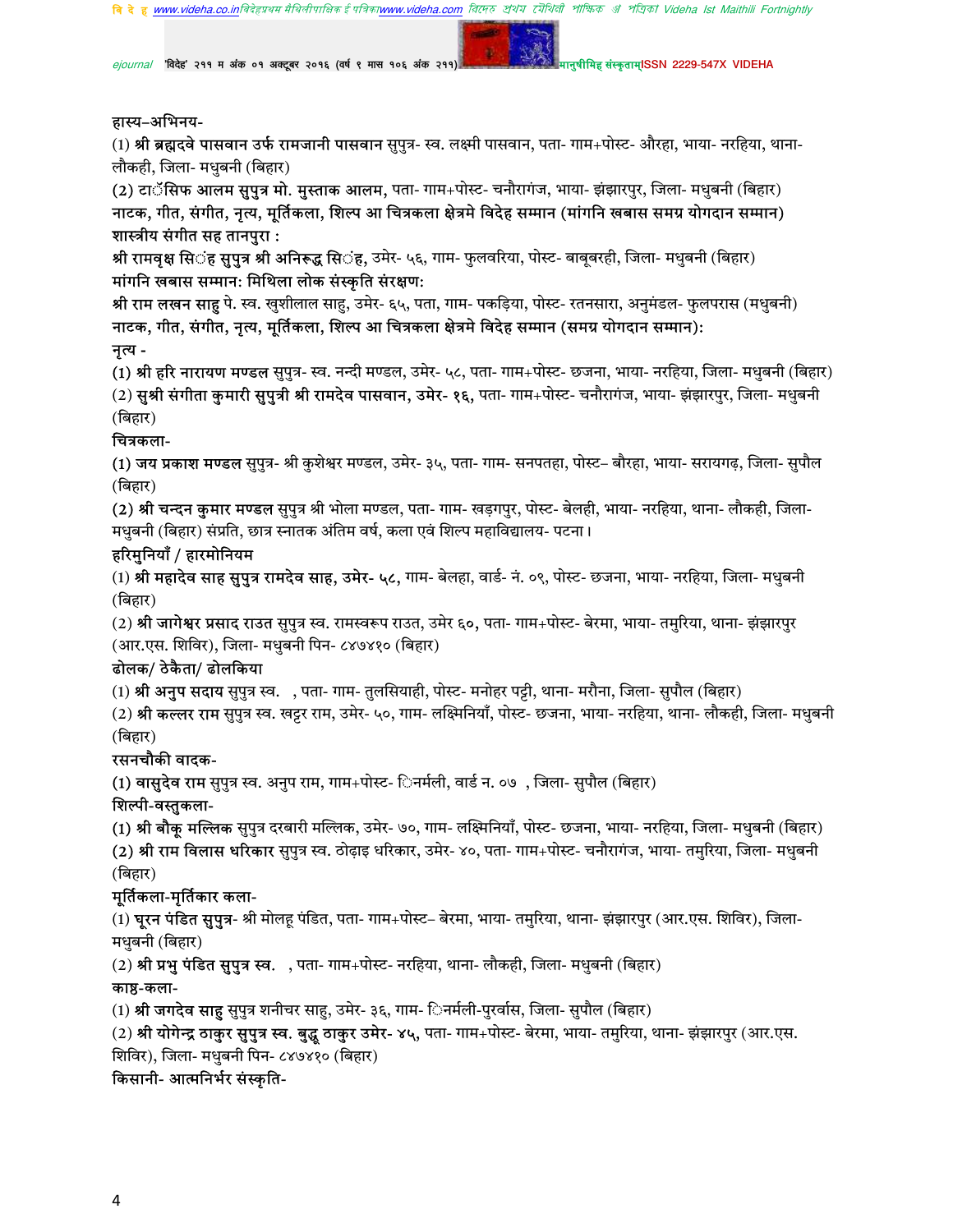$e$ journal 'विदेह' २११ म अंक ०१ अक्टूबर २०१६ (वर्ष ९ मास १०६ अंक २११)

नुषीमिह संस्कृताम्ISSN 2229-547X VIDEHA

(1) श्री राम अवतार राउत सुपुत्र स्व. सुबध राउत, उमेर- ६६, पता- गाम+पोस्ट- बेरमा, भाया- तमुरिया, थाना- झंझारपुर (आर.एस. शिविर), जिला- मधुबनी पिन- ८४७४१० (बिहार)

(2) **श्री रौशन यादव** सुपुत्र स्व. कपिलेश्वर यादव, उमेर- ३५, गाम+पोस्ट– बनगामा, भाया- नरहिया, थाना- लौकही, जिला- मधुबनी (बिहार)

#### अल्हा/महराइ-

(1) **मो. जीबछ** सुपुत्र मो. बिलट मरहूम, उमेर- ६५, पता- गाम- बसहा, पोस्ट- बड़हारा, भाया- अन्धराठाढ़ी, जिला- मधुबनी, पिन-¿OO

#### जोगिरा-

श्री बच्चन मण्डल सुपुत्र स्व. सीताराम मण्डल, उमेर- ६०, पता- गाम+पोस्ट- बेरमा, भाया- तमुरिया, थाना- झंझारपुर (आर.एस. शिविर), जिला- मधुबनी पिन- ८४७४१० (बिहार)

श्री **रामदेव ठाकुर सुपुत्र स्व. जागेश्वर ठाकुर, उमेर- ५०,** पता- गाम+पोस्ट- बेरमा, भाया- तमुरिया, थाना- झंझारपुर (आर.एस. शिविर), जिला- मधुबनी पिन- ८४७४१० (बिहार)

### पराती (प्रभाती) गौनिहार आ खजरी/ खौजरी वादक-

(1) श्री सुकदेव साफी

सुपुत्र श्री ,

पता- गाम इटहरी, पोस्ट- बेलही, भाया- िनर्मली, थाना- मरौना, जिला- सुपौल (बिहार)

पराती (प्रभाती) गौनिहार - (अगहनसँ माघ-फागुन तक गाओल जाइत)

(1) **सुकदेव साफी** सुपुत्र स्व. बाबूनाथ साफी, उमेर- ७५, पता- गाम इटहरी, पोस्ट- बेलही, भाया- िनर्मली, थाना- मरौना, जिला-सुपौल (बिहार)

(2) **लेल्हू दास** सुपुत्र स्व. सनक मण्डल पता- गाम+पोस्ट- बेरमा, भाया- तमुरिया, थाना- झंझारपुर (आर.एस. शिविर), जिला- मधुबनी पिन- ८४७४१० (बिहार)

### झरनी-

(1) **मो. गुल हसन** सुपुत्र अब्दुल रसीद मरहूम, पता- गाम+पोस्ट- बेरमा, भाया- तमुरिया, थाना- झंझारपुर (आर.एस. शिविर), जिला-मधुबनी पिन- ८४७४१० (बिहार)

(2) **मो. रहमान साहब** सुपुत्र...., उमेर- ५८, गाम- नरहिया, भाया- फुलपरास, जिला- मधुबनी (बिहार)

### नाल वादक-

(1) श्री जगत नारायण मण्डल सुपुत्र स्व. खुशीलाल मण्डल, उमेर- ४०, गाम+पोस्ट- ककरडोभ, भाया- नरहिया, थाना-लौकही, जिला- मधुबनी (बिहार)

(2) **श्री देव नारायण यादव** सुपुत्र श्री कुशुमलाल यादव, पता- गाम- बनरझुला, पोस्ट- अमही, थाना- घोघड़डीहा, जिला- मधुबनी (बिहार)

### गीतहारि/ लोक गीत-

(1) श्रीमती फुदनी देवी पत्नी श्री रामफल मण्डल, पता- गाम+पोस्ट- बेरमा, भाया- तमुरिया, थाना- झंझारपुर (आर.एस.

शिविर), जिला- मधुबनी पिन- ८४७४१० (बिहार)

(2) **सुश्री सुविता कुमारी** सुपुत्री श्री गंगाराम मण्डल, उमेर- १८, पता- गाम- मछधी, पोस्ट- बलियारि, भाया- झंझारपुर, जिला- मधुबनी (बिहार)

# खुरदक वादक-

(1) **श्री सीताराम राम** सूपुत्र स्व. जंगल राम, उमेर- ६२, पता- गाम- लक्ष्मिनियाँ, पोस्ट- छजना, भाया- नरहिया, थाना- लौकही, जिला-मधुबनी (बिहार)

(2) श्री लक्ष्मी राम सुपुत्र स्व. पंचू मोची, उमेर- ७०, पता- गाम+पोस्ट- बेरमा, भाया- तमुरिया, थाना- झंझारपुर (आर.एस.

शिविर), जिला- मधुबनी पिन- ८४७४१० (बिहार)

# काँरनेट-

(1) **श्री चन्दर राम** सुपुत्र- स्व. जीतन राम, उमेर- ५०, पता- गाम- लक्ष्मिनियाँ, पोस्ट- छजना, भाया- नरहिया, थाना- लौकही, जिला-मधुबनी (बिहार)

(2) **मो. सुभान**, उमेर- ५०, पता- गाम+पोस्ट- चनौरागंज, भाया- तमुरिया, जिला- मधुबनी (बिहार)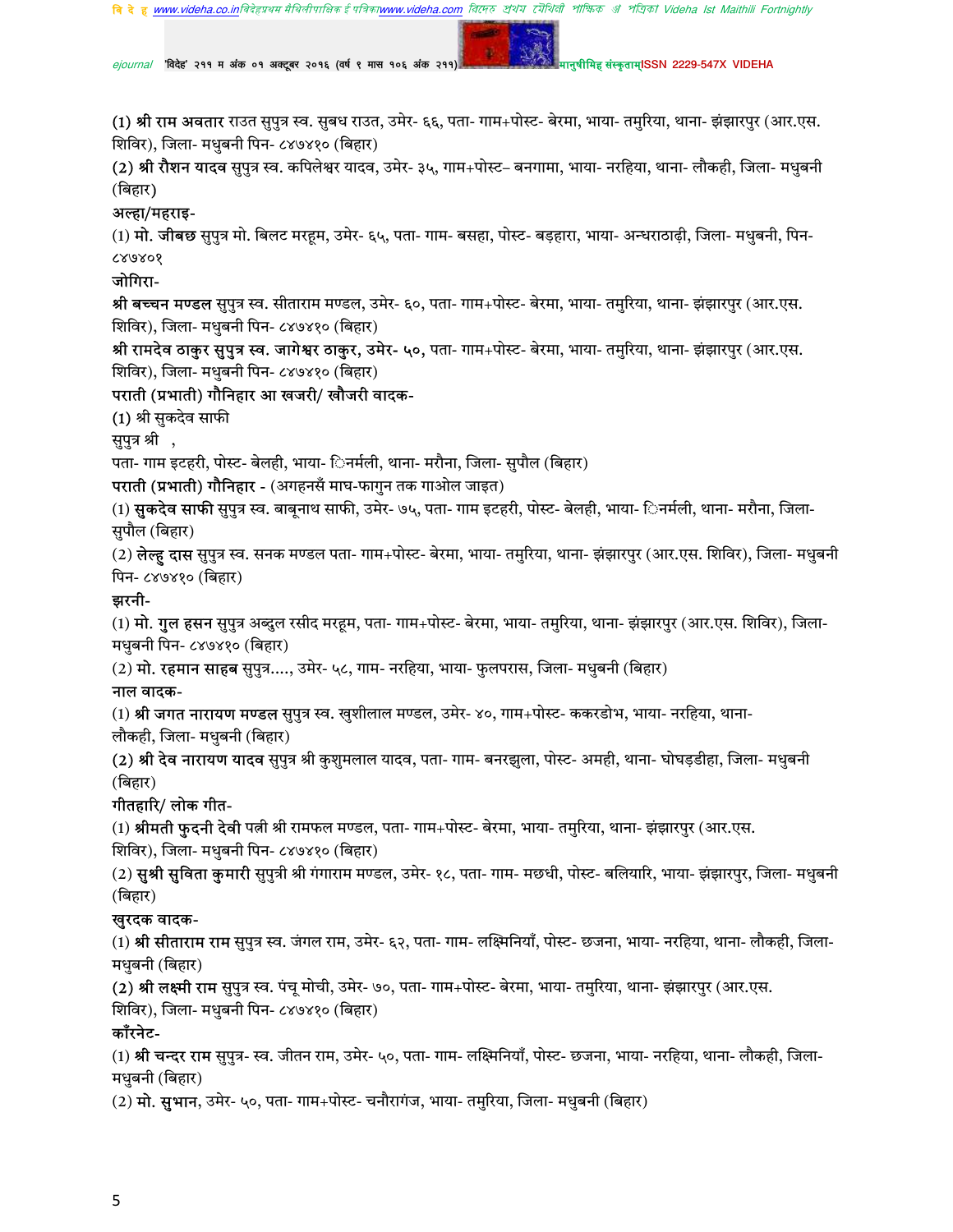$e$ journal 'विदेह' २११ म अंक ०१ अक्टूबर २०१६ (वर्ष ९ मास १०६ अंक २११)

ह संस्कृताम्ISSN 2229-547X VIDEHA

### बेन्जु वादक-

(1) श्री राज कुमार महतो सुपुत्र स्व. लक्ष्मी महतो, उमेर- ४५, गाम- िनर्मली वार्ड नं. ०४, जिला- सुपौल (बिहार)

(2) श्री घुरन राम, उमेर- ४३, गाम+पोस्ट- बनगामा, भाया- नरहिया, जिला- मधुबनी (बिहार)

# भगैत गवैया-

(1) श्री जीबछ यादव सुपुत्र स्व. रूपालाल यादव, उमेर- ८०, पता- गाम इटहरी, पोस्ट- बेलही, भाया- िनर्मली, थाना- मरौना, जिला-सुपौल (बिहार)

(2) **श्री शम्भु मण्डल** सुपुत्र स्व. लखन मण्डल, पता- गाम- बढियाघाट-रसुआर, पोस्ट– मुंगराहा, भाया- िनर्मली, िजला- सुपौल (बिहार)

# खिस्सकर- (खिस्सा कहैबला)-

(1) **श्री छूतहरू यादव उर्फ राजकुमार,** सुपुत्र श्री राम खेलावन यादव, गाम- घोघरडिहा, पोस्ट- मनोहर पट्टी, थाना- मरौना, जिला-सुपौल, पिन- ८४७४५२

# (2) बैजनाथ मुखिया उर्फ टहल मुखिया-

(2)सुपुत्र स्व. ढोंगाइ मुखिया,

पता- गाम+पोस्ट- औरहा, भाया- नरहिया, थाना- लौकही, जिला- मधुबनी (बिहार)

# मिथिला चित्रकला-

(1) सुश्री मिथिलेश कुमारी सुपुत्री श्री रामदेव प्रसाद मण्डल 'झारूदार' पता- गाम- रसुआर, पोस्ट-– मुंगराहा, भाया-िनर्मली, िजला- सुपौल (बिहार)

(2) श्रीमती वीणा देवी पत्नी श्री दिलिप झा, उमेर- ३५, पता- गाम+पोस्ट- बेरमा, भाया- तमुरिया, थाना- झंझारपुर (आर.एस. शिविर), जिला- मधुबनी पिन- ८४७४१० (बिहार)

### खजरी/ खौजरी वादक-

(2) **श्री किशोरी दास** सुपुत्र स्व. नेबैत मण्डल, पता- गाम- रसुआर, पोस्ट-– मुंगराहा, भाया- िनर्मली, िजला- सुपौल (बिहार) तबला-

श्री उपेन्द्र चौधरी सुपुत्र स्व. महावीर दास, उमेर- ५५, पता- गाम+पोस्ट- बेरमा, भाया- तमुरिया, थाना- झंझारपुर (आर.एस. शिविर), जिला- मधुबनी पिन- ८४७४१० (बिहार)

**श्री देवनाथ यादव** सुपुत्र स्व. सर्वजीत यादव, उमेर- ५०, गाम- झाँझपट्टी, पोस्ट- पीपराही, भाया- लदनियाँ, जिला- मधुबनी (बिहार) सारंगी- (घुना-मुना)

(1) श्री पंची ठाकुर, गाम- पिपराही।

# झालि- (झलिबाह)

(1) श्री कुन्दन कुमार कर्ण सुपुत्र श्री इन्द्र कुमार कर्ण पता- गाम- रेबाड़ी, पोस्ट- चौरामहरैल, थाना- झंझारपुर, जिला- मधुबनी, पिन-¿OOO

(2) **श्री राम खेलावन राउत** सुपुत्र स्व. कैलू राउत, उमेर- ६०, पता- गाम+पोस्ट- बेरमा, भाया- तमुरिया, थाना- झंझारपुर (आर.एस. शिविर), जिला- मधुबनी पिन- ८४७४१० (बिहार)

# बौसरी (बौसरी वादक)

**श्री रामचन्द्र प्रसाद मण्डल** सुपुत्र श्री झोटन मण्डल, उमेर- ३०, बौसरी/बौसली/बासुरी बजबै छथि।

पता- गाम- रसुआर, पोस्ट- मुंगराहा, भाया- िनर्मली, िजला- सुपौल (बिहार)

श्री विभूति झा सुपुत्र स्व. कनटीर झा, उमेर- ५०, पता- गाम+पोस्ट- कछुबी, भाया- तमुरिया, जिला- मधुबनी (बिहार)

# लोक गाथा गायक

**श्री रविन्द्र यादव** सुपुत्र सीताराम यादव, पता- गाम- तुलसियाही, पोस्ट- मनोहर पट्टी, थाना- मरौना, जिला- सुपौल (बिहार) श्री पिचकुन सदाय सुपुत्र स्व. मेथर सदाय, उमेर- ५०, पता- गाम+पोस्ट- बेरमा, भाया- तमुरिया, थाना- झंझारपुर (आर.एस. शिविर), जिला- मधुबनी पिन- ८४७४१० (बिहार)

# मजिरा वादक (छोकटा झालि...)

श्री रामपति मण्डल सुपुत्र स्व. अर्जुन मण्डल, पता- गाम- रसुआर, पोस्ट- मुंगराहा, भाया- िनर्मली, िजला- सुपौल (बिहार) मुदंग वादक-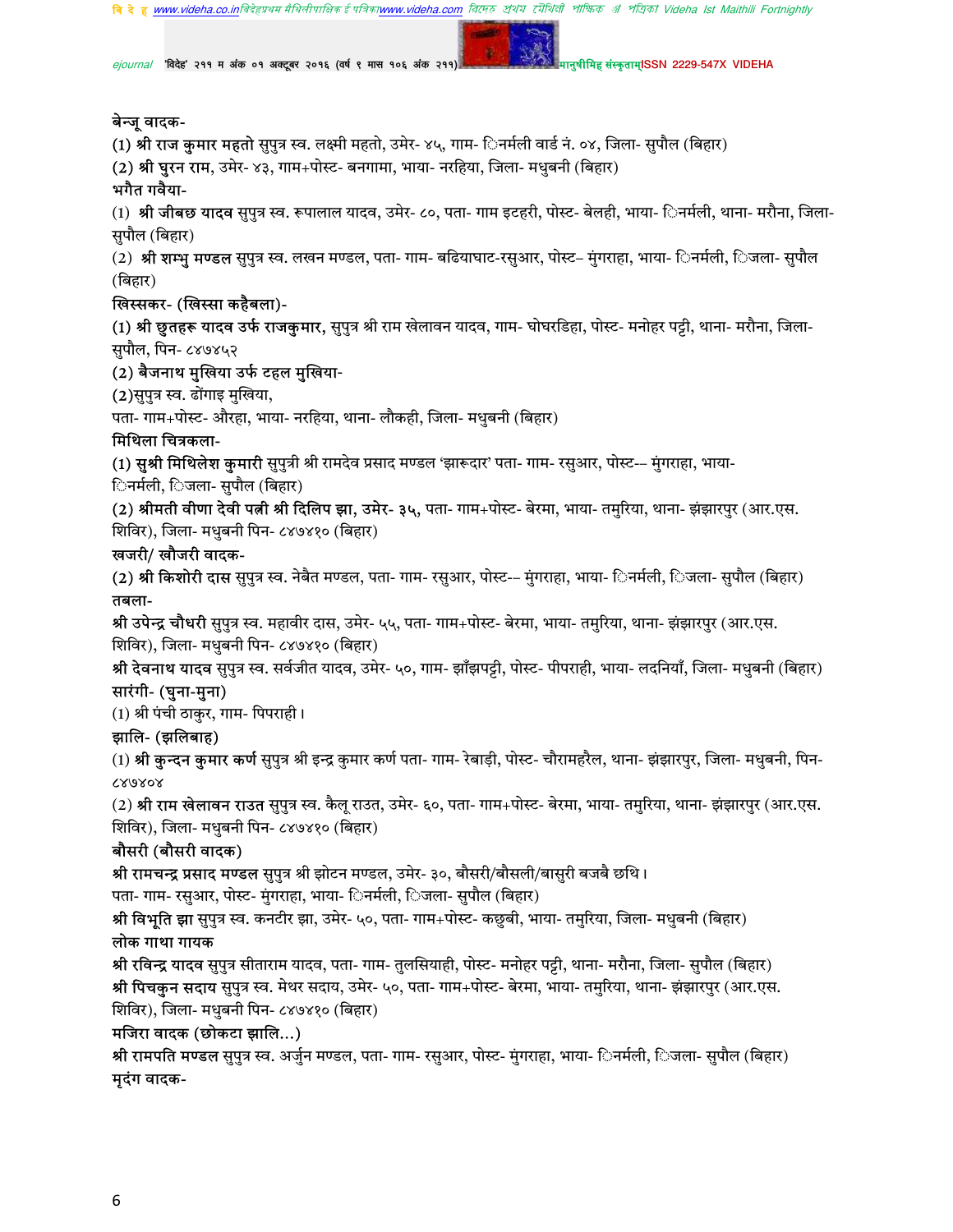*ejournal "*विदेह" २११ म अंक ०१ अक्टूबर २०१६ (वर्ष ९ मास १०६ अंक २११) मानुषाला अल्लाह संस्कृताम्ISSN 2229-547X VIDEHA

(1) श्री कपिलेश्वर दास सुपुत्र स्व. सुन्नर दास, उमेर- ७०, गाम- लक्ष्मिनियाँ, पोस्ट- छजना, भाया- नरहिया, थाना- लौकही, जिला-मधुबनी (बिहार)

(2) श्री खखर सदाय सुपुत्र स्व. बंठा सदाय, उमेर- ६०, पता- गाम+पोस्ट- बेरमा, भाया- तमुरिया, थाना- झंझारपुर (आर.एस. शिविर), जिला- मधबनी पिन- ८४७४१० (बिहार)

#### तानपुरा सह भाव संगीत

(1) श्री रामविलास यादव सुपुत्र स्व. दुखरन यादव, उमेर- ४८, गाम- सिमरा, पोस्ट- सांगि, भाया- घोघड़डीहा, थाना-फुलपरास, जिला- मधुबनी (बिहार)

#### तरसा/ तासा-

श्री जोगेन्द्र राम सुपुत्र स्व. बिल्टू राम, उमेर- ५०, पता- गाम+पोस्ट- बेरमा, भाया- तमुरिया, थाना- झंझारपुर (आर.एस. शिविर), जिला- मधुबनी पिन- ८४७४१० (बिहार)

श्री राजेन्द्र राम सुपुत्र कालेश्वर राम, उमेर- ५८, गाम- मझौरा, पास्ट- छजना, भाया- नरहिया, जिला- मधुबनी (बिहार)

#### रमझालि/ कठझालि/ करताल वादक-

श्री सैनी राम सुपुत्र स्व. ललित राम, उमेर- ५०, पता- गाम+पोस्ट- बेरमा, भाया- तमुरिया, थाना- झंझारपुर (आर.एस. शिविर), जिला-मधुबनी पिन- ८४७४१० (बिहार)

**श्री जनक मण्डल** सुपुत्र स्व. उचित मण्डल, उमेर- ६०, रमझालि/ कठझालि/ करताल वादक, १९७५ ई.सँ रमझालि बजबै छथि। पता-गाम- बढियाघाट/रसुआर, पोस्ट- मुंगराहा, भाया- िनर्मली, जिला- सूपौल (बिहार)

#### गुमगुमियाँ/ ग्रुम बाजा

**श्री परमेश्वर मण्डल** सुपुत्र स्व. बिहारी मण्डल उमेर- ४१, १९८० ई.सँ गुमगुिमयाँ बजबै छथि।

श्री जुगाय साफी सुपुत्र स्व. श्री श्रीचन्द्र साफी, उमेर- ७५, पता- गाम+पोस्ट- बेरमा, भाया- तमुरिया, थाना- झंझारपुर (आर.एस. शिविर), जिला- मधुबनी पिन- ८४७४१० (बिहार)

#### डंका/ ढोल वादक

श्री **बदरी राम**, उमेर- ५५, पता- गाम इटहरी, पोस्ट- बेलही, भाया- िनर्मली, थाना- मरौना, जिला- सुपौल (बिहार)

श्री योगेन्द्र राम सुपुत्र स्व. बिल्टू राम, उमेर- ५५, पता- गाम+पोस्ट- बेरमा, भाया- तमुरिया, थाना- झंझारपुर (आर.एस.

शिविर), जिला- मधुबनी पिन- ८४७४१० (बिहार)

 $\overline{\textbf{5}}$ फा (होलीमे बजाओल जाइत...)

श्री **जग्रनाथ चौधरी उर्फ धियानी दास** सुपुत्र स्व. महावीर दास, उमेर- ६५, पता- गाम+पोस्ट- बेरमा, भाया- तमुरिया, थाना- झंझारपुर (आर.एस. शिविर),जिला- मधुबनी पिन- ८४७४१० (बिहार)

श्री महेन्द्र पोद्दार, उमेर- ६५, पता- गाम+पोस्ट- चनौरागंज, भाया- तमुरिया, जिला- मधुबनी (बिहार)

### नङेरा/ डिगरी-

श्री राम प्रसाद राम सुपुत्र स्व. सरयुग मोची, उमेर- ५२, पता- गाम+पोस्ट- बेरमा, भाया- तमुरिया, थाना- झंझारपुर (आर.एस. शिविर), जिला- मधुबनी पिन- ८४७४१० (बिहार)

### विदेहक किछु विशेषांक:-

| १) हाइकू विशेषांक १२ म अंक, १५ जून २००८             |    |               |
|-----------------------------------------------------|----|---------------|
| Videha 15 06 2008.pdf Videha 15 06 2008 Tirhuta.pdf |    | 12.pdf        |
| २) गजल विशेषांक २१ म अंक, १ नवम्बर २००८             |    |               |
| Videha 01 11 2008.pdf Videha 01 11 2008 Tirhuta.pdf |    | <u>21.pdf</u> |
| ३) विहनि कथा विशेषांक ६७ म अंक, १ अक्टूबर २०१०      |    |               |
|                                                     | 67 |               |
| ४) बाल साहित्य विशेषांक ७० म अंक, १५ नवम्बर २०१०    |    |               |
|                                                     | 70 |               |
| ५) नाटक विशेषांक ७२ म अंक १५ दिसम्बर२०१०            |    |               |
|                                                     | 72 |               |
| ६) नारी विशेषांक ७७म अंक ०१ मार्च २०११              |    |               |
|                                                     |    |               |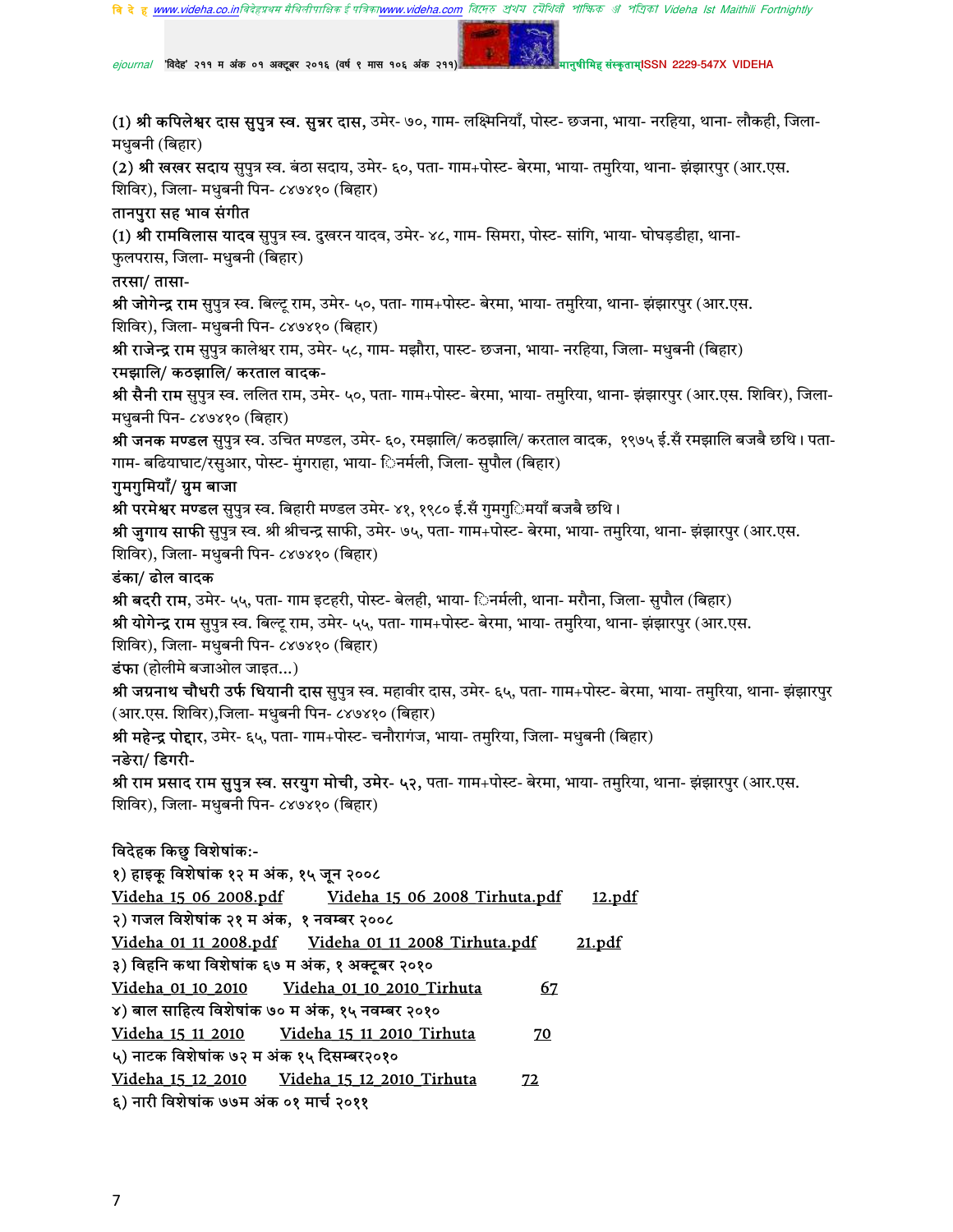मिह संस्कृतामISSN 2229-547X VIDEHA

ejournal 'विदेह' २११ म अंक ०१ अक्टूबर २०१६ (वर्ष ९ मास १०६ अंक २११)

Videha 01 03 2011 Videha 01 03 2011 Tirhuta  $77$ ७) बाल गजल विशेषांक विदेहक अंक १११ म अंक, १ अगस्त २०१२ Videha 01 08 2012 Tirhuta Videha 01 08 2012 111 ८) भक्ति गजल विशेषांक १२६ म अंक, १५ मार्च २०१३ Videha 15 03 2013 Videha 15 03 2013 Tirhuta 126 ९) गजल आलोचना-समालोचना-समीक्षा विशेषांक १४२ म, अंक १५ नवम्बर २०१३ Videha 15 11 2013 Tirhuta Videha 15 11 2013 142 १०) काशीकांत मिश्र मधुप विशेषांक १६९ म अंक १ जनवरी २०१५ Videha 01 01 2015 ११) अरविन्द ठाकुर विशेषांक १८९ म अंक १ नवम्बर २०१५ Videha 01 11 2015 १२) जगदीश चन्द्र ठाकुर अनिल विशेषांक १९१ म अंक १ दिसम्बर २०१५ Videha 01 12 2015 १३) विदेह सम्मान विशेषाक- २००म अक १५ अप्रैल २०१६/ २०५ म अक १ जुलाई २०१६ Videha 15 04 2016

Videha 01 07 2016

### लेखकसं आमंत्रित रचनापर आमंत्रित रचनाकारक टिप्पणीक शुंखला

#### १. कामिनीक पांच टा कविता आ ओइपर मधुकान्त झाक टिप्पणी

VIDEHA 209th issue विदेहक दू सए नौम अंक

Videha 01 09 2016

विदेह ई-पत्रिकाक बीछल रचनाक संग- मैथिलीक सर्वश्रेष्ठ रचनाक एकटा समानान्तर संकलन विदेह:सदेह:२ (मैथिली प्रबन्ध-निबन्ध-समालोचना २००९-१०) <u>विदेह:सदेह:३ (मैथिली पद्य २००९-१०)</u> विदेह:सदेह:४ (मैथिली कथा २००९-१०) विदेह मैथिली विहनि कथा | विदेह सदेह ५ ] <u>विदेह मैथिली लघुकथा</u> [ विदेह सदेह ६ ] <u>विदेह मैथिली पद्य</u> | विदेह सदेह ७ ] विदेह मैथिली नाट्य उत्सव | विदेह सदेह ८ ] <u>विदेह मैथिली शिशू उत्सव [</u> विदेह सदेह ९ ] विदेह मैथिली प्रबन्ध-निबन्ध-समालोचना | विदेह सदेह १० ] Maithili Books can be downloaded from: https://sites.google.com/a/videha.com/videha-pothi/ Maithili Books can be purchased from: http://www.amazon.in/ For the first time Maithili books can be read on kindle e-readers. Buy Maithili Books in Kindle format (courtesy Videha) from amazon kindle stores, these e books are delivered worldwide wirelessly:-

http://www.amazon.com/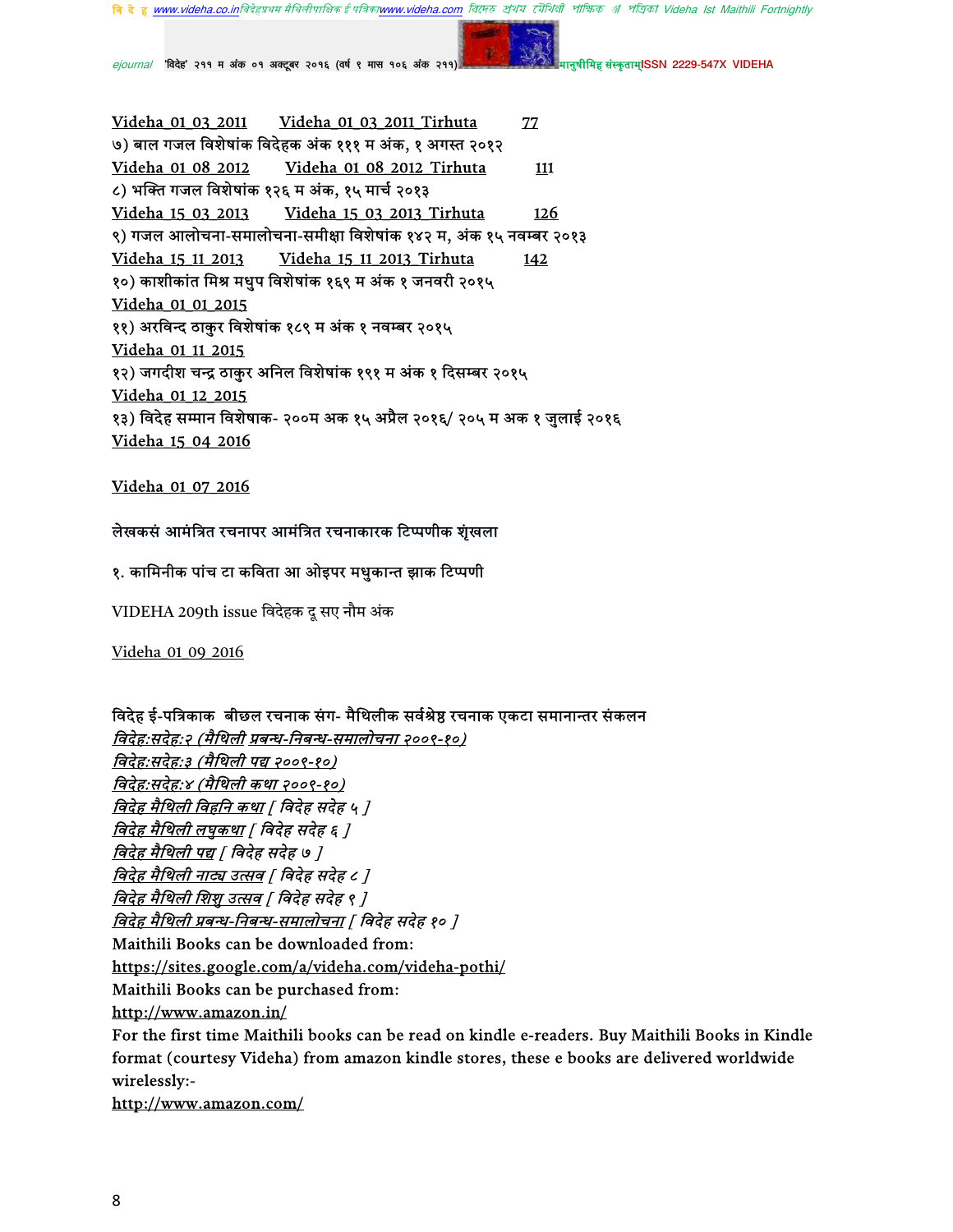<mark>बि दे हु <u>www.videha.co.in</u>विदेहप्रथम मैथिलीपाक्षिक ई पत्रिका<u>www.videha.com</u> बिएम्ठ क्षेथेप टपेंथिती शॉफिक अं शंजिको Videha Ist Maithili Fortnightly</mark>

ejournal 'विदेह' २११ म अंक ०१ अक्टूबर २०१६ (वर्ष ९ मास १०६ अंक २११)

संस्कृताम्ISSN 2229-547X VIDEHA

#### अपन मंतव्य ggajendra@videha.com पर पठाउ।



ggajendra@videha.com

### ऐ रचनापर अपन मंतव्य ggajendra@videha.com पर पठाउ।

२. गद्य

<u>२.१.डॊ कैलाश कुमार मिश्र- मैथिली लोकगीतमे कौआ सम्बाहक</u>

<u>२.२.सत्य नारायण झा- प्रजातंत्र एकटा मजाक</u>

२.३.उमेश मण्डल-इतिहास- सगर राति दीप जरय

<u>२.४.उमेश मण्डल आ पुनम मण्डल- समाद- सगर राति दीप जरय</u>

डॉ. कैलाश कुमार मिश्र

#### मैथिली लोकगीतमे कौआ सम्बाहक

मैथिली लोकगीतक संसार अपूर्व संसार आ गीतक महासागर अछि। एहि महासागर केर हरेक गीत बेसकिमती सीपी जकां अछि जकर मूंह स्वातिक बूंद पेबा लेल खुजल छैक जाहि स ओ मोती बनि सकै। फेर ओ मोती समुद्रक कछेर में बालु आ अन्य वस्तुक ढेर में ओंघराएल अछि कुनो जौहरीक ताक में जे ओकरा गढि सकए तरासि सकए। मैथिली लोकगीत गंगा के अनेक आयाम छैक। सब आयाम के अपन महत्त्व।

जखन लोकगीतक विस्तृत आ विशाल संख्या के देखैत छी त अनेक बिंदु दिस ध्यान जैत अछि। एहिना ध्यान एक गीतक अनवाद करैत लोकगीत में कौआ के प्रयोग आ ओकर उपयोगिता दिस चलि गेल। लोकगीत में कौआ के मानवीकरण क नायिका के द्वारा कौआ के विभिन्न तरह स प्रयोग कैल गेल अछि। प्रचलित व्यवहार में कौआ के प्रति लोकक विश्वास पर गेल। अदौं सं लोकधारा में कौआ मनुखक खाश क महिला एवं बच्चा सबहक पल-पल केर मित्र बनल अछि।

# डॉ. कैलाश कुमार मिश्र इथनोग्राफर छथि, आ तंए पाब्लो नेरुदाक ई पद्य हुनका पसिन्न छन्हि/ ऐ आलेखक बीच ऐ पद्यक आनन्द आर बढ़ि जाएत/

Pablo Neruda

"You start dying slowly" You start dying slowly; if you do not travel, if you do not read, If you do not listen to the sounds of life,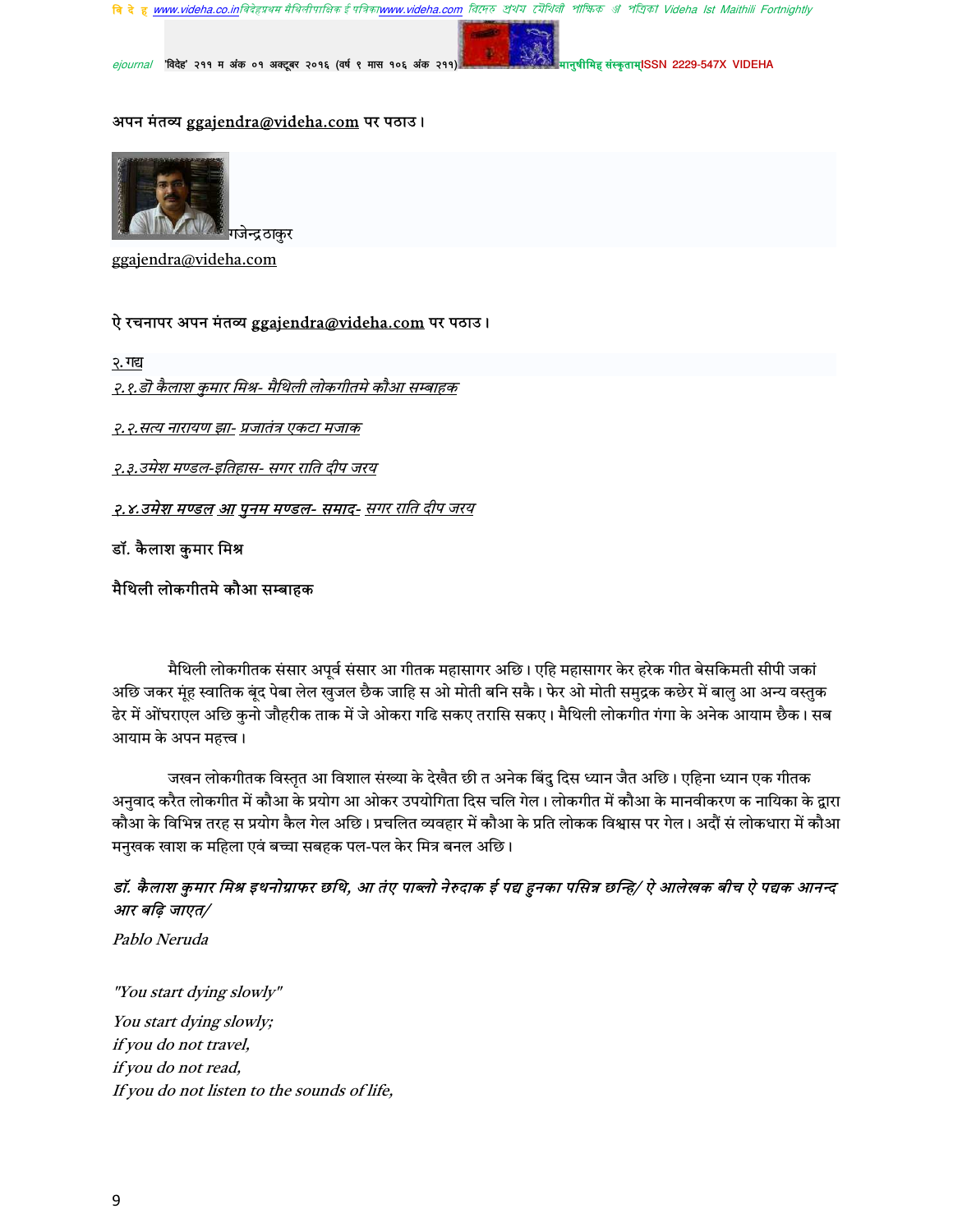রিদেহ প্রথম মৌথিনী পাক্ষিক প্র পত্রিকা Videha Ist Maithili Fortnightly **वि दे हु www.videha.co.in**विदेहप्रथम मैथिलीपाक्षिक ई पत्रि v videha com

'विदेह' २११ म अंक ०१ अक्टूबर २०१६ (वर्ष ९ मास १०६ अंक २१ ejournal

न्तामISSN 2229-547X VIDEHA

If you do not appreciate yourself. You start dying slowly:

When you kill your self-esteem, When you do not let others help you. You start dying slowly;

If you become a slave of your habits, Walking everyday on the same paths... If you do not change your routine, If you do not wear different colours Or you do not speak to those you don't know. You start dying slowly:

If you avoid to feel passion And their turbulent emotions; Those which make your eyes glisten And your heart beat fast. You start dying slowly:

If you do not risk what is safe for the uncertain, If you do not go after a dream, If you do not allow yourself, At least once in your lifetime, To run away..... You start dying Slowly!!! Love your life Love yourself... ""

अपना स सिनेह करू, अपना के सम्मान करू सदिखन पाब्लो नेरुदा मैथिली अनुवाद : डॉ. कैलाश कुमार मिश्र पाब्लो नेरुदा स्पेन के कवि छथि। साहित्य में योगदान हेतु हिनका नोबेल पुरस्कार भेटल छनि। अहाँ नहु-नहु मरै छी यदि अहाँ यात्रा नहि करै छी अहाँ अध्ययन नहि करै छी अहाँ जीवनक स्वर के नहि सुनै छी यदि अहाँ अपना गुणक स्वयं ग्राहक नहि छी अहाँ नहु-नहु मरै छी... जाहि घडी अहाँ आत्म-विश्वास के खून क दैत छी जखन अहाँ ककरो स मदतिकेर आशा नहि रखैत छी अहाँ नह-नह मरै छी....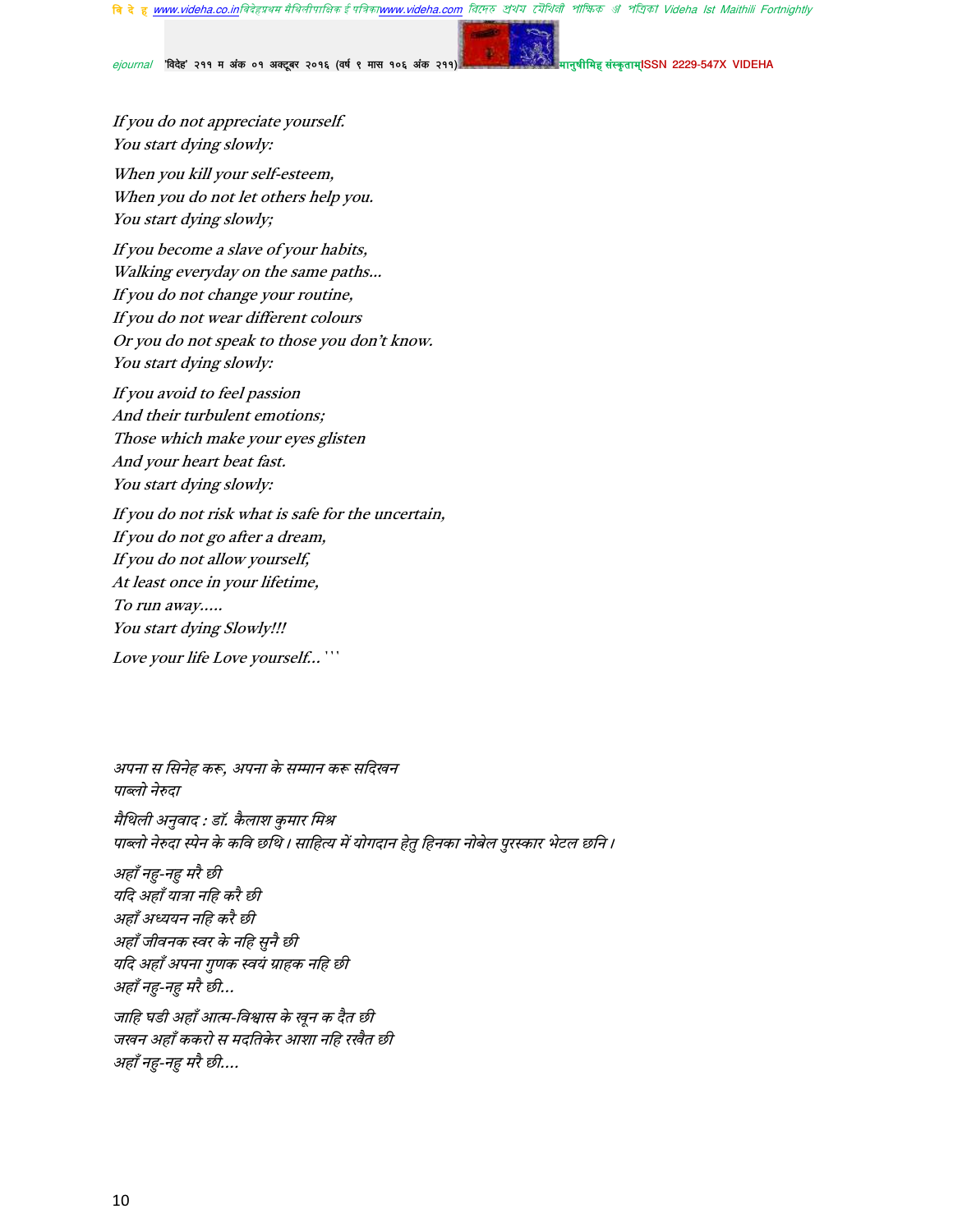ejournal 'विदेह' २११ म अंक ०१ अक्टूबर २०१६ (वर्ष ९ मास १०६ अंक २११)

ज्ञामISSN 2229-547X VIDEHA

एकहि रस्ता पर प्रतिदिन चलैत .....

जखन अहाँ अपन आदति के दास भ जैत छी यदि अहाँ अपन दैनन्दिनी के नहि बदलै छी बिभिन्न रंगक परिधान नहि पहिरैत छी किम्बा अहाँ कुनो अनजान मनुख स बातचीत नहि करैत छी अहाँ नह-नह मरै छी....

यदि अहाँ जीवन में उत्साह आ त्वरित आवेग दिस उदास भ रहल छी जे अहाँक आंखि के दिव्य आ झलकैत आ ह्रदय गति के तीव्र बनबैत अछि अहाँ नहु-नहु मरै छी....

अगर अहाँ जीवन में कम स कम एक बेर अनिश्चित के सुरक्षित करबाक हेतु जोखिम के स्वीकार नहि करैत छी सपना के साकार करवाक प्रयास नहि करैत छी सब जिम्मेवारी स भगबाक हेतु ..... अहाँ नहु-नहु मरै छी....

अपन जीवन स सिनेह करू अपना आप सं सिनेह करू......

विभिन्न प्रकारक जानवर आ चिरै-चुनमुन केर अति प्राचीन समय सं मनुखक जीवन स नाता रहल छैक। मैथिली लोकगीत में चिड़ई-चुनमुन के प्रति प्रेमक अद्भुत वर्णन आ प्रेमाधिक्य देखल जा सकैत छैक। चिरै-चुनमुन कुन क्षण मनुखक जीवनक अभिन्न अंग बनि जैत अछि पते नहि चलैत छैक। भोजन बनबैत काल चिरै-चुनमुन आ जानवर लेल पहिल कौर माय राखि दैत छली। सामूहिक अवसर के निमित्त भोज-भात में भोजन बनबए स पूर्व चिरई-चुनमुन लेल पहिल कौर एखनो निकालि देल जैत अछि।

काक़ भुशुंडी त कौआ छला जे पक्षीराज गरुड़ के रामकथा पहिने सुना देने छलथिन। अहि बातक वर्णन बाल्मीकी के रामायण आ तुलसीदास केर रामचरितमानस में भेटैत अछि। भगवान शिव पार्वती सँ कहैत छथिन: "कि हम जे सुंदर कथा अहाँ के सुनेलौ अछि ओहि कथा के काक़ भुशुंडी गरुड़ के सुना चुकल छथि। नारद केर ज्ञान सँ भगवान राम के नागपाश सँ मुक्त कए गरुड़ ज़खन अपन धाम घुरैत रहथि त एकाएक हुनकर मोन में एक शंका उत्पन्न होईत छनि कि केहेन भगवान छथि राम जे एक तुच्छ राक्षस द्वारा फ़ेकल नागपाश में बन्हा गेला? गरुड़ एहि शंका केर समाधान ऋषि नारद सँ पुछला। नारद अहि शंका के समाधान बतेबा में असमर्थ छथि। नारद गरुड़ के ब्रह्मा लग भेज दैत छथिन। ब्रह्मा जी सेहो अहि शंका के समाधान बतेबा में असमर्थ छला। आब ब्रह्माजी गरुड़ के महादेव लग पठा देलथिन। महादेव कहलथिन: "भगवानक माया बतेनाइ असम्भव अछि। एक चिरै दोसर चिरै के ठीक सँ बुझा सकैत छैक ताहि अहाँ काक़ भुशुंडी लग जाऊ। वैह अहाँ के सब बात नीक स बुझा देता। आ अंतत जखन गरुड़ काक़ भुशुंडी लग गेलाह त काक़ भुशुंडी अपन अद्भुत वैदुश्य के परिचय दैत गरुड़ के पूरा रामायण के कथा समझा देलथिन। ई कथा कौआ के बुद्धिमान प्रमाणित करैत अछि संगहि मानव मोन में चिरै-चुनमुन संगे गृढ़ बात के मनोवैज्ञानिक विश्लेषण के आधार के सेहो प्रमाणित करैत अछि।

चिरै-चुनमुन आ कौआ केर मनुखक जीवन में महत्त्व के सब स उत्तम उदाहरण विष्णु शर्मा द्वारा रचित कालजयी रचना पंचतन्त्र अछि।

प्राचीन भारत में गुरुकुल जंगल में होइत छल। गुरु अपन शिष्य के प्राकृतिक वातावरण में राखि ओकरा प्रकृति आ प्रकृति के अवयव जे गाछ-बृक्ष, चिरै-चुनमुन, जड़ी-बूटी, नदी-नाला, झरना, पोखरि, पहार, वन्यजीव आदिक जानकारी दैत छलथिन आ ओकरा संग कोना तारतम्य स्थापित हो से गुण सिखायल जैत छलैक। विष्णु शर्मा त चिरै-चुनमुन आ वन्यजीव के मानवीकरण कए पूरा पंचतन्त्र केर निर्माण बच्चा के ज्ञान विकसित करबा लेल क लेला।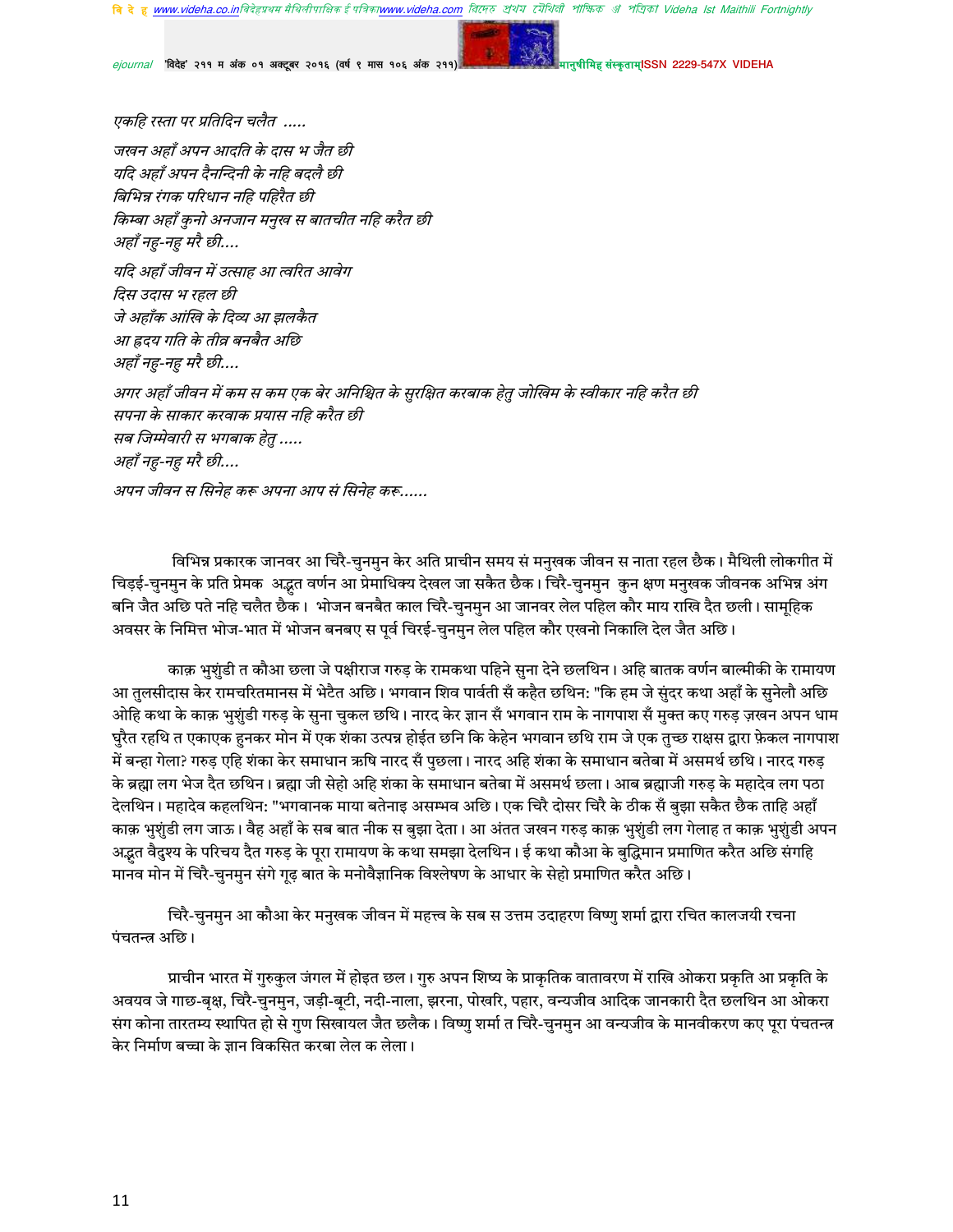<mark>वि दे हु <u>www.videha.co.in</u>विदेहप्रथम मैथिलीपाक्षिक ई पत्रिका<u>www.videha.com</u> त्रिएफ्ट श्रंथय ट्रॉयिती পॉफ्रिक अं পंजिको Videha Ist Maithili Fortnightly</mark>

ejournal 'विदेह' २११ म अंक ०१ अक्टूबर २०१६ (वर्ष ९ मास १०६ अंक २११)

संस्कृताम्ISSN 2229-547X VIDEHA

बात पंचतन्त्र के क रहल छी आ प्रसंग कौआ के अछि त पंचतन्त्र केर एक कथाक उल्लेख करब अनिवार्य बुझना जा रहल अछि जकर सम्बन्ध कौआ स छैक। कथा किछु ऐना छैक:

बहुत पहिने एक झमटगर बर कौआ सबहक राजधानी छल। हजारो के संख्या में कौआ ओतए कागराज मेघवर्ण संग रहैत छल।

बरक गाछ एक पहाड़ी रहैक जाहि में असंख्य गुफा रहैक। ओहि गुफा सब में उल्लू सब रहैत छल।

उल्लुक राजा अरिमर्दन छल। अरिमर्दन पराक्रमी छल। कौआ सब के ओ अपन सबस पैघ दुश्मन बूझैत छल। कौआ स ओक़रा अतेक घृणा रहैक जे बिना कौआ के वध केने ओ भोजन तक नहि करैत छल। ज़खन बहुत संख्या में कौआ मरए लगलैक त मेघवर्ण बड्डू चिंतित भेल। अहि विषय पर विचार करबाक हेतु मेघवर्ण कौआ सभक एक बैसार केलक। मेघवर्ण बाजल: "हमर प्रिय कौआ सब, अहाँ सबके त बुझले अछि जे बेर-बेर उल्लू के आक्रमण केर कारण अपन सभक जीवन असुरक्षित भ गेल अछि । अपन सभक शत्रु शक्तिशाली आ एक नम्बर केर अहंकारी सेहो अछि। अपना सब पर रातिक हमला करैत अछि किएक जे अपने सब रातिक देखि नहि सकैत छी। हमर सभक विवसता ई अछि जे हमरालोकनि दिन में जवाबी आक्रमण नहि क सकैत छी कारण जे उल्लू सब गूप्प अनहार गफ़ा में सरक्षित बैसल रहैत अछि।

ई कहि मेघवर्ण चतुर आ ज्ञानी कौआ सब स अपन-अपन सुझाव देबाक़ निवेदन केलक।

एक डरपोक कौआ बाजि उठल: "हमरा सबके उल्लू सँ समझौता क लेबाक चाही। ओ सब जे कुनो शर्त रखैत छथि ओक़रा स्वीकार क लेबा में अपन सभक हित अछि। अपना स चफ़्फ़र शत्रु सँ बेर-बेर पराजित हेबा में कुन फ़ायदा?"

अहि बात के काँव-काँव कए बहुत कौआ सब विरोध केलक। एक कौआ चिचियाएल: "हमरा सबके अहि दुष्ट सब स किन्नहुँ बात नहि करक चाही। सब गोटे उठु आ चढ़ाई करु।"

एक निराशावादी कौआ बाजल: "शत्रु शक्तिशाली अछि। हमरासबके ई स्थान छोड़ि कतौ आर चलि जेबाक चाही।"

एक बुझनुक़ कौआ बाजल: "अपन घर छोड़नाई ठीक नहि रहत। अगर हम सब अतए सँ चलि गेलौ त कतहुँ के नहि रहब। बिलकुल टुटि जाएब। अपना सब के एतहि रहि आरों चिरै सब सँ मदति लेबाक चाही जाहि सँ एकर समाधान भ सकय"।

स्थिरजीवी ओहि कौआ सभ में सब सँ चतुर आ बुद्धिमान छल जे चुप चाप बैसल सभक तर्क ध्यानमग्न भ सुनि रहल छल। राजा मेघवर्ण ओक़रा दिस मुखाकृति भेला आ कहलथिन, "परमज्ञानी स्थिरजीवी, अहाँ चुप छी? हम अपनेक विचार जानए चाहैत छी।"

स्थिरजीवी बाजल: "महाराज, हमर सोचब अछि जे शत्र अधिक बलशाली हो त छलनीति के सहारा लेबाक चाही"।

"केहेन छलनीति? कनि स्पष्ट करु, श्रीमंत स्थिरजीवी।" कागराज बजला।

स्थिरजीवी: "अहाँ हमरा ऊँच-नीच कहु आ हमरा पर जानलेवा हमला करू।"

मेघवर्ण अकचकेला, "ई अहाँ की बाजि रहल छी स्थिरजीवी?"

स्थिरजीवी राजा मेघवर्ण बला ठाढि पर गेला आ कान में कहलथिन, "छलनीतिक हेतु हमरा ई नाटक कर पड़त। अपना सबके अग़ल-बग़ल के गाछ सब पर उल्लू जासूस अपन सबहक़ सभाक सब क्रिया-कलाप के देख रहल अछि। ओक़रा सबके देखाक अपना सबके आपसी फुट आ फ़सादक नाटक करए पड़त। ओक़र बाद अहाँ सब कौआ के लक' ऋष्यमुक पर्वत पर पहुँच हमर प्रतीक्षा करु। हम उल्लूक दल में शामिल भ ओकर सबहक़ विनाश केर समान एकत्रित करब। घरक भेदी बनि लंका डाहि देबाक़ व्योंत करब।"

फेर की छल। नाटक शुरू भेल। स्थिरजीवी चिकरैत बाजल: "हम जेना कहैत छी तेना कर राजा, राजा केर बच्चा। किएक हमरा सब के मारबाब' पर तुलल छैं?"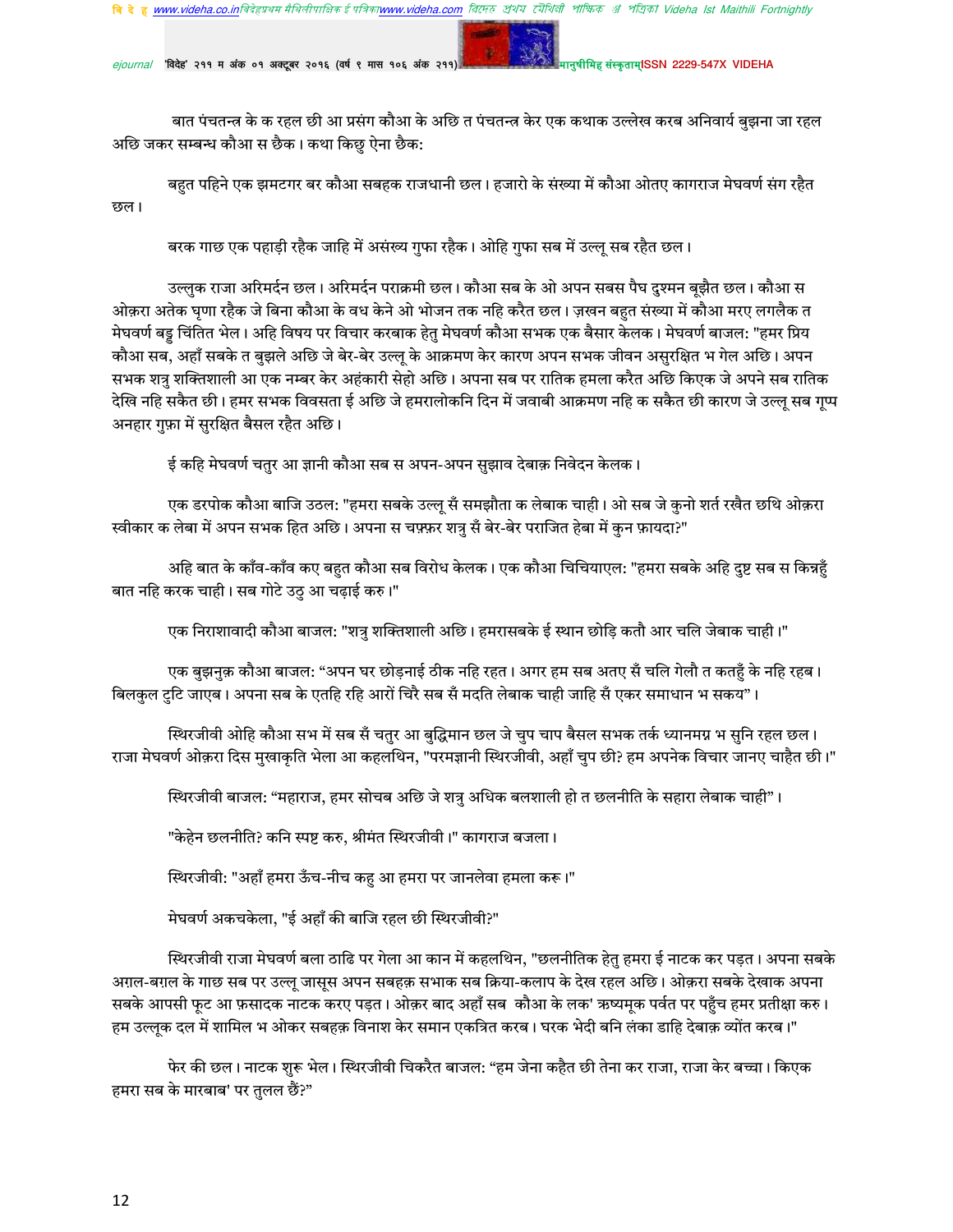ejournal 'विदेह' २११ म अंक ०१ अक्टूबर २०१६ (वर्ष ९ मास १०६ अंक २११)

ह संस्कृताम्ISSN 2229-547X VIDEHA

मेघवर्ण गरजल: "ग़द्दार, राजा सँ एहेन बदतमीजी बला भाषा में आ सहो ज़ोर सँ तोरा बज़बाक हिम्मत केना भेलौक?" अनेक कौआ एकहि संगे चिचियैत बाजल: "अहि ग़द्दार के जान सँ मारि देल जाओ महाराज।"

आब राजा मेघवर्ण अपन पंख सँ स्थिरजीवी के कनपट्टी में धेले चमेंटा मारैत ठाढि सँ नीचा खसा देलथिन आ तुरंत घोषणा केला की "हम ऐ ग़द्दार स्थिरजीवी के तुरंत के प्रभाव स कौआ समाज सँ बहिष्कृत क रहल छी। आब एखन सँ कुनो कौआ अहि अधम सँ कुनो तरहक़ नाता नहि राखत। ई हमर आज्ञा अछि।"

अग़ल-बग़ल के गाछ पर नुकाक बैसल उल्लू जासूस के आँख़ि ख़ुशी स चमकि उठल। जासूस सब तुरंत उल्लू के राजा के संवाद देलक जे कौआ सबमें फुट पड़ि गेल अछि। मारि-पीटक संग-संग गारि-गरौअल भ रहल छैक। अतेक बात सुनितहि उल्लुक सेनापति राजा के सम्बोधित करैत बाजल: "महाराज, यैह मौक़ा अछि कौआ सब पर आक्रमण करबाक हेतु । अहि समय में हम सब ओक़रा सबके आसानी सँ हरा देबैक़।"

उल्लू सम्राट अरिमर्दन के अपन सेनापति के बात नीक लगलैक। ओ तुरंत आक्रमण केर आदेश द देलक़ैक़। फेर की छल हज़ारों केर संख्या में उल्लूक सेना बरक गाछ पर आक्रमण करक हेतु विदा भेल। यद्यपि ओतए एकौ टा कौआ नहि भेंटलैक।

भेटबो कोना करितै? योजनाक अनुसार मेघवर्ण सब कौआ के ल क ऋष्यमूक पर्वत दिस कूच क गेल छल। खाली गाछ देखि उल्लूक राजा थूक फेकैत बाजल: "हम्मर सबहक सामना त की डरे कौआ सब भागि गेल। एहेन काएर पर एक हज़ार बेर थू-थू।" सब उल्लू जीतक मद में मातल 'हू-हू' के आवाज निकालि अपन जीतक घोषणा करए लागल। नीचा में जमीन पर झाड़ झंखाड़ में खसल स्थिरजीवी कौआ ई सब ध्यानपूर्वक देख रहल छल। स्थिरजीवी कांव-कांव केर आवाज़ निकाललक। ओकरा देखते मातर जासूस बाजि उठल: "अरे, ई त वैह कौआ अछि जकरा एकर राजा धक्का दए माटि पर खसा देने रहैक आ अपमानित करैत रहैक।"

उल्लूक राजा सेहो ओतय आबि गेलैक ओ पूछलकैक: "तोहर एहेन दुर्दशा केना भेलह?" स्थिरजीवी बाजल "हम राजा मेघवर्णक नीतिमंत्री छलहु। हम ओकरा एक नेक सलाह देलयैक जे आई-काल्हि उल्लू सबहक नेतृत्व एक अति पराक्रमी राजा क रहल छथि। हमरालोकनि के उल्ल सबहक अधीनता स्वीकार क लेबाक चाही। हमर बात सनि राजा मेघवर्ण तामसे लाल भ गेल आ फटकारलक, दूतकारलक, एवं अपमानित कए कौआ समाज सं निष्कासित क देलक। हे महाराज, हमरा अपन शरण में ल लीय।"

उल्लूराज अरिमर्दन आब गहन सोच में पडि गेल। ओकर नीति सलाहकार कान में कहलकै "राजन, शत्रुक बात पर कखनो भरोसा नहि करक चाही। ई अपन सबहक़ शत्रु थिक। एकरा जान स मारि देल जाए।" एक चापलुस मंत्री बाजल "नहि राजन! एकरा नहि मारल जाए। एहि कौआ के बल्कि अपना दल में राखि लेबा में अपना सबके फायदा अछि. ई कौआ सबहक घरक भेद समय-समय पर बतबैत रहत।"

राजा के सेहो भेलैक जे स्थिरजीवी के उल्लू सबहक साथ मिला लेबा में लाभे-लाभ अछि. ई सोचि उल्लूक झुण्ड स्थिरजीवी कौआ के अपने संगे लेने गेल। ओतए अरिमर्दन अपन उल्लू नौकर-चाकर के निर्देश दैत बाजल, "स्थिरजीवी के गुफा के शाही अतिथि कक्ष में रहबाक व्यवस्था कैल जै। हिनका कुनो तरहक कष्ट नहि होबाक चाही।"

चतुर स्थिरजीवी कौआ हाथ जोड़ैत बाजल: "महाराज, अपने हमरा शरण देलहु, हमरा लेल ई बड्ट पैघ बात अछि। हमरा अहाँ अपन शाही गुफ़ा के बाहर एक पाथर पर एक सेवक जकां रह देल जाओ। हमर इच्छा अछि जे एतहि बैसक हम अहाँक गुणगान करैत रही।" एहि तरहें स्थिरजीवी शाही गुफ़ा के बाहर डेरा जमा लेलक।

गुफ़ा में नीति सलाहकार एकबेर पुनः राजा के सावधान करैत कहलकैक: "महाराज, शत्रु पर कखनो विश्वास नहि करक चाही। शत्रु के अपन घर में शरण देब आत्महत्याक सामान अछि।" घमंडे मातल उल्लू सम्राट अरिमर्दन अपन नीति सलाहकार के दिस आंखि तरेरैत बाजल: "तों हमरा जादे नीति बुझाबए के कोशिश नहि कर। अगर तोरा ई लगैत छौ जे तोरा उचित सम्मान नहि भेट रहल छौक त तों अतए सं जा सकैत छै।" नीति सलाहकार उल्लू हारि मानि आब अपन दू-तीन मित्रक संग ओतय सं ई कहैत विदा भ गेल: "विनाशकाले विपरीत बुद्धि।"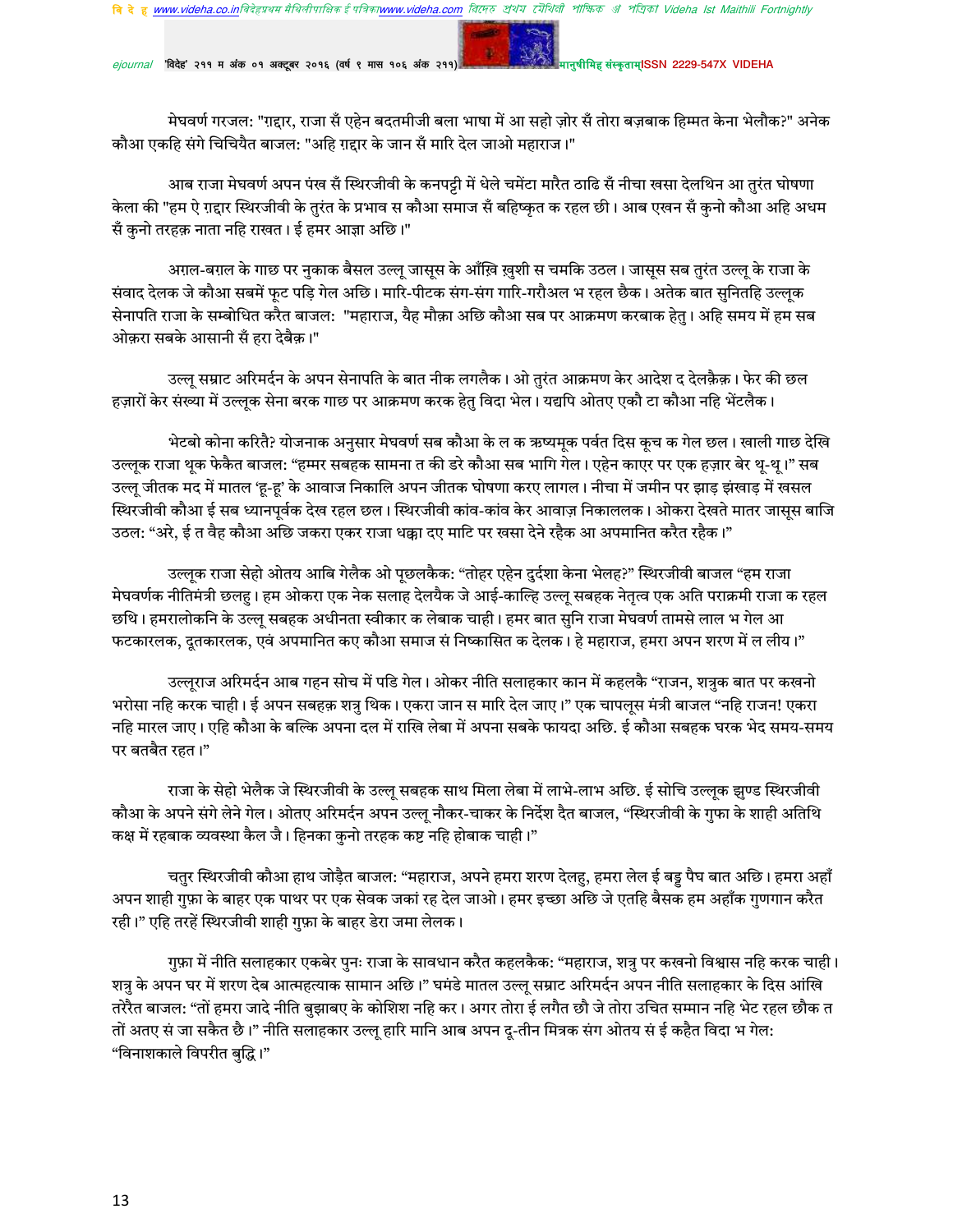ejournal 'विदेह' २११ म अंक ०१ अक्टूबर २०१६ (वर्ष ९ मास १०६ अंक २११)

<del>iइ संस्कृताम्ISSN 2229-547X VIDEHA</del>

किछु दिनक बाद स्थिरजीवी अगल-बगल स लकड़ी अथवा काठी इत्यादि आनि गुफ़ा के द्वार लग एकत्रित करे लागल। कहला पर बाजल: "सरकार सर्दी आबै बला छैक। हम काठ आ झांखर सबहक फुसही मडैया बनबै चाहैत छी ताकि जार सं बचि सकी।" शनैः-शनैः लकड़ीक बड्डू पैघ ढेर जमा भ गेलैक। एक दिन जखन सब उल्लू सुति रहल छल तखन स्थिरजीवी उडिक सोझे ऋष्यमूक पर्वत पर पहुचल। ओतए योजना के अनुसार मेघवर्ण सब कौआ संग ओकर प्रतीक्षा क रहल छलैक। स्थिरजीवी बाजल: "आब अहाँ लोकनि समीप के जंगल सं जतए आगि लागल छैक एक-एक जरैत लकड़ी अपन-अपन चोंच में उठा हमरा पाछा-पाछा आउ।"

समस्त कौआक सेना अपन-अपन चोंच में जरैत लुकाठी लेने स्थिरजीवीक पाछा-पाछा उल्लुक गुफ़ा में आबि गेल। स्थिरजीवी द्वारा एकत्रित कैल लकड़ीक ढेर में आगि लगा देल गेलैक। एक-एक टा उल्लू या त जडि क मरि गेल अथवा दम घोटला सं मरि गेल। कागराज मेघवर्ण स्थिरजीवी के योजना आ चातुर्य सं गद-गद होइत ओकरा कौआ रत्नाक उपाधि सं सम्मानित केलक।

पंचतन्त्र केर ई कथा एहि बात के प्रमाणित करैत अछि जे चिड़ई-चुनमुन मनुखक जीवनक अभिन्न अंग जकां थिक। एकरा सब स सीख लेल जा सकैत अछि आ तारतम्य स्थापित क जीनाई निक।

अर्थ भेल जे अपन लोक समाज आ व्यवहार ई कहैत अछि जे एकरा सब स प्रकृति में सामंजस्य स्थापित करू। एक दोसरक बिना जीवन अपूर्ण अछि। पशु आ चिरै स तारतम्य स्थापित केने लाभ। हलांकि एखन किछु वर्ष स ई सुनबा में आबि रहल अछि जे कौआ हेंजक-हेंज में मरि रहल अछि। मोन एहि तरहक बात सुनि आहत होइत अछि। कौआ त पर्यावरण के प्राकृतिक सफाईकर्मी थिक आ सैह मरि रहल अछि तखन पर्यावरण के की हैत?

आब लोकगीत पर अपन ध्यान केन्द्रित करी। माय अपन बच्चा के मुँह में कौर दैत काल भांति-भांति के चिरई सब स सम्बन्ध जोड़ैत कहैत रहैत छथि ले बौआ ई कौर कौआक छौ; ई कौर मैनाक छौ, आदि-आदि। कदाचित एहि तरहे सामाजिक रुपे हमरालोकनि चिरै-चुनमुन स एक मानवीय सम्बन्ध बना लैत छी। चिरै केवल चिरै नहि अपितु, भाई, बहिन, सखा आ सम्बन्धी बनि जैत अछि। एकटा नेनाक गीतक किछु पंक्ति देखु:

मेना के बच्चा चिरैया गे दू टा जामुन खसा लाली खसैबए त मारबौ गे दू टा कारी खसा त छै बहिन तोहर हम भैया जौ ने खसेलें त बुझि ले दैया मारब खुआ तोरा जहर गे दू टा जामुन खसा मेना के बच्चा चिरैया गे दू टा जामुन खसा।।

काली कान्त झा "बूच" अपन कविता "दीनक नेना" जे गीत सेहो कहल जा सकैत अछि में कौआ के सम्बाहक जकां प्रयुक्त करैत छथि। एहि गीत में कवि एक गरीब माय जकर पति बाहर कमेबा लेल गेल छैक, घर में ने अन्न ने ढउआ छै। छोट दुधपीबा बच्चा कखनो चाकलेट, कखनो बिस्कुट त कखनो कुनो आरो वस्तु लेल माय स जिद्द करैत छैक आ कनैत छै। लाचार माय एक कौआ के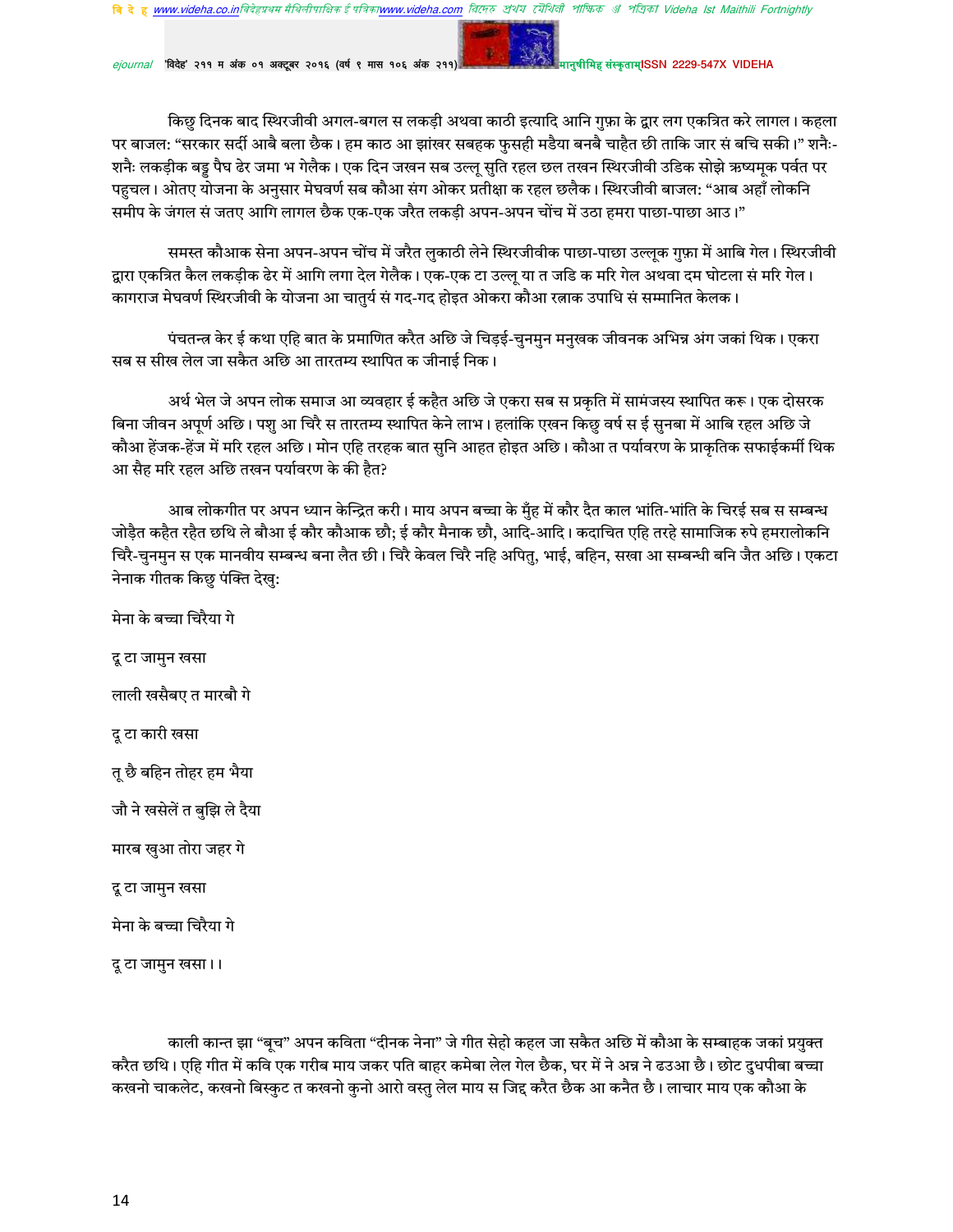রিদেহ প্রথম মৌথিনী পাক্ষিক প্রা পত্রিকা Videha Ist Maithili Fortnightly ह www videha co inविदेहप्रथम मैथिलीपाक्षिक ई पत्रि

'विदेह' २११ म अंक ०१ अक्टूबर २०१६ (वर्ष ९ मास १०६ अंक २१

<del>संस्कृताम</del>ISSN 2229-547X VIDEHA

कुचरैत देखैत छैक आ ओकरे सहारा लए अपन कनैत होरिला के गीत सुना बौंसबाक प्रयत्न क रहलि छैक। बौआ देखु-देखु, ई क़ुआ गाबि रहल अछि। ई तोरे कुचरि क सुना रहल छौ रे बाऊ। तों ओसारा के बीच में सुतल छै आ ई कौआ पूब दिस तोरा देखि ख़ुशी स नाचि रहल अछि। अते सुन्नर पुरबा बसात जेना कौआ के नाचब लेल आ तोरा मस्त करक लेल बसातक छनन-छनन लहरि सं बाँसुरी बजा रहल छौक। रे बौआ तोहर जन्म निर्धन घर में भेल छौक ताहि तोरा लेल बिस्कुट आ चाकलेट बनले नहि छौक। बिसरि जो एहि वस्तु सबके। तोहर गोलगर पेट नोन रोटी सं भरि जाऊ त भाग्य! लेकिन, चिंता के कोन बात? बसातक धुन आ कौआक मस्त भ नाचब मधुर बातक स्वरलहरी तोरा लेल तैयार केने छौ। अनका थोरे ने ई भाग्य छैक? तोहर पिता परदेसिया छौ रे बाऊ। कतेक दिन भ गेल मुदा निरमोहिया कुनो चिट्ठियों नहि भेजलक अछि! ई कोनो बात भेलै, कह ने? केना एहि अवस्था में ई कौआ अपन कुचरब सं आ बसातक झोंका अपन मधुर धुन स तोहर नींद स झकमैत माय के टीस जगा रहल छौक! रे नेना! तों की बुझबैं जे गरीबी ककरा कहै छैक? श्रमजीवी के सपनों में सुख नहि लिखल छैक। बेचारा श्रमजीवी अपने त अन्हार घर में डिबिया जरा क राति बीतबैत अछि आ अपन परिश्रम सं समस्त नगर के जगमग करैत अछि। देख ने कोना ई हलसगर बियनि अपन नह-नह मिठगर बसात सं तोरा सुता रहल छौक! निनियारानी, झटकि क बौआ लग आउ ने! बौआ के सुताउ ने! रे सोन, तों बिना वस्तु सब खेने उपासल छै। हम ग्लानि सं मरल जा रहल छी। मुदा हम छी लाचार करू त की करू रे बौआ?"

मूल गीतमय कविता कनि देखू:

देखहीं रौ बौआ, ई कौआ गवै छौ।

सुनही रौ तोरे, कुचरि सुनवै छौ।।

एम्हर तों सतल छे माँझे ओसार पर

ओम्हर ओ नाँचै पुवरिया मोहार पर

पुरबा वसात बाँसुरी बजवै छौ.........।

सुनही रौ तोरे, कुचरि सुनवै छौ।।

तोरा लय बनलौ ने बिस्कुट आ चाकलेट नोनो रोटी सं भरतौ ई गोल पेट बातक मधुर स्वरलहरी अबै छौ .....। सुनही रौ तोरे, कुचरि सुनवै छौ।।

बापे तोहर बनलौ परदेशी चिट्ठी ने एलौ भेलौ दिन वेशी माँ केर निनायल व्यथा जगबै छौ। सुनही रौ तोरे, कुचरि सुनवै छौ।।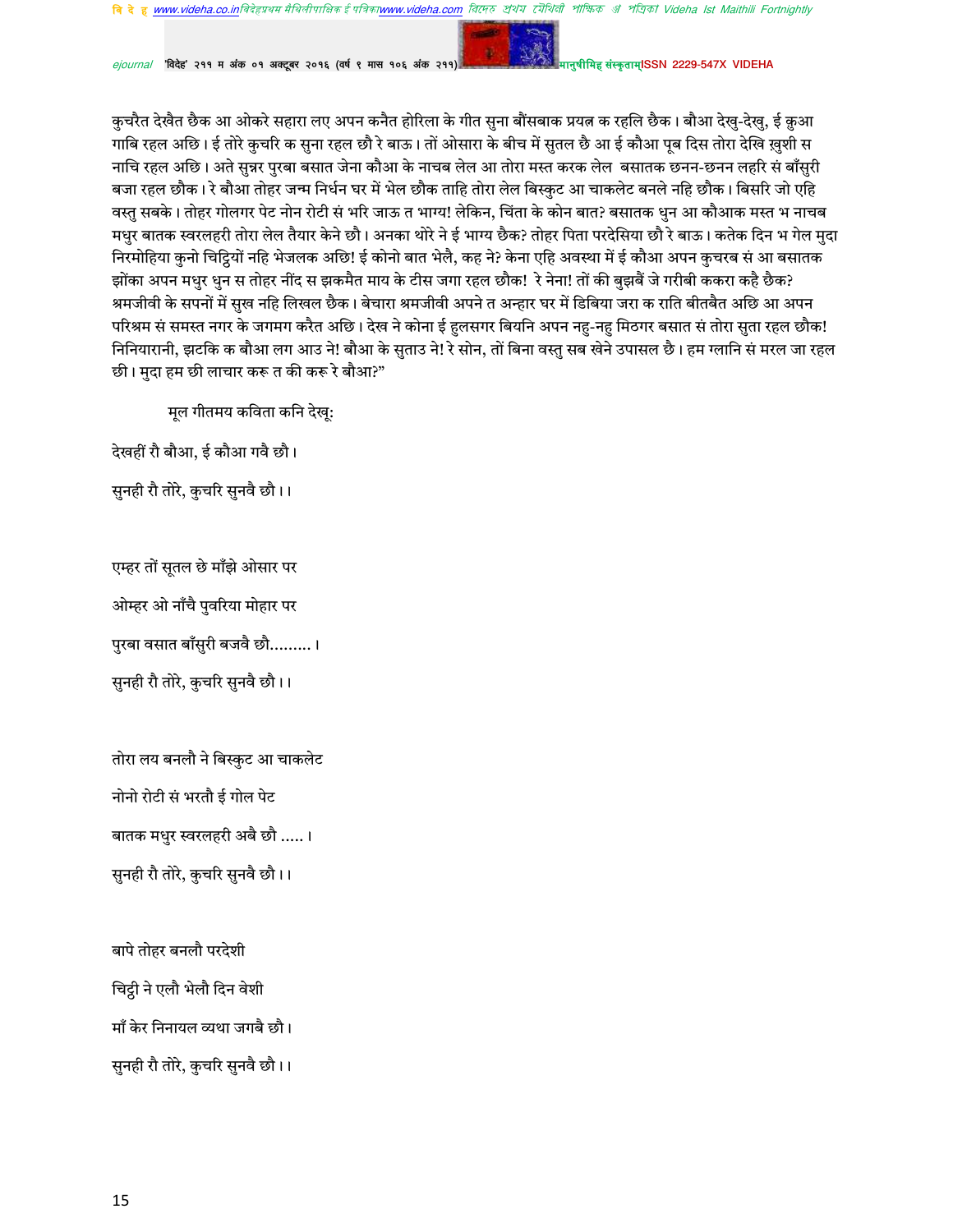ejournal 'विदेह' २११ म अंक ०१ अक्टूबर २०१६ (वर्ष ९ मास १०६ अंक २११)

संस्कृतामSSN 2229-547X VIDEHA

की बुझबैं ककरा कहै छै गरीबी सपनो में सुख नहि जतऽ श्रमजीवी लुत्ती लगाकऽ नगर बसबै छौ.......। सुनही रौ तोरे, कुचरि सुनवै छौ।। कोरा में तोरा सुताबै छौ बिनियाँ झटकल औ अविहें रौ नूनूक निनिया तोहर उपास हमरा लजबै छौ सुनही रौ तोरे, कुचरि सुनवै छौ।।

कौआ मिथिला में दू प्रकारक पैल ज़ैत अछि सामान्य कौआ आ कार कौआ। दुनू के अपन-अपन स्थान मैथिल समाज आ लोक परम्परा में छैक। कार कौआ अशुभ के सूचना दैत अछि । आ सामान्य कौआ शुभक संकेत। दुनू जे बजैत अछि तक़रा लेल अलग-अलग शब्द छैक। कार कौआ "डकै" छै आ सामान्य कौआ "कुचरै" छै। ड़कनाई अशुभ के सूचक आ कुचरनाई शुभक सूचक। किछु लक्षण छैक जाहि स ई पता चलैत छैक जे कौआ के कुन परिस्थिति में बेसब, उठब, कुचरब शुभ आ कोन परिस्थिति में अशुभ केर सूचना दैत अछि।

कौआ जखन घरक चार अथवा आंगन में कुनो ऊँच चीज़ पर चढिक कुचरे त कहल जैत छैक जे ई शुभक संकेत अछि; संगहि घर में कियोक पाहन एता कतेको बेर एहि तरहक बात सत्य भ जैत अछि।

यदि कौआ घरक छत (अथवा चार) अथवा आंगन में हरियर गाछ पर बैसए त हेरायल वस्तु भेटब निश्चित बुझु। एहन स्थिति में कोर्ट कचहरी में दबदबा बनैत छैक आ मुक़दमा में जीत हासिल होइत छैक एवं धन-धान्य में बृद्धि होइत छैक।

कौआ अगर बखारी, अन्नक ढेर आदि पर बैसय त धनक लाभ होइत छैक। गाय केर माथ पर कौआ बैस गेल त प्रियजन सं भेट हेबेटा करत।

एहो मान्यता प्रबल अछि अपन मैथिल समाज में कि अगर कौआ सुखैल मांटि किंवा गर्दा में ओंघराए लागल त एकर अर्थ ई भेल जे प्रचुर मात्र में वर्षा हैत।

एहि सबहक बिपरीत कौआ जों कुनो सुखैल गाछ पर बैस क कुचरि रहल हो त ई कुनो महामारी फैलबाक पूर्व सूचना थिक।

अगर ककरो माथ पर कौआ अपन चोंच स हड्डीक टुकड़ी खसा दैक त ओहि व्यक्ति के मृत्यु निश्चित बुझु।

मैथिली लोकगीत महाकवि विद्यापति के बिना अपूर्ण अछि। एक विरही नायिका जकर पति परदेस गेल छैक केर वेदना आ केना ओ कौआ के अपन समदिया बनबैत अछि, केना ओकरा लोभबैत अछि इत्यादिक बहुत सुन्नर वर्णन महाकवि निम्न लोकगीत में करैत छथि:

मोरा रे अंगनमा चनन केर गछिया ताहि तर कुरुरै काग रे।

सोने चोंच तोहें बांधि देबौ बायस जौं पिया अओता आजु रे।

गाबह गाबह सखि लोरी झूमरि मदन अराधन जानु रे।

चहुं दिसि चंपा मेहुलि फूललि चंद्र इजोरिया राति रे।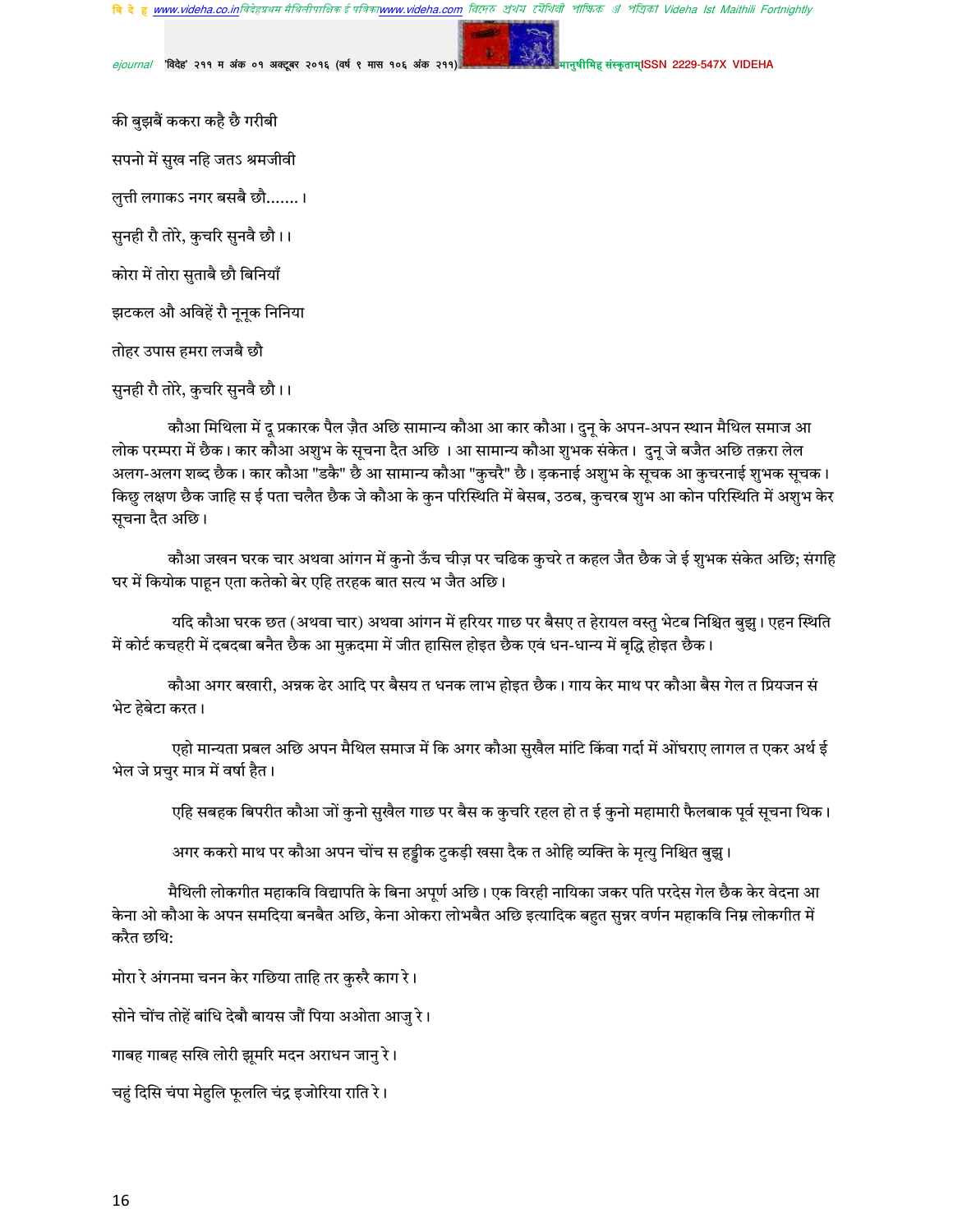'विदेह' २११ म अंक ०१ अक्टूबर २०१६ (वर्ष ९ मास १०६ अंक २११)

क़तामISSN 2229-547X VIDEHA

कोना कए हम मयन अराधब होयत बड़ी रतिसाति रे।

पांक समय कागा केओ ने अपन हित देखल आंखि पसारि रे।

विद्यापति कविवर इहो गाबए तोकें अछि गुनक निधान रे।

राव भोगीसर सब गुन आगर पदमा देवी रमान रे।।

एहि गीतक संक्षेप में अर्थ ई भेल जे हमरा आंगन में चानन केर गाछ अछि आ ओई गाछ के ठाढि पर एगो कौआ बैसल कुचरि रहल अछि। ई निश्चित रुपे शुभ समाचार केर लक्षण थिक। हे कौआ, अगर आई हमर प्रियतम आबि गेला त हम तोहर चोंच सोन स मढ़वा देबौ। आउ हे सखी बहिनपा सब, सब मिलि झूमर गाउ। आई हम प्रेमक आराधना कर जा रहल छी। चारु दिस चंपा आर भालसरी के फुल फुलाएल अछि। मुदा ई पूर्णिमाक राति? कोना हम कामदेवक आराधना क' पैब। कारण जे एहि मिलनक सबस पैघ उपहार त कामदेवक आराधने हेतनि। सुन कौआ, खराप समय में कियोक अपन नहि होइत छैक। ई बात आंखि खोलि क देखि चुकल छी। कवि विद्यापति कहैत छथि हे सुन्नरी, अहाँक प्रियतम गुणक खान छथि। जेना राजा भोगेश्वर छथि आर जे पद्मा देवी के साथ रमण करैत छथि।

जाहि समय में आवागमन के सुविधा अतेक उन्नत नहि रहैक ताहि क्षण में कौआ के लोक खाश तौर पर स्त्रिगन आ नेना सब कहौतिया बुझैत छल। नायिका निवेदन करैत छथि जे आउ आ हमर अंगना में कनि कुचरू। अहांके हमर आंगन में स्वागत अछि। हम हम अहाँ के पानि स स्वागत करब, बेसबाक लेल पीढ़ी देब आ अगर अहाँ के कुचरला स हमर प्रियतम कहीं आबि गेला त ओ जे कोनो सनेश अनता ताहि में पहिल हिस्सा अहींके देब। एतबे नहि, अगर हमर प्रियतम परदेसी आबि गेला त हम अहाँ लेल कंगना सनेश बनाएब। अहाँ चिंता नहि करू। हमर बात पर विश्वास करू। हमर हितग्राहक बनु आ आउ आ हमर अंगना में कुचरू।

कनि देखू एहि गीत के: हे रे कौआ कुचरि बैस अंगना में। पानि देबौ पीढ़ी देबौ। पहिलुक सनेश हम तोरे देबौ। जौं प्रियतम परदेसी औता। तोरा सजैब हम कंगना में।

हे रे कौआ कुचरि बैस अंगना में।

अगर कुनो महिला आ नवकनिया कनि ताम-झाम वाली छैथ आ हुनकर दिमाग सातम असमान पर चढ़ल छनि। हरेक चीज़ भोजन स पहिरन धरि में नखरा छनि तकर अलगे बात! मूह-कान कुनो खाके सन मुदा घमंड ऐना जेना विश्वसुन्दरी होथि। यथार्थ में हुनकर मुह कौआ सनहक छनि। कमेंट हुनका पर छोटगर अछि ओहो गीतक रूप में। कनि देखी:

कौआ सनहक़ कारी आ बाकूला सनहक़ ठोर। बैसल-बैसल चाही हिनका दाली भात तिलकोर। हमही सबस सुन्नरि छी आ हमरे सुन्नर दूल्हा। सास़ कियैक नहि भानस करती नहि फूकब हम चुलहा।।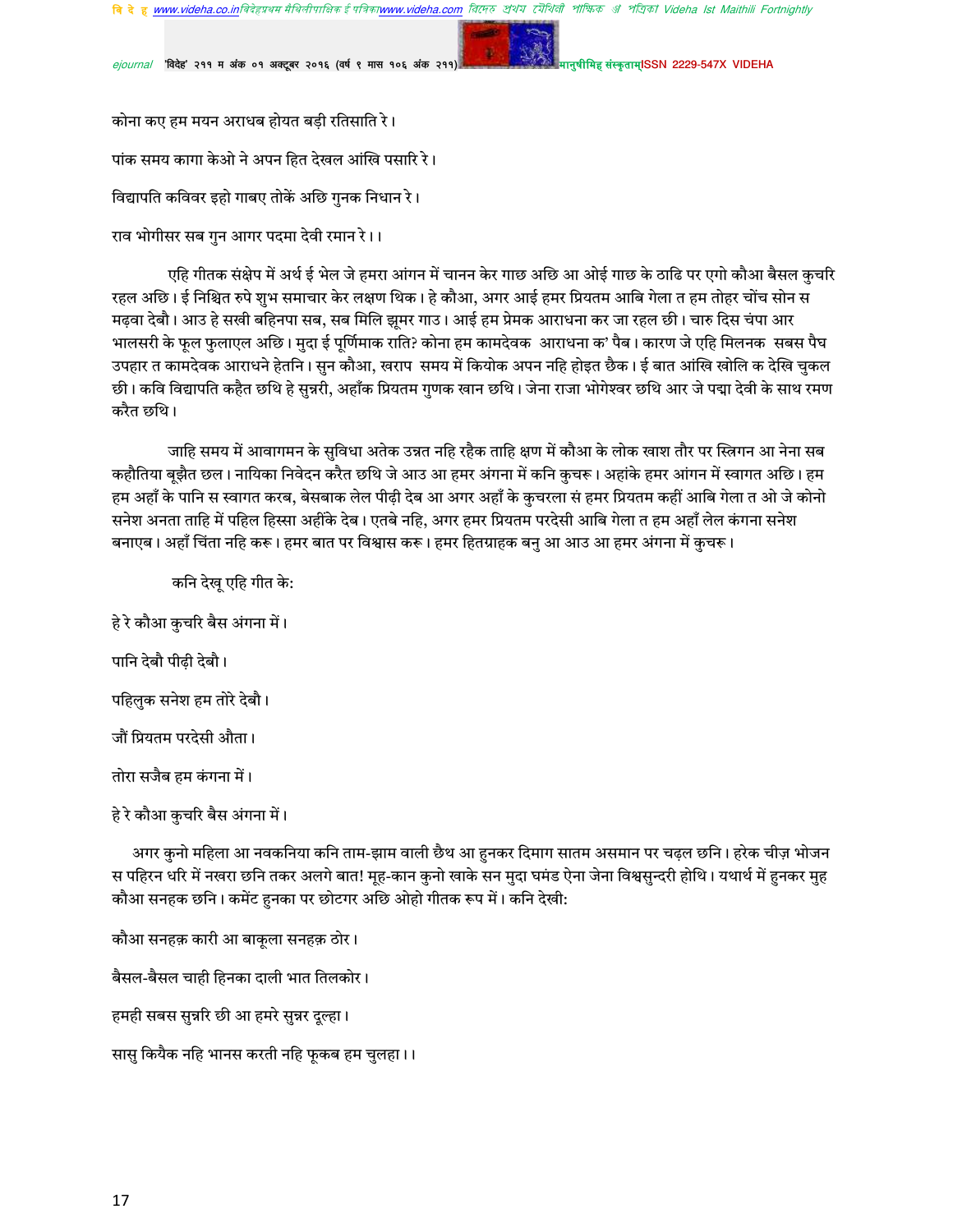ejournal 'विदेह' २११ म अंक ०१ अक्टूबर २०१६ (वर्ष ९ मास १०६ अंक २१

संस्कृतामISSN 2229-547X VIDEHA

ग्राम्यांचल में कौआ के कुचरब भोर होमाक सूचक अछि। नायिका के नायक कहैत छथिन जे कौआ बजलक आ भोर भ गेल; भोर भेल त नगर भरि में शोर भ गेल. आब कतेक काल सुतब? यै फलां बौआ के माय उठू ने! ऐना कोना चलत दिन? चलू आब नित्यकर्म में लागि जाई।

कौआ जगलै भेलै भोर

भेलै भरि नगरी में शोर

आबो जागृ यै बौआ के माय।

माय अपन कनैत बच्चा के कौआके नाम लै सूतक हेतु तैयार करैत छथि। लोरी जकां कौआ के गीत में पात्र बना कनैत नेना के सुतबैत छथि। बौआ सुति रहू देखु-देखु आकाश में केना कौआ उडि रहल अछि। चिंता नहि करू अहाँक पिताजी जखन आबए लगता त पटना स अहाँ लेल ढ़ौआ लेने एता।

चुप रहु चुप रहु बौआ

आकाश में उड़ई अछि कौआ

एयता बाबू पटना स लेने औता ढ़ौआ।

चैताबर में नायिका के टीस आ कौआ दुनु के मेल देखल जा सकैत अछि। नायिका के आंगुर में सांप डसि लेने छैक. शायद विरह के डंक? अपन ननदि सं नायिका कहैत अछि जे के ओकरा लेल वैद बजा आनत? के ओकर पीड़ा के समाप्त करत? के ओकरा लेल पलंग के ओछायन तैयार करतै: नायिका के प्रियतमके के बजा अनतै हो राम? नायिका के पिता वैद बजेथिन, और माय पीडा मिटेथिन: ननदि पलंग पर ओछायन तैयार करथिन; देबर पिया के बजा अनथिन। नायिका कौआ स निवेदन करैत कहैत छथिन जे रे कौआ तोरा हम दही आ चडा के भोज खआ देबौक अगर हमर समाद के हमर प्रियतम तक लेने जयबै। आब कनि कौआ के मानवीकरण देख, कौआ नायिका के कहैत अछि "ठीक छै हम तोहर समाद तोरा प्रियतम लग ल जेबौक मुदा एकटा समस्या अछि। हम तोहर प्रियतम के नहि जनैत छी फेर कोना तोहर समाद देबैक?" आब नायिका कौआ के अपन प्रियतम के हलिया बतबैत कहैत अछि: "हमर प्रियतम के पातर-पातर डाँर छनि आ घरक दरबज्जा पर चानन केर गाछ छनि।" आब कौआ सहर्ष नायिका के समाद ल क ओकर प्रियतम लग जएबाक लेल तैयार भ जैत अछि।

अंगुरी में डसलक नगिनियाँ हो रामा के मोरा जायत बैद बजाएत के मोरा हरत दरदिया हो रामा। के मोरा जाएत पलंगा ओछाएत के मोरा पिया के बजाएत हो रामा।

बाबा मोरा जाएत बैद बजाएत

अम्मा मोरा हरत दरदिया हो रामा ।

ननदि मोरा जाएत पलंगा ओछाएत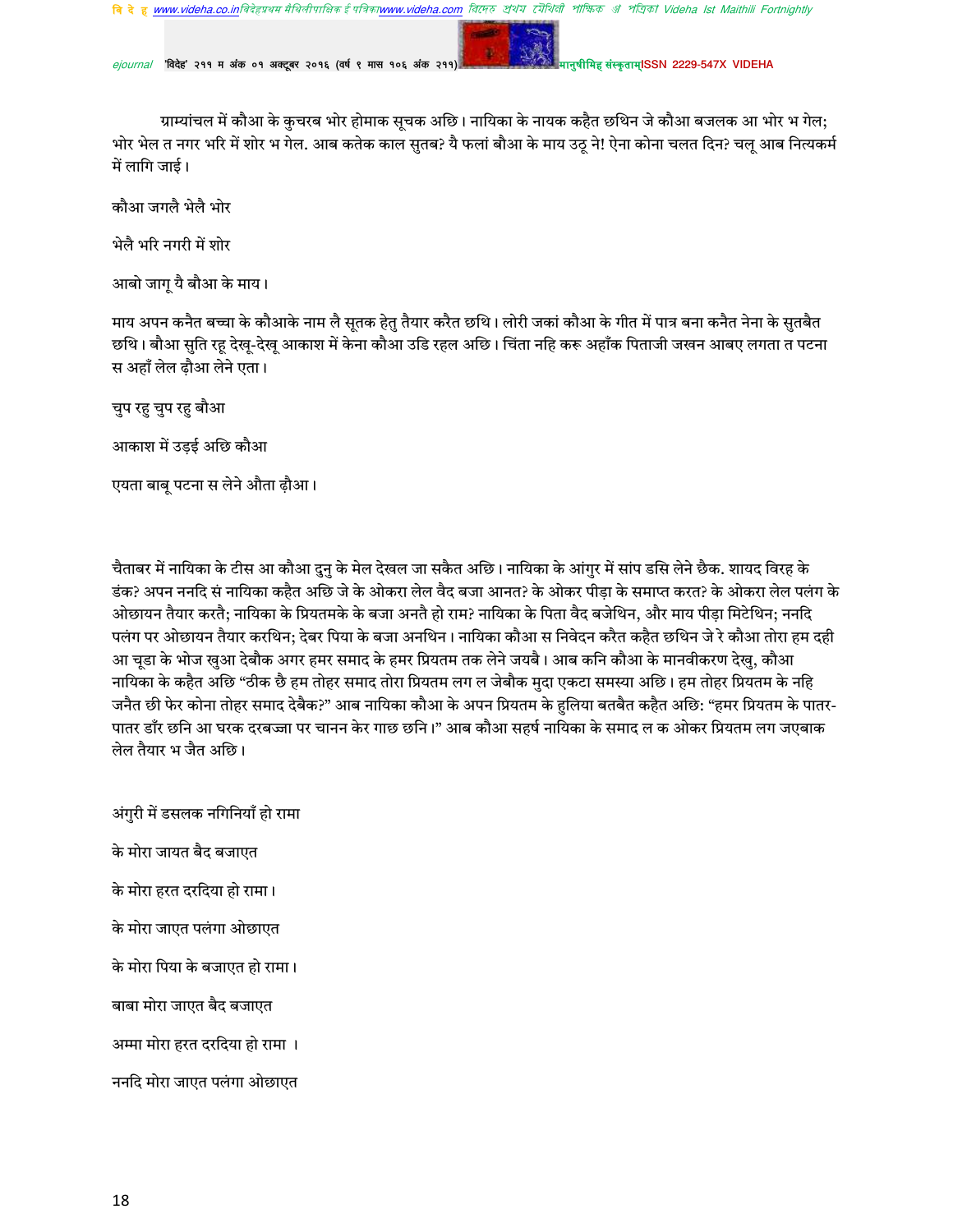ejournal 'विदेह' २११ म अंक ०१ अक्टूबर २०१६ (वर्ष ९ मास १०६ अंक २११)

**THISSN 2229-547X VIDEHA** 

दिओर मोरा पिया के बजाएत हो रामा

देबऊ रे कागा दही-चूड़ा भोजन

हमरो समाद नेने ज़ाह हो रामा।

तोहरो बलमुजी चीन्हियो ने जानियौ

कोना समाद नेने जाएब हो रामा।

हमरो बलमुजी के मुठी एक डाँर छनि

दुअरे चनन केर गछिया हो रामा।।

आब कनि सोहर दिस चली. बिना सोहर के मैथिली लोकगीत कहेन? एक सोहर में नायिका जे गर्भ सं अछि कोना अपन भावना के व्यक्त क रहल अछि। संतान केर कामना में व्याकुल नायिका हरेक आगंतुक के सूचना देमए बला कौआ के चोंच के सोन स मढबाक अश्वासन दैत अछि आ अपन जानि बड्ड सिनेह स कौआ के कहैत अछि कि हे कागा अगर हमर अंगना में तोहर कुचरब शुभ सिद्ध भ गेल – आ यदि हमर परदेसी प्रियतम घर आबि जाथि त हमर बांझपन ख़तम भ जायेत। आ से भ गेल त हम तोहर चोंच के सोन स मढ़ा देबह।

जों मोरा कगबा रे पिया अयताह

होरिला जनम लेत रे।

कगबा सोन में मढएबो दुनू लोल

त बोलिया बर सोहाबन रे।

चुपे रहू चुपे तिरिया जनिअ करू रोदन हे।

तिरिया आजुए आओत घरबइआ बझिनिया पाप छुटत हे।।

दोसर सोहर में नायिका के संतान प्राप्ति में आब देर नहि छैक। कखनो ई शुभ सूचना आबि सकैत छै। आब छठिहार में ककरा-ककरा सूचित कैल जाय आ निमंत्रित कैल जाय ताहि पर पति आ पत्नी में बात भ रहल छैक। होरिला के जनम भेल छैक से सूचना त कौआ ने देतैक? सगुन केर नौत त काग ने भाखत। हाँ जी हाँ. नायिका अपन पति के चिढ़बैत कहैत छथि जे दियाद आ लोक आ समाज के नौत त जैत मुदा हे पिया हम अहाँ बहिन के नहि नोतब कारण जे अहाँक भागिन नहि आबि पेता। कौआ के सगुनिया बनेबाक विधान सरिपहु बड़ू सोहनगर लगैत छैक।

आरे-आरे कागा सगुनिया सगुन नौत भाख़ब रे

कागा रे मोर घर उचित कल्याण कहाँ-कहाँ नौतब रे ।

दर जे नोतब दिआद लोक आओर समाज लोक रे।

पिया हे आहाँक बहिन नहि नोतब कि भागिन कहाँ आओत रे।।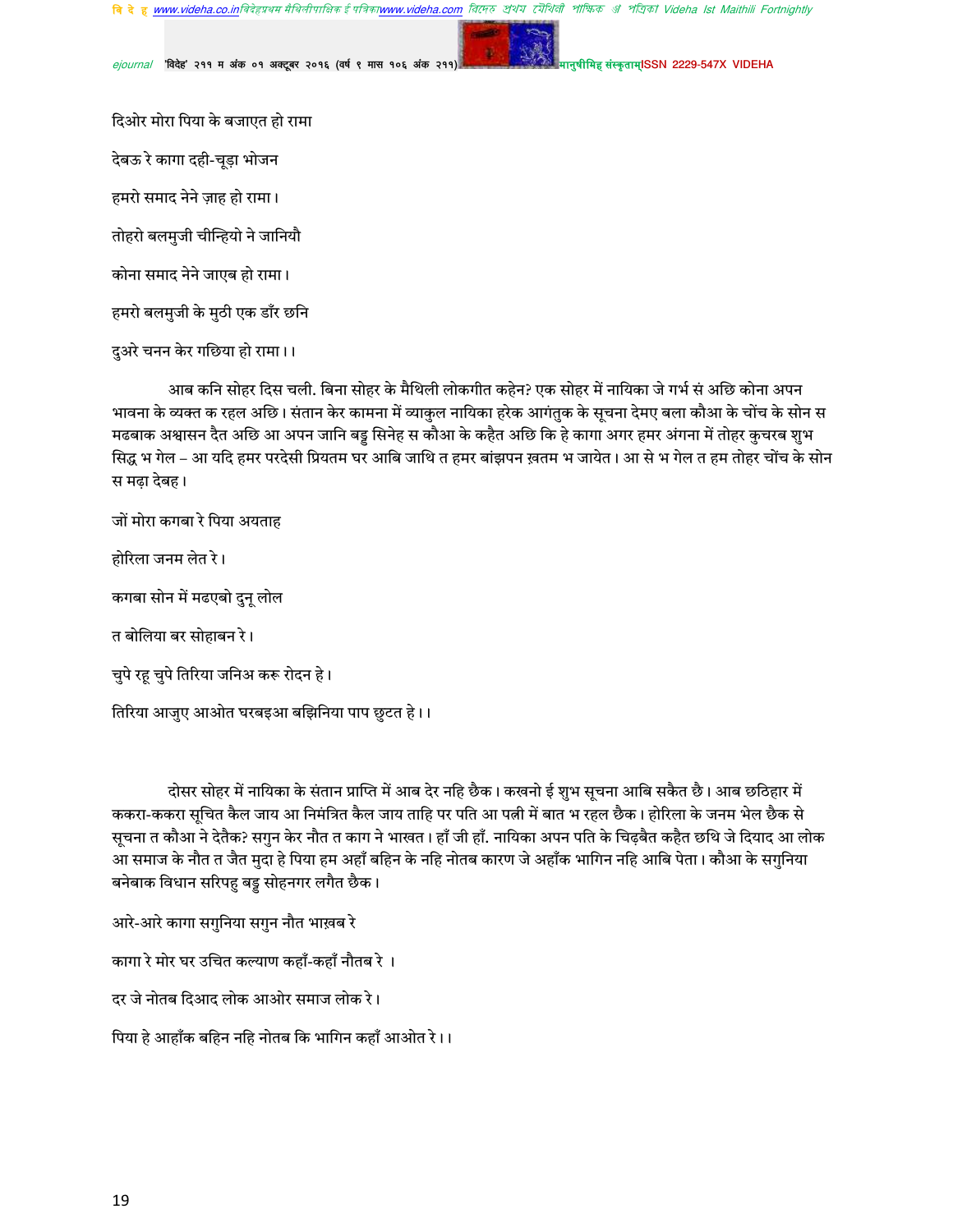'विदेह' २११ म अंक ०१ अक्टूबर २०१६ (वर्ष ९ मास १०६ अंक २११

र् संस्कृताम्ISSN 2229-547X VIDEHA

एक विरह गीत में नायिका केर बेहाल हालक दारुण व्यथा व्यक्त कैल गेल अछि। तमाम चिड़ई जाहि में कागा सेहो सम्मिलित अछि गाछक डारि बैस गेल अछि। प्रात भ चुकल अछि आ प्रात होइतहि नभ मंडल में सूर्य केर लालिमा छटकि रहल छैक। नायिका अपन सखी के संबोधित करैत कहैत छथि "हे सखी, हमर प्रेमक पियास कोना मेटत? हम त विरह वेदना में तडपि-तडपि क दिन आ राति काटि रहल छी. राति बीत गेल; हम बेर-बेर चारू कात चकुयैल देखैत छी मुदा हे सखी, एखन धरि हमर पिया कहाँ अएला?

खग उड़ि बैसल तरुवर डाली

भेल गगन में प्रात सुलाली

हमर पियास मेटत कोना सजनी

तडपि-तडपि बितए दिन-रजनी

रैन बितल मोरा पिया नहि आएल

रहि-रहि चहुँ दिश ताकल सजनी।।

मैथिली लोकगीतक सब सं सुन्दर रूप तखन द्रष्टिगोचर होइत अछि जखन कौआ संग-संग दोसर जंतु के सेहो मानवीकरण कए ओकर श्रृंगार आ प्रेम भाव के गीतक माध्यम सं व्यक्त कैल जैत अछि। एहि तरहक उदाहरण में सब सं सुन्नर उदाहरण विषहरि आ कौआक थिक। एक विषहरिक गीत में एहेन स्थिति अबैत छैक जे विषहरि के अंगूठी कौआ आ सोनक ग्रीमहार चिलहोरि ल क भागि गेलनि । आब विषहरि कानए लगली । लोक सब विषहरि के मनेबाक प्रयास क रहल अछि । सोनरा के बजा सोन देल जैत अछि आ पटबा के रूपा। दुनु के तुरत आदेश देल जैत अछि जे यथाशीघ्र विषहरि मुद्रिका आ ग्रीमहार गढ़ल जाय।

कागा ल' गेल मुद्रिका चिलहोरि ग्रीमहार राम ताहि लेल विषहरि रोदना पसार। सोन ले रे सोनरा रूपा ले रे पटबा राम गढि दए सोनरा भैया सोने ग्रीमहार पहिर लीअ विषहरि मैय्या गले ग्रीमहार।।

विषहरि के दोसर गीत में एक गहीर पोखरि में घुसि क जकर उचगर भिड छैक विषहरि स्नान क रहल छली। नहेला-सोनेला के बाद अपन नमहर-नमहर केश के थकरेत छली। एकाएक कौआ सोनाक ककबा ल क भागि गेल। आब कनैत-खीजैत विषहरि अपन माय लग आबि कहलथिन जे कोना कागा हुनकर ककबा चोंच में ल कपर उडि गेलनि। माय बौंसति कहलथिन: "हे विषहरि दाई, अहाँ कानू-खिज् नहि हम अहाँ लेल फेर स सोना के ककबा बनबा देब"। आब विषहरि चुप भ गेली।

नीची रे पोखरिया के ऊँची रे मोहार राम ताहि पइसि विषहरि करु स्नान । नहाय सोनाय विषहरि थकरथि केश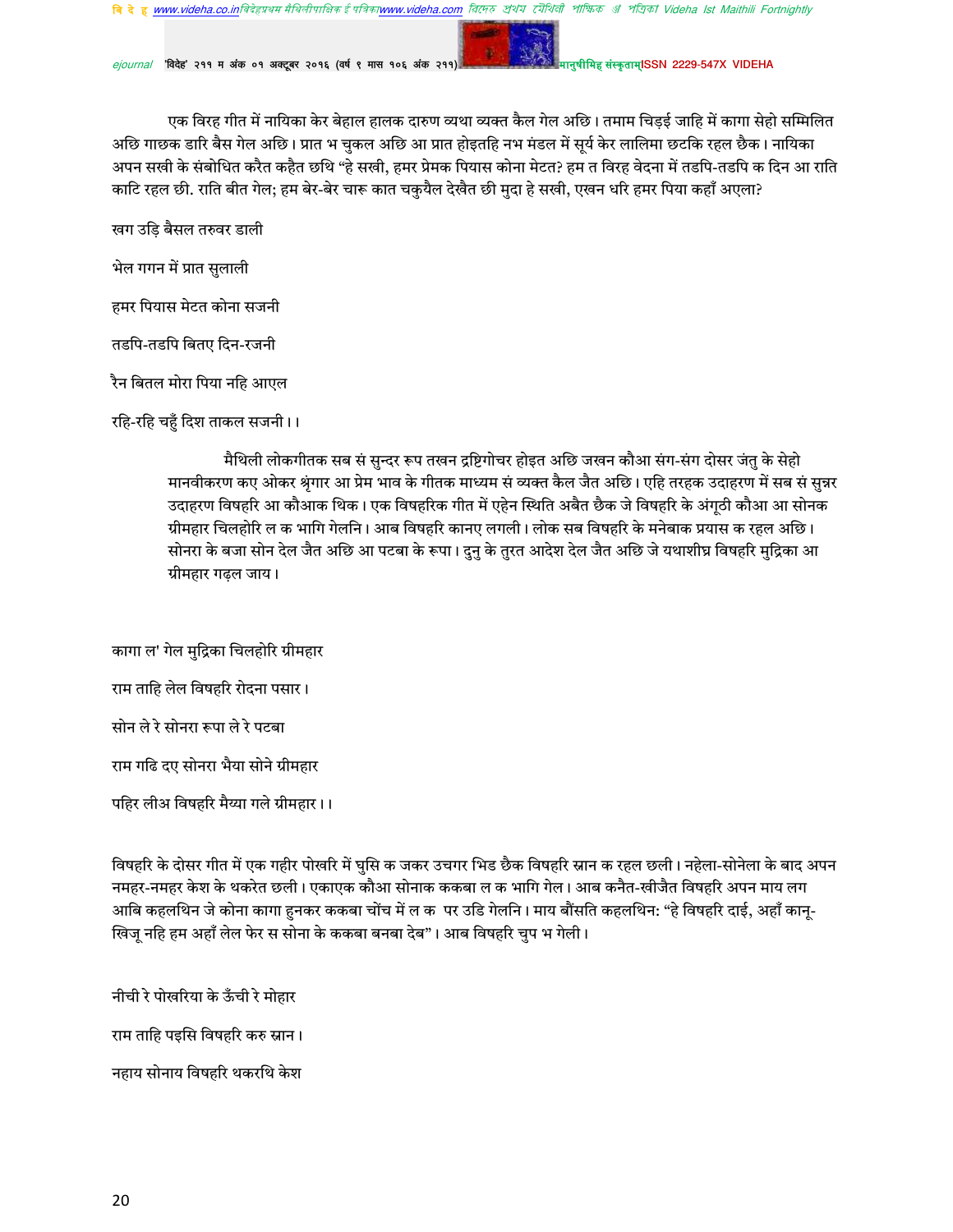'विदेह' २११ म अंक ०१ अक्टूबर २०१६ (वर्ष ९ मास १०६ अंक २११

ग्तामISSN 2229-547X VIDEHA

राम सोना के ककहिया आजु काग लए गेल। कनैत खीजैते विषहरि आमा आगु ठाढि राम सोना के ककहिया आजु काग लए गेल।

जुनि क़ानु जुनि खोजू विषहरि माय

राम सोना के ककहिया हम देब बनबाय ।।

तेसर बिषहरि गीत में एहेन कल्पना कैल गेल छैक जे एक छोटछिन जमुना के कछेर में बान्ह पर छोट कदम्बक गाछ छैक। ओहि गाछक छाहरि में बिषहरि जुआ खेल लगली। जुआ खेल काल ततेक बेसुध भ गेली की कखन कौआ उडिक एलई आ झपट्टा मारि बिषहरि के हार ल गेलनि से पते नहि चललनि। जखन होश में एली त कनैत खिजैत कौआ के पाछा-पाछा दौडली। रे कौआ तों जते बैसबैं हम तोरा छोरबौ ने ओतहि तोहर ठोर दागि देबौक।

छोटी-मोटी जमुना-दह में छोटी नील गाछ राम ताहि तर विषहरि खेलू जुआसारि। ज़ुअबा खेलइते विषहरि भेली बेसूधि राम ताहि खन काग उड़ि हार लए गेल कनइते-खीजइते विषहरि धयल पछोर राम जहाँ धय बैसबह दागब तोर ठोर।।

अहि तरहें मैथिली लोकगीत आ व्यवहार में कौआ आ मनुखक बीच प्रेम अनंत अछि। जतेक भीतर जैब आ जतेक मंथन करब ततेक अमृत भेटत। ओना चर्चा मैथिली लोकगीत आ कौआ पर क रहल छी मुदा कहि नहि कथीलेल यात्रीजीक (नागार्जुनक) "अकाल और उसके बाद" कविता स्मरण आबि रहल अछि। भुखक ज्वाला में एहि कविता में केवल नायिका नहि तड़पि रहल छैक अपितु ओकरा संगे गिरगिट, कुकुर, कौआ, मुस सब ओहि भुखक वेदना के सहयात्री छैक।

कई दिनों तक चूल्हा रोया, चक्की रही उदास

कई दिनों तक कानी कुतिया सोई उनके पास

कई दिनों तक लगी भीत पर छिपकलियों की गश्त

कई दिनों तक चूहों की भी हालत रही शिकस्त।

दाने आए घर के अंदर कई दिनों के बाद

धुआँ उठा आँगन से ऊपर कई दिनों के बाद

चमक उठी घर भर की आँखें कई दिनों के बाद

कौए ने खुजलाई पाँखें कई दिनों के बाद।

बाबा ई कविता हिंदी में लिखला। चूँकि ई लेख हम मैथिली में लिख रहल छी त सोचलौ एक बेर एहि कविता के मैथिली में अनुवाद करबाक प्रयत्न करी। कहेन भेल से नहि बुझल अछि मुदा प्रयत्न त केलहु। कनि देखू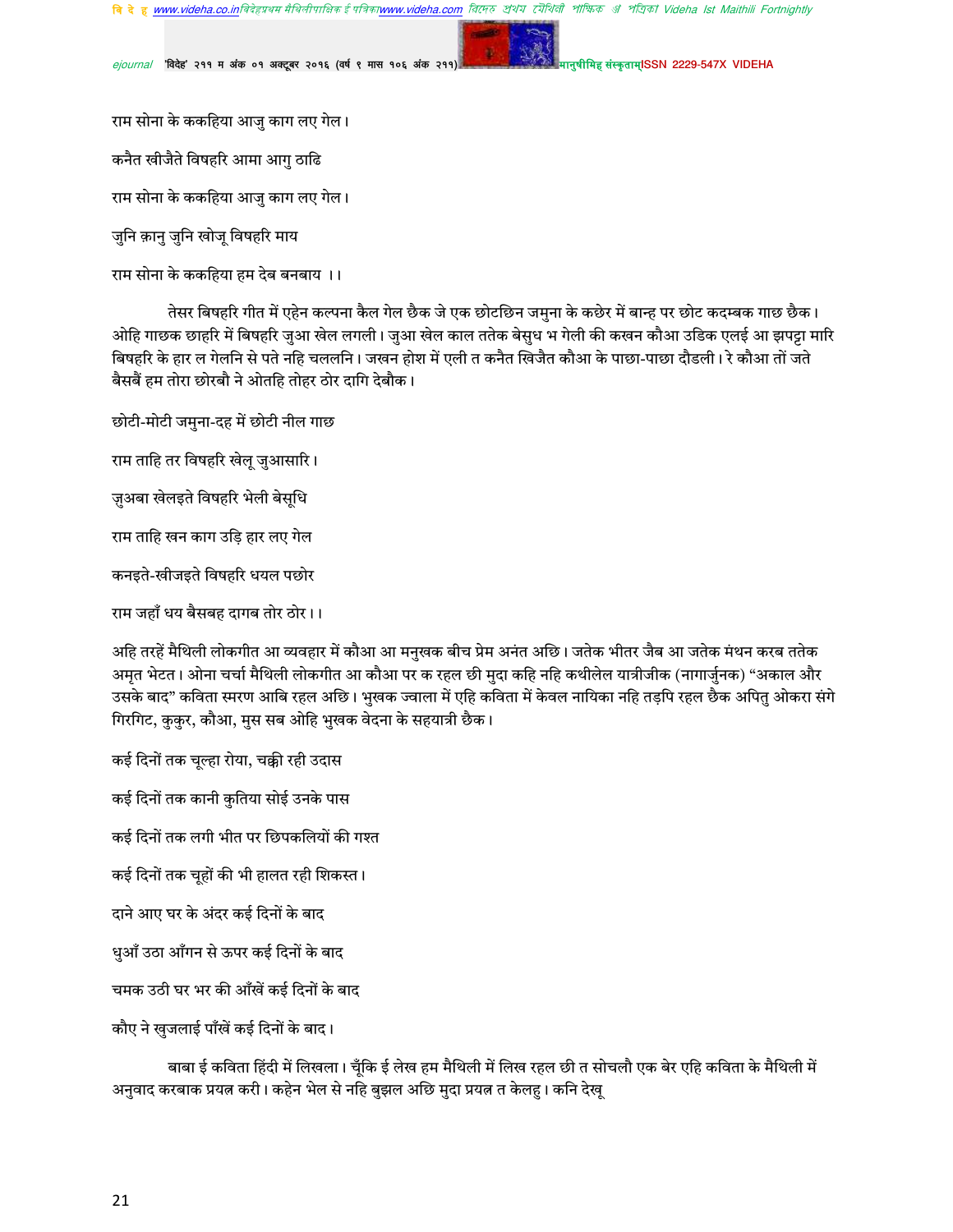রিদেহ প্রথম মৌথিনী পাক্ষিক প্রা পত্রিকা Videha Ist Maithili Fortnightly **वि दे ह www.videha.co.in**विदेहप्रथम मैथिलीपाक्षिक ई पत्रिका**www.videha.com** 

संस्कृताम्ISSN 2229-547X VIDEHA

ejournal 'विदेह' २११ म अंक ०१ अक्टूबर २०१६ (वर्ष ९ मास १०६ अंक २११)

कतेक दिन धरि कानल चुलहा जांतो रहल उदास कतेक दिन धरि कनही कुकुर सुतलै ओकरा पास कतेक दिन धरि घरक भीत में गिरगिट केलक गश्त कतेक दिन धरि मुसो के रहलै हालत शिकस्त । दाना आएल घरक भीतर कतेक दिन के बाद देखल धुआं अंगना स ऊपर कतेक दिन के बाद मोन भेलै घर भरि के हरियर कतेक दिन के बाद

सुगबुगेलक पाँखि के कौआ कते दिन के बाद।।

एकटा बसन्त के गीत में नायिका कागा के सम्बाहक बना कतेक बात बता दैत छैक। बेचारी नायिका, फगुआ नजदीक आबि गेलैक। लोक के देखि ओकरो रंग रभस करक इच्छा भ रहल छैक मुदा रंग खेलत त ककरा संग? पाहून त परदेसिया छथिन. दूर देस में बैसल छथि। हे कागा अहाँ हमर समदिया बनु आ उडि क हमर कंत के हमर समाद द अबियौन। ओ हमरा हीरा मोती आ नग सं सुसज्जित एक चोली पठा देने छला से तार-तार भ गेल। हुनकर बिरह वेदना अलग रहि-रहि हमरा सता रहल अछि. आब रहल नहि जैत अछि।

ककरा संग खेलब ऋतु वसन्त ।

निरायल फागुन दूर बसु कन्त ।।

उड़ि-उड़ि कागा जाहु बिदेश।

हमरो ललाजी के कहब उदेश।।

चोलिया एक पहु देल पठाय।

चारु दिश हीरा-मोती लाल जड़ाय।।

चोलिया फाटल तारम्तार।

विरह सताओल बारम्बार।।

सूरदास जे गाओल वसन्त।

एहि जग बहुरी ने आयल कन्त ।।

#### ऐ रचनापर अपन मंतव्य ggajendra@videha.com पर पठाउ।

#### सत्य नारायण झा

#### प्रजातंत्र एकटा मजाक

बहुत पहिने एकटा फिल्म आयल रहैक जेकर नाम रहैक सत्यकाम ।ओहि मे धर्मेन्द्र एवं संजीव कुमार क्रमशः कलाकार आओर सह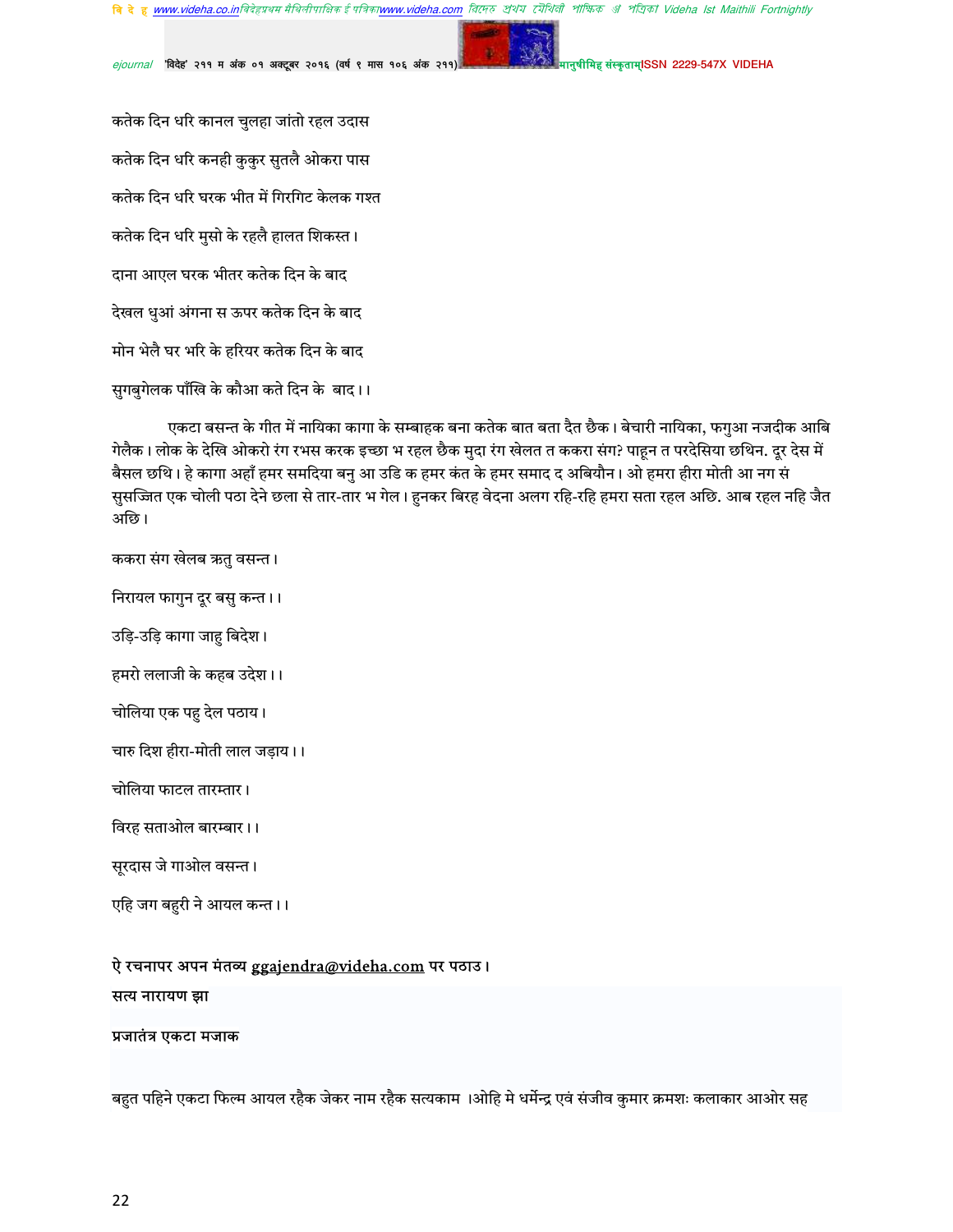'विदेह' २११ म अंक ०१ अक्टूबर २०१६ (वर्ष ९ मास १०६ अंक २११)

<del>संस्कृताम</del>ISSN 2229-547X VIDEHA

कलाकार रहथि ।दुन् सिविल इंन्जिनियर रहथि ।धर्मेन्द्र जाहि कम्पनी मे काज करैत रहथि ओहि कम्पनी के सर्वे करक ठीका भेटल रहैक । सर्वे करबाक लेल ओ मालिक के कहलखीन जे थियोडोलाइट मसीन चाही ।मलिक रहै मूर्ख ,ओ थियोडोलाइट के नामो नहि सुनने रहैक ।ओ इंजिनियर धर्मेन्द्र के कहै जे बहाना नहि कर ,पहिने सर्वे कर तखन मसीन किन देबौ ,कहबाक मतलव मालिक ने सर्वे बुझै आ ने थियोडोलाइट मसीन ओ त मर्ख रहैक मदा रहैक मालिक ।इंजिनियर महाशय के मालिकक बात सनि पसीना देबय लगलनि जे एहि मर्ख के कोना बुझाउ ।

हमर एकटा पित्ती छथि ओ हमरा पढ़ेनो छथि तै हुनका हम मास्टर साहेब सेहो कहै छियैन ।ओ एकटा खिस्सा कहलनि ।ओ जखन बी काँम कय गेलाह त जीबिका लेल पटना गेलाह ।तत्काल एकटा सेठक लोहाक कारखाना मे काज धेलनि ।कारखाना कोनो पैघ नहि रहैक तै काजो साधारणे रहैक जे कतेक लोहा सप्लाइ भेल आ के लय गेल तेकर नाम नोट करू ।मास्टर साहेब छलाह प्रतिभाशाली, बैसल मोन नहि लगनि,तै ओ रेस्ट मे सेठक बेटा रहैक दसवाँ क्लास मे, तेकरा पढ़ा देथिन, से सेठ के नीक लगैक ।पहिने अंग्रेजीक एकटा किताब पढ़ाइ होय 'बुक फोर' ,ओहि मे एकटा चैप्टर रहैक ' द अर्थ' (The Earth )एक दिन मास्टर साहेब सेठक बेटा के पढ़बैत रहथीन वैह चैप्टर द अर्थ ।ओ पढ़बैत रहथीन जे कोना पृथ्वी सूर्यक चारू कात घुमै छैक आ कोना चन्द्रमा पृथ्वी क चक्कर लगबैत छैक .कोना दिन राति होयत छैक ।विस्तृत सँ मास्टर साहेब पढ़बैत रहथीन ,आ गद्दी पर बैसल सेठ सेहो सभटा सुनैत रहैक ।ओकरा किछु नहि बुझाइक ।ओकरा आश्चर्य लगलैक जे कोना पृथ्वी सर्यक चक्कर कटतैक आ कोना चन्द्रमा पृथ्वीक चक्कर कटतै ,से यदि होयतै त पटना कलकत्ता चलि जयतै आ कलकता दिल्ली ।चन्द्रमा घुमितै त तारा लग लोक रहिते ,हो ने हो ई मास्टरक दिमाग खराब भे गेल छै आ किछु दिन रहत त हमर बेटो पागल भए जायत ।मास्टर साहेब के नौकरी सँ निकालि देलकनि ।

गाम मे घुर तपैत रही त एक दिन रघु काका पुछलनि रे बौआ तु त बरका इंजिनियर छें ,एकटा चीज बता दे जे कलकत्ता सँ गाम फोन अबै छैक से एतेक जल्दी अवाज कोना चलि अबैत छैक ।बात एतेक जल्दी कोना सुनाय लगैत छैक ,हम हुनका टेली कमुनिकेसन के विस्तार सँ बुझाबय लगलियैन मुदा काका कहलनि तु त भूत जका बकै छै ,कि बजै छै से किछु ने बुझायल ।बगल मे हमर जेठ सार स्वामीजी बैसल रहथि ओ कहलखीन जे काकाजी हम बुझा दैत छी ,असल मे टेलीफोन मे तार रहै छै से त आहाँ देखने हेबै ?काका कहलखीन, है यौ पाहन कियै ने देखबै ,हमरा गामे दके रेल गेल छै ,रेलक काते दके तार गेल छै ,स्वामी जी कहलखीन ,बस आब अहाँके बुझा जायत ।ओहि तार मे तरे तर भूर कयल छै ,जहाँ कियो फोन करत कि घंटी बाजत आ जौं बात करबैक कि भूरे भूर अबाज कालिका मेल जका तेज मे आबय आ जाय लगैत छैक ,बस गप्प भए जाइत छैक ।काका कहलखीन आब बुझलियैक ।पाहन बहत योग्य लोक छथि आ बौआ त अनेरे लेल इंजिनियर भेल ।

हमरा सभक प्रजातंत्रक सरकार की छी ,एकटा मजाक छी । एहि ठाम विशेषज्ञ पदाधिकारीक उपर अनुपयुक्त वोट सँ चुनल नेता बैसल छैक जाहि मे 90 प्रतिशत अबूझ रहैत छैक जेकर स्थित सत्यकामक सेठ जकाँ छैक ।ओना कहक लेल प्रजातंत्री सरकार मे पारदर्शिता रहैत छैक मुदा एहिठाम त सभटा झूठ पर आधारित छैक ।भारत मे सभके वोट देबाक समान अधिकार छैक मुदा वोट मे ठाढ़ होय बाला लेल योग्यता त रहबाक चाही । आइ ए एस ,इंजिनियर ,डाक्टर ,प्रोफेसर ,एवं सरकारक आओर पदाधिकारीक मंत्री त पदाधिकारी सँ योग्य हेबाक चाही ,एहि लेल कियो अवाज नहि उठायत ।ई केहन प्रजातंत्र छैक जेकर सरकारक मुखिया निरक्षरो भए सकैत अछि ।ई देसक दुर्भागय अछि ।हम त कहब एहि सत्यकामक सेठ ,लोहा कारखानाक सेठ आ ऱघ् काका रुपी सरकारक मुखिया वोट मे नहि ठाढ़ हुए ताहि लेल अवाज एक संग उठेबाक प्रयोजन छैक आ कि नहि ?

# ऐ रचनापर अपन मंतव्य ggajendra@videha.com पर पठाउ।

### उमेश मण्डल-इतिहास- सगर राति दीप जरय

सगर राति दीप जरय

केर

91म आयोजन

#### संयोजक : दुर्गानन्द मण्डल

स्थान : मध्य विद्यालय परिसर- गोधनपुर

24 September 2016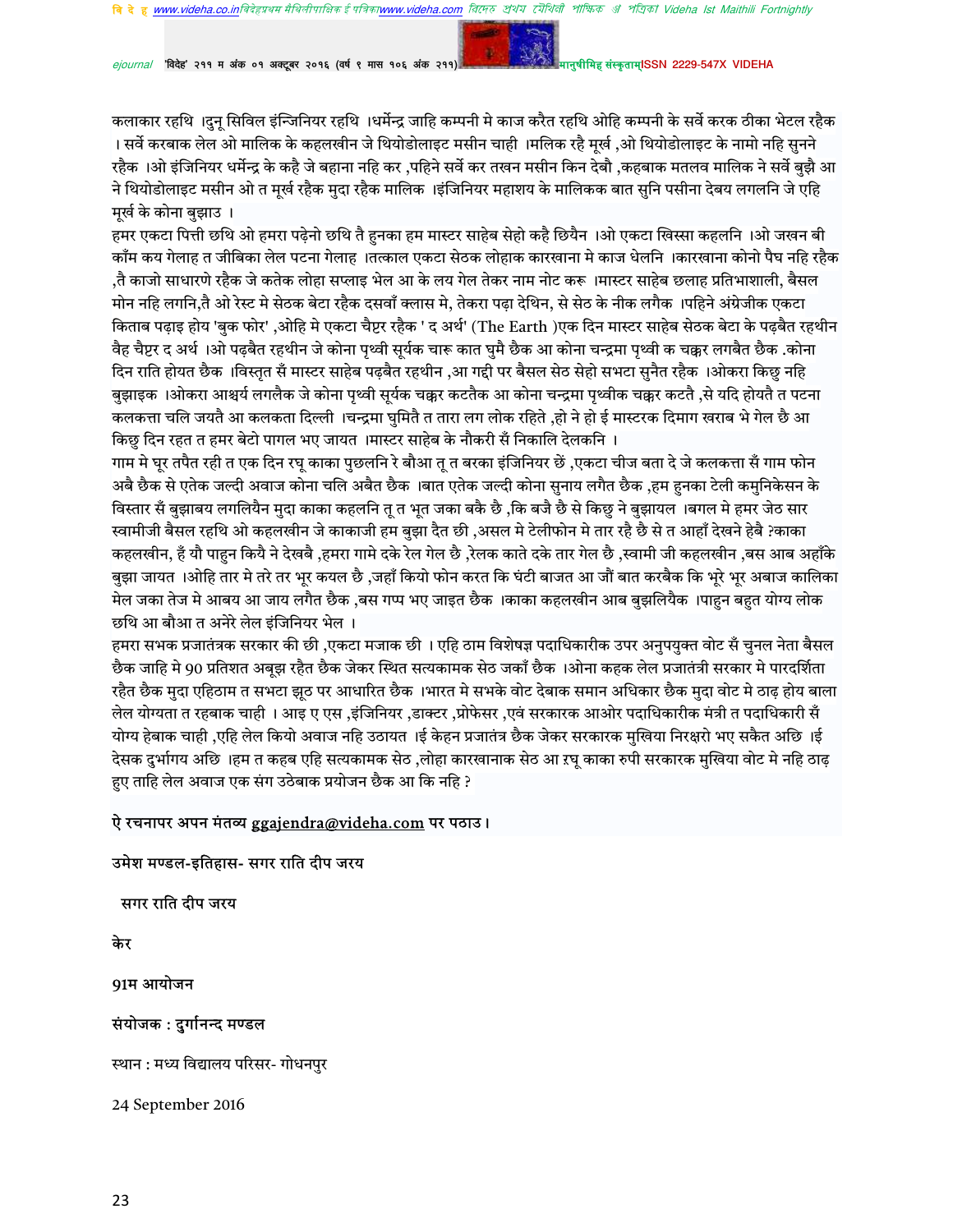ejournal 'विदेह' २११ म अंक ०१ अक्टूबर २०१६ (वर्ष ९ मास १०६ अंक २११)

ानुषीमिह संस्कृताम्ISSN 2229-547X VIDEHA

अयोजक : स्थानीय साहित्य प्रेमी, गोधनपुर (मधुबनी)

# प्रस्तुति : उमेश मण्डल

# मो. +91 9931654742

# सगर राति दीप जरय (कथा पाठ एवं परिचर्चा)

| क्र<br>सं | स्थान              | तिथि                     | संयोज<br>क                                                                                      | अध्यक्षता/उद्घाटन                             | पोथी लोकार्पण                        | लेखक/<br>लेखिका                      | लोकार्पण<br>कर्ता                                   | अन्य                                                           |
|-----------|--------------------|--------------------------|-------------------------------------------------------------------------------------------------|-----------------------------------------------|--------------------------------------|--------------------------------------|-----------------------------------------------------|----------------------------------------------------------------|
| 1.        | मुज<br>फ्फरपु<br>₹ | 21.0<br>1.19<br>90       | प्रभास<br>कुमार<br>चौधरी                                                                        | श्री रमानन्द रेणु                             |                                      |                                      |                                                     | शैलेन्द्र<br>आनन्दक<br>कथा<br>यात्रा- डा.<br>रमानन्द<br>झा रमण |
| 2.        | डेओढ़              | 29.0<br>4.19<br>90       | जीवका<br>न्त                                                                                    | श्री प्रभास कुमार चौधरी                       |                                      |                                      |                                                     |                                                                |
| 3.        | दरभं<br>गा         | 07.0<br>7.19<br>90       | डा.<br>भीमना<br>थ झा,<br>प्रदीप<br>मैथिली<br>पुत्र,<br>बेवस्था<br>पक-<br>विजय<br>कान्त<br>ठाकुर | श्री गोविन्द झा                               | 1 सामाक पौती<br>2 मोम जकाँ बर्फ जकाँ | गोविन्द<br>झा<br>अमरना<br>थ          | डा. मुनीश्वर<br>झा<br>श्री प्रभास<br>कुमार<br>चौधरी |                                                                |
| 4         | पटना               | 3.11.<br>199<br>$\bf{0}$ | गोविन्द<br>झा<br>बेवस्था<br>पक-<br>दमनका<br>न्त झा                                              | श्री उपेन्द्रनाथ झा 'व्यास'<br>एवं राजमोहन झा |                                      | $\overline{\phantom{0}}$             |                                                     |                                                                |
| 5.        | बेगुस<br>राय       | 13.0<br>1.19<br>91       | प्रदीप<br>बिहारी                                                                                | प्रो. प्रफुल्ल कुमार सिंह 'मौन'               | 3 हमर युद्धक साक्ष्य मे              | तारानन्द<br>वियोगी                   | उपेन्द्र दोषी                                       |                                                                |
| 6         | कटिहा<br>₹         | 22.0<br>4.19<br>91       | अशोक                                                                                            | श्री उपेन्द्र दोषी                            | 4 ओहि रातुक भोर<br>5 अदहन            | अशोक<br>शिवशं<br>कर<br>श्रीनिवा<br>स | डा. भीमना<br>थ झा<br>डा. रमानन्द<br>झा 'रमण'        | विभूति<br>आनन्दक<br>कथा<br>यात्रा- डा.<br>रमण                  |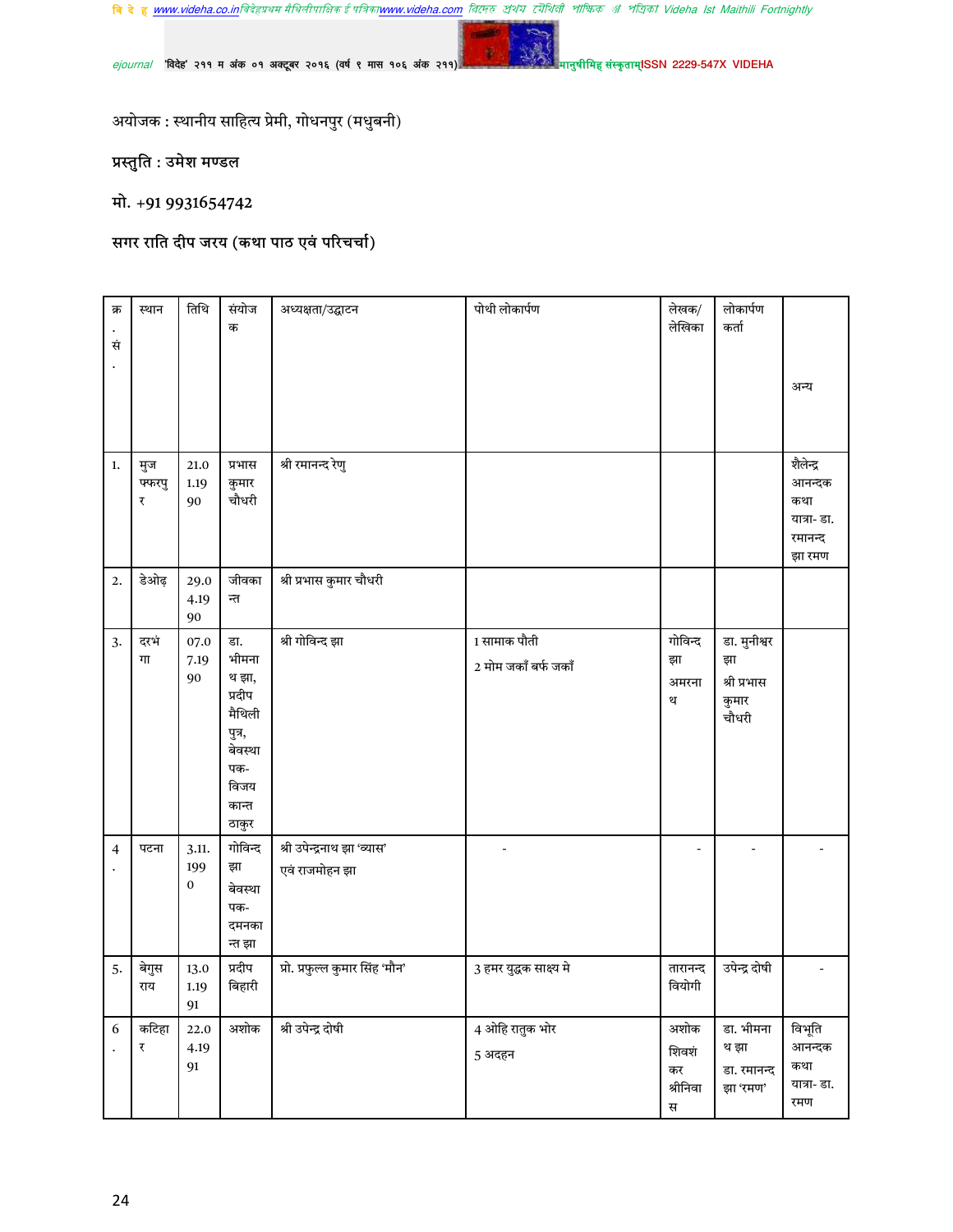वि दे ह <u>www.videha.co.in</u>विदेहप्रथम मैथिलीपाक्षिक ई पत्रिका<u>www.videha.com</u> রিদেহ প্রথম মৌথিরী পাক্ষিক প্র পত্রিকা Videha Ist Maithili Fortnightly

YO-

 $e$ journal 'विदेह' २११ म अंक ०१ अक्टूबर २०१६ (वर्ष ९ मास १०६ अंक २११)

| 7.                             | नवानी                 | $21.0\,$<br>7.19<br>91          | मोहन<br>भारद्वा<br>ज                                          | प्रो. सुरेश्वर झा                                                               | 6 समाढ़                                                          | रमेश                        | श्री<br>कुलानन्द<br>मिश्र                          |                                      |
|--------------------------------|-----------------------|---------------------------------|---------------------------------------------------------------|---------------------------------------------------------------------------------|------------------------------------------------------------------|-----------------------------|----------------------------------------------------|--------------------------------------|
| 8.                             | सकरी                  | 22.1<br>0.19<br>91              | प्रो.<br>सुरेश्वर<br>झा,<br>बेवस्था<br>पक-<br>डा. राम<br>बाबू | श्री ए.सी. दीपक                                                                 | 7 साहित्यालाप                                                    | भीमना<br>थ झा               | पं. गोविन्द<br>झा                                  |                                      |
| 9                              | नेहरा                 | 11.10<br>.199<br>$\overline{2}$ | ए.सी.<br>दीपक                                                 | श्री मन्त्रेश्वर झा                                                             |                                                                  | $\overline{a}$              |                                                    |                                      |
| $\mathbf{1}$<br>0.             | विराट<br>नगर          | 14.0<br>4.19<br>92              | जीतेन्द्र<br>जीत                                              | डा. गणेश प्रसाद कर्ण<br>उद- गोविन्द झा                                          |                                                                  |                             |                                                    | नेपालमे<br>मैथिली<br>कथा- डा.<br>रमण |
| 11                             | वाराण<br>सी           | 18.0<br>7.19<br>92              | प्रभास<br>कुमार<br>चौधरी                                      | श्री मयानन्द मिश्र/ गंगेश गुंजन उद-<br>ठाकुर प्रसाद सिंह एवं पं. रमाकान्त मिश्र |                                                                  |                             |                                                    |                                      |
| $\,1\,$<br>2.                  | पटना                  | 19.1<br>0.19<br>92              | राजमो<br>हन झा                                                | श्री सुभाषचन्द्र यादव                                                           |                                                                  | $\overline{\phantom{a}}$    |                                                    |                                      |
| $\,1\,$<br>3.                  | सुपौल<br>$\mathbf{1}$ | 18.1<br>0.19<br>93              | केदार<br>कानन                                                 | श्री बुद्धिनाथ झा                                                               | 8 पुनर्नवा हेाइत ओ छौंड़ी                                        | विभूति<br>आनन्द             | श्री<br>महाप्रकाश                                  |                                      |
| $\mathbf{1}$<br>$\overline{4}$ | बोका<br>रो            | 24.0<br>4.19<br>93              | बुद्धिना<br>थ झा                                              | श्री गोविन्द झा                                                                 |                                                                  |                             |                                                    |                                      |
| $\mathbf{1}$<br>5.             | पैटघा<br>ट            | 10.0<br>7.19<br>93              | डा.<br>रमानन्द<br>झा<br>'रमण'                                 | प्रो. उमानाथ झा                                                                 | 9. विद्यापतिक आत्मकथा                                            | गोविन्द<br>झा               | श्री प्रभास<br>कुमार<br>चौधरी                      |                                      |
| $\,1\,$<br>6                   | जनक<br>पुर            | 09.1<br>0.19<br>94              | रमेश<br>रंजन                                                  | श्री गोविन्द झा<br>उद- डा. रामावतार यादव                                        | 10 श्वेतपत्र<br>11 मिथिलावाणी- प्रत्रिका<br>12 गाम नहि सुतैत अछि | स.<br>वियोगी<br>एवं<br>रमेश | डा. धीरेन्द्र<br>श्री धूमकेतु<br>पं. गोविन्द<br>झा |                                      |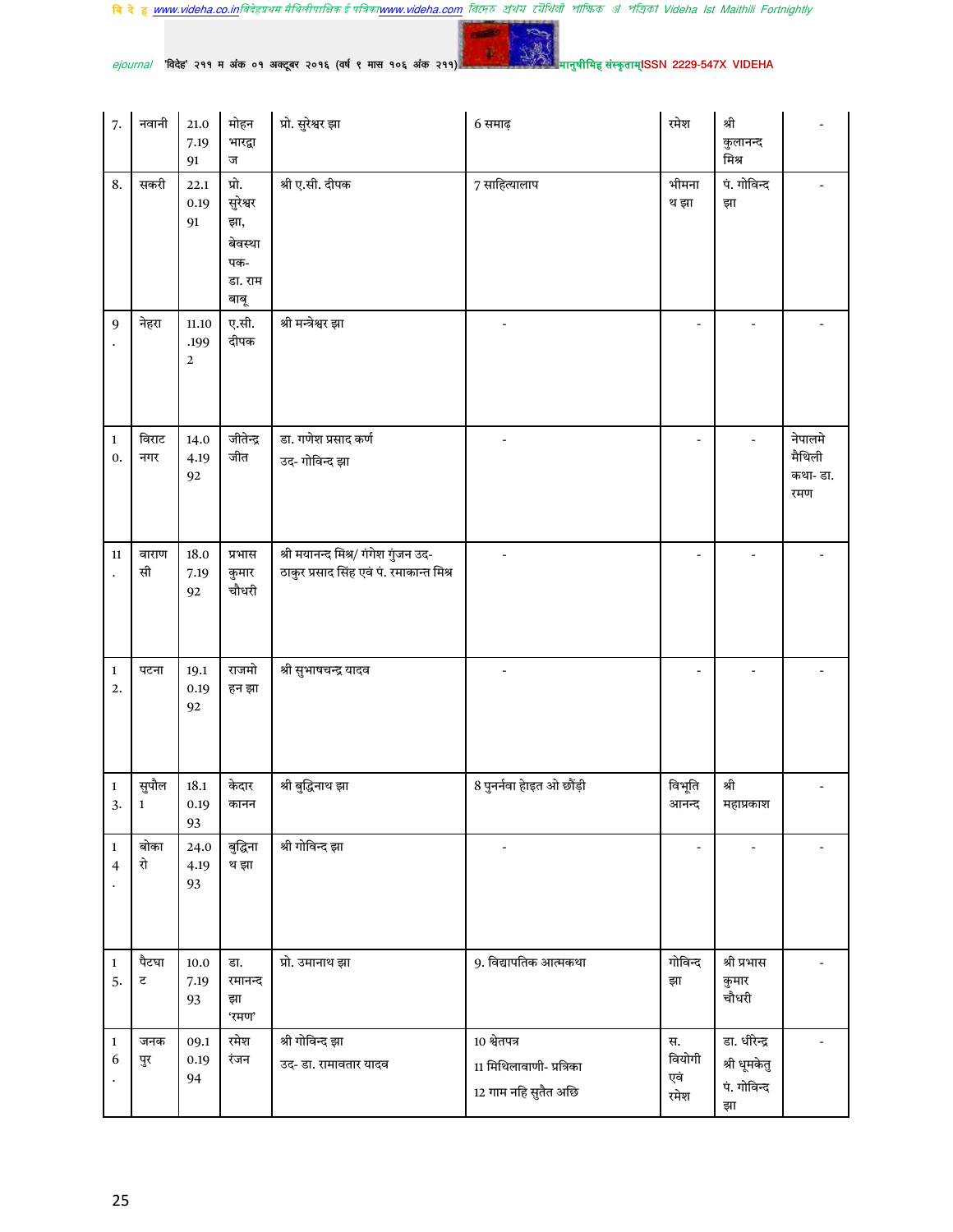वि दे ह <u>www.videha.co.in</u>विदेहप्रथम मैथिलीपाक्षिक ई पत्रिका<u>www.videha.com</u> রিদেহ প্রথম মৌথিরী পাক্ষিক প্র পত্রিকা Videha Ist Maithili Fortnightly

YO-

 $e$ journal 'विदेह' २११ म अंक ०१ अक्टूबर २०१६ (वर्ष ९ मास १०६ अंक २११)

|                                  |                       |                        |                                        |                                                                                                   | 13 मर्सिनी- उपन्यास        | मिलाप,<br>जनकपुर<br>धाम<br>महेन्द्र<br>मलंगिया<br>अरूण<br>कुमार<br>झा | डा.<br>रामावतार<br>यादव |  |
|----------------------------------|-----------------------|------------------------|----------------------------------------|---------------------------------------------------------------------------------------------------|----------------------------|-----------------------------------------------------------------------|-------------------------|--|
| $\mathbf{1}$<br>7.               | इसहपु<br>₹            | 06.<br>02.1<br>994     | डा.<br>अरवि<br>न्द<br>कुमार<br>'अक्नू' | डा. भीमनाथ झा                                                                                     | $\overline{a}$             |                                                                       |                         |  |
| $\mathbf 1$<br>8.                | सरहद                  | 23.0<br>4.19<br>94     | अमिय<br>कुमार<br>झा                    | श्री प्रेमलता मिश्र प्रेम                                                                         |                            |                                                                       |                         |  |
| $\mathbf{1}$<br>9                | झंझार<br>पुर          | 09.0<br>7.19<br>94     | श्यामान<br>न्द<br>चौधरी                | श्री जीवकान्त                                                                                     |                            |                                                                       |                         |  |
|                                  | घोघर                  | 22.1                   | डा.                                    | श्री राजमोहन झा                                                                                   | 14 कथा कुम्भ               | सं.                                                                   | पं. गोविन्द             |  |
| $\sqrt{2}$<br>0.                 | डीहा                  | 0.19<br>94             | नारायण<br>जी                           |                                                                                                   |                            | बुद्धिनाथ<br>झा                                                       | झा                      |  |
| $\boldsymbol{2}$<br>1.           | बहेरा                 | $21.0\,$<br>1.19<br>95 | कमलेश<br>झा                            | श्री श्यामानन्द ठाकुर<br>उद- चन्द्रभानु सिंह                                                      | 15 सत्य एकटा काल्पनिक विजय | सारस्वत                                                               | श्री<br>जीवकान्त        |  |
| $\overline{c}$<br>2.             | सुपौल<br>(दरभं<br>गा) | 08.0<br>4.19<br>95     | कमलेश<br>झा                            | प्रो. रामसुदिष्ट राय 'व्याधा'<br>उद- गोविन्द झा                                                   |                            |                                                                       |                         |  |
| $\overline{2}$<br>3.             | काठ<br>मांडू          | 23.0<br>9.19<br>95     | धीरेन्द्र<br>प्रेमर्षि                 | डा. धीरेन्द्र                                                                                     | 16 नख दर्पण                | गोविन्द<br>झा                                                         | डा.<br>रामावतार<br>यादव |  |
| $\overline{2}$<br>$\overline{4}$ | राजवि<br>राज          | 24.0<br>1.19<br>96     | रामनारा<br>यण देव                      | डा. धीरेन्द्र, उद- डा. योगेन्द्र प्र. यादव,<br>मुख्य- गजेन्द्रनारायण सिंह, मंत्री- नेपाल<br>सरकार |                            |                                                                       |                         |  |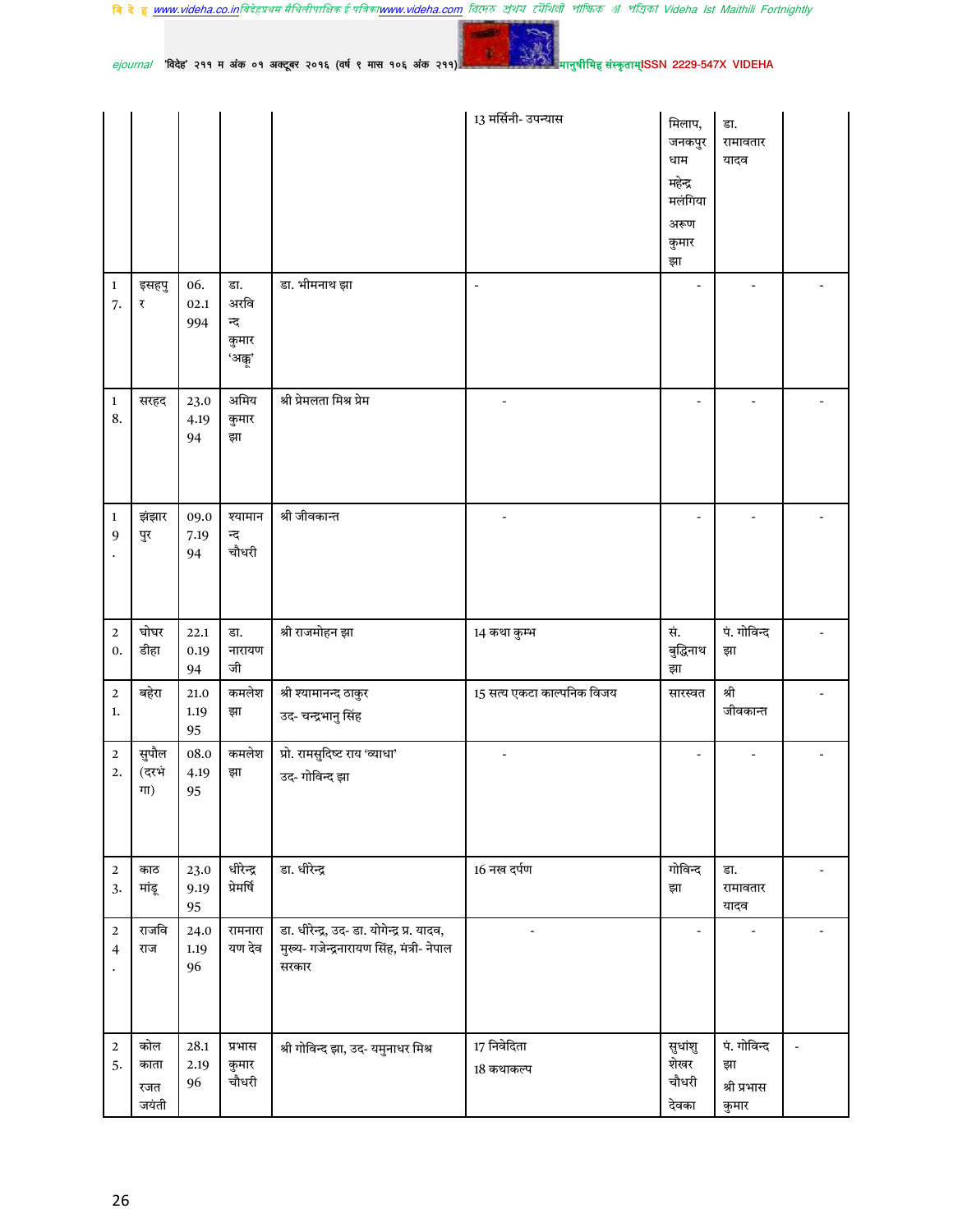

| <i>ejournal "</i> विदेह" २११ म अंक ०१ अक्टूबर २०१६ (वर्ष ९ मास १०६ अंक २११) - |  |  |  |  |  |  |  |  |  |  |  |  |  |  |
|-------------------------------------------------------------------------------|--|--|--|--|--|--|--|--|--|--|--|--|--|--|
|-------------------------------------------------------------------------------|--|--|--|--|--|--|--|--|--|--|--|--|--|--|

|                                  |              |                        |                                                          |                                   |                                                         | न्त झा                                                                             | चौधरी                                                                                                |                                                 |
|----------------------------------|--------------|------------------------|----------------------------------------------------------|-----------------------------------|---------------------------------------------------------|------------------------------------------------------------------------------------|------------------------------------------------------------------------------------------------------|-------------------------------------------------|
| $\overline{2}$<br>6              | महिषी        | 13.0<br>4.19<br>97     | डा.<br>तारान<br>न्द<br>वियोगी<br>/ रमेश<br>प्रायोजि<br>त | श्री मायानन्द मिश्र               | 19 अतिक्रमण<br>20 हस्तक्षेप<br>21 शिलालेश<br>22 परिचिति | तारानन्द<br>वियोगी<br>तारानन्द<br>वियोगी<br>तारानन्द<br>वियोगी<br>सुस्मिता<br>पाठक | पं. गोविन्द<br>झा<br>श्री<br>कुलानन्द<br>मिश्र<br>श्री सुभाष<br>चन्द्र यादव<br>श्री मोहन<br>भारद्वाज |                                                 |
| क्र<br>सं                        | स्थान        | तिथि                   | संयोज<br>क                                               | अध्यक्षता/उद्घाटन                 | पोथी लोकार्पण                                           | लेखक/<br>लेखिका                                                                    | लोकार्पण<br>कर्ता                                                                                    | अन्य                                            |
| $\mathbf 2$<br>7.                | तरौनी        | 20.0<br>6.19<br>97     | शोभा<br>कान्त                                            | श्री जीवनकान्त                    | $\overline{\phantom{0}}$                                | $\overline{\phantom{a}}$                                                           |                                                                                                      |                                                 |
| $\boldsymbol{2}$<br>8.           | पटना         | 18.0<br>7.19<br>97     | प्रभास<br>कुमार<br>चौधरी                                 | श्री हरिनारायण मिश्र/ रामचद्र खान | 23 समानान्तर                                            | रमेश                                                                               | श्री प्रभास<br>कुमार<br>चौधरी                                                                        |                                                 |
| $\overline{2}$<br>9              | बेगूस<br>राय | 13.0<br>9.19<br>97     | प्रदीप<br>बिहारी                                         | श्री प्रफुल्ल कुमार सिंह 'मौन'    | 24 कुक्करूकू आ कसौटी                                    | चन्द्रेश                                                                           | श्री प्रभास<br>कुमार<br>चौधरी                                                                        | प्रभास<br>कुमार<br>चौधरीक<br>अन्तिम<br>सहभागिता |
| 3<br>0.                          | खजौ<br>ली    | 04.<br>04.1<br>998     | प्रदीप<br>बिहारी                                         | श्री रमानन्द रेणु                 | $\overline{\phantom{a}}$                                | $\overline{\phantom{a}}$                                                           |                                                                                                      |                                                 |
| $\mathfrak{Z}$<br>1.             | सहर<br>सा    | 18.0<br>7.19<br>98     | रमेश                                                     | डा. महेश                          | $25$ ओना मासी<br>26 चानन काजर<br>27 प्रतिक्रिया         | देवशंकर<br>नवीन<br>देवशंकर<br>नवीन<br>रमेश                                         | कुमारी<br>ऋृचा<br>श्री<br>मायानन्द<br>मिश्र<br>पं. गोविन्द<br>झा                                     |                                                 |
| $\mathfrak{Z}$<br>$\overline{2}$ | पटना         | $10.1\,$<br>0.19<br>98 | श्याम<br>दरिहरे                                          | श्री राजमोहन झा, उद- गोविन्द झा   | 28 भरि राति भोर                                         | के.डी.<br>झा,<br>श्याम<br>दरिहरे<br>एवं<br>प्रदीप                                  | श्री<br>उपेन्द्रनाथ<br>झा 'व्यास'                                                                    |                                                 |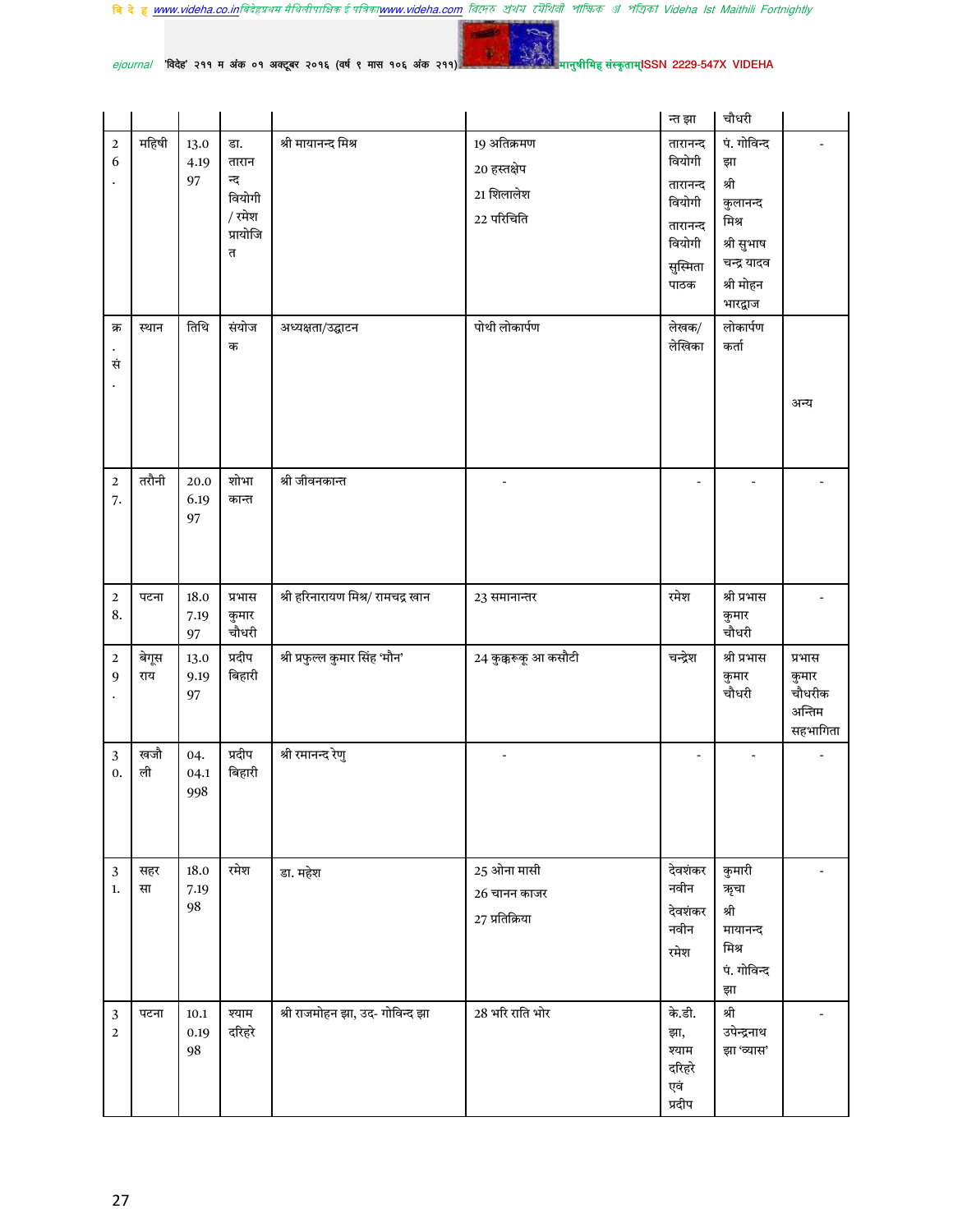YO.

 $e$ journal 'विदेह' २११ म अंक ०१ अक्टूबर २०१६ (वर्ष ९ मास १०६ अंक २११)

|                      |                         |                            |                                                                 |                                                           |                                                                                                                    | बिहारी                                                                                                                                        |                                                                                                                            |  |
|----------------------|-------------------------|----------------------------|-----------------------------------------------------------------|-----------------------------------------------------------|--------------------------------------------------------------------------------------------------------------------|-----------------------------------------------------------------------------------------------------------------------------------------------|----------------------------------------------------------------------------------------------------------------------------|--|
| $\mathfrak{Z}$<br>3. | बलाइ<br>न;<br>नागद<br>ह | 08.0<br>1.19<br>99         | पदम<br>सम्भव                                                    | श्री जीवकान्त                                             |                                                                                                                    |                                                                                                                                               |                                                                                                                            |  |
| 3<br>4               | भवानी<br>पुर            | 10.0<br>4.19<br>99         | डा.<br>जिष्णु<br>दत्त<br>मिश्र                                  | श्रीमती कामिनी                                            | 29 काल्हि आ आइ                                                                                                     | धीरेन्द्र                                                                                                                                     | श्री<br>जीवकान्त                                                                                                           |  |
| $\sqrt{3}$<br>5.     | मधुब<br>नी              | 24.0<br>7.19<br>99         | सियारा<br>म झा<br>'सरस'<br>बेवस्था<br>- डा.<br>कुलधा<br>री सिंह | श्री राजमोहन झा, उद- जयधारी सिंह                          | 30 काजे तोहर भगवान                                                                                                 | शैलेन्द्र<br>आनन्द                                                                                                                            | डा. विभूति<br>आनन्द                                                                                                        |  |
| 3<br>6               | अन्दौ<br>ली             | 20.1<br>0.19<br>99         | कमलेश<br>झा                                                     | श्री चन्द्रभानु सिंह                                      | $\overline{a}$                                                                                                     | $\overline{a}$                                                                                                                                |                                                                                                                            |  |
| 3<br>7.              | जनक<br>पुर              | 25.0<br>3.20<br>${\bf 00}$ | रमेश<br>रंजन                                                    | डा. धीरेन्द्र, उद- डा. राजेन्द्र विमल                     |                                                                                                                    |                                                                                                                                               |                                                                                                                            |  |
| $\mathbf{3}$<br>8.   | काठ<br>मांडू            | 25.0<br>6.20<br>00         | धीरेन्द्र<br>प्रेमर्षि                                          | डा. रामानन्द झा 'रमण', उद- महेन्द्र<br>कुमार मिश्र, सांसद | 31 मकड़ी<br>32 मिथिलांचलक लोक कथा<br>33 शिरीषक फूल- अनुवाद<br>34 हम मैथिल छी- कैसेट<br>35 मंडनमिश्र अद्धैत मीमांसा | प्रदीप<br>बिहारी<br>गंगा<br>प्रसाद<br>अकेला<br>गगा<br>प्रसाद<br>अकेला<br>सियारा<br>म झा<br>'सरस'<br>रमेश/<br>दीनाना<br>थ/<br>सुरेन्द्रना<br>थ | श्री महेन्द्र<br>मलंगिया<br>डा.<br>रामानन्द<br>झा 'रमण'<br>डा. 'रमण'<br>डा.<br>रामावतार<br>यादव<br>डा.<br>रामावतार<br>यादव |  |
| $\sqrt{3}$<br>9      | धनबा<br>द               | 21.1<br>0.20<br>$00\,$     | श्याम<br>दरिहरे<br>एवं<br>रामचन्द्र<br>लालदा                    | राजमोहन झा, उद-कीर्तिनारायण मिश्र                         | 36 मनक आड़ नमे ठाढ़                                                                                                | डा.<br>भीमना<br>थ झा                                                                                                                          | श्री<br>राजमोहन<br>झा                                                                                                      |  |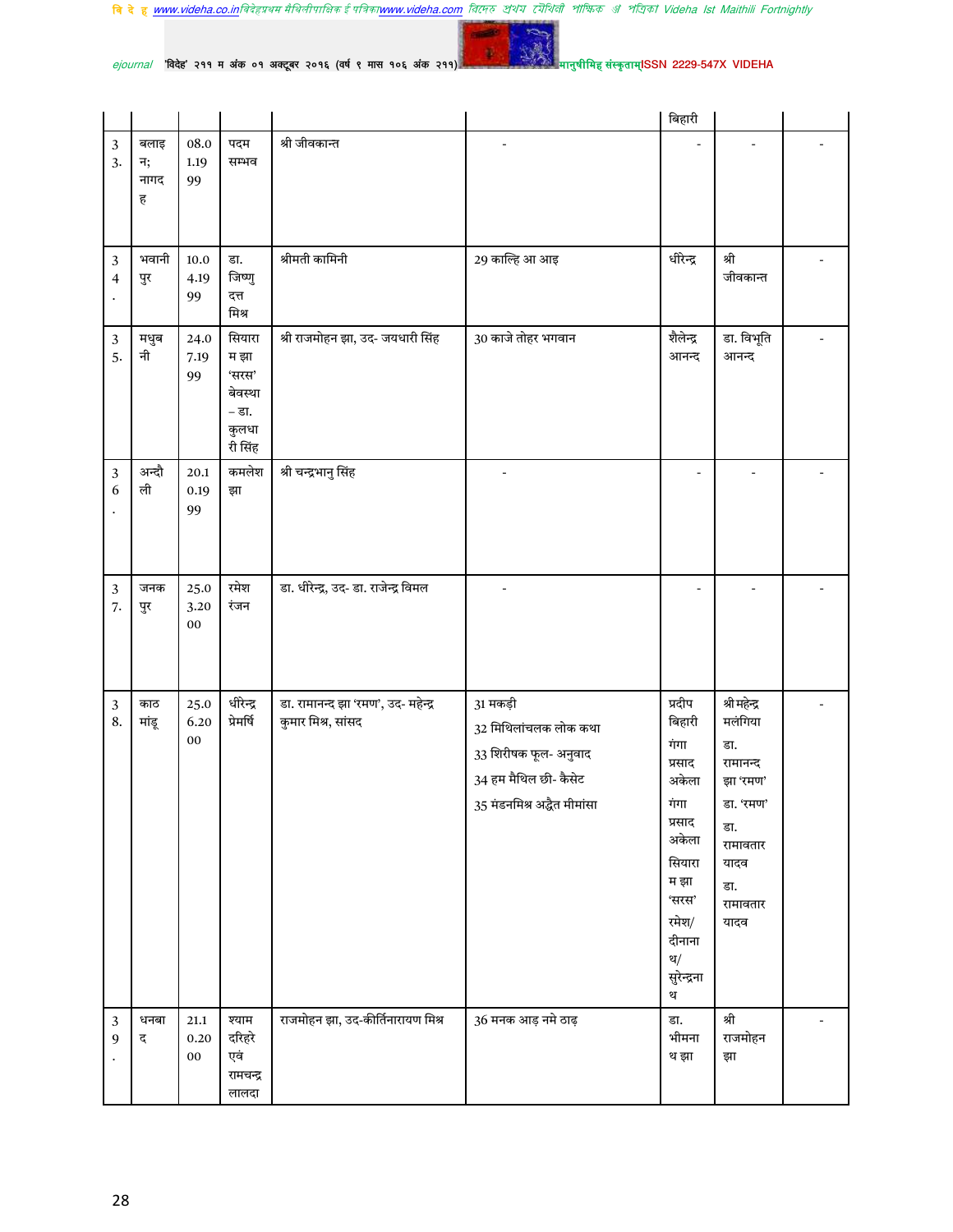$ejournal$  'विदेह' २११ म अंक ०१ अक्टूबर २०१६ (वर्ष ९ मास १०६ अंक २११)

YO. **Contract** 

|                      |                              |                               | स                                                                              |                                           |                                                                                 |                                                                            |                                                                |                                                 |
|----------------------|------------------------------|-------------------------------|--------------------------------------------------------------------------------|-------------------------------------------|---------------------------------------------------------------------------------|----------------------------------------------------------------------------|----------------------------------------------------------------|-------------------------------------------------|
| $\overline{4}$<br>0. | बिटठो                        | 21.0<br>1.20<br>01            | डा.<br>अक्नू,<br>बेवस्था<br>प्रो.वि<br>द्यानन्द<br>झा                          | श्री बलराम, उद. कुलानन्द मिश्र            | 37 मातवर<br>38 दृष्टिकोण                                                        | अशोक<br>सुरेन्द्रना<br>थ                                                   | डा. धीरेन्द्र<br>डा.<br>भीमनाथ<br>झा                           | मैथिली<br>कथाक<br>समस्या<br>डा.<br>भीमनाथ<br>झा |
| $\overline{4}$<br>1. | हटनी(<br>घोघर<br>डीहा)       | 19.0<br>5.20<br>01            | प्रो.<br>योगान<br>न्द झा/<br>अजित<br>कु.आ<br>जाद                               | श्री सामदेव                               |                                                                                 |                                                                            |                                                                |                                                 |
| $\overline{4}$<br>2. | बोका<br>रो                   | 25.0<br>8.20<br>01            | गिरिजा<br>नन्द झा<br>'अर्धना<br>रीश्वर',<br>बेवस्था<br>मिथिला<br>सा.<br>परिषद् | श्री दयानाथ झा, उद- हरेकृष्ण झा           | 39 निष्प्राण स्वप्न<br>40 मिथिला दर्पण(1925/2001)                               | दयाका<br>न्त झा<br>पुण्यान<br>न्द झा,<br>सं.<br>रमानन्द<br>झा<br>'रमण'     | श्री हरेकृष्ण<br>मिश्र<br>श्री<br>फूलचन्द्र<br>मिश्र 'रमण'     |                                                 |
| $\overline{4}$<br>3. | पटना<br>(किर<br>णजयं<br>ती)  | 01.1<br>2.20<br>01            | अशोक<br>बेवस्था<br>- चेतना<br>समिति,<br>पटना                                   | श्री सोमदेव                               | 41 प्रलाप<br>42 युगान्तर<br>43 एकैसम शताब्दीक घोष्णा पत्र.                      | गोविन्द<br>झा<br>विश्वना<br>थ<br>रमेश/<br>श्याम<br>दरिहरे/<br>मोहन<br>यादव | श्री सोमदेव<br>पं. गोविन्द<br>झा<br>श्री<br>राजमोहन<br>झा      |                                                 |
| $\overline{4}$<br>4  | राँची                        | 13.0<br>4.20<br>02            | कुमार<br>मनीष<br>अरवि<br>न्द                                                   | श्री साकेतानन्द, उद- परमानन्द मिश्र       | 44 चानन घन गछिया<br>45 शुभास्ते पन्थान:                                         | विवेका<br>नन्द<br>ठाकुर<br>परमान्न्द<br>मिश्र                              | श्री मोहन<br>भारद्वाज<br>श्री<br>साकेतानन्द                    |                                                 |
| $\overline{4}$<br>5. | भागल<br>पुर                  | 24.0<br>8.20<br>02            | धीरेन्द्र<br>मोहन<br>झा                                                        | श्री योगीराज, उद- डा. बेचन                | 46 कथा सेतु<br>47 पृथा<br>48 आउ, किछु गप्प करी                                  | सं.<br>प्रशान्त<br>नीता झा<br>कुलान<br>न्द मिश्र                           | डा. बेचन<br>श्री<br>राजमोहन<br>झा<br>डा.<br>अरूणाकर<br>झा      |                                                 |
| $\overline{4}$<br>6  | विद्याप<br>ति<br>भवन<br>पटना | 16.11<br>.200<br>$\mathbf{2}$ | अजित<br>कुमार<br>आजाद                                                          | श्री मोहन भारद्वाज<br>उद-राजनन्दन लाल दास | 49 काठ<br>50 एक फाॅक रौद<br>51 तीन रंग तेरह चित्र<br>52 उदयास्त<br>53 साँझक गाछ | विभूति<br>आनन्द<br>योगीरा<br>ज<br>सुधाकर<br>चौधरी                          | डा.<br>तारानन्द<br>वियोगी<br>श्री गोविन्द<br>झा<br>श्री सोमदेव |                                                 |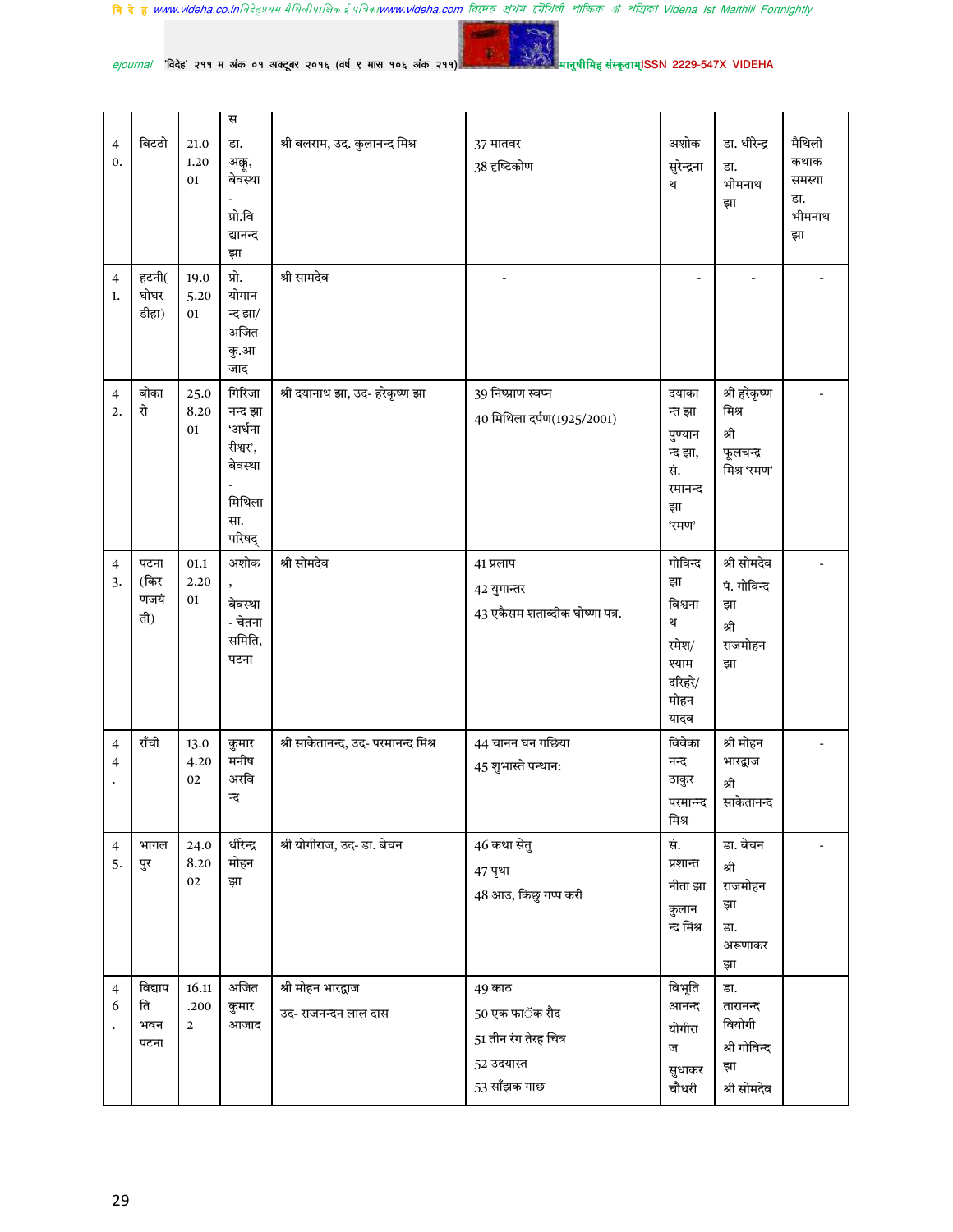वि दे ह <u>www.videha.co.in</u>विदेहप्रथम मैथिलीपाक्षिक ई पत्रिका<u>www.videha.com</u> রিদেহ প্রথম মৌথিরী পাক্ষিক প্র পত্রিকা Videha Ist Maithili Fortnightly

 $ejournal$  'विदेह' २११ म अंक ०१ अक्टूबर २०१६ (वर्ष ९ मास १०६ अंक २११)

**Service** 

YO.

|                      |             |                        |                                |                                                                | 54 सर्वस्वांत<br>55 अभियुक्त<br>56 यात्री समग्र<br>57 मैथिली बाल साहित्य<br>58 The Colonial Periphery<br>Imaging Mithila (1875-1955)<br>59 मैथिल समाज पत्रिका, नेपाल | धूमकेतु<br>राजकम<br>ल,सं.दे<br>वशंकर<br>नवीन<br>साकेता<br>नन्द<br>राजमोह<br>न झा<br>सं.<br>शोभाका<br>न्त<br>दमन<br>कुमार<br>झा<br>पंकज<br>कुमार<br>झा<br>सं.<br>धीरेन्द्र | श्री सोमदेव<br>श्री<br>रामलोचन<br>ठाकुर<br>श्री सोमदेव<br>श्री सोमदेव<br>श्री गोविन्द<br>झा<br>पं. गोविन्द<br>झा<br>डा. हेतुकर<br>झा |                                                           |
|----------------------|-------------|------------------------|--------------------------------|----------------------------------------------------------------|----------------------------------------------------------------------------------------------------------------------------------------------------------------------|---------------------------------------------------------------------------------------------------------------------------------------------------------------------------|--------------------------------------------------------------------------------------------------------------------------------------|-----------------------------------------------------------|
| क्र<br>सं            | स्थान       | तिथि                   | संयोज<br>क                     | अध्यक्षता/उद्घाटन                                              | पोथी लोकार्पण                                                                                                                                                        | प्रेमर्षि<br>लेखक/<br>लेखिका                                                                                                                                              | लोकार्पण<br>कर्ता                                                                                                                    | अन्य                                                      |
| $\overline{4}$<br>7. | कोल<br>काता | 22.0<br>1.20<br>03     | कर्णगो<br>ष्ठी,<br>कोलका<br>ता | डा. रमानन्द झा 'रमण'<br>उद- रमानन्द रेणु                       | 60 आत्मालाप                                                                                                                                                          | गोविन्द<br>झा                                                                                                                                                             | श्री रमानन्द<br>रेणु                                                                                                                 | मैथिली<br>कथाक<br>वर्तमान<br>समस्या<br>डा.ता.न.<br>वियोगी |
| $\overline{4}$<br>8. | खुटौना      | 07.0<br>6.20<br>03     | डा.<br>महेन्द्र<br>नारायण      | सोमदेव/उद- डा. खुशीलाल झा एवं<br>रामलोचन ठाकुर                 | 61. लाख प्रश्न अनुत्तरित                                                                                                                                             | रामलोच<br>न ठाकुर                                                                                                                                                         | श्री सोमदेव                                                                                                                          |                                                           |
| $\overline{4}$<br>9  | बेनीपुर     | 20.0<br>9.20<br>03     | राम<br>कमलेश<br>झा             | डा. फूलचन्द्र मिश्र 'रमण'<br>उद- प्रो. रामसुदिष्ट राय 'व्याधा' | $\frac{1}{2}$                                                                                                                                                        | $\overline{\phantom{a}}$                                                                                                                                                  |                                                                                                                                      |                                                           |
| 5<br>$\mathbf{0}$ .  | दरभं<br>गा  | $21.0\,$<br>2.20<br>04 | डा.<br>अशोक<br>कुमार           | श्री गोविन्द्र झा<br>उद- चन्द्रनाथ मिश्र 'अमर'                 | $62$ दिदबल<br>63 चितकावर                                                                                                                                             | प्रभास<br>कुमार<br>चौधरी                                                                                                                                                  | पं. गोविन्द<br>झा<br>श्री सोमदेव                                                                                                     |                                                           |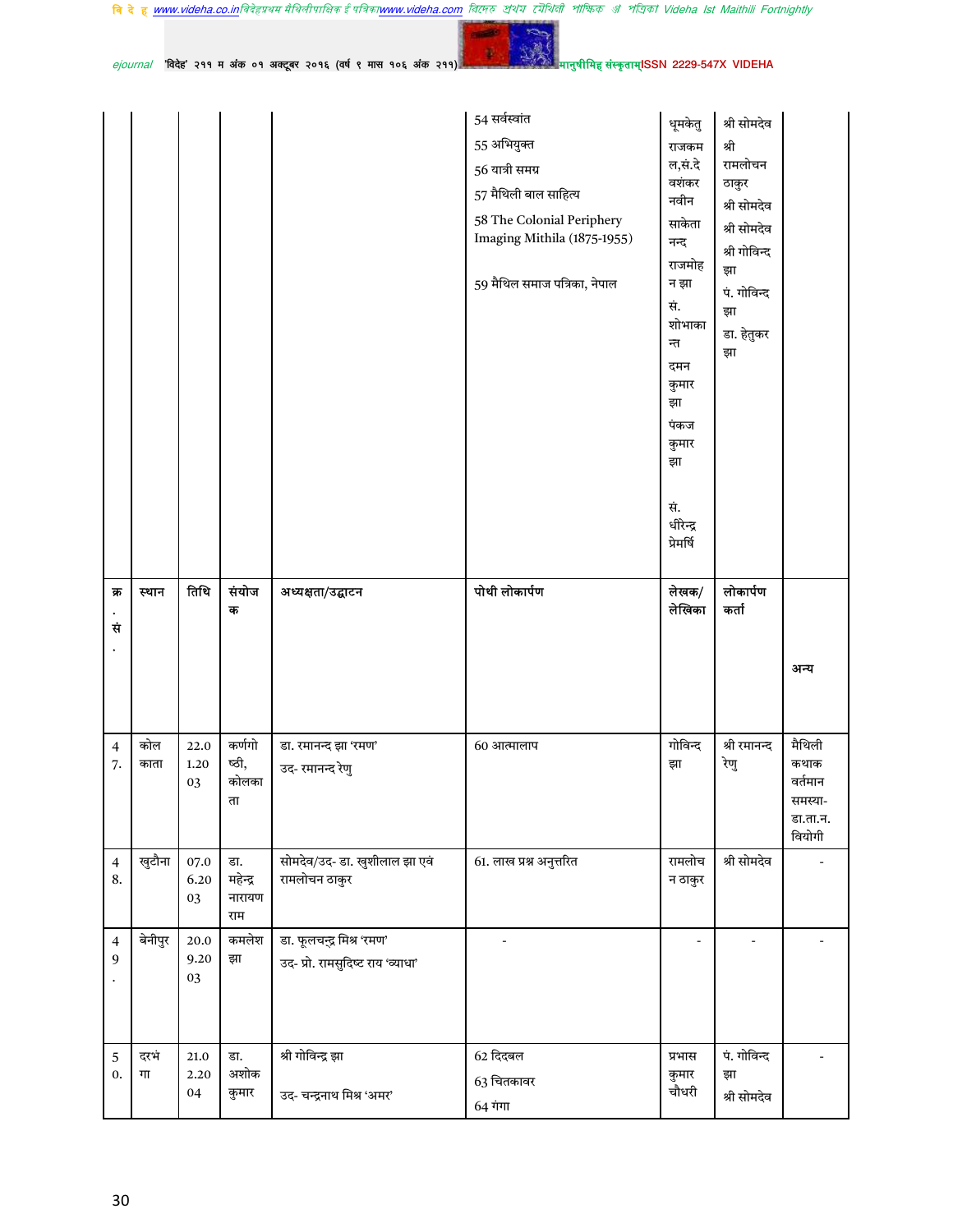वि दे ह <u>www.videha.co.in</u>विदेहप्रथम मैथिलीपाक्षिक ई पत्रिका<u>www.videha.com</u> রিদেহ প্রথম মৌথিরী পাক্ষিক প্র পত্রিকা Videha Ist Maithili Fortnightly

 $ro<sub>0</sub>$ **START** 

ejournal 'विदेह' २११ म अंक ०१ अक्टूबर २०१६ (वर्ष ९ मास १०६ अंक २११)

| मेहता | $65$ बाबाक विजया                            | हंशराज             | पं. गोविन्द              |
|-------|---------------------------------------------|--------------------|--------------------------|
|       | 66 सरिसब मे भूत                             | यन्त्रनाथ          | झा                       |
|       | $67$ गहवर                                   | मिश्र              | श्री                     |
|       | 68 हाथी चलय बजार                            | उमाका              | मार्कण्डेय<br>प्रवासी    |
|       | 69 उगैत सूर्यक धमक                          | न्त                | श्री                     |
|       | 70 आदमी कें जोहैत                           | श्याम<br>दरिहरे    | राजमोहन                  |
|       |                                             | डा.                | झा                       |
|       | 71 ओना कहबा लेल बहुत किछु                   | महेन्द्र           | श्री                     |
|       | हमरा लग                                     | नारायण             | जयनारायण                 |
|       | 72 गाछ झूलझूल                               | राम                | यादव                     |
|       | 73 खंजन नयन निरंजन                          | डा.                | श्री<br>राजमोहन          |
|       | 74 हम भेटब                                  | देवशंकर            | झा                       |
|       | 75 चिन्तन प्रवाह                            | नवीन               | डा.                      |
|       | 76 दुर्वासा                                 | सियारा<br>म झा     | रामान्नद                 |
|       | 77 पाथर पर दुभि                             | 'सरस'              | झा 'रमण'                 |
|       | 78 कोशी घाटी सभ्यता                         | कीर्तिना           | श्री मोहन                |
|       | 79 जागि गेल छी                              | रायण               | भारद्वाज                 |
|       | 80 हमरा मोनक खंजन चिड़ैया                   | मिश्र              | श्री<br>कीर्तिनाराय      |
|       | 81 जयमाला                                   | कुलान<br>न्द मिश्र | ण मिश्र                  |
|       | 82 माटिक आबाज                               |                    |                          |
|       | 83 इजोरियरक अंगैठी मोर                      | जीवका              | पं. गोविन्द्र            |
|       |                                             | न्त                | झा                       |
|       | 84 बेसाहल                                   | अनंत               | चन्द्रनाथ                |
|       | 85 यदुवर रचनावली                            | बि.लाल             | मिश्र 'अमर'              |
|       | 86 सगर राति दीप जरयक इतिहास                 | . 'इन्दु'          | पं. गोविन्द              |
|       | 87 अभिज्ञा                                  | मार्कण्डे          | झा                       |
|       | 88 विमर्श                                   | य<br>प्रवासी       | श्री<br>राजमोहन          |
|       | 89 स्मरणक संग                               | धीरेन्द्रना        | झा                       |
|       | 90 कथा काव्य आ द्वादसी                      | थ मिश्र            | गोपालजी                  |
|       | 91 तात्पर्य                                 | जयनारा             | त्रिपाठी                 |
|       | 92 हेमलेट                                   | यण                 | डा.                      |
|       | 93 लोरिक मनियार                             | यादव               | शिवशंकर<br>श्रीनिवास     |
|       | 94 कनुप्रिया                                | रमेश               | डा.                      |
|       | 95 मन्दाकिनी                                | रमेश               | शिवशंकर                  |
|       |                                             | महेन्द्र<br>राम    | श्रीनिवास                |
|       | 96 सीता व्याथा कथा                          | फूलचन्द्र          | डा. रामदेव               |
|       | 97 नागार्जुन के उपन्यास                     | मिश्र              | झा                       |
|       | 98 Sesected Poems of Jee                    | 'प्रवीण'           | श्री<br>मार्कण्डेय       |
|       | 99 अंतरंग हिन्दी पत्रिका मैथिली<br>विशेषांक | जयानन्द<br>मिश्र   | प्रवासी                  |
|       |                                             | मंजर               | पं.                      |
|       |                                             | सुलेमान            | चन्द्रनाथ<br>मिश्र 'अमर' |
|       |                                             | सं.                | श्री मोहन                |
|       |                                             | माला               | भारद्वाज                 |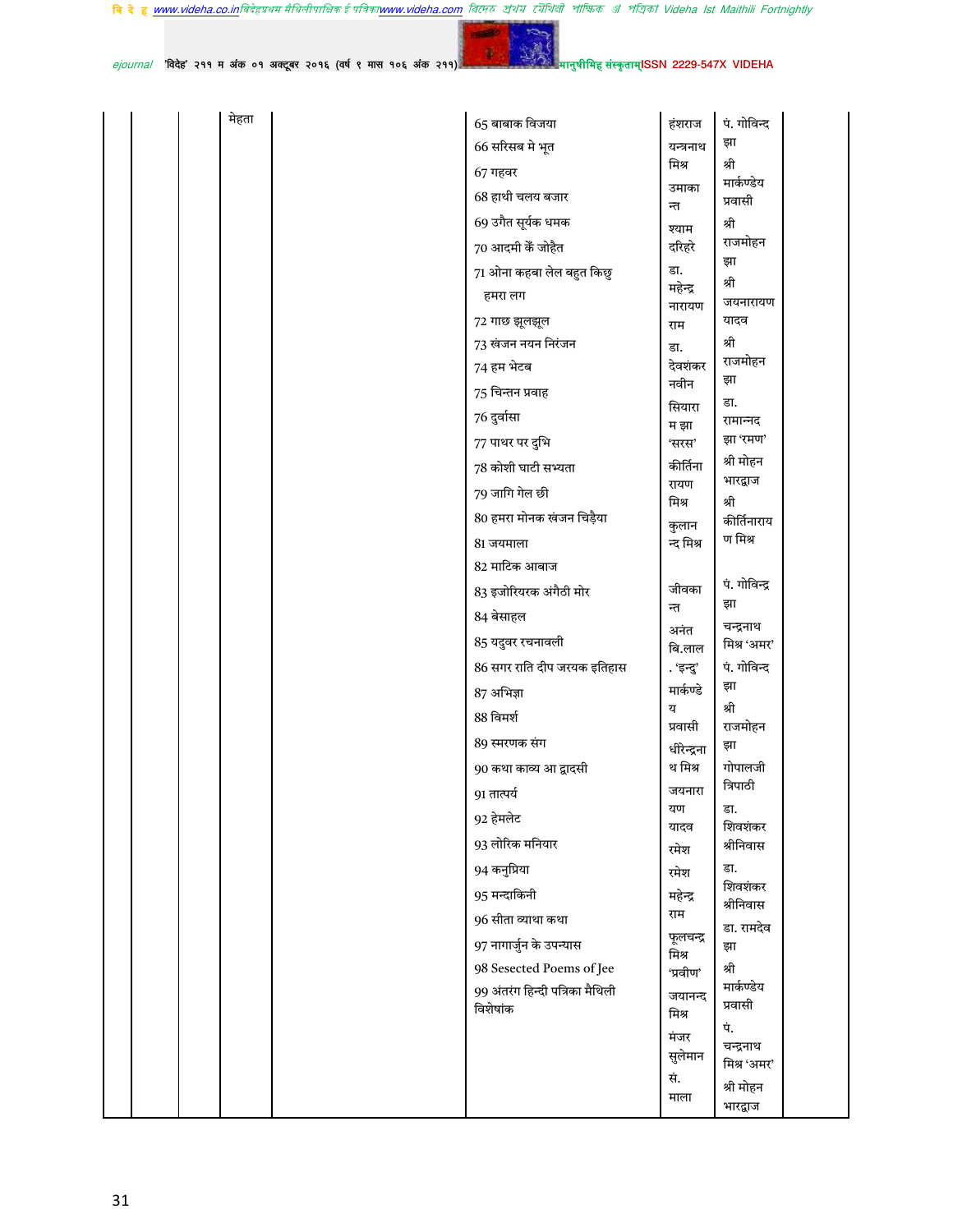YO-

 $e$ journal 'विदेह' २११ म अंक ०१ अक्टूबर २०१६ (वर्ष ९ मास १०६ अंक २११)

मानु<mark>षीमिह संस्कृताम्</mark>ISSN 2229-547X VIDEHA

|            |      |          |          |                         | झा                       | श्री अशोक                |  |
|------------|------|----------|----------|-------------------------|--------------------------|--------------------------|--|
|            |      |          |          |                         | रमानन्द                  |                          |  |
|            |      |          |          |                         | झा                       | श्री                     |  |
|            |      |          |          |                         | 'रमण'                    | मार्कण्डेय               |  |
|            |      |          |          |                         | रमानन्द                  | प्रवासी                  |  |
|            |      |          |          |                         | झा                       | पं. गोविन्द              |  |
|            |      |          |          |                         | 'रमण'                    | झा                       |  |
|            |      |          |          |                         | रमानन्द                  | श्री रमेश                |  |
|            |      |          |          |                         | झा                       | डा. रमानन्द              |  |
|            |      |          |          |                         | 'रमण'                    | झा 'रमण'                 |  |
|            |      |          |          |                         |                          | डा. देवेन्द्र            |  |
|            |      |          |          |                         | फूल<br>चन्द्र            | झा                       |  |
|            |      |          |          |                         | मिश्र                    | श्री रतीश                |  |
|            |      |          |          |                         | 'रमण'                    | चन्द्र झा                |  |
|            |      |          |          |                         | भीमना                    | श्री रमानन्द             |  |
|            |      |          |          |                         |                          | रेणु                     |  |
|            |      |          |          |                         | थ झा                     | श्रीमती                  |  |
|            |      |          |          |                         | विभूति                   | अंजलि                    |  |
|            |      |          |          |                         | आनन्द                    | मेहता                    |  |
|            |      |          |          |                         | अरूण                     | श्री                     |  |
|            |      |          |          |                         | कुमार                    | नीलमणि                   |  |
|            |      |          |          |                         | कर्ण                     | बनर्जी                   |  |
|            |      |          |          |                         | अशोक                     | पं. गोविन्द              |  |
|            |      |          |          |                         | कुमार                    | झा                       |  |
|            |      |          |          |                         | मेहता                    |                          |  |
|            |      |          |          |                         | प्रो.                    | श्री                     |  |
|            |      |          |          |                         | रमाका                    | श्यामसुन्द्र<br>मिश्र    |  |
|            |      |          |          |                         | न्त मिश्र                |                          |  |
|            |      |          |          |                         | चन्द्रेश                 | पं.                      |  |
|            |      |          |          |                         | अनु.                     | चन्द्रनाथ<br>मिश्र 'अमर' |  |
|            |      |          |          |                         | श्याम                    |                          |  |
|            |      |          |          |                         | दरिहरे                   | डा. रमादेव               |  |
|            |      |          |          |                         | प्रभाष                   | झा                       |  |
|            |      |          |          |                         | कुमार                    | डा. सुरेश्वर             |  |
|            |      |          |          |                         | चौधरी                    | झा                       |  |
|            |      |          |          |                         | अनन्त                    | $\overline{\phantom{a}}$ |  |
|            |      |          |          |                         | बि.                      | डा. रमानन्द              |  |
|            |      |          |          |                         | लाल                      | रेणु                     |  |
|            |      |          |          |                         | दास                      |                          |  |
|            |      |          |          |                         | 'इन्दू'                  |                          |  |
|            |      |          |          |                         | मोहित                    |                          |  |
|            |      |          |          |                         | ठाकुर                    |                          |  |
|            |      |          |          |                         | मुरारि                   |                          |  |
|            |      |          |          |                         | मधुसुद                   |                          |  |
|            |      |          |          |                         | न ठाकुर                  |                          |  |
|            |      |          |          |                         | सं.                      |                          |  |
|            |      |          |          |                         | प्रदीप                   |                          |  |
|            |      |          |          |                         | बिहारी                   |                          |  |
| $\sqrt{5}$ | जमशे | $10.0\,$ | डा.      | श्री सुरेन्द्र पाठक     | $\overline{\phantom{a}}$ |                          |  |
| 1.         | दपुर | 7.20     | रवीन्द्र | उद-राजनन्दनलाल दास      |                          |                          |  |
|            |      | 04       | कुमार    | मु. अति. सत्यनारायण लाल |                          |                          |  |
|            |      |          |          |                         |                          |                          |  |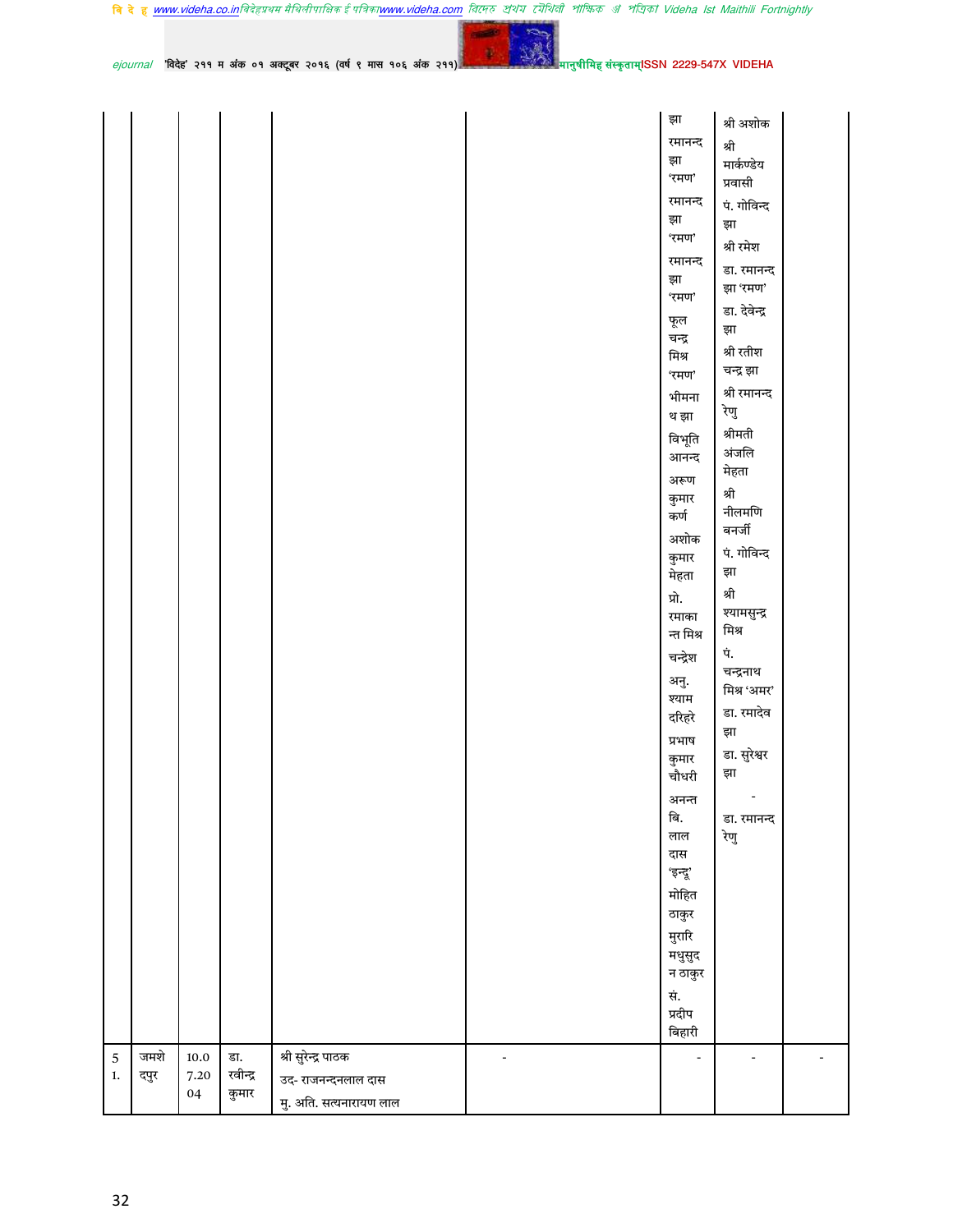वि दे ह <u>www.videha.co.in</u>विदेहप्रथम मैथिलीपाक्षिक ई पत्रिका<u>www.videha.com</u> রিদেহ প্রথম মৌথিরী পাক্ষিক প্র পত্রিকা Videha Ist Maithili Fortnightly

 $25<sub>0</sub>$ **Contract** 

 $ejournal$  'विदेह' २११ म अंक ०१ अक्टूबर २०१६ (वर्ष ९ मास १०६ अंक २११)

|                               |              |                        | चौधरी                                |                                              |                                                                                                                                                    |                                                                                                |                                                                                                                            |                          |
|-------------------------------|--------------|------------------------|--------------------------------------|----------------------------------------------|----------------------------------------------------------------------------------------------------------------------------------------------------|------------------------------------------------------------------------------------------------|----------------------------------------------------------------------------------------------------------------------------|--------------------------|
| 5<br>2.                       | राँची        | 02.1<br>0.20<br>04     | विवेका<br>नन्द<br>ठाकुर              | डा. रमानन्द झा 'रमण'<br>उद- राजनन्दन लाल दास | 100 स्वास स्वास मे विश्वास<br>101 सम्पर्क-4                                                                                                        | विवेका<br>नन्द<br>ठाकुर<br>स.<br>सियारा<br>म झा<br>'सरस'                                       | डा. रमानन्द<br>झा 'रमण'<br>श्री<br>राजनन्दन<br>लाल दास                                                                     |                          |
|                               |              |                        |                                      |                                              |                                                                                                                                                    |                                                                                                |                                                                                                                            | $\overline{\phantom{a}}$ |
| क्र<br>सं                     | स्थान        | तिथि                   | संयोज<br>क                           | अध्यक्षता/उद्घाटन                            | पोथी लोकार्पण                                                                                                                                      | लेखक/<br>लेखिका                                                                                | लोकार्पण<br>कर्ता                                                                                                          | अन्य                     |
| $\sqrt{5}$<br>3.              | देवघर        | 08.0<br>1.20<br>05     | श्याम<br>दरिहरे<br>एवं<br>अविना<br>श | श्री दयानाथ झा<br>उद-यन्त्रनाथ मिश्र         |                                                                                                                                                    |                                                                                                |                                                                                                                            |                          |
| $\mathbf 5$<br>$\overline{4}$ | बेगूस<br>राय | 09.0<br>4.20<br>05     | प्रदीप<br>बिहारी                     | श्री रामलोचन ठाकुर<br>उद-सत्यनारायण लाल      | 102 भजारल<br>103 सरोकार<br>104 औरत<br>105 अन्तरंग पत्रिका                                                                                          | डा.<br>रमानन्द<br>झा<br>'रमण'<br>प्रदीप<br>बिहारी<br>मेनका<br>मल्लिक<br>स.<br>प्रदीप<br>बिहारी | श्री<br>कीर्तिनाराय<br>ण मिश्र<br>श्री<br>राजमोहन<br>झा<br>श्रीमती<br>ज्योत्सना<br>चन्द्रम<br>डा. आनन्द<br>नारायण<br>शर्मा |                          |
| $\sqrt{5}$<br>5.              | पूर्णियाँ    | 20.0<br>6.20<br>05     | रमेश                                 | श्री साकेतानन्द                              |                                                                                                                                                    |                                                                                                |                                                                                                                            |                          |
| $\sqrt{5}$<br>6               | पटना         | 03.1<br>$1.20\,$<br>05 | अजीत<br>कुमार<br>आजाद                | डा. फूलचन्द्र मिश्र 'रमण'<br>उद- गोविन्द झा  | 106 अतीतालोक<br>107 गामक लोक<br>108 मैथिली कविता संचयन<br>109 मैथिली कथासंचयन ने.बु.ट्.<br>110 बड़ अजगुत देखल<br>111 किछु पुरान गप्प, किछु नव गप्प | गोविन्द<br>झा<br>शिवशं<br>कर<br>श्रीनिवा<br>स<br>सं.<br>गंगेश                                  | श्री<br>राजमोहन<br>झा<br>डा. रमानन्द<br>झा 'रमण'<br>पं. गोविन्द<br>झा                                                      |                          |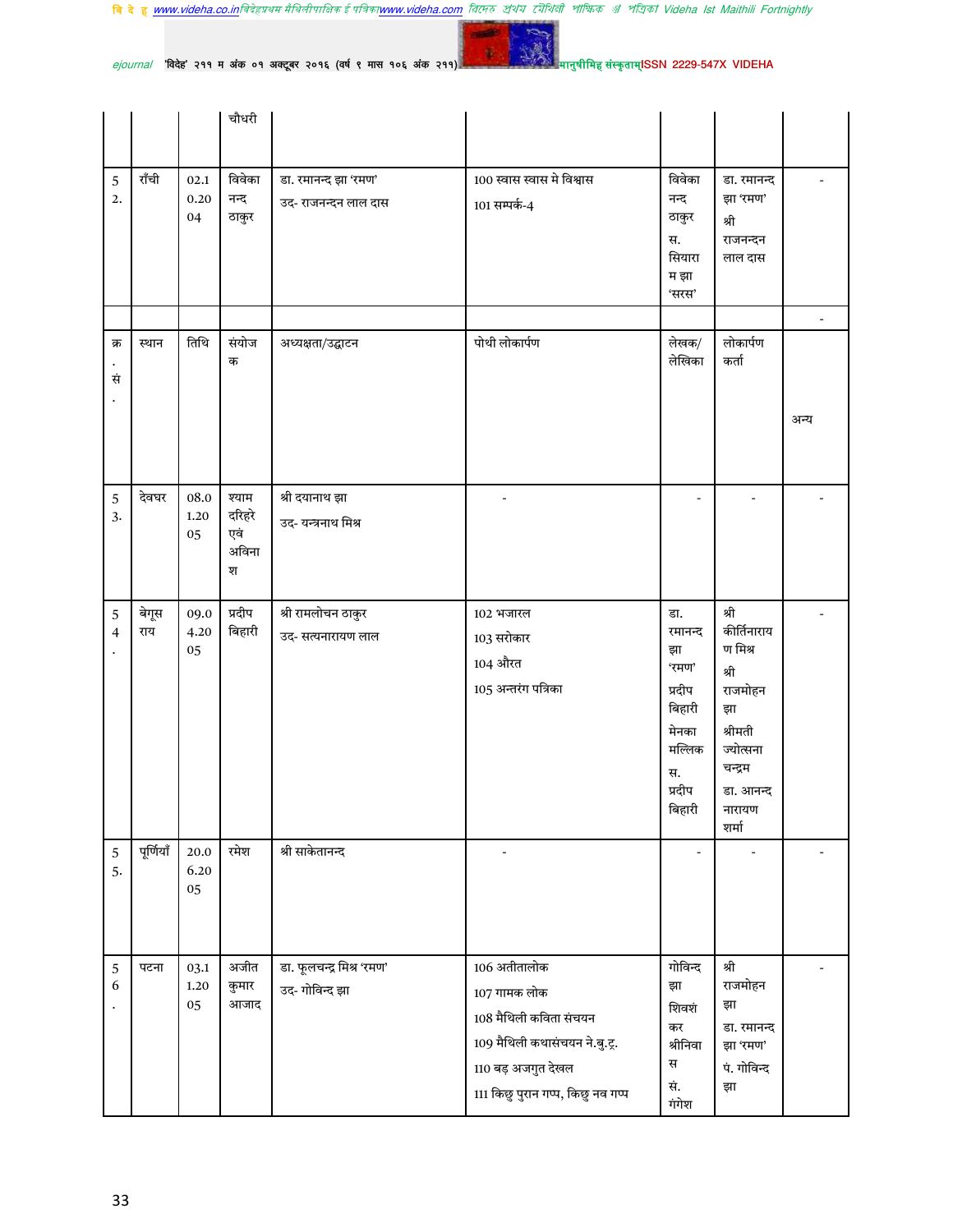**Contract** 

 $10<sub>0</sub>$ 

λ

मानुषीमिह संस्कृताम्ISSN 2229-547X VIDEHA

ejournal 'विदेह' २११ म अंक ०१ अक्टूबर २०१६ (वर्ष ९ मास १०६ अंक २११)

|                              |                           |                        |                                   |                                                                       |                                                                                                                   | गुंजन<br>सं.<br>शिवशं<br>कर<br>श्रीनिवा<br>स<br>शरदिन्दु<br>चौधरी<br>कीर्तिना<br>थ झा | श्री<br>राजमोहन<br>झा<br>श्री<br>फूलचन्द्र<br>मिश्र 'रमण'<br>श्री गोविन्द<br>झा |  |
|------------------------------|---------------------------|------------------------|-----------------------------------|-----------------------------------------------------------------------|-------------------------------------------------------------------------------------------------------------------|---------------------------------------------------------------------------------------|---------------------------------------------------------------------------------|--|
| $\sqrt{5}$<br>7.             | जनक<br>पुर<br>(नेपा<br>ल) | 12.0<br>8.20<br>06     | रमेश<br>रंजन                      | श्री महेन्द्र मलंगिया, डा. 'रमण'<br>उद-डा. रेवती रमण लाल              |                                                                                                                   | $\overline{\phantom{a}}$                                                              |                                                                                 |  |
| $\sqrt{5}$<br>8.             | जयन<br>गर                 | 02.1<br>2.20<br>06     | श्री<br>नारायण<br>यादव            | डा. कमलकान्त झा, उद- श्री रामदेव<br>पासवान, मु.अ. भगीरथप्रसाद अग्रवाल |                                                                                                                   |                                                                                       |                                                                                 |  |
| $\sqrt{5}$<br>9<br>$\bullet$ | बेगूस<br>राय              | $10.0\,$<br>2.20<br>07 | प्रदीप<br>बिहारी                  | नवीन चौधरी                                                            | 112 स्नेहलता                                                                                                      | डा.<br>योगान<br>न्द झा                                                                | डा.<br>तारानन्द<br>वियागी                                                       |  |
| 6<br>0.                      | सहर<br>सा                 | 21.0<br>7.20<br>07     | किसल<br>य कृष्ण                   | डा. रमानन्द झा 'रमण'<br>डा. मनोरंजन झा                                | 113 अक्षर आर्केस्ट्रा                                                                                             | अनु-<br>प्रदीप<br>बिहारी                                                              | डा. रमानन्द<br>झा 'रमण'                                                         |  |
| 6<br>1.                      | सुपौल<br>$-2$             | 01.1<br>2.20<br>07     | अरवि<br>न्द<br>ठाकुर              | अंशुमान सत्यकेतु<br>डा. धीरेन्द्र धीर                                 | 114 अन्हारक विरोधमे                                                                                               | अरविन्द<br>ठाकुर                                                                      | श्री अजित<br>कुमार<br>आजाद                                                      |  |
| 6<br>2.                      | जमशे<br>दपुर              | 03.0<br>5.20<br>08     | डा.<br>रवीन्द्र<br>कुमार<br>चौधरी | विवेकानन्द ठाकुर<br>विद्यानाथ झा 'विदित'                              |                                                                                                                   | $\overline{\phantom{a}}$                                                              |                                                                                 |  |
| $\sqrt{6}$<br>3.             | राँची                     | 19.0<br>7.20<br>08     | कुमार<br>मनीष<br>अरवि<br>न्द      | विवेकान्द ठाकुर/ डा. रमण<br>उद-डा. विदित                              | 115 समय शिलापर                                                                                                    | सुरेन्द्रना<br>थ                                                                      | डा.<br>विद्यानाथ<br>झा'विदित'                                                   |  |
| 6<br>4                       | रहुआ<br>संग्राम           | 08.1<br>1.20<br>08     | डा.<br>अशोक<br>अविच<br>ल          | डा. रमण/डा. श्री शिवशंकर निवास<br>उद- उग्रनारायण मिश्र 'कनक'          | 116 भिन्न-भिन्न अभिन्न<br>117 अन्तर ध्वनि<br>118 माइक चिट्ठी<br>119 ई भेटल तँ की भेटल<br>120 बुद्ध का दुख और मेरा | डा.<br>रमण झा<br>सुशीला<br>झा<br>अर्धनारी<br>श्वर<br>तारानन्द<br>वियोगी<br>तारानन्द   | प्रो.<br>खुशीलाल<br>झा<br>चण्डेश्वर<br>खाँ<br>डा. रमण<br>डा.<br>कमलकान्त<br>झा  |  |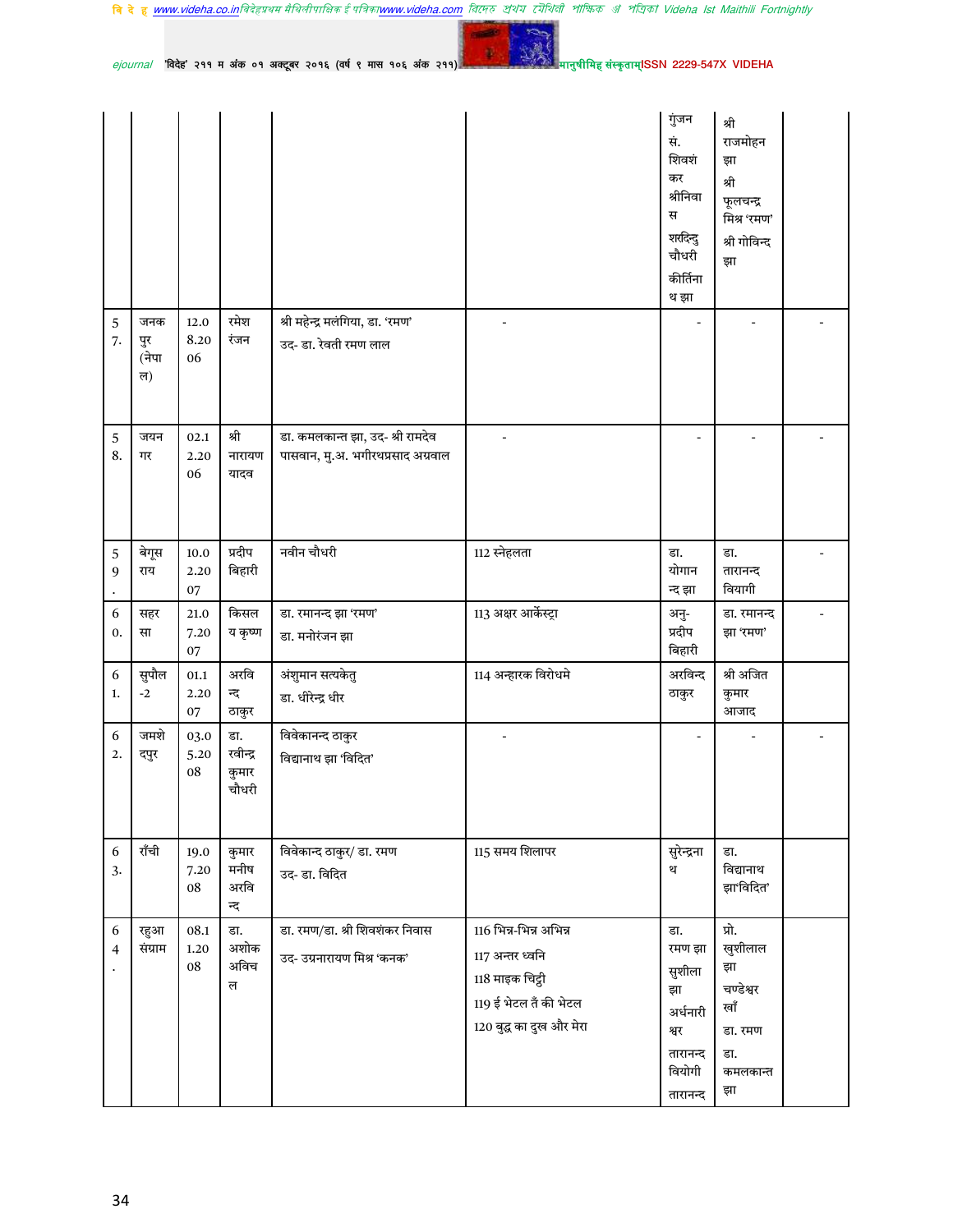वि दे ह <u>www.videha.co.in</u>विदेहप्रथम मैथिलीपाक्षिक ई पत्रिका<u>www.videha.com</u> রিদেহ প্রথম মৌথিরী পাক্ষিক প্র পত্রিকা Videha Ist Maithili Fortnightly

1992.00  $10<sub>12</sub>$  $ejournal$  'विदेह' २११ म अंक ०१ अक्टूबर २०१६ (वर्ष ९ मास १०६ अंक २११)

|         |                                          |                    |                                           |                                                |                                                                                                                                                                                    | वियोगी                                                                                                                      | डा.<br>बोधकृष्ण<br>झा                                                                                 |  |
|---------|------------------------------------------|--------------------|-------------------------------------------|------------------------------------------------|------------------------------------------------------------------------------------------------------------------------------------------------------------------------------------|-----------------------------------------------------------------------------------------------------------------------------|-------------------------------------------------------------------------------------------------------|--|
| 6<br>5. | पटना<br>कथा<br>गंगा-3                    | 21.0<br>2.20<br>09 | अजित<br>कुमार<br>आजाद<br>/ चेतना<br>समिति | अशोक<br>प्रो. विजय बहादुर सिंह                 | 121 गजल हमर हथियार थिक<br>122 कोढ़िया घर स्वाहा<br>123 टावर चौकसँ<br>124 मिथिलाक सांस्कृतिक परम्परा<br>125 हुगली उपर बहैत गंगा                                                     | सुरेन्द्रना<br>थ<br>ऋषि<br>बशिष्ट<br>डा.<br>भीमना<br>थ झा<br>डा.<br>रेवती<br>रमण<br>लाल<br>राम<br>भरोस<br>कापड़ि<br>'भ्रमर' | म. प्रवासी<br>पं. गोविन्द<br>झा<br>म. प्रवासी<br>डा. गंगेश<br>गुंजन<br>साकेतानन्द                     |  |
| 6<br>6  | मधुब<br>नी                               | 30.0<br>5.20<br>09 | दिलीप<br>कुमार<br>झा                      | हीरेन्द्र कुमार झा<br>डा. देवकान्त झा          | 126 घरमुहाँ<br>127 झुठपकड़ा मशीन                                                                                                                                                   | शैलेन्द्र<br>आनन्द<br>ऋषि<br>बशिष्ट                                                                                         | डा. रमानन्द<br>झा 'रमण'<br>डा. रमानन्द<br>झा 'रमण'                                                    |  |
| 6<br>7. | मानारा<br>यटोल<br>नरहन-<br>सम<br>स्तीपुर | 05.0<br>9.20<br>09 | रमाका<br>न्त रय<br>'रमा'                  | डा. रमानन्द झा 'रमण'<br>डा. विपिन बिहारी ठाकुर | 128 कविताक छाँहमे<br>129 कल्पनाक सागरमे<br>130 भाषा टीका<br>131 उद्वेलन (हिन्दी)                                                                                                   | ललित<br>कुमार<br>झा<br>ललित<br>कुमार<br>झा<br>डा.<br>विभूति<br>आनन्द<br>मुन्ना<br>माधोपुरी                                  | डा. रमानन्द<br>झा 'रमण'<br>श्री<br>रमाकान्त<br>राय 'रमा'<br>डा. रमानन्द<br>झा 'रमण'<br>डा. शंकर<br>झा |  |
| 6<br>8. | सुपौल<br>-3                              | 05.1<br>2.20<br>09 | अरवि<br>न्द<br>ठाकुर                      | अशोक कुमार मेहता<br>परमानन्द पाठक              | 132 मैथिलीक आरम्भिक यात्रा<br>साहित्य<br>133 कहाँ गये मेरे उगना                                                                                                                    | डा.<br>रमानन्द<br>झा<br>'रमण'<br>उषा<br>किरण<br>खान                                                                         | डा.<br>परमान्नद<br>पाठक<br>डा. रमानन्द<br>झा 'रमण'                                                    |  |
| 6<br>9  | जनक<br>पुर                               | 03.0<br>4.20<br>10 | राजारा<br>म सिंह<br>'राठौर'               | डा. रामानन्द झा 'रमण'<br>उद- डा. रामावतार यादव | 134 मिथिलाक बेटी (नाटक)<br>135 मौलाइल गाछक फूल(उपन्यास)<br>136 हम पुछैत छी (काव्य)<br>137 अर्चिस (काव्य)<br>138 भाग रौ आ बलचन्द्रा<br>139 नताशा (कौमिक्स)<br>140 मैथिली कथा संग्रह | जगदीश<br>प्रसाद<br>मण्डल<br>जगदीश<br>प्रसाद<br>मण्डल<br>विनीत<br>उत्पल                                                      | डा. राजेन्द्र<br>विमल<br>डा.<br>रामवतार<br>यादव<br>श्री राम<br>भरो.<br>कापड़ि<br>'भ्रमर'              |  |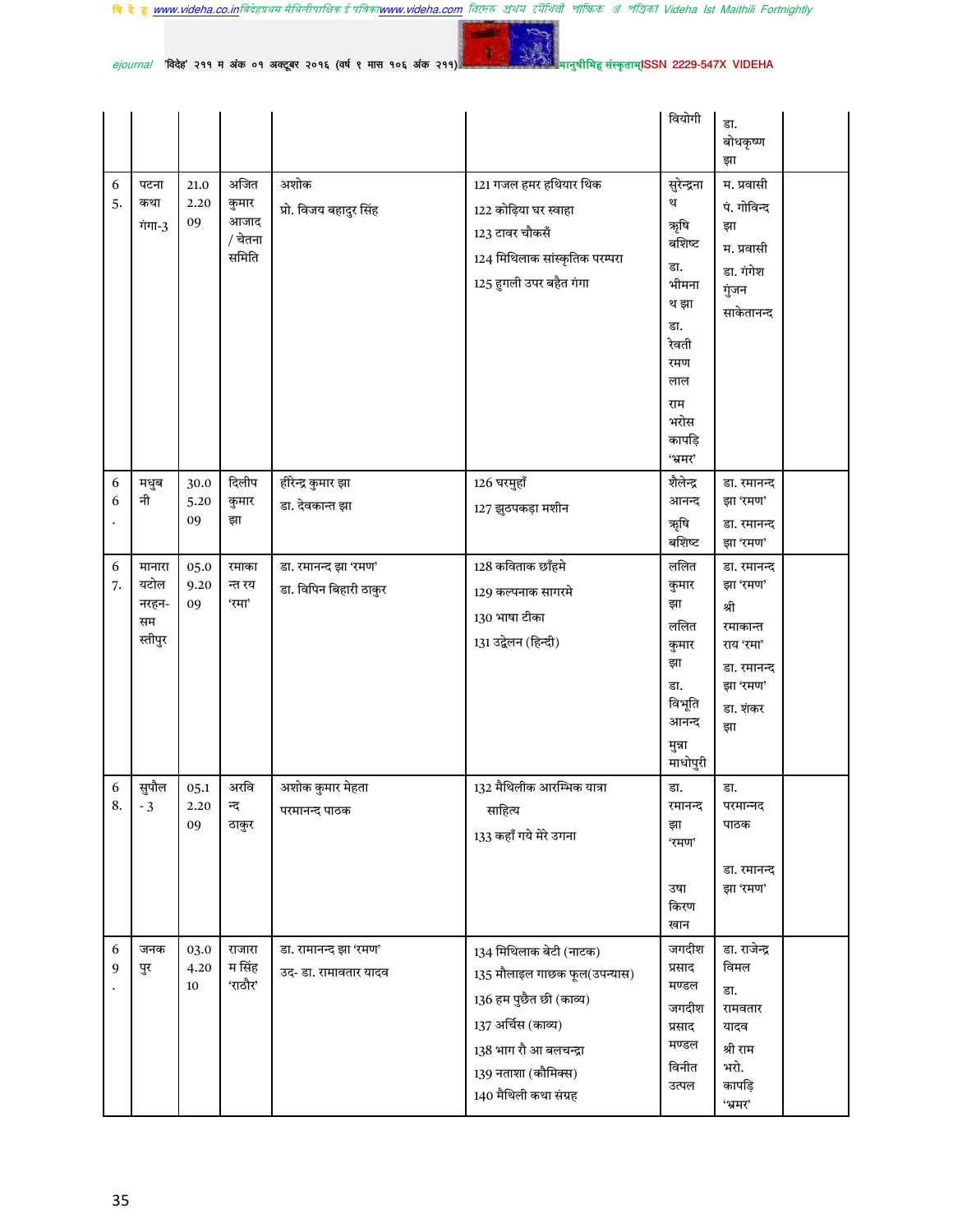वि दे ह <u>www.videha.co.in</u>विदेहप्रथम मैथिलीपाक्षिक ई पत्रिका<u>www.videha.com</u> রিদেহ প্রথম মৌথিরী পাক্ষিক প্র পত্রিকা Videha Ist Maithili Fortnightly

 $e$ journal 'विदेह' २११ म अंक ०१ अक्टूबर २०१६ (वर्ष ९ मास १०६ अंक २११)

YO-

|                      |             |              |              |                                         | 141 विदेह मैथिली पद्य          | ज्योति             | डा. विभूति                  |
|----------------------|-------------|--------------|--------------|-----------------------------------------|--------------------------------|--------------------|-----------------------------|
|                      |             |              |              |                                         | 142 नेपथ्य                     | सुनित              | आनन्द                       |
|                      |             |              |              |                                         | 143 विदेह मैथिली प्रबन्ध-निबंध | चौधरी              |                             |
|                      |             |              |              |                                         | 144 विदेह मैथिली लघु कथा       | विभारा<br>नी       |                             |
|                      |             |              |              |                                         |                                | देवांशु            |                             |
|                      |             |              |              |                                         |                                | बत्स               | श्री अरविन्द                |
|                      |             |              |              |                                         |                                | सं.                | ठाकुर                       |
|                      |             |              |              |                                         |                                | रेवती              |                             |
|                      |             |              |              |                                         |                                | रमण<br>लाल         |                             |
|                      |             |              |              |                                         |                                | सं.                | प्रो. प्र.कु.<br>सिंह 'मौन' |
|                      |             |              |              |                                         |                                | गजेन्द्र           | रमानन्द झा                  |
|                      |             |              |              |                                         |                                | ठाकुर/उ            | 'रमण'                       |
|                      |             |              |              |                                         |                                | मेश<br>मण्डल       | हीरेन्द्र                   |
|                      |             |              |              |                                         |                                | सं.                | कुमार झा                    |
|                      |             |              |              |                                         |                                | रेवती              | डा.                         |
|                      |             |              |              |                                         |                                | रमण                | रामवतार<br>यादव             |
|                      |             |              |              |                                         |                                | लाल                | डा.                         |
|                      |             |              |              |                                         |                                | सं.<br>गजेन्द्र    | रामावतार                    |
|                      |             |              |              |                                         |                                | ठाकुर/उ            | यादव                        |
|                      |             |              |              |                                         |                                | मेश                | ड.                          |
|                      |             |              |              |                                         |                                | मण्डल              | रामावतार<br>यादव            |
|                      |             |              |              |                                         |                                | सं.<br>गजेन्द्र    |                             |
|                      |             |              |              |                                         |                                | ठाकुर/उ            |                             |
|                      |             |              |              |                                         |                                | मेश                |                             |
|                      |             |              |              |                                         |                                | मण्डल              |                             |
| $\overline{7}$<br>0. | कबिल<br>पुर | 12.0<br>6.20 | डा.<br>योगान | डा. रामदेव झा                           | 145 मैथिली भाषा साहित्य        | प्रेमशंक<br>र सिंह | आशा मिश्र                   |
|                      | (दरभं       | 10           | न्द झा       | उद- चन्द्रनाथ मिश्र 'अमर'/ श्री शंकर झा | 20म शताब्दी                    |                    |                             |
|                      | गा)         |              |              | विशेष अतिथि- डा. रमानन्द झा 'रमण'       | 146 पिलपिलहा गाछ               | मुरलीधर            | डा.<br>भीमनाथ               |
|                      |             |              |              |                                         | 147 उत्थान-पतन (उपन्यास)       | झा                 | झा                          |
|                      |             |              |              |                                         | 148 जिनगीक जीत (उपन्यास)       | जगदीश              | डा. वीणा                    |
|                      |             |              |              |                                         | 149 गामक जिनगी (लघु कथा)       | प्रसाद             | ठाकुर                       |
|                      |             |              |              |                                         | 150 गोनू झा आ आन मैथिली        | मण्डल              | डा. मोहन                    |
|                      |             |              |              |                                         | चित्रकथा                       | जगदीश<br>प्रसाद    | मिश्र<br>डा. कमला           |
|                      |             |              |              |                                         | 151 अमरजीक साहित्यमे हास्य-    | मण्डल              | चौधरी                       |
|                      |             |              |              |                                         | व्यंग्य                        | जगदीश              | प्रदीप                      |
|                      |             |              |              |                                         | 152 विधकरी                     | प्रसाद             | मैथिलीपुत्र                 |
|                      |             |              |              |                                         | 153 मैथिली चित्रकथा            | मण्डल<br>प्रीति    |                             |
|                      |             |              |              |                                         | 154 मिथिलाक पंजी प्रबन्ध       | ठाकुर              | डा. सुरेश्वर                |
|                      |             |              |              |                                         | 155 खसल                        |                    | झा                          |
|                      |             |              |              |                                         | 156 जमीनमे फुटै छै अंकुर       | भाग्यना            |                             |
|                      |             |              |              |                                         | 157 हमरो लेने चलू              | रायण               | डा. सुरेश्वर<br>झा          |
|                      |             |              |              |                                         | 158 पक्षधर                     | झा                 | ज्योत्सना                   |
|                      |             |              |              |                                         |                                |                    |                             |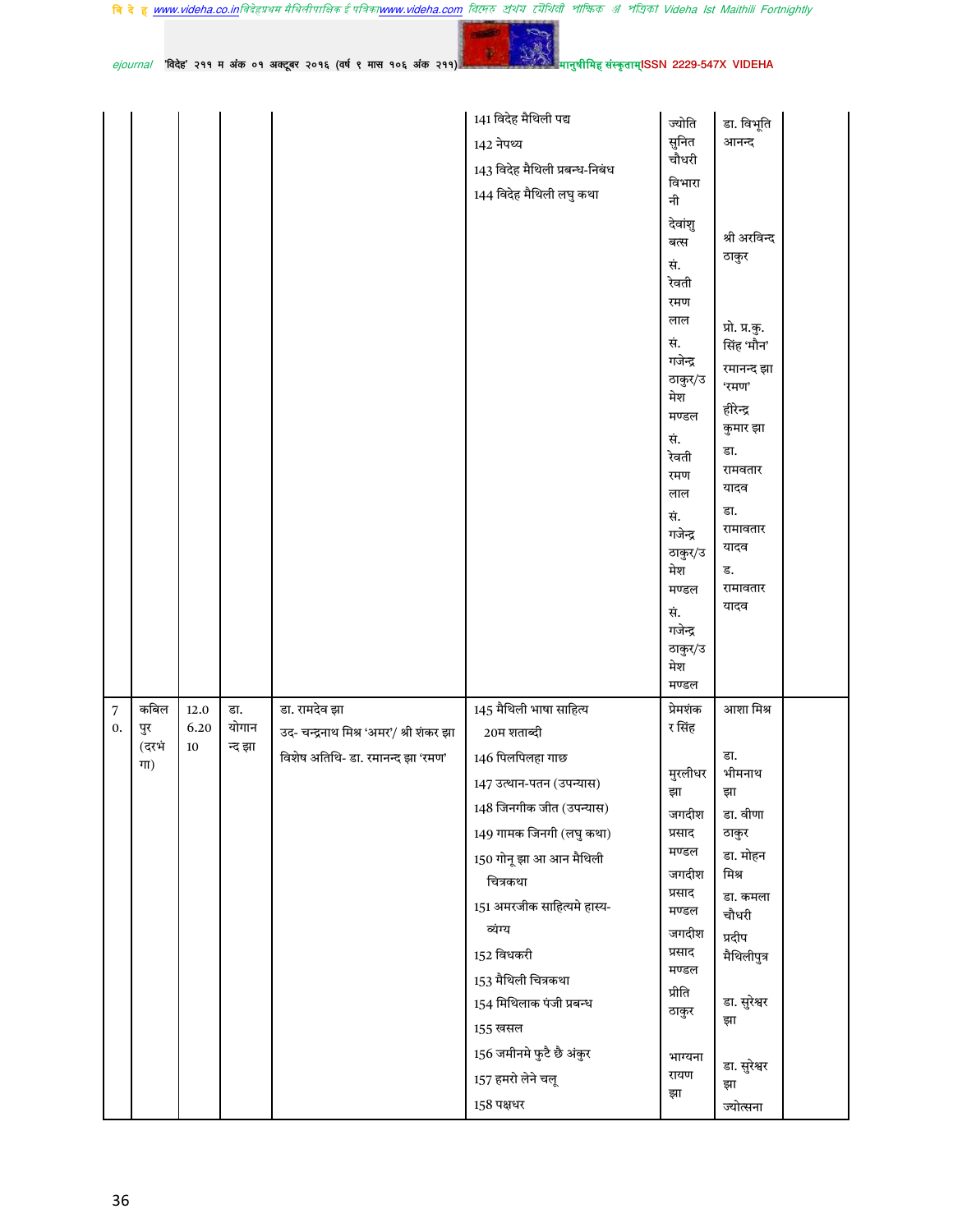|                                |                                                                                                               |                            |                                                                         |                                                                   | 159 उचाट<br>160 कथा लोक कथा<br>161 समाचार कथा<br>162 भारती                                                         | विद्याना<br>थ झा<br>'विदित'<br>प्रीति<br>ठाकुर<br>सं.<br>गजेन्द्र<br>ठाकुर<br>मनमोह<br>न झा<br>दयानन्द<br>मिश्र                                   | चन्द्रम<br>चन्द्रनाथ<br>मिश्र 'अमर'<br>चन्द्रनाथ<br>मिश्र 'अमर'<br>चन्द्रनाथ<br>मिश्र 'अमर'<br>चन्द्रनाथ<br>मिश्र 'अमर'<br>चन्द्रनाथ<br>मिश्र 'अमर'<br>डा. रामदेव<br>झा |                                                                                                                              |
|--------------------------------|---------------------------------------------------------------------------------------------------------------|----------------------------|-------------------------------------------------------------------------|-------------------------------------------------------------------|--------------------------------------------------------------------------------------------------------------------|---------------------------------------------------------------------------------------------------------------------------------------------------|-------------------------------------------------------------------------------------------------------------------------------------------------------------------------|------------------------------------------------------------------------------------------------------------------------------|
|                                |                                                                                                               |                            |                                                                         |                                                                   |                                                                                                                    | अमरना<br>थ<br>चौधरी<br>शीतांशु<br>काश्यप<br>आशा<br>मिश्र<br>योगान<br>न्द झा<br>धीरेन्द्रना<br>थ मिश्र<br>वीणा<br>ठाकुर                            | डा. रामदेव<br>झा<br>डा. रामदेव<br>झा<br>डा. रामदेव<br>झा<br>$\overline{a}$                                                                                              |                                                                                                                              |
| $\overline{7}$<br>1.           | बेरमा<br>(झंझा<br>रपुर)<br>स्थान-<br>मध्य<br>विद्या<br>लय<br>परिसर<br>बेरमा।<br>(सार्व<br>जनिक<br>स्थलप<br>र) | 02.1<br>0.20<br>10         | जगदी<br>श<br>प्रसाद<br>मण्डल<br>बेवस्था<br>स्थानीय<br>साहित्य<br>प्रेमी | डा. तारानन्द 'वियोगी'<br>उद- उग्रनारायण मिश्र 'कनक'               | 163 निबन्ध तरंग<br>164 प्रलय रहस्य<br>165 जीवन-मरण (उपन्यास)<br>166 तरेगन<br>167 जीवन-संघर्ष (उपन्यास)<br>168 अलका | श्रीपति<br>सिंह<br>तारानन्द<br>'वियोगी'<br>जगदीश<br>प्रसाद<br>मण्डल<br>जगदीश<br>प्रसाद<br>मण्डल<br>जगदीश<br>प्रसाद<br>मण्डल<br>कमल<br>कान्त<br>झा | डा. रमानन्द<br>झा 'रमण'<br>डा. रमण<br>कुमार<br>रामेश्वर<br>लाल दास<br>डा. रमण,<br>फूलचन्द्र<br>'रमण'<br>उग्र.ना.मि<br>श्र<br>'कनक'/अ<br>शोक<br>डा. धनाकर<br>ठाकुर       | जन<br>सहयोगसँ<br>आयोजित<br>भेने,<br>स्थानीय<br>लोकक<br>सहभावी<br>बेस रहल।<br>(पहिल बेर<br>जन<br>सहयोगसँ<br>गोष्ठीक<br>आयोजन) |
| $\sqrt{ }$<br>2.<br>$\sqrt{ }$ | सुपौल<br>महिषी                                                                                                | 04.1<br>2.20<br>10<br>05.0 | अरवि<br>न्द<br>ठाकुर<br>विजय                                            | डा. रमानन्द झा 'रमण'<br>उद- डा. शचीन्द्रनाथ महतो<br>अरविन्द ठाकुर | 169 एकहि पच्छ इजोर<br>170 अघोषित युद्ध की भूमिका                                                                   | जीवका<br>न्त<br>मू.                                                                                                                               | श्री अरविन्द<br>ठाकुर<br>रमाकान्त                                                                                                                                       |                                                                                                                              |
|                                |                                                                                                               |                            |                                                                         |                                                                   |                                                                                                                    |                                                                                                                                                   |                                                                                                                                                                         |                                                                                                                              |

37

मानुषीमिह संस्कृताम्ISSN 2229-547X VIDEHA

**Contract** 

 $10<sub>12</sub>$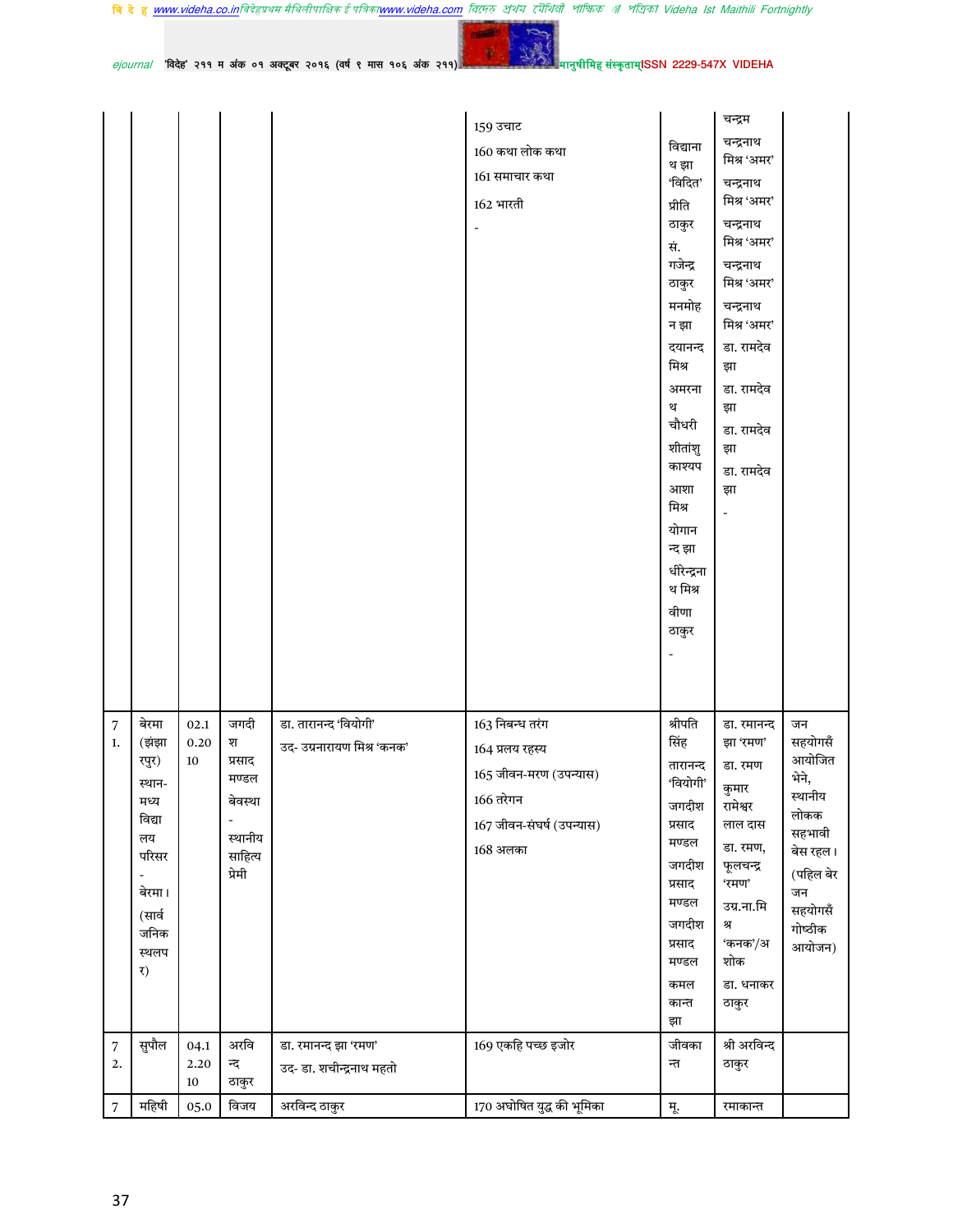$25<sub>0</sub>$ **Contract** 

मानु<mark>षीमिह संस्कृताम्</mark>ISSN 2229-547X VIDEHA

| <i>ejournal</i> 'विदेह' २११ म अंक ०१ अक्टूबर २०१६ (वर्षे ९ मास १०६ अंक २११) |  |  |
|-----------------------------------------------------------------------------|--|--|
|-----------------------------------------------------------------------------|--|--|

| 3.                           | कथा<br>राजक<br>मल          | 3.20<br>11         | महापा<br>त्र                           | उद- साकार यादव, स्वामी रमेशानन्दजी<br>महाराज | 171 कुदरत बेहुस्न नहीं हुइ है<br>(उर्दू)                                                                                                                                                                                                                            | अजित<br>कुमार<br>आजाद<br>मू.<br>अजित<br>कुमार<br>आजाद                                                                                                                                    | राय 'रमा'<br>श्री अरविन्द<br>ठाकुर                                                                                                                                                                    |  |
|------------------------------|----------------------------|--------------------|----------------------------------------|----------------------------------------------|---------------------------------------------------------------------------------------------------------------------------------------------------------------------------------------------------------------------------------------------------------------------|------------------------------------------------------------------------------------------------------------------------------------------------------------------------------------------|-------------------------------------------------------------------------------------------------------------------------------------------------------------------------------------------------------|--|
| $\sqrt{ }$<br>$\overline{4}$ | हजारी<br>बाग               | 10.0<br>9.20<br>11 | श्याम<br>दरिहरे                        | डा. रमानन्द झा 'रमण'                         | 172 Survey of Maithili<br>lierature<br>173 मिथिलाक इतिहास<br>174 धुंध के वाबजूद<br>175 परती टूट रही है<br>176 कठिन समयमे शब्द<br>177 कलानिधि<br>178 रहए चाहैछ गाछ                                                                                                   | प्रो.<br>राधाकृ<br>ष्ण<br>चौधरी<br>प्रो.<br>राधाकृ<br>ष्ण<br>चौधरी<br>अजित<br>आजाद<br>मू.<br>अजित<br>आजाद<br>मू.<br>अ.कु.<br>सिन्हा<br>कालीका<br>न्त झा<br>'बूच'<br>जीवका<br>न्त         | श्री अशोक<br>श्री जगदीश<br>प्रसाद<br>मण्डल<br>श्री जगदीश<br>सिंह<br>श्री रमानन्द<br>झा'रमण'<br>श्री<br>जीवेन्द्रनाथ<br>झा<br>जीवेन्द्रनाथ<br>झा<br>श्री प्रदीप<br>बिहारी<br>श्री<br>तुलानन्द<br>मिश्र |  |
| $\sqrt{ }$<br>5.             | पटना<br>हीरक<br>जय<br>न्ती | 10.1<br>2.20<br>11 | अशोक<br>एवं<br>कमल<br>मोहन<br>'चुन्नु' | श्री उग्रनारायण मिश्र 'कनक'                  | 179 जुबैदा<br>180 समय साक्षी थिक<br>181 गंगा नहौन<br>182 बेटीक अपमान<br>183 अनचिन्हार आखर<br>184 सीतावरण<br>185 गाममे<br>186 निबन्ध सुधा<br>$187$ जखन-तखन (प्रेम क.वि.)<br>188 विहनि कथाक पो. प्रदर्शनी<br>189 ऐ अकाबोनमे<br>190 कोशी कातक गंगा<br>191 जेना जनलियनि | उग्र ना.<br>मिश्र<br>'कनक'<br>अनमोल<br>झा<br>निशाकर<br>बेचन<br>ठाकुर<br>आशीष<br>अनचि<br>न्हर<br>मू.सनेह<br>लता,<br>सं.योगा<br>नन्दझा<br>अनु<br>प्रदीप<br>बिहारी<br>सुधा<br>कुमारी<br>सं. | श्रीमती उषा<br>किरण खान<br>श्री मोहन<br>भारद्वाज<br>डा. रमानन्द<br>झा 'रमण'                                                                                                                           |  |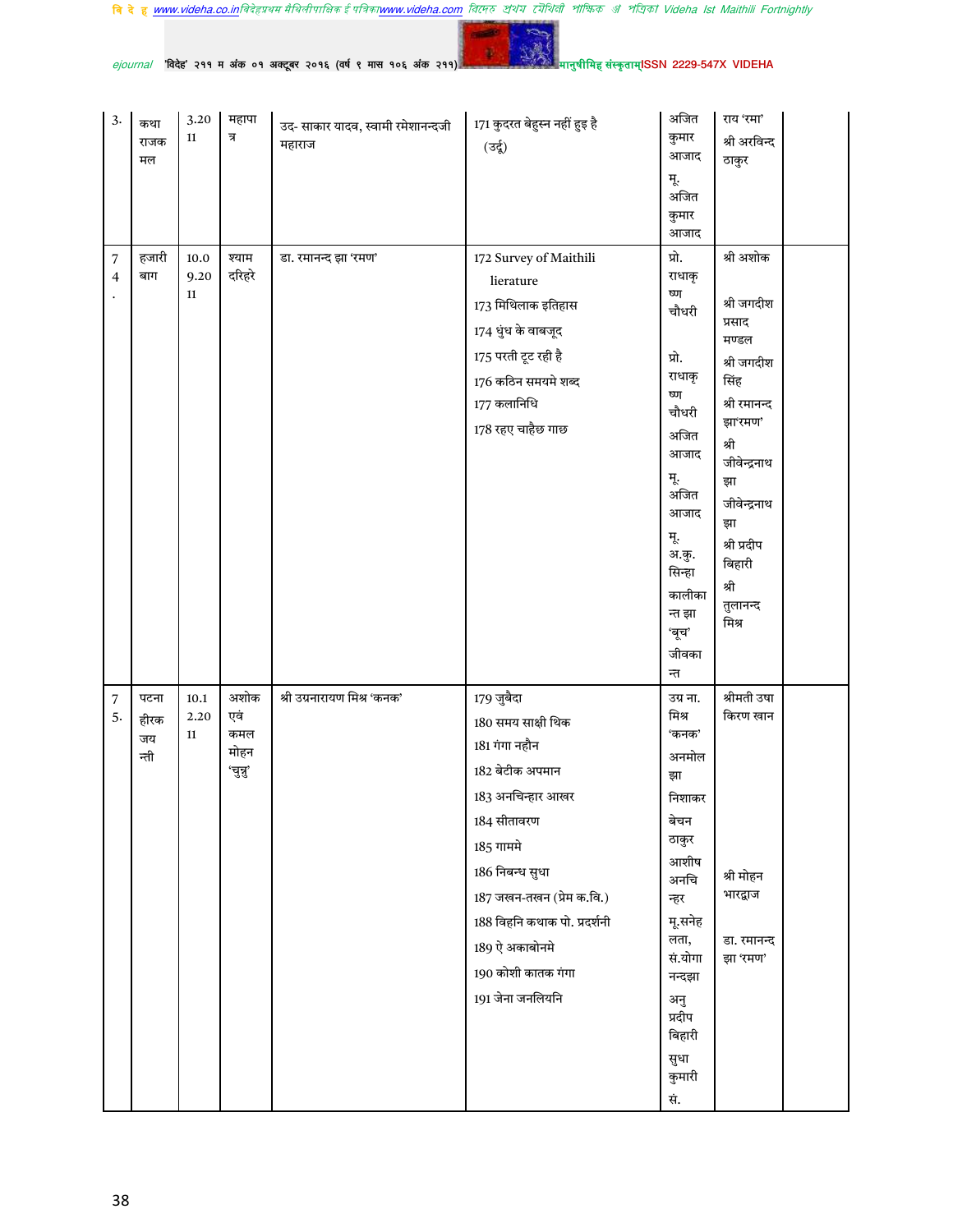वि दे ह <u>www.videha.co.in</u>विदेहप्रथम मैथिलीपाक्षिक ई पत्रिका<u>www.videha.com</u> রিদেত প্রথম মৌথিনী পাক্ষিক প্র পত্রিকা Videha Ist Maithili Fortnightly

 $ejournal$  'विदेह' २११ म अंक ०१ अक्टूबर २०१६ (वर्ष ९ मास १०६ अंक २११)

**START** 

YO.

|                                  |                                                      |                    |                      |                                                                                               |                                                                                                                                                                                                                                      | विभूति<br>आनन्द<br>मुन्नाजी<br>राज<br>साकेता<br>नन्द<br>महेन्द्र<br>नारायण<br>राम        |                                                                                                                 |                                  |
|----------------------------------|------------------------------------------------------|--------------------|----------------------|-----------------------------------------------------------------------------------------------|--------------------------------------------------------------------------------------------------------------------------------------------------------------------------------------------------------------------------------------|------------------------------------------------------------------------------------------|-----------------------------------------------------------------------------------------------------------------|----------------------------------|
|                                  |                                                      |                    |                      |                                                                                               |                                                                                                                                                                                                                                      |                                                                                          |                                                                                                                 |                                  |
| $\overline{7}$<br>6<br>$\bullet$ | चेन्नै                                               | 14.0<br>7.20<br>12 | विभा<br>रानी         | श्री रमानन्द झा 'रमण'<br>उद- चन्द्रकान्ता गरियारी (IAS)                                       | 192 हिआओल                                                                                                                                                                                                                            | रमानन्द<br>झा<br>'रमण'                                                                   | प्रो. श्रीश<br>चौधरी                                                                                            |                                  |
| $\sqrt{ }$<br>7.                 | दरभं<br>गा<br>किरण<br>जय<br>न्ती                     | 01.1<br>2.20<br>12 | अरवि<br>न्द<br>ठाकुर | डा. भीमनाथ झा<br>उद- राकेश कुमार मिश्र (IPS)                                                  | 193 सी.डी. (37 गोट पोथीक)                                                                                                                                                                                                            | श्रुति<br>प्रकाशन<br>दिल्लीसँ<br>प्रकाश<br>नाधिन<br>विभिन्न<br>रचनाका<br>रक              | उपस्थित<br>समस्त<br>विद्वतजन                                                                                    |                                  |
| क्र<br>सं<br>$\bullet$           | स्थान                                                | तिथि               | संयोज<br>क           | अध्यक्षता/उद्घाटन                                                                             | पोथी लोकार्पण                                                                                                                                                                                                                        | लेखक                                                                                     | लोकार्पण<br>कर्ता                                                                                               | अन्य                             |
| $\overline{7}$<br>8.             | घन<br>श्याम<br>पुर                                   | 09.0<br>3.20<br>13 | कमलेश<br>झा          | श्री जगदीश प्रसाद मण्डल, उद- डा.<br>रमण, मं.सं- डा. अशोक मेहता                                | 194 वर्णित रस (कविता संग्रह)                                                                                                                                                                                                         | उमेश<br>पासवान<br>(औरहा)                                                                 | जगदीश<br>प्रसाद<br>मण्डल                                                                                        |                                  |
| 7<br>9                           | औरहा<br>(लौक<br>ही)<br>(सार्व<br>जनिक<br>स्थलप<br>र) | 15.5<br>.201<br>3  | उमेश<br>पासवा<br>न   | श्री जगदीश प्रसाद मण्डल/ रामचन्द्र<br>पासवान<br>उद- श्री लक्ष्मी नारायण सिंह (औरहा<br>निवासी) | 195 विदेह विहनि कथा, वि-स;5<br>196 विदेह मैथिली प्रबन्ध-निबन्ध<br>समालोचना- वि-स;10<br>197 विदेह मैथिली लघु कथा- 6<br>198 विदेह नाट्य उत्सव,वि-स;8<br>199 विदेह मैथिली शिशु उत्सव,<br>विदेह-सदेह- 9<br>200 विदेह मैथिली पद्य वि.स; 7 | सं.<br>गजेन्द्र<br>ठाकुर/<br>उमेश<br>मण्डल<br>सं.<br>गजेन्द्र<br>ठाकुर/<br>उमेश<br>मण्डल | श्री संजय<br>कुमार सिंह<br>श्री रामचन्द्र<br>पासवान<br>श्री<br>मिथिलेश<br>सि <b>ं</b> ह<br>श्री राजदेव<br>मण्डल | स्थानीय<br>लोकक<br>सहभावी<br>बेस |
|                                  |                                                      |                    |                      |                                                                                               |                                                                                                                                                                                                                                      | सं.<br>गजेन्द्र<br>ठाकुर/<br>उमेश<br>मण्डल<br>सं.<br>गजेन्द्र<br>ठाकुर/<br>उमेश<br>मण्डल | श्री लक्ष्मी<br>नारायण<br>सिंह<br>श्री वीरेन्द्र<br>कुमार<br>यादव                                               |                                  |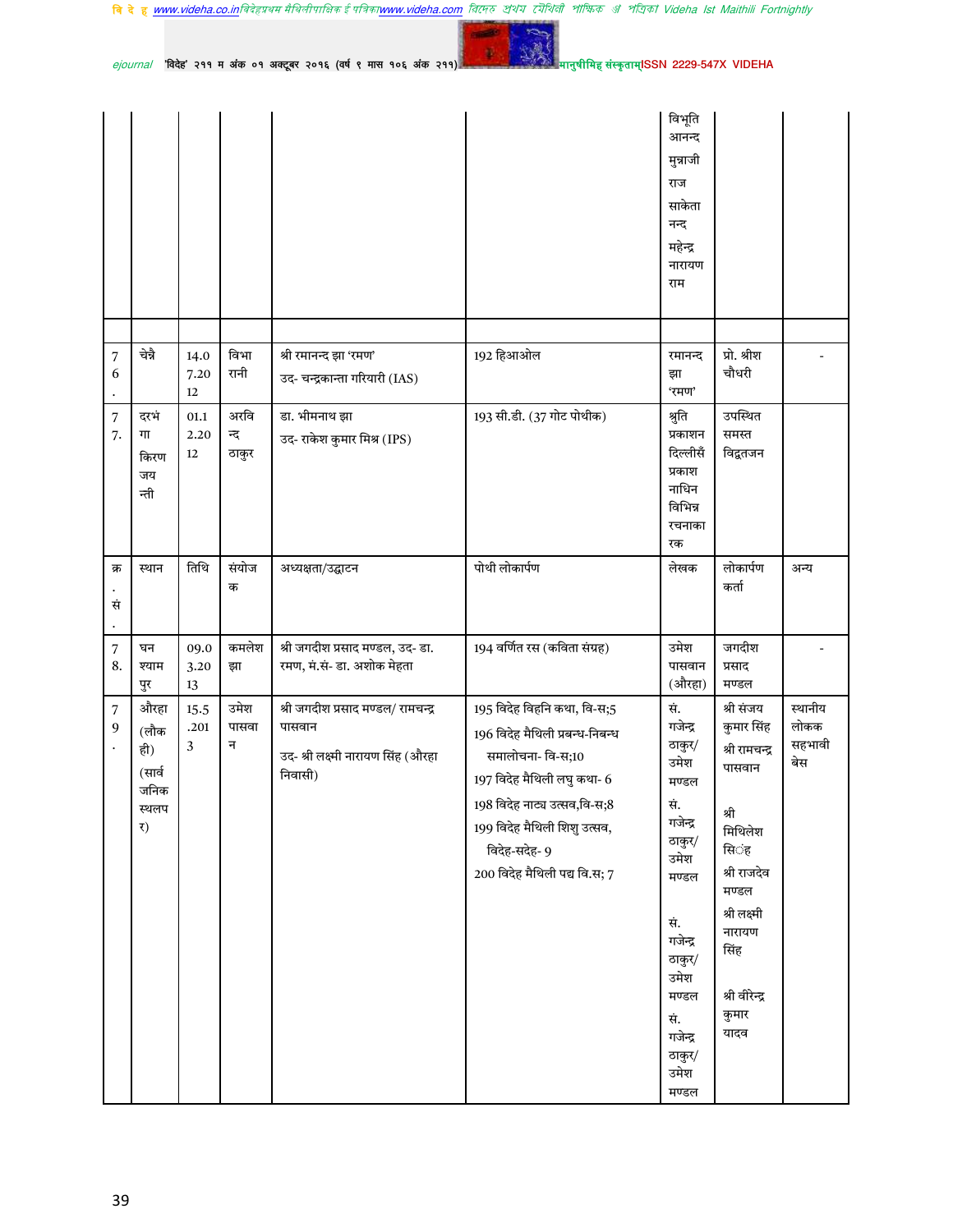वि दे ह <u>www.videha.co.in</u>विदेहप्रथम मैथिलीपाक्षिक ई पत्रिका<u>www.videha.com</u> রিদেহ প্রথম মৌথিরী পাক্ষিক প্র পত্রিকা Videha Ist Maithili Fortnightly

YO.

 $e$ journal 'विदेह' २११ म अंक ०१ अक्टूबर २०१६ (वर्ष ९ मास १०६ अंक २११)

|                                                                                                                               |                    |                                                                                                                                                                                                                                                                                                                                             |                                                                                                                                                                                                                                                                                                                                               |                                                                                                                                                                                                                                                                                                                                                                                                                                                                                                                                                                                                                                                                                                                                                                                                                                                                                                                 | सं.<br>गजेन्द्र<br>ठाकुर/<br>उमेश<br>मण्डल<br>सं.<br>गजेन्द्र<br>ठाकुर/<br>उमेश<br>मण्डल                                                                                                                                                                                                                                                                          |                                                                                                                                                                                                                                                                                                                                                                                                                                             |                                                                                                                                                                                                                                                                                                                            |
|-------------------------------------------------------------------------------------------------------------------------------|--------------------|---------------------------------------------------------------------------------------------------------------------------------------------------------------------------------------------------------------------------------------------------------------------------------------------------------------------------------------------|-----------------------------------------------------------------------------------------------------------------------------------------------------------------------------------------------------------------------------------------------------------------------------------------------------------------------------------------------|-----------------------------------------------------------------------------------------------------------------------------------------------------------------------------------------------------------------------------------------------------------------------------------------------------------------------------------------------------------------------------------------------------------------------------------------------------------------------------------------------------------------------------------------------------------------------------------------------------------------------------------------------------------------------------------------------------------------------------------------------------------------------------------------------------------------------------------------------------------------------------------------------------------------|-------------------------------------------------------------------------------------------------------------------------------------------------------------------------------------------------------------------------------------------------------------------------------------------------------------------------------------------------------------------|---------------------------------------------------------------------------------------------------------------------------------------------------------------------------------------------------------------------------------------------------------------------------------------------------------------------------------------------------------------------------------------------------------------------------------------------|----------------------------------------------------------------------------------------------------------------------------------------------------------------------------------------------------------------------------------------------------------------------------------------------------------------------------|
| 8<br>0.<br>निर्मली<br>(स्थान<br>मानि<br>क<br>राम-<br>बैजना<br>थ<br>बजाज<br>धर्मशा<br>ला,<br>सुभाष<br>चौक,<br>निर्मली<br>सुपौल | 30.1<br>1.20<br>13 | उमेश<br>मण्डल<br>बेवस्था<br>स्थानीय<br>साहित्य<br>प्रेमी<br>एवं<br>साहित्य<br>कार,<br>विशेष<br>सहयोग<br>श्री<br>धीरेन्द्र<br>कुमार<br>राय,<br>श्री<br>विनोद<br>कुमार<br>साह,<br>श्री<br>अखिले<br>श<br>कुमार<br>'चिन्टु<br>जी';<br>श्री<br>अभिषे<br>ख<br>पंसारी,<br>श्री<br>सीता<br>राम<br>चौधरी,<br>श्री<br>सुरेश<br>कुमार<br>महतो,<br>श्री | अध्यक्ष-<br>डा. अशोक अविचल एवं डा. रामाशीष<br>सिंह (प्राचार्य, ह.प्र.सा.म.वि.नि.)<br>उद्घाटन-<br>श्री सतीश साह (विधायक),<br>श्री अरूण कुमार सिंह (अनुमण्डल<br>पदाधिकारी),<br>श्री जगदीश प्रसाद मण्डल,<br>डा. अशोक अविचल।<br>डा. रामाशीष सिंह (प्राचार्य)<br><b>मंच संचालक-</b> कथा सत्र- श्री दुर्गानन्द<br>मण्डल<br>लोकार्पण सत्र-उमेश मण्डल | 201 देवीजी (बाल निबन्ध)<br>202 कुरुक्षेत्रम् अन्तर्मनक (विविधा)<br>203 अंग्रजी-मैथिली शब्दकोष<br>204 मैथिली-अंग्रेजी शब्दकोष-2<br>205 बजन्ता-बुझन्ता (विहनि कथा)<br>206 तरेगन (दोसर संस्करण)<br>207 सखारी-पेटारी (लघु कथा)<br>208 उलबा-चाउर (लघु कथा)<br>209 अर्द्धांगिनी (लघु कथा)<br>210 सतभैंया पोखरि (लघु कथा)<br>211 भकमोड़ (लघु कथा)<br>212 शम्भुदास (दीर्घ कथा)<br>213 बसुन्धरा (कविता)<br>214 राति-दिन (कविता)<br>215रथक चक्का उलटि चलै बाट<br>216 निश्तुकी (कविता संग्रह)<br>217 इन्द्रधनुषी अकास (कविता)<br>218 प्रतिक (कविता)<br>219 कियो जानि नै सकल हमरा<br>220 माझ आँगनमे कतियाएल छी<br>221 मोनक बात (गजल)<br>222 अंशु (गजल)<br>223 गीतांजलि (गीत)<br>224 तीन जेठ एगारहम माघ<br>225 सरिता (गीत संग्रह)<br>226 सुखाएल पोखरिक जाइठ<br>227 हमरा बिनु जगत सुना छै<br>228 क्षणप्रभा (पद्य)<br>229 पाखलो (कोंकणी, उपन्यास)<br>230 रिहर्सल (नाटक)<br>231 बिसवासघात (नाटक)<br>232 बाप भेल पित्ती आ अधिकार | ज्योति<br>झा<br>चौधरी<br>गजेन्द्र<br>ठाकुर<br>गजेन्द्र<br>ठाकुर<br>एवं<br>अन्य<br>गजेन्द्र<br>ठाकुर<br>एवं<br>अन्य<br>जगदीश<br>प्रसाद<br>मण्डल<br>जगदीश<br>प्रसाद<br>मण्डल<br>नन्द<br>विलास<br>राय<br>जगदीश<br>प्रसाद<br>मण्डल<br>जगदीश<br>प्रसाद<br>मण्डल<br>जगदीश<br>प्रसाद<br>मण्डल<br>जगदीश<br>प्रसाद<br>मण्डल<br>जगदीश<br>प्रसाद<br>मण्डल<br>राजदेव<br>मण्डल | श्री राजदेव<br>मण्डल<br>डा. बचेश्वर<br>झा<br>डा.<br>रामाशीष<br>सिंह<br>डा. अशोक<br>अविचल<br>श्री अरूण<br>कुमार सिंह<br><b>SDO</b><br>श्री सतीश<br>साह,<br>विधायक<br>डा.<br>शिवकुमार<br>प्रसाद<br>श्री विनोद<br>कुमार साह<br>श्री दुर्गानन्द<br>मण्डल<br>प्रो. जय<br>प्रकाश साह<br>श्री<br>फागुलाल<br>साहु<br>सदरे<br>आलम<br>'गोहर'<br>श्री ओम<br>प्रकाश झा<br>श्री रामजी<br>प्रसाद<br>मण्डल<br>श्री बेचन<br>ठाकुर<br>श्री रामदेव<br>प्र.मं. | 1. 'कथा<br>मिलन<br>सदाय<br>सगर राति<br>दीप जरय'<br>ई 80म<br>आयोजन<br>स्थानीय<br>कलाकार<br>स्व. मिलन<br>सदाय केर<br>नाओंपर<br>आयोजत<br>भेल।<br>2. श्री<br>जगदीश<br>प्रसाद<br>मण्डल<br>'भकमोड़'<br>लघु कथा<br>संग्रह ऐ<br>गोष्ठीक<br>नामे<br>समरपित<br>केलनि ।<br>3. विभिन्न<br>विधाक<br>45 गोट<br>पोथी<br>लोकार्पित<br>भेल। |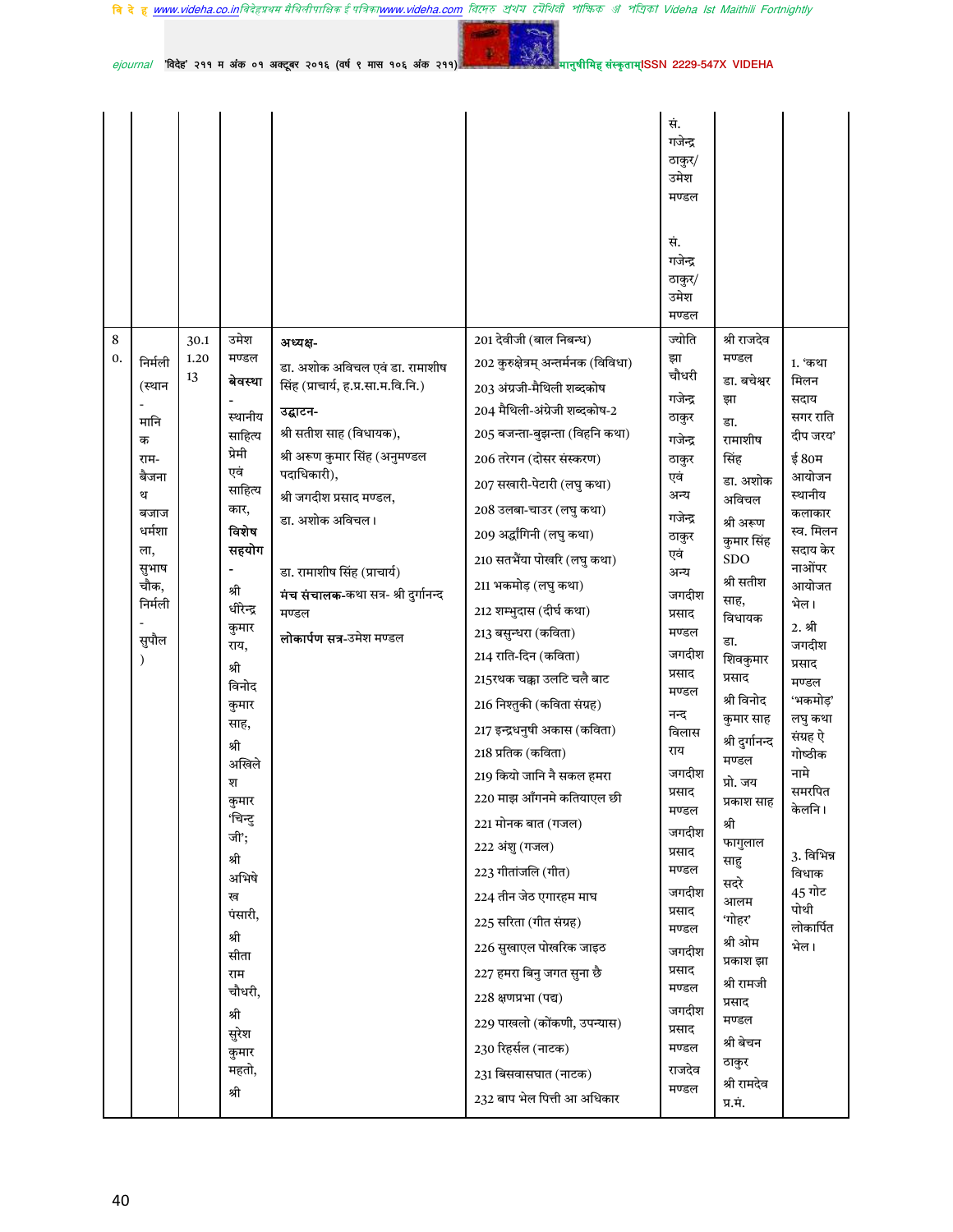<mark>बि दे हु <u>www.videha.co.in</u>विदेहप्रथम मैथिलीपाक्षिक ई पत्रिका<u>www.videha.com</u> রিদে*ত প্রাথম মৌথিती পাক্ষিক প্র*াপত্রিকা Videha Ist Maithili Fortnightly</mark>

|  |            |  |  |  |  | ejournal 'विदेह' २११ म अंक ०१ अक्टूबर २०१६ (वर्ष ९ मास १०६ अंक २११) में स्वास्थ्य के पानुषीमिह संस्कृताम |
|--|------------|--|--|--|--|----------------------------------------------------------------------------------------------------------|
|  | दुर्गानन्द |  |  |  |  | 233 रत्नाकर डकैत (नाटक)                                                                                  |

मण्डल,

खड़ान

यादव,

रामदया

श्री

न्द

श्री

ल

श्री

भ्रमर,

रामदेव

प्रसाद

मण्डल

'झारूदा

₹,

श्री

राहुल

कुमार

41

1SSN 2229-547X VIDEHA

'झारूदार'

रामलखन

यादव,

पत्रकार

श्री वीरेन्द्र

श्री जगदीश

कुमार

यादव

प्रसाद

मण्डल

श्री वीरेन्द्र

कुमार

यादव

डा.

श्री कपिलेश्वर

राउत

मिश्र

श्री

श्री अमित

श्री चन्दन

कुमार झा

बालमुकुन्द

श्री बिपीन

कुमार कर्ण

श्री मनोज

कुमार

बिहारी

राजाराम

यादव

श्री शंभु

सौरभ

श्री राम

विलास

साफी

बालगोविन्द

यादव'गोवि

न्दाचार्य'

श्री

श्री

पाठक

शिवकुमार प्रसाद

श्री

जगदीश

प्रसाद

मण्डल

विलास

राम

साहु

उमेश

मण्डल

जगदीश

प्रसाद

मण्डल

मनोज

कुमार

कर्ण

ओम

प्रकाश

मनोज

कुमार कर्ण

'मुन्नाजी'

चन्दन झा

अमित

जगदीश

प्रसाद मण्डल

जगदीश

प्रसाद

मण्डल

जगदीश

प्रसाद

मण्डल

जगदीश

प्रसाद

मण्डल

रामदेव

प्रसाद

मण्डल

'झारूदा

शिवकु

मार झा

'टिल्लू'

अनु

शम्भू

कुमार

सिंह

 $\overline{\mathbf{t}}^*$ 

मिश्र

झा

'मुन्नाजी'

234 स्वयंवर (नाटक)

235 पंचवटी (एकांकी संचयन)

237 झमेलिया बिआह (नाटक)

236 कम्प्रोमाइज (नाटक)

238 हमर टोल (उपन्यास)

दो.संस्करण)

दो.संस्करण)

239 जीवन-संघर्ष (उपन्यास,

240 बड़की बहिन (उपन्यास)

241 जीवन-मरण (उपन्यास,

242 नै धाड़ैए (बाल उपन्यास)

244 जगदीश प्रसाद मण्डल

एकटा वायोग्राफी (वायोग्राफी)

245 मध्य प्रदेशक यात्रा (संस्मरण)

243 सह्त्रबाढ़नि (ब्रेल लिपिमे उपन्यास)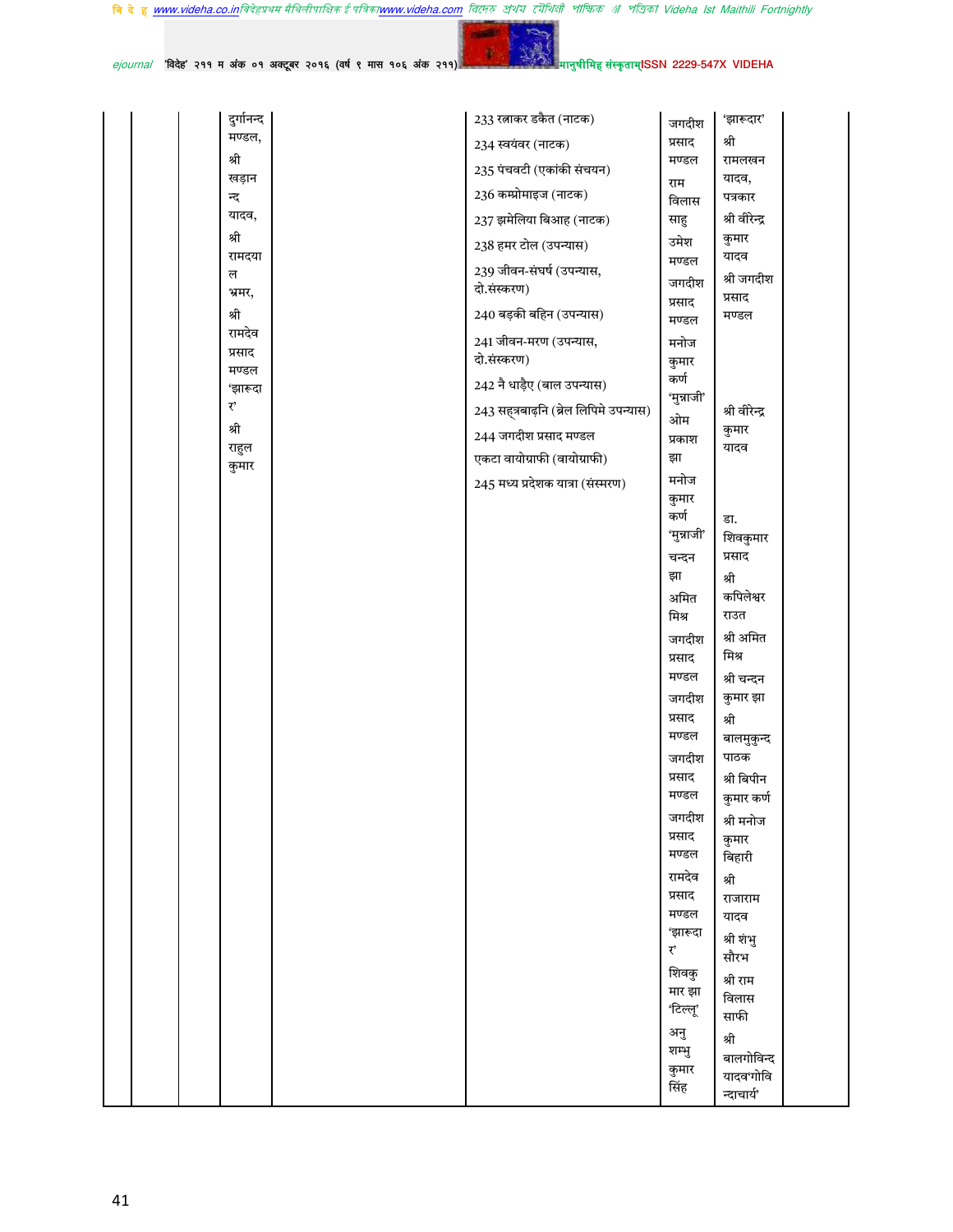|               |                                       |                    |                    |                                                                                                                                              |                                                                                                                                            | रवि<br>भूषण<br>पाठक<br>बेचन<br>ठाकुर<br>बेचन<br>ठाकुर<br>जगदीश<br>प्रसाद<br>मण्डल<br>जगदीश<br>प्रसाद<br>मण्डल<br>जगदीश<br>प्रसाद<br>मण्डल<br>जगदीश<br>प्रसाद<br>मण्डल<br>जगदीश<br>प्रसाद<br>मण्डल<br>राजदेव<br>मण्डल<br>जगदीश<br>प्रसाद<br>मण्डल<br>जगदीश<br>प्रसाद<br>मण्डल<br>जगदीश<br>प्रसाद<br>मण्डल<br>जगदाश<br>प्रसाद<br>मण्डल<br>गजेन्द्र<br>ठाकुर<br>गजेन्द्र<br>ठाकुर | श्री राम<br>विलास<br>साहु<br>श्री<br>कीशलय<br>कृष्ण<br>श्री शम्भु<br>सौरभ<br>श्री राजदेव<br>मण्डल<br>श्री<br>रामप्रवेश<br>मण्डल<br>श्री वीरेन्द<br>कुमार<br>यादव<br>श्री हेम<br>नारायण<br>साहु<br>श्री नारायण<br>यादव<br>श्री<br>शारदानन्द<br>सिंह<br>श्री<br>राजलाल<br>साहु<br>श्री<br>गुरुदयाल<br>भ्रमर<br>श्री मनोज<br>कुमार राम<br>श्री उमेश<br>पासवान<br>श्री नन्द<br>विलास राय |                                                                  |
|---------------|---------------------------------------|--------------------|--------------------|----------------------------------------------------------------------------------------------------------------------------------------------|--------------------------------------------------------------------------------------------------------------------------------------------|--------------------------------------------------------------------------------------------------------------------------------------------------------------------------------------------------------------------------------------------------------------------------------------------------------------------------------------------------------------------------------|--------------------------------------------------------------------------------------------------------------------------------------------------------------------------------------------------------------------------------------------------------------------------------------------------------------------------------------------------------------------------------------|------------------------------------------------------------------|
|               |                                       |                    |                    |                                                                                                                                              |                                                                                                                                            | ज्योित<br>झा<br>चौधरी                                                                                                                                                                                                                                                                                                                                                          |                                                                                                                                                                                                                                                                                                                                                                                      |                                                                  |
| $\bf 8$<br>1. | देवघर<br>(स्थान<br>बिज<br>ली<br>कोठी, | 22.0<br>3.20<br>14 | ओम<br>प्रकाश<br>झा | अध्यक्ष- श्री जगदीश प्रसाद मण्डल<br>उद्घाटन- श्री ओ.पी. मिश्रा,<br>(अ.प्र. अभियंता, झारखण्ड सरकार)<br><b>मंच संचालक-</b> श्री गजेन्द्र ठाकुर | 246 अंशु (आलोचना)<br>247 मैथिली-अंग्रेजी शब्दकोष-2<br>248 ऊँच-नीच (नाटक)<br>249 अंग्रेजी-मैथिली शब्दककोष-1<br>$250.$ जीनियोलोजिकल मैपिंग-2 | शिवकु<br>मार झा<br>'टिल्लू'<br>सं.<br>गजेन्द्र<br>ठाकुर                                                                                                                                                                                                                                                                                                                        | श्री जगदीश<br>प्रसाद<br>मण्डल<br>श्री सुशील<br>भारती<br>श्री                                                                                                                                                                                                                                                                                                                         | समीक्षाक<br>समीक्षा<br>(प्रतिसमी<br>क्षा,प्रतिआ<br>लोचना)<br>केर |

 $e$ journal 'विदेह' २११ म अंक ०१ अक्टूबर २०१६ (वर्ष ९ मास १०६ अंक २११)

42

YO.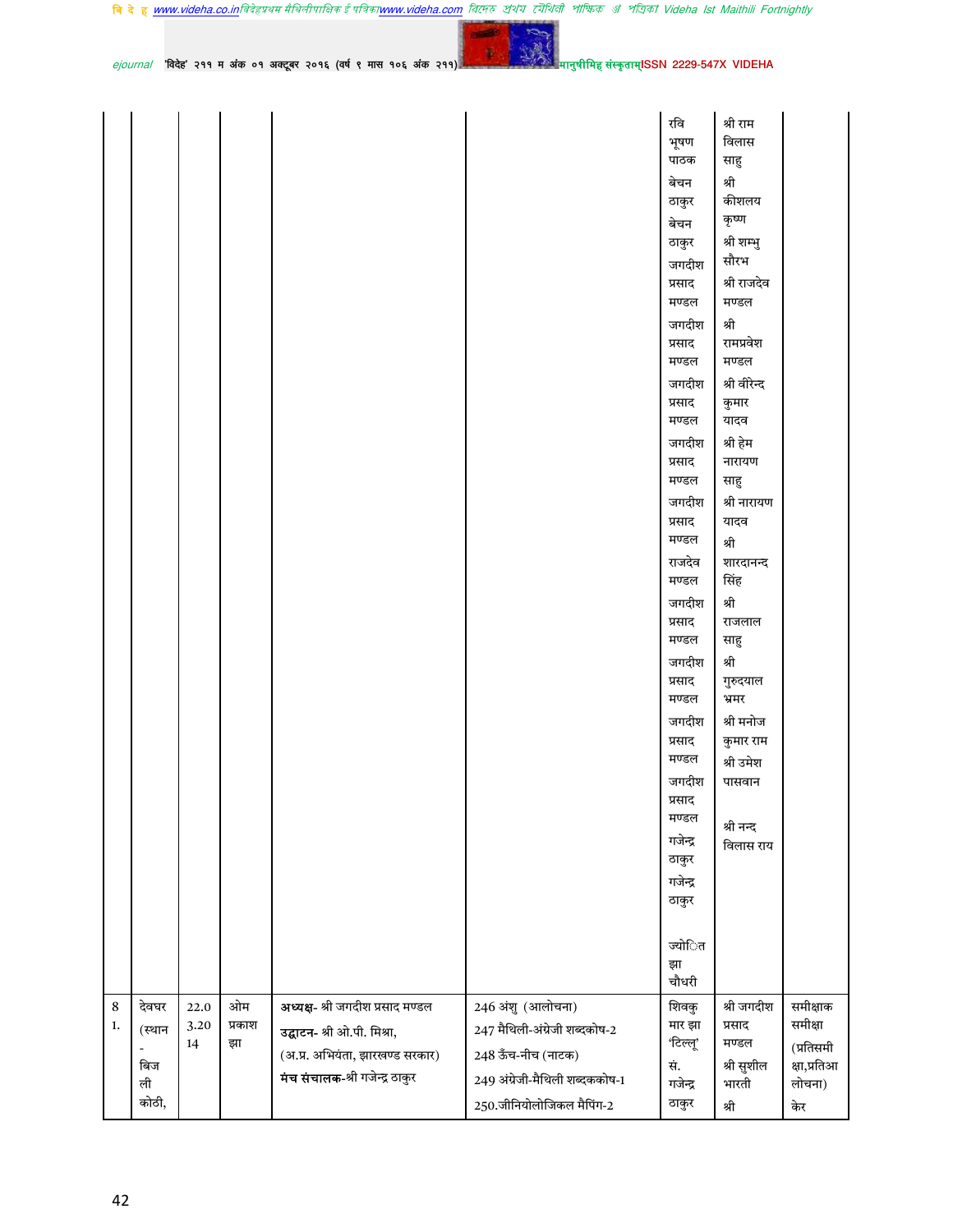वि दे ह <u>www.videha.co.in</u>विदेहप्रथम मैथिलीपाक्षिक ई पत्रिका<u>www.videha.com</u> রিদেহ প্রথম মৌথিরী পাক্ষিক প্র পত্রিকা Videha Ist Maithili Fortnightly

YO-

 $e$ journal 'विदेह' २११ म अंक ०१ अक्टूबर २०१६ (वर्ष ९ मास १०६ अंक २११)

|              | बम्पास<br>टॉन,<br>देवघर                                      |                    |                   |                                                                                                                                                                                                   | 251. जीनोम मैपिंग (मिथिलाक<br>पंजी प्रबन्ध)                                                                                                                                                                                                                                                                                                                         | बेचन<br>ठाकुर<br>सं.<br>गजेन्द्र<br>ठाकुर<br>सं.<br>गजेन्द्र<br>ठाकुर<br>सं.<br>गजेन्द्र<br>ठाकुर                                                                                                                                            | योगानन्द<br>झा<br>डा. उमेश<br>ना. कर्ण<br>डा.<br>योगानन्द<br>झा<br>श्री राजीव<br>रंगजन मिश्र<br>एवं श्री<br>ओम<br>प्रकाश झा                                                                                                                                                                                                                                                              | आवश्यक<br>तापर<br>एक नव<br>प्रयोग।<br>-श्री गजेन्द्र<br>ठाकुर<br>-श्री<br>जगदीश<br>प्रसाद<br>मण्डल<br>-श्री ओम<br>प्रकाश झा<br>-श्री उमेश<br>मण्डल     |
|--------------|--------------------------------------------------------------|--------------------|-------------------|---------------------------------------------------------------------------------------------------------------------------------------------------------------------------------------------------|---------------------------------------------------------------------------------------------------------------------------------------------------------------------------------------------------------------------------------------------------------------------------------------------------------------------------------------------------------------------|----------------------------------------------------------------------------------------------------------------------------------------------------------------------------------------------------------------------------------------------|------------------------------------------------------------------------------------------------------------------------------------------------------------------------------------------------------------------------------------------------------------------------------------------------------------------------------------------------------------------------------------------|--------------------------------------------------------------------------------------------------------------------------------------------------------|
| $\, 8$<br>2. | मेंहथ<br>(झंझा<br>रपुर)<br>कथा<br>बौध<br>सिद्ध<br>मेहथ<br>पा | 31.0<br>5.20<br>14 | गजेन्द्र<br>ठाकुर | अध्यक्ष- श्री अरविन्द ठाकुर<br>उद- श्री जगदीश प्रसाद मण्डल<br>डा. कमलकान्त झा<br>श्री शिवकुमार मिश्र<br>स्वागत- श्री काशीकान्त झा 'किरण'<br>मंच संचालन-श्री उमेश मण्डल<br>एवं श्री आनन्द कुमार झा | 252. बैशाखमे दलानपर (गद्य-पद्य)<br>253. नेपालक नोर मरुभूमिमे(ग/प.सं)<br>254. उलहन (वि/ल.सं)<br>255. On the Dice Bord of the<br>Millennium<br>256. सहस्त्राविदिक चौपड़पर (प.सं)<br>257. The Science of Words<br>(Short Story)<br>258. धांगि बाट बनेबाक दाम<br>अगूवार पेने छँ (गजल)<br>259. सहस्रजित (पद्य संग्रह)<br>260. कुरुक्षेत्रम् प्रबन्ध-निबन्ध<br>समालोचना-2 | संदीप<br>साफी<br>विन्देश्वर<br>ठाकुर<br>कपिलेश्व<br>र राउत<br>अनु-<br>ज्योति<br>झा<br>चौधरी<br>गजेन्द्र<br>ठाकुर<br>Gajen<br>dra<br>Thaku<br>$\mathbf r$<br>गजेन्द्र<br>ठाकुर<br>गजेन्द्र<br>ठाकुर<br>गजेन्द्र<br>ठाकुर<br>गजेन्द्र<br>ठाकुर | डा.<br>कमलकान्त<br>झा<br>श्री जगदीश<br>प्रसाद<br>मण्डल<br>गजेन्द्र<br>ठाकुर<br>डा.<br>शिवकुमार<br>प्रसाद<br>श्री आनन्द<br>कुमार झा<br>श्री असीन<br>ठाकुर, लल<br>न कु कामत<br>श्री रामदेव<br>प्रसाद<br>मण्डल<br>'झारूदार'<br>श्रीबेचन<br>ठाकुर/श्री<br>रामविलास<br>साहु/श्री<br>हेम<br>नारायण<br>साहु<br>श्री जगदीश<br>प्रसाद<br>मण्डल, श्री<br>अरविन्द<br>ठाकुर, श्री<br>राजदेव<br>मण्डल | श्री<br>जगदीश<br>प्रसाद<br>मण्डल ऐ<br>बाल<br>केन्द्रित<br>गोष्ठीक<br>आयोजन<br>पर अपन<br>"बाल-<br>गोपाल"<br>नामक लघु<br>कथा संग्रह<br>समरपित<br>केलनि । |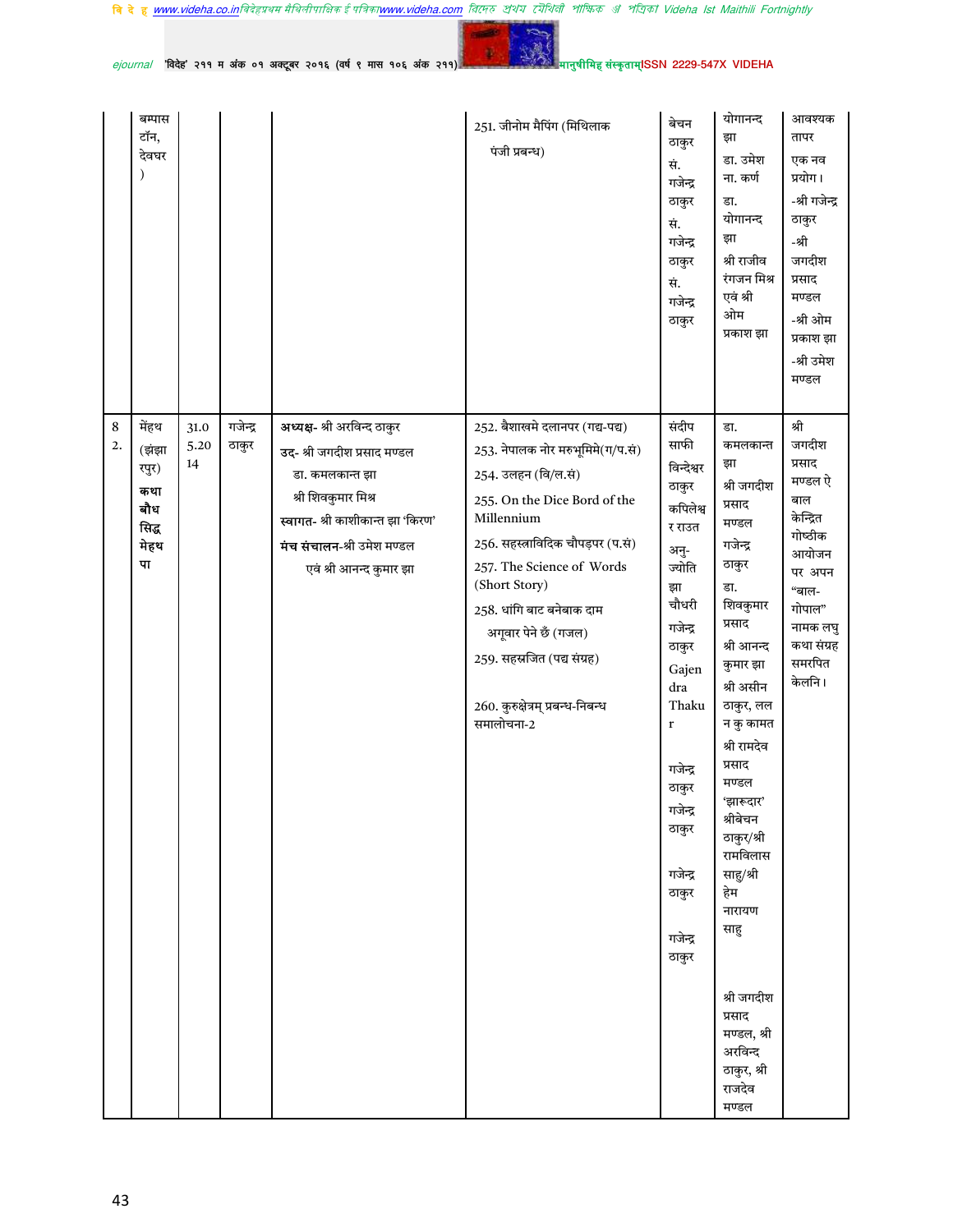वि दे ह <u>www.videha.co.in</u>विदेहप्रथम मैथिलीपाक्षिक ई पत्रिका<u>www.videha.com</u> রিদেহ প্রথম মৌথিরী পাক্ষিক প্র পত্রিকা Videha Ist Maithili Fortnightly



 $e$ journal 'विदेह' २११ म अंक ०१ अक्टूबर २०१६ (वर्ष ९ मास १०६ अंक २११)

| क्र<br>सं             | स्थान                                                                                                   | तिथि               | संयोज<br>क                                                                                                                                                                                                                                                                                                                                                                                                 | अध्यक्षता/उद्घाटन                                                                                                                                                                                                                                                                                                                                                 | पोथी लोकार्पण                                                                                                                                                                                                                                                                                                                                                                                                                                                        | लेखक/<br>लेखिका                                                                                                                                                                                                                                                     | लोकार्पण<br>कर्ता                                                                                                                                                                                                                                                                                                                                                      | अन्य                                                                                                                                                                                                            |
|-----------------------|---------------------------------------------------------------------------------------------------------|--------------------|------------------------------------------------------------------------------------------------------------------------------------------------------------------------------------------------------------------------------------------------------------------------------------------------------------------------------------------------------------------------------------------------------------|-------------------------------------------------------------------------------------------------------------------------------------------------------------------------------------------------------------------------------------------------------------------------------------------------------------------------------------------------------------------|----------------------------------------------------------------------------------------------------------------------------------------------------------------------------------------------------------------------------------------------------------------------------------------------------------------------------------------------------------------------------------------------------------------------------------------------------------------------|---------------------------------------------------------------------------------------------------------------------------------------------------------------------------------------------------------------------------------------------------------------------|------------------------------------------------------------------------------------------------------------------------------------------------------------------------------------------------------------------------------------------------------------------------------------------------------------------------------------------------------------------------|-----------------------------------------------------------------------------------------------------------------------------------------------------------------------------------------------------------------|
| 8<br>$\overline{3}$ . | सखु<br>आ-<br>भपटि<br>याही<br>सार्वज<br>निक<br>स्थान-<br>उत्क्र<br>मित<br>मध्य<br>विद्या<br>लयल<br>परिसर | 30.0<br>8.20<br>14 | नन्द<br>विलास<br>राय,<br>फागुला<br>ल साहु,<br>सूरज<br>नारायण<br>राय<br>'सुमन'<br>बेवस्था<br>स्थानीय<br>विद्वतज<br>न<br>विशेष<br>सहयोग<br>डा.<br>विमल<br>कुमार<br>राय, श्री<br>धीरेन्द्र<br>कुमार,<br>श्री<br>सूरज<br>नारायण<br>राय, श्री<br>अशोक<br>कुमार<br>राय, श्री<br>सुन्दर<br>लाल<br>साह,<br>मो.<br>रिजवा<br>न, श्री<br>सियारा<br>म साह,<br>श्री<br>शम्भू<br>सिंह,<br>श्री<br>यादव,<br>श्री<br>उमाका | अध्यक्ष मण्डल-डा. विमल कुमार राय,<br>डा. योगेन्द्र पाठक वियोगी, श्री जगदीश<br>प्रसाद मण्डल, श्री कमलेश झा आ डा.<br>शिव कुमार प्रसाद<br>उद- डा. विमल कुमार राय, श्री सूरज<br>नारायण राय, डा. योगेन्द पाठक वियोगी,<br>श्री जगदीश प्रसाद मण्डल, श्री ओम<br>प्रकाश झा<br>संचालन समिति- श्री ओम प्रकाश झा,<br>श्री दुर्गानन्द मण्डल, श्री राजदेव मण्डल<br>आ उमेश मण्डल | 261 "सूखल मन तरसल आँखि"<br>(कविता संग्रह)साॅफ्ट कौपी<br>262 "कथा कुसूम"<br>(विहनि/लघु कथा संग्रह)<br>263 "भोंट"<br>(नाटक)<br>264 "पंचैती"<br>(पटकथा)<br>265 "जाल"<br>(पटकथा)<br>266 "अपन-बिरान"<br>(लघु/विहनि कथा संग्रह)<br>267 "पतझाड़"<br>(लघु/विहनि कथा संग्रह)<br>268 "रटनी खढ़"<br>(लघु/विहनि कथा संग्रह)<br>269 "बाल-गोपाल"<br>(लघु/विहनि कथा संग्रह)<br>270 "लजबिजी"<br>(लघु/विहनि कथा संग्रह)<br>271 "संत करु खिरहरि"<br>(कारूक जीवनी)<br>272 "कारु खिरहरि" | मुन्नी<br>कामत<br>दुर्गानन्द<br>मण्डल<br>बेचन<br>ठाकुरक<br>राजदेव<br>मण्डल<br>राजदेव<br>मण्डल<br>जगदीश<br>प्रसाद<br>मण्डल<br>जगदीश<br>प्रसाद<br>मण्डल<br>जगदीश<br>प्रसाद<br>मण्डल<br>जगदीश<br>प्रसाद<br>मण्डल<br>जगदीश<br>प्रसाद<br>मण्डल<br>अयोधी<br>यादव<br>'अमर' | श्री<br>फागुलाल<br>साहु<br>श्री शम्भु<br>सौरभ<br>श्री<br>ब्रजनन्दन<br>साह<br>श्री हेम<br>नारायण<br>साहु<br>श्री शिव<br>कुमार मिश्र<br>श्री कमलेश<br>झा<br>श्री उमेश<br>नारायण<br>कर्ण<br>श्री<br>फागुलाल<br>साहु<br>श्री राम<br>कुमार<br>मण्डल<br>श्री ओम<br>प्रकाश झा<br>श्री जगदीश<br>प्रसाद<br>मण्डल<br>डा. विमल<br>कुमार राय/<br>डा. योगेन्द्र<br>पाठक<br>'वियोगी' | जन<br>सहयोगसँ<br>गोष्ठीक<br>आयोजन<br>फलस्वरूप<br>जन<br>साधारणक<br>उपस्थिति ।<br>श्री<br>जगदीश<br>प्रसाद<br>मण्डल ऐ<br>गोष्ठीकेँ<br>नारी<br>केन्द्रित<br>लघु कथा<br>संग्रह<br>"लजविजी<br>,,<br>समरपित<br>केलनि । |
|                       |                                                                                                         |                    | न्त राय,<br>श्री<br>जगत                                                                                                                                                                                                                                                                                                                                                                                    |                                                                                                                                                                                                                                                                                                                                                                   |                                                                                                                                                                                                                                                                                                                                                                                                                                                                      | अयोधी<br>यादव<br>'अमर'                                                                                                                                                                                                                                              |                                                                                                                                                                                                                                                                                                                                                                        |                                                                                                                                                                                                                 |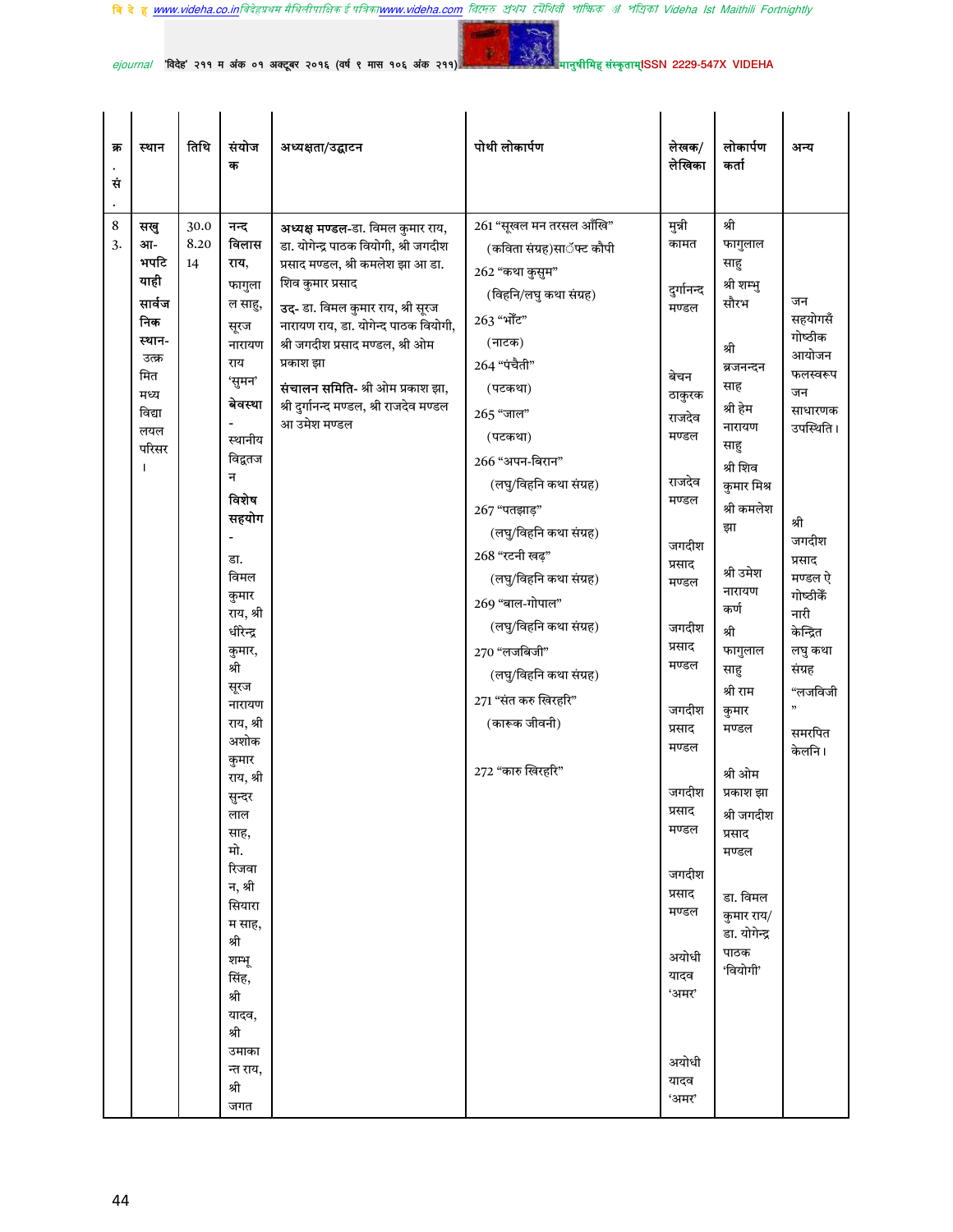|              |                                                                  |                    | नारायण<br>राय, श्री<br>ब्रजनन्द<br>न साह,<br>श्री<br>उमेश<br>साह,<br>श्री<br>सुधीर<br>साह,<br>श्री<br>रामकु<br>मार<br>मण्डल,<br>श्री सत्य<br>नारायण<br>सिंह आ<br>श्री<br>लक्ष्मी<br>मण्डल,<br>उमेश<br>मण्डल<br>तथा श्री<br>गजेन्द्र<br>ठाकुर। |                                                                                                                                                                                                                                    |                                                                                                                                                                                                                                                                                                                            |                                                                                                                                                                |                                                                                                                                                                                                                                                                                             |                                                                                       |
|--------------|------------------------------------------------------------------|--------------------|-----------------------------------------------------------------------------------------------------------------------------------------------------------------------------------------------------------------------------------------------|------------------------------------------------------------------------------------------------------------------------------------------------------------------------------------------------------------------------------------|----------------------------------------------------------------------------------------------------------------------------------------------------------------------------------------------------------------------------------------------------------------------------------------------------------------------------|----------------------------------------------------------------------------------------------------------------------------------------------------------------|---------------------------------------------------------------------------------------------------------------------------------------------------------------------------------------------------------------------------------------------------------------------------------------------|---------------------------------------------------------------------------------------|
| $\,8\,$<br>4 | बेरमा<br>मध्य<br>विद्या<br>लय<br>परिसर<br>(बेरमा<br>,मधुब<br>नी) | 20.1<br>2.20<br>14 | शिवकु<br>मार<br>मिश्र<br>बेवस्था<br>स्थानीय<br>साहित्य<br>कार<br>एवं<br>साहित्य<br>प्रेमी                                                                                                                                                     | अध्यक्ष मण्डल-<br>शिव कुमार प्रसाद,श्यामानन्द<br>चौधरी,सच्चिदानन्द'सचिद'।<br>संचालन समिति-<br>दुर्गानन्द मण्डल,ओम प्रकाश झा,उमेश<br>मण्डल<br>उद्घाटनकर्ता-<br>श्यामानन्द चौधरी, जगदीश प्रसाद<br>मण्डल,पं. सच्चिदानन्द मिश्र 'सचिद' | 273 डीहक जमीन (विहनि/लघु<br>कथा संग्रह)<br>274 समरथाइक भूत (लघु कथा<br>संग्रह)<br>275 गामक शकल-सूरत (लघु<br>कथा संग्रह)<br>276 अप्पन-बीरान (लघु कथा<br>संग्रह)<br>277 बाल-गोपाल (लघु कथा<br>संग्रह)<br>278 लजबिजी (लघु कथा संग्रह)<br>279 पतझाड़ (लघु कथा संग्रह)<br>280. रटनी खढ़ (दी.क. संग्रह)<br>281. शिव दर्शन (पद्य) | ओम<br>प्रकाश<br>झा<br>जगदीश<br>प्रसाद<br>मण्डल<br>जगदीश<br>प्रसाद<br>मण्डल<br>जगदीश<br>प्रसाद<br>मण्डल<br>जगदीश<br>प्रसाद<br>मण्डल<br>जगदीश<br>प्रसाद<br>मण्डल | जगदीश<br>प्रसाद<br>मण्डल, उमे<br>श नारायण<br>कर्ण,राम<br>विलास<br>साहु<br>ओम<br>प्रकाश<br>झा,सच्चि<br>दानन्द'सचि<br>द', शम्भु<br>सौरभ<br>श्यामानन्द<br>चौधरी, अ<br>नुप कुमार<br>कश्यप,राज<br>देव<br>मण्डल'रम<br>ण'<br>बेचन<br>ठाकुर,फागु<br>लाल<br>साहु,मिहिर<br>झा<br>महादेव, उ<br>मेश ना. | अन्य-<br>जन<br>सहयोगसँ<br>गोष्ठीक<br>आयोजन<br>फलस्वरूप<br>जन<br>साधारणक<br>उपस्थिति । |

मानुषीमिह संस्कृताम्ISSN 2229-547X VIDEHA

فتست

 $10-$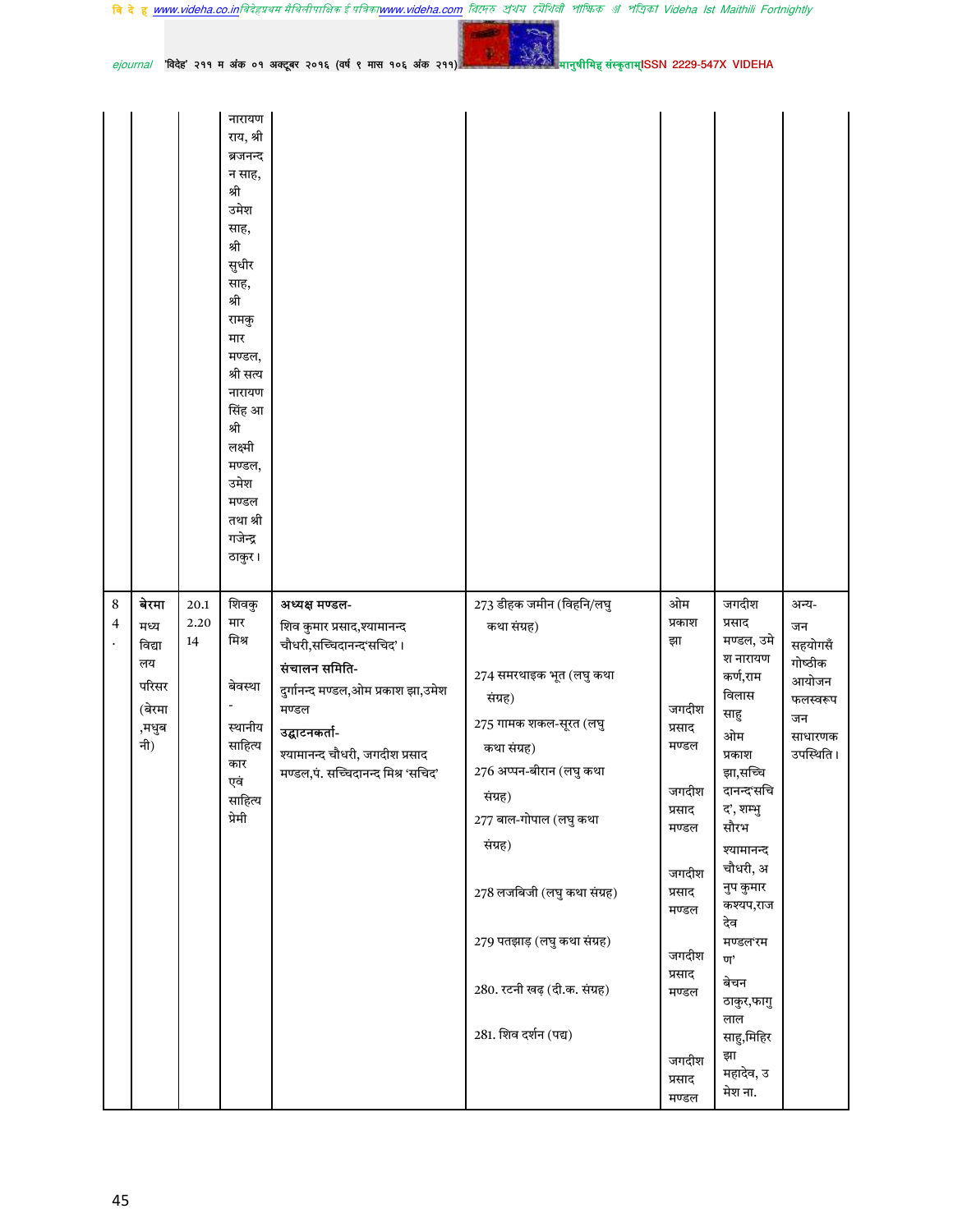$10<sub>12</sub>$ 

أنتجع  $e$ journal 'विदेह' २११ म अंक ०१ अक्टूबर २०१६ (वर्ष ९ मास १०६ अंक २११)

मानु<mark>षीमिह संस्कृताम्ISSN 2229-547X VIDEHA</mark>

| 282. अभिलाषा (मैथिली भजनमाला)   |          | कर्ण                      |
|---------------------------------|----------|---------------------------|
|                                 | जगदीश    | संजय                      |
| 283. मैथिली गजल: आगमन ओ         | प्रसाद   | कुमार                     |
| प्रस्थान बिंदु (आलोचना          | मण्डल    | मण्डल, सू                 |
|                                 |          | र्य नारायण                |
| संकलन) (सी.डी.)                 | जगदीश    | कामत                      |
| 284. सखुआवाली (विहनि/लघु        | प्रसाद   | (सूरज<br>कामत),श          |
| कथा संग्रह) (सी.डी.)            | मण्डल    | म्भु                      |
|                                 |          | सौरभ, शि                  |
| 285. निर्मल सनेस (विहनि/लघु     | पं.      | व कुमार                   |
| कथा संग्रह) (सी.डी.)            | सच्चिदा  | प्रसाद                    |
|                                 | नन्द     | बमभोली                    |
|                                 | मिश्र    | झा,दुर्गानन्द             |
| 286. देवघरक प्रसाद (विहनि/लघु   |          | मण्डल,शि                  |
| कथा संग्रह) (सी.डी.)            | पं.      | व कुमार                   |
|                                 | सच्चिदा  | प्रसाद, गां               |
|                                 | नन्द     | धी प्रसाद<br>(सरपंच)      |
|                                 | मिश्र    | ओम                        |
| 287. कथा बौद्ध सिद्ध मेहथपा-    |          | प्रकाश                    |
| (विहनि/लघु कथा संग्रह) (सी.डी.) |          | झा,श्यामान                |
|                                 | सं.सं-   | न्द                       |
|                                 | गजेन्द्र | चौधरी, राम                |
|                                 | ठाकुर,   | विलास                     |
|                                 | आशीष     | साहु,नन्द                 |
|                                 | अनचि     | विलास राय                 |
|                                 | न्हार    | अरविन्द                   |
|                                 |          | चौधरी,अनु                 |
|                                 | सं.सं-   | पकुमार<br>कश्यप,क         |
|                                 | उमेश     | पिलेश्वर                  |
|                                 | मण्डल    | राउत,मो.                  |
|                                 |          | गुल हसन                   |
|                                 |          | ओम                        |
|                                 | सं.सं-   | प्रकाश                    |
|                                 | उमेश     | झा,शम्भू                  |
|                                 | मण्डल    | सौरभ, शि                  |
|                                 |          | व कुमार                   |
|                                 |          | प्रसाद,कपि<br>लेश्वर राउत |
|                                 | सं.सं-   |                           |
|                                 | उमेश     | श्यामानन्द<br>चौधरी, बेच  |
|                                 | मण्डल    | न ठाकुर                   |
|                                 |          | (सरिसव                    |
|                                 |          | पाही)                     |
|                                 | सं.सं-   |                           |
|                                 | विदेह    | श्री जगदीश                |
|                                 | ग्रुप    | प्रसाद                    |
|                                 |          | मण्डल                     |
|                                 |          |                           |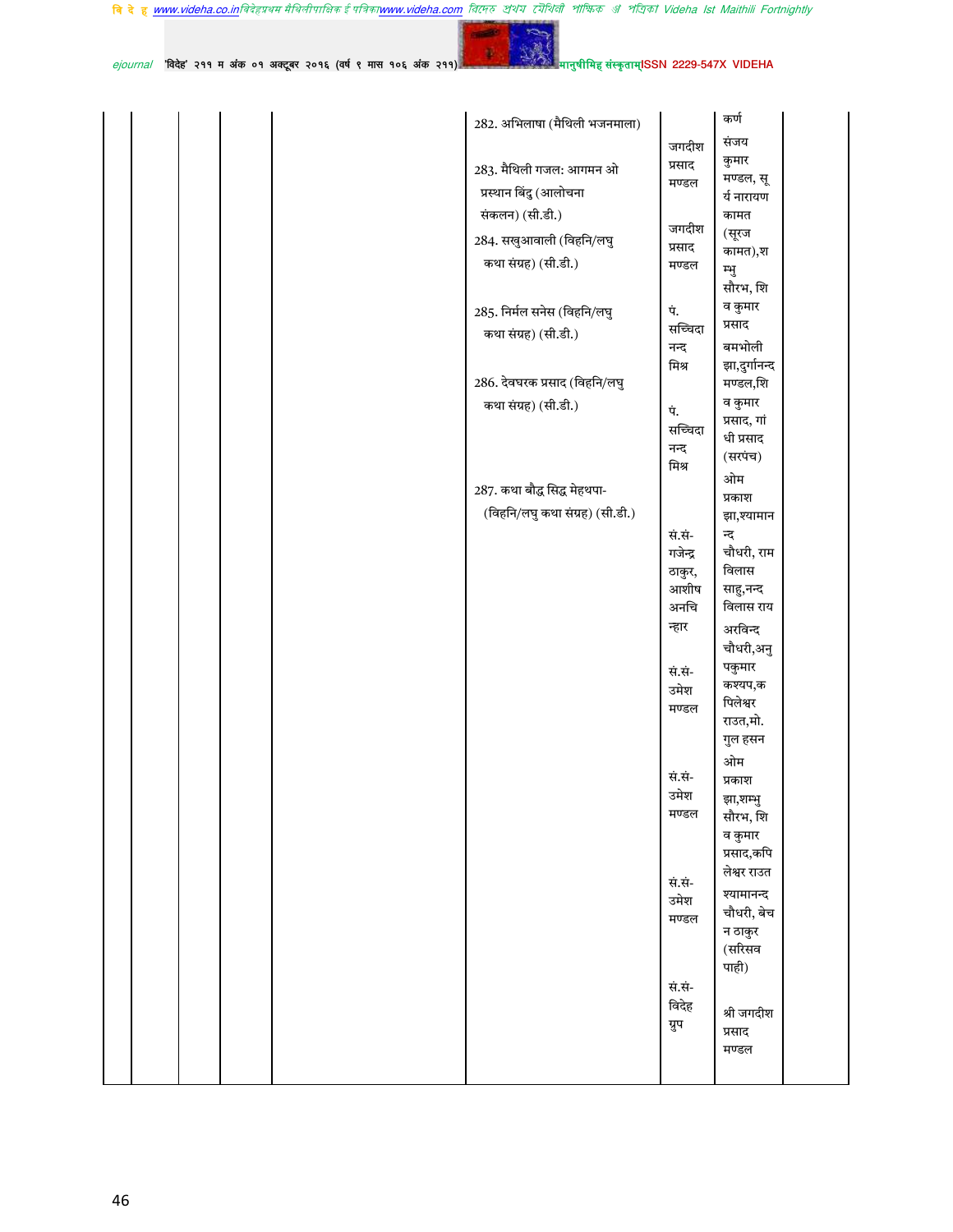|           |       |      |                      |                   |               |                 | श्री ओम<br>प्रकाश झा<br>डा. शिव<br>कुमार<br>प्रसाद<br>श्री राजदेव<br>मण्डल 'रम<br>ण'<br>श्री<br>कपिलेश्वर<br>राउत |      |
|-----------|-------|------|----------------------|-------------------|---------------|-----------------|-------------------------------------------------------------------------------------------------------------------|------|
| क्र<br>सं | स्थान | तिथि | संयोज<br>क/आ<br>योजक | अध्यक्षता/उद्घाटन | पोथी लोकार्पण | लेखक/<br>लेखिका | लोकार्पण<br>कर्ता                                                                                                 | अन्य |
|           |       |      |                      |                   |               |                 |                                                                                                                   |      |

47

वि दे ह <u>www.videha.co.in</u>विदेहप्रथम मैथिलीपाक्षिक ई पत्रिका<u>www.videha.com</u> রিদেত প্রথম মৌথিনী পাক্ষিক প্র পত্রিকা Videha Ist Maithili Fortnightly **Country** 

 $10<sub>0</sub>$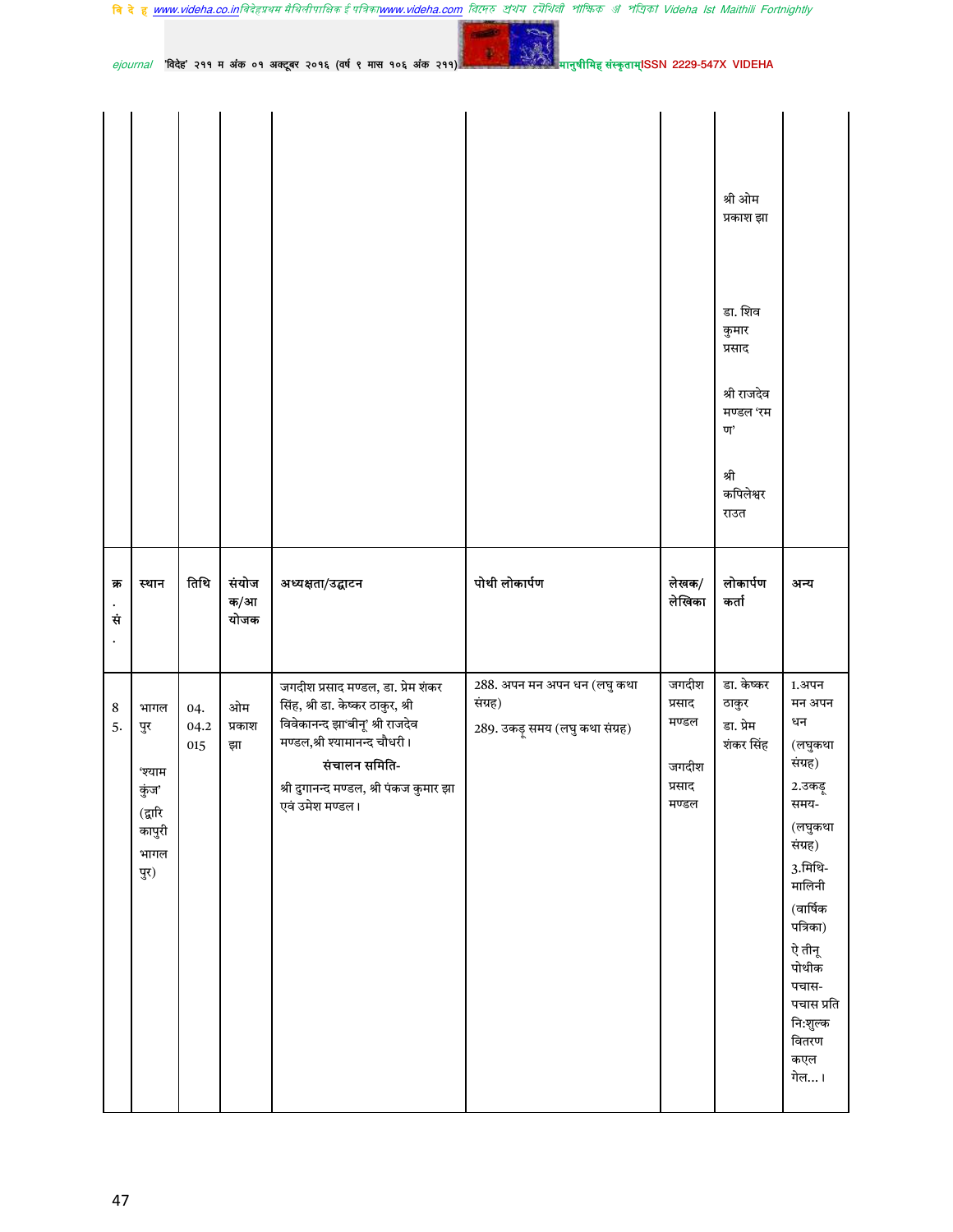वि दे ह <u>www.videha.co.in</u>विदेहप्रथम मैथिलीपाक्षिक ई पत्रिका<u>www.videha.com</u> রিদেহ প্রথম মৌথিরী পাক্ষিক প্র পত্রিকা Videha Ist Maithili Fortnightly

**Service** 

YO.

 $ejournal$  'विदेह' २११ म अंक ०१ अक्टूबर २०१६ (वर्ष ९ मास १०६ अंक २११)

| 8<br>6  | लकसे<br>ना<br>उनमु<br>क्त<br>आश्रम<br>क<br>गांधी<br>सभा<br>कक्ष<br>जिला-<br>मधुब<br>नी                    | 20.0<br>6.20<br>15 | राजदेव<br>मण्डल<br>रमण'                                                                                                                                                                                                                                    | उ-डॉ. खुशीलाल मण्डल, डॉ. योगेन्द्र<br>पाठक'वियोगी', श्री भोगेन्द्र<br>यादव'भाष्कर', श्री कमलेश झा।<br>अ- श्री दुर्गानन्द मण्डल (बनरझूला), डॉ.<br>योगेन्द्र पाठक'वियोगी', श्री जगदीश<br>प्रसाद मण्डल।                                                                                                                                                                                                                  | 290. पसेनाक धरम (ल.क. संग्रह)<br>291. मधुमाछी (लघु कथा संग्रह)                                                                        | जगदीश<br>प्रसाद<br>मण्डल<br>जगदीश<br>प्रसाद<br>मण्डल                                                                            | डॉ.<br>खुशीलाल<br>मण्डल<br>डॉ. योगेन्द्र<br>पाठक 'वि<br>योगी'                                                                     | श्री<br>जगदीश<br>प्रसाद<br>मण्डलक<br>दूटा लघु<br>कथा<br>संग्रह, जे<br>ऐ गोष्ठीमे<br>लोकार्पित<br>भेल तेकर<br>पचास-<br>पचास प्रति<br>नि:शुल्क<br>वितरण<br>कएल गेल<br>तथा डॉ<br>रंगनाथ<br>दिवाकरक<br>लघु कथा<br>संग्रह-<br>'भखरैत<br>नील<br>रंग', सेहो<br>किछु<br>कथाकारकैं<br>देल<br>गेलनि। |
|---------|-----------------------------------------------------------------------------------------------------------|--------------------|------------------------------------------------------------------------------------------------------------------------------------------------------------------------------------------------------------------------------------------------------------|-----------------------------------------------------------------------------------------------------------------------------------------------------------------------------------------------------------------------------------------------------------------------------------------------------------------------------------------------------------------------------------------------------------------------|---------------------------------------------------------------------------------------------------------------------------------------|---------------------------------------------------------------------------------------------------------------------------------|-----------------------------------------------------------------------------------------------------------------------------------|--------------------------------------------------------------------------------------------------------------------------------------------------------------------------------------------------------------------------------------------------------------------------------------------|
| 8<br>7. | श्यामा<br>रेसिडे<br>न्सी<br>कॉम<br>विवाह<br>हॉल<br>(एस.<br>बी.आ<br>इ.<br>केम्पस<br>निर्मली<br>(सुपौ<br>ल) | 19.0<br>9.20<br>15 | संयोज<br>क.<br>उमेश<br>मण्डल,<br>आयोज<br>क:<br>निर्मली<br>क<br>स्थानीय<br>साहित्य<br>प्रेमी<br>अा<br>साहित्य<br>कार।<br>विशेष<br>सहयोग<br>: श्री<br>सत्य<br>नारायण<br>प्रसाद<br>साहु,श्री<br>नारायण<br>प्रसाद<br>सिंह,श्री<br>पिंकु<br>पंसारी,<br>श्री राम | उद्घाटन : संयुक्त रूपे- डॉ. दुर्गा प्रसाद<br>साहू, डॉ. राम अशीष सिंह, डॉ. विमल<br>कुमार राय, श्री सुशील कुमार, श्री सत्य<br>नारायण प्रसाद साहु, श्रीमती आशा देवी<br>तथा प्रो. विलम कुमार राय।<br>अध्यक्ष मण्डल- श्री नन्द विलास राय, श्री<br>कपिलेश्वर राउत, श्री राम विलास<br>साहु,प्रो. हेम नारायण साहु।<br>स्वागत गीत : रामदेव प्रसाद<br>मण्डल'झारूदार'।<br>स्वागत भाषण : डॉ शिव कुमार<br>प्रसाद, डॉ श्री मोहन झा। | 292. गुड़ा खुद्दीक रोटी (कथा)<br>293. फलहार (कथा संग्रह)<br>294.लजबिजी(अगिला संस्करण)<br>295. गामक शकल-सूरत (कथा)<br>296. जाल (पटकथा) | जगदीश<br>प्रसाद<br>मण्डल<br>जगदीश<br>प्रसाद<br>मण्डल<br>जगदीश<br>प्रसाद<br>मण्डल<br>जगदीश<br>प्रसाद<br>मण्डल<br>राजदेव<br>मण्डल | डॉ. दुर्गा<br>प्रसाद साहू<br>डॉ. राम<br>अशीष सिंह<br>श्रीमती<br>आशा देवी<br>प्रो. धीरेन्द्र<br>कुमार राय<br>डॉ. विमल<br>कुमार राय | श्री<br>जगदीश<br>प्रसाद<br>मण्डलक<br>चारू पोथी<br>जे आइ<br>लोकार्पण<br>भेल तेकर<br>पचास-<br>पचास प्रति<br>संयोजक<br>अपना<br>दिससँ<br>वितरण<br>केलैन                                                                                                                                        |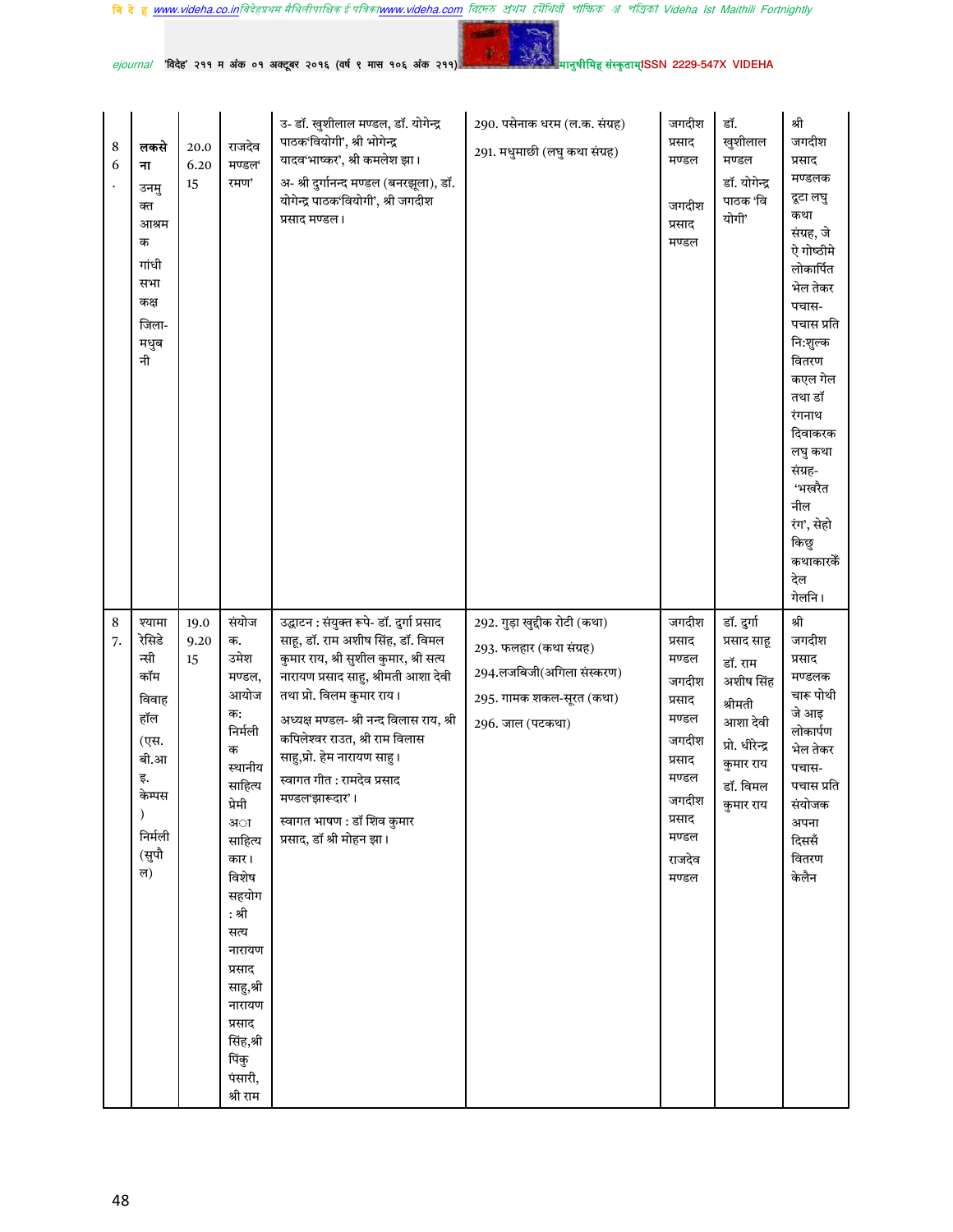|  | <b>बि दे हु <u>www.videha.co.in</u>विदेहप्रथम मैथिलीपाक्षिक ई पत्रिका<u>www.videha.com</u> त्रि(मह क्षेत्र) र त्रीशितौ शोफिक अं शेजिको Videha Ist Maithili Fortnightly</b> |  |  |  |  |  |  |  |  |  |  |
|--|----------------------------------------------------------------------------------------------------------------------------------------------------------------------------|--|--|--|--|--|--|--|--|--|--|
|--|----------------------------------------------------------------------------------------------------------------------------------------------------------------------------|--|--|--|--|--|--|--|--|--|--|

ानुषीमिह संस्कृताम्ISSN 2229-547X VIDEHA

जगदीश

प्रसाद

मण्डल

जगदीश

प्रसाद

मण्डल

297. ठूठ गाछ (उपन्यास)

298. एगच्छा आमक गाछ (कथा)

सम्मिलित

गोष्ठीमे

पहुँचल

सबहक

द्वारा

रूपे अर्थात्

श्री

जगदीश

मण्डलक'

गाछ'(लघु

संग्रह) आ

ठूठ गाछ

प्रसाद

खसैत

कथा

ejournal 'विदेह' २११ म अंक ०१ अक्टूबर २०१६ (वर्ष ९ मास १०६ अंक २११)

प्रकाश साहू, श्री प्रभाष कुमार कामत, श्री देवेश कुमार सिंह, श्री मनोज कुमार शर्मा, श्री रामनाथ गुप्ता, श्री राम लखन भण्डारी , श्री अखिले श चौधरी, श्री राम सुन्द्रर साहू, प्रो. धीरेन्द्र कुमार तथा डॉ. विमल कुमार राय। श्री विनोद कुमार, श्री सुरेन्द्र प्रसाद यादव, श्री सुरेश महतो।

 $\bf 8$ 

8.

49

मध्य

विद्या

लय-

म

र)

डखरा

(बेनीपु

आयोज

क : श्री

अमर

नाथ झा

संयोज

कमलेश

क :

झा

30.0

 $1.20$ 

16

उद्घाटन : श्री जगदीश प्रसाद मण्डल, डॉ.

पासवान,शारदा नन्द सिंह, नन्द विलास

शिव कुमार प्रसाद, श्री राजदेश

मण्डल,फागु लाल साहु,उमेश

स्वागत गीत : राधाकान्त मण्डल

राय,उमेश नारायण कर्ण।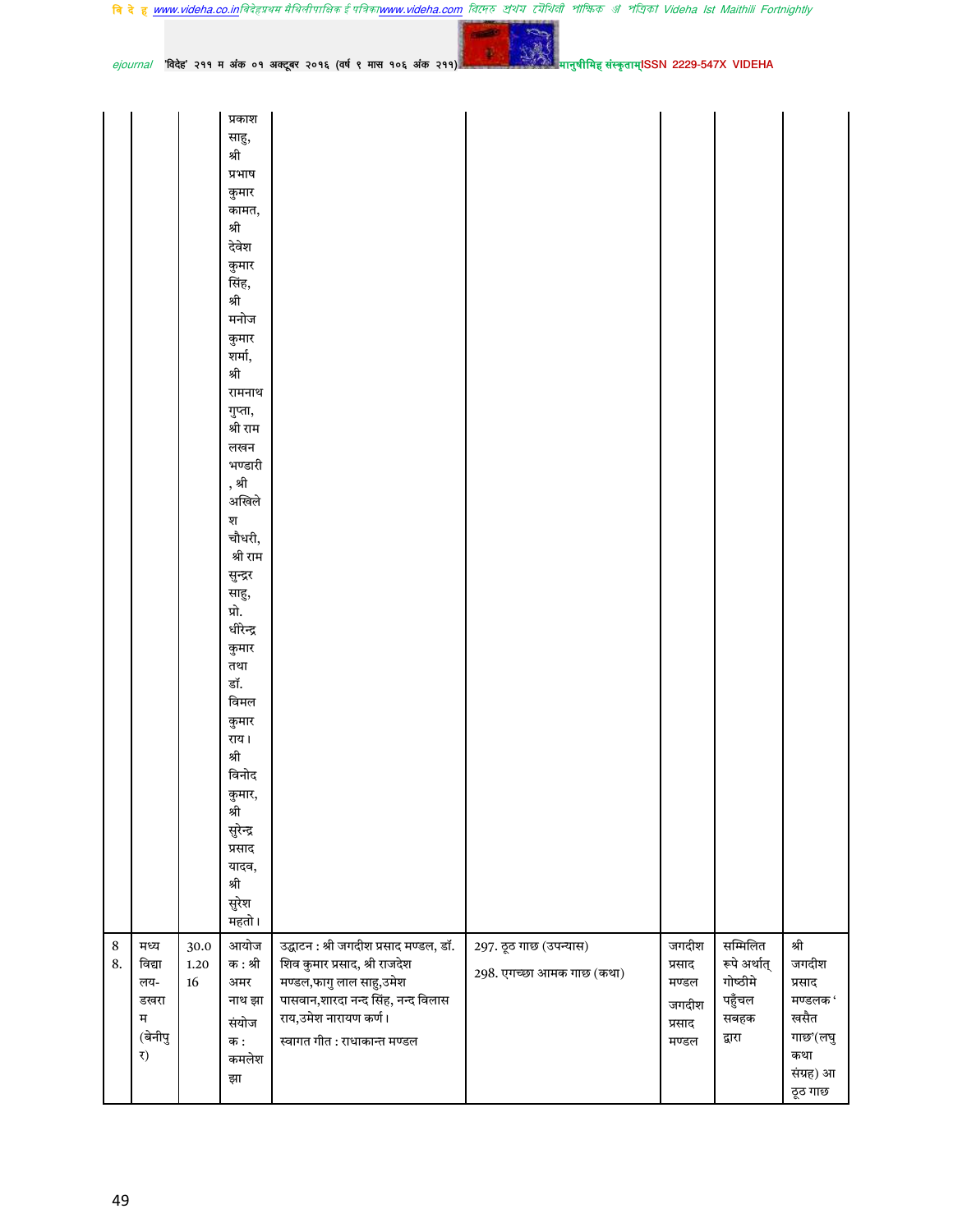50

नी

|                                      |                                                                              |                    |                                                                                                                  |                                                                                                                                                                                                                                                                          |                                                                                        |                                                                              |                                                          | (उपन्यास<br>क)<br>पचास-<br>पचास<br>कॉपी<br>वितरण<br>लेखक<br>अपना<br>दिससँ<br>केलैन।                                           |
|--------------------------------------|------------------------------------------------------------------------------|--------------------|------------------------------------------------------------------------------------------------------------------|--------------------------------------------------------------------------------------------------------------------------------------------------------------------------------------------------------------------------------------------------------------------------|----------------------------------------------------------------------------------------|------------------------------------------------------------------------------|----------------------------------------------------------|-------------------------------------------------------------------------------------------------------------------------------|
| $\bf 8$<br>9<br>$\ddot{\phantom{0}}$ | लौक<br>ही<br>स्थान:<br>सूर्य<br>प्रसाद<br>उच्च<br>विद्या<br>लय-<br>लौक<br>ही | 26.0<br>3.20<br>16 | संयोज<br>क :<br>उमेश<br>पासवा<br>न एवं<br>प्रेम<br>कुमार<br>साहु                                                 | उद्घाटन: श्री रामचन्द्र चौपाल,श्री राजदेव<br>मण्डल 'रमण',श्री लक्ष्मी ना. सिंह, शम्भू<br>सौरभ,<br>अध्यक्ष मण्डल: श्री ज़दीश प्रसाद<br>मण्डल, रवि कुमार एवं शम्भू<br>सौरभ, राजदेव मण्डल ।<br>मंच संचालन : श्री उमेश मण्डल, श्री नन्द<br>विलास राय, श्री दुर्गानन्द मण्डल। | 299. चन्द्रमणि (काव्य संग्रह)<br>300. शुभचिन्तक (ल.क. संग्रह)                          | उमेश<br>पासवान<br>जगदीश<br>प्रसाद<br>मण्डल                                   | सम्मिलित<br>रूपे<br>सम्मिलित<br>रूपे                     | उमेश<br>पासवानक<br>पोथी'चन्द्र<br>मणि' एवं<br>जगदीश<br>प्रसाद<br>मण्डलक<br>पोथी<br>:'शुभचिन्त<br>क' सए-<br>सए कौपी<br>वितरण । |
| $\overline{9}$<br>0.                 | लक्ष्मी<br>नियाँ<br>(मधुब<br>नी)                                             | 18.0<br>6.20<br>16 | संयोज<br>क :<br>राम<br>विलास<br>साहु<br>आयोज<br>क :<br>लक्ष्मी<br>नियाँ<br>गामक<br>सम्स्त<br>साहित्य<br>प्रेमी । | उद्घाटन:                                                                                                                                                                                                                                                                 | 301. गाछपर सँ खसला (क.संग्रह)<br>302. डभियाएल गाम (क. संग्रह)<br>303. अंकुर (क.संग्रह) | जगदीश<br>प्रसाद<br>मण्डल<br>जगदीश<br>प्रसाद<br>मण्डल<br>राम<br>विलास<br>साहु | सम्मिलित<br>रूपे<br>सम्मिलित<br>रूपे<br>सम्मिलित<br>रूपे |                                                                                                                               |
| 9<br>1.                              | गोधन<br>पुर<br>(मिथि<br>ला<br>दीपसँ<br>उत्तर)<br>जिला-<br>मधुब               | 24.9<br>.201<br>6  | संयोज<br>क :<br>दुर्गानन्द<br>मण्डल                                                                              | उद्घाटन:<br>अध्यक्ष मण्डल:<br>मंच संचालन :                                                                                                                                                                                                                               | 304. कथा कुसुम (क. संग्रह)<br>303. गुलेती दास (क. संग्रह)                              | दुर्गानन्द<br>मण्डल<br>जगदीश<br>प्रसाद<br>मण्डल                              |                                                          |                                                                                                                               |

मानु<mark>षीमिह संस्कृताम्</mark>ISSN 2229-547X VIDEHA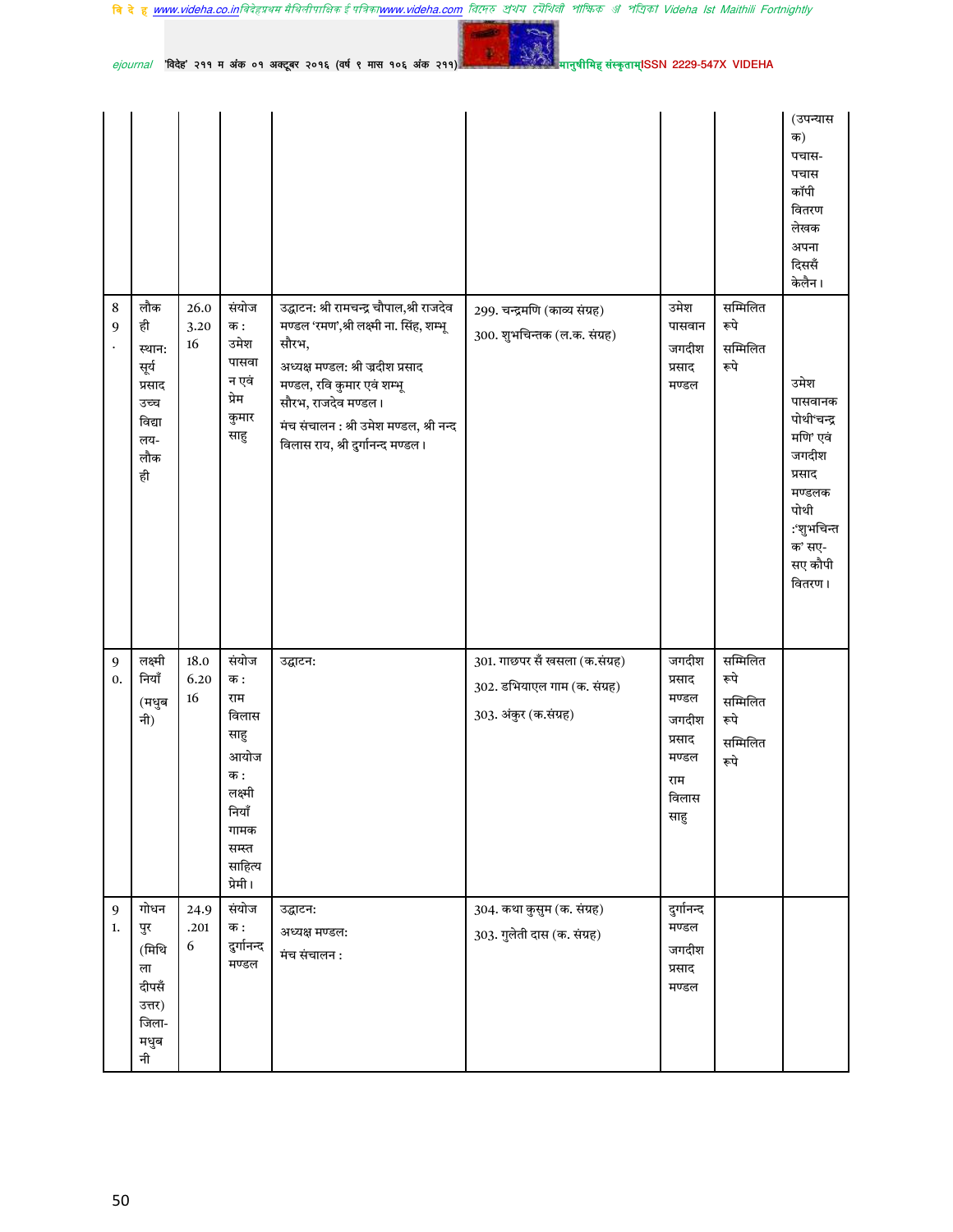चि दे ह www.videha.co.inविदेहप्रथम मैथिलीपाक्षिक ई पत्रिकाwww.videha.com तिएफर रोथिय शोषिक अं शेविको Videha Ist Maithili Fortnightly

संस्कृतामSSN 2229-547X VIDEHA

ejournal 'विदेह' २११ म अंक ०१ अक्टूबर २०१६ (वर्ष ९ मास १०६ अंक २११

# ऐ रचनापर अपन मंतव्य <u>ggajendra@videha.com</u> पर पठाउ।

### उमेश मण्डल आ पुनम मण्डल- समाद- सगर राति दीप जरय

# 91म सगर राति दीप जरय:गोधनपुर- 24.09.2016

91म सगर राति दीप जरय : गोधनपुर (मधुबनी) स्थान : उत्क्रमित मध्य विद्यालय परिसर नका चौक गोधनपुर

1. उद्घाटन सत्र-

दीप प्रज्जवलन : श्री जगदीश प्रसाद मण्डल, डॉ. योगेन्द्र पाठक 'वियोगी', श्री अरविन्द ठाकुर, श्री राजदेव मण्डल आ श्री शम्भु सौरभ। स्वागत गीत : श्री राधाकान्त मण्डल।

स्वागत भाषण : संयोजक दुर्गानन्द मण्डल ।

दू शब्द : श्री अरविन्द ठाकुर, श्री योगेन्द्र पाठक वियोगी आ श्री जगदीश प्रसाद मण्डल। एवं सत्रक संचालन : उमेश मण्डल।

2. पोथी लोकार्पण सत्र-

अध्यक्ष मण्डल : डॉ. योगानन्द झा, श्री राजदेव मण्डल, डॉ. योगेन्द्र पाठक वियोगी, श्री कपिलेश्वर राउत, श्री गिरिजानन्द झा एवं अजीत झा आजाद,

पहिल लोकार्पण- श्री दुर्गानन्द मण्डलक मौलिक पहिल कृति 'कथा कुसुम' (लघु कथा संग्रह) : लोकार्पणकर्ता- अध्यक्ष मण्डलक संग उपस्थित समस्त साहित्य प्रेमी आ साहित्यकार।

दोसर लोकार्पण- श्री जगदीश प्रसाद मण्डलक मौलिक पचपनम कृति 'गुलेती दास' (लघु कथा संग्रह) : लोकार्पणकर्ता- अध्यक्ष मण्डलक संग उपस्थित समस्त साहित्य प्रेमी आ साहित्यकार।

लोकार्पण उद्वोधन- डॉ. योगानन्द झा, डॉ. योगेन्द्र पाठक वियोगी, श्री राजदेव मण्डल आ श्री अजीत झा आजाद। सत्रक संचालन- उमेश मण्डल।

3. कथा सत्र-

अध्यक्ष मण्डल- डॉ. शिव कुमार प्रसाद, श्री राम विलास साहू, श्री बेचन ठाकुर, श्री शिव कुमार मित्र आ श्री शम्भु सौरभ। पहिल पालीक संचालन- श्री अजीत झा आजाद

कथा पाठ, पहिल पालीमे :

1. ओ अनहरिया राति- (श्री ऋषि बशिष्ठ)

2. जी-दाँत- (श्री बेचन ठाकुर)

3. बतीसोअना- (श्री जगदीश प्रसाद मण्डल)

पहिल पालीक पठित कथा सभपर समीक्षा- डॉ. योगानन्द झा, पंडित बाल गोविन्द यादव आचार्य, श्री अरविन्द ठाकुर, श्री अनील कुमार ठाकुर, श्री शारदा नन्द सिंह तथा डॉ. शिवकुमार प्रसाद।

दोसर पाली-

संचालन : श्री संजीव कुमार 'शमा'

कथा पाठ-

1. हमर लॉटरी निकलल- (श्री नन्द विलास राय)

2. छिटकी- (श्री अजय कुमार दास 'पिन्टु')

3. पढ़ए फारसी बेचए तेल- (डॉ. योगेन्द्र पाठक वियोगी)

4. करोड़पति- (डॉ. योगेन्द्र पाठक वियोगी)

5. भिनसुरका जतरा- (श्री बेचन ठाकुर)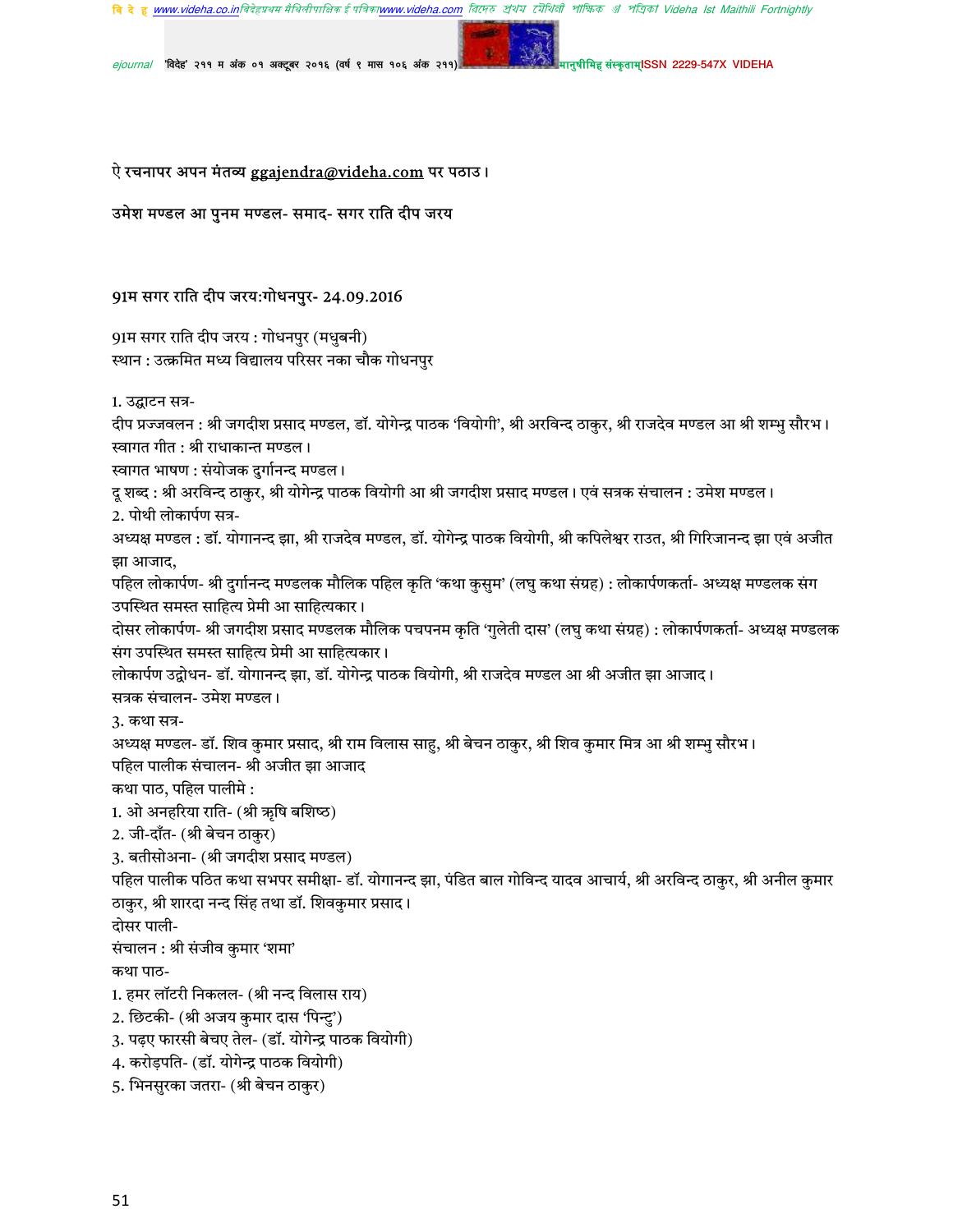<u>v.videha.com</u> রিদেত প্রথম মৌথিনী পাক্ষিক র্য পত্রিকা Videha Ist Maithili Fortnightly **वि दे हु www.videha.co.in**विदेहप्रथम मैथिलीपाक्षिक ई पत्रिका**।** 

ह संस्कृताम्ISSN 2229-547X VIDEHA

ejournal 'विदेह' २११ म अंक ०१ अक्टूबर २०१६ (वर्ष ९ मास १०६ अंक २११

समीक्षा- श्री राजदेव मण्डल, डॉ. शिव कुमार प्रसाद, श्री शिव कुमार मिश्र आ श्री दुर्गानन्द मण्डल। तेसर पाली-संचालक : श्री नन्द विलास राय कथा पाठ-1. भैयारी- (श्री शंभु सौरभ) 2. बेटीक बाप- (श्री आनन्द मोहन झा) 3. विडम्बना- (श्री शारदानन्द सिंह) 4. स्वयंभू- (श्री अरविन्द ठाकुर) समीक्षा- श्री अजीत झा आजाद, श्री कपिलेश्वर राउत, श्री अनील ठाकुर, श्री राम विलास साहु आ पंडित बाल गोविन्द यादव आचार्य। चारिम पाली-संचालक : श्री नन्द विलास राय। कथा पाठ-1. कचोट- (श्री संजीव कुमार 'शमा') 2. शंका- (श्री कपिलेश्वर राउत) 3. हैं-निहँस- (श्री अखिलेश कुमार मण्डल) समीक्षा- श्री ऋषि बशिष्ठ, श्री अरविन्द ठाकुर, श्री राम विलास साहु, आ श्री अजय कुमार दास 'पिन्टु'। पाँचिम पाली-संचालक : उमेश मण्डल कथा पाठ-1. मकड़ाक जाल- (श्री शिवकुमार मिश्र) 2. विपैत- (श्री राम विलास साहु) समीक्षा- श्री जगदीश प्रसाद मण्डल, डॉ. योगानन्द झा आ डॉ शिव कुमार प्रसाद। अन्तमे अध्यक्षीय उद्बोधन- तथा धन्यवाद ज्ञापन तथा दीप एवं पंजीक हस्तान्तरण । सगर राति दीप जरय केर 92म आयोजन मधुबनी जिलाक नवानी गाममे श्री अजय कुमार दास 'पिन्टु' जीक संयोजकत्वमे अही सालक अन्तिम मासमे... ।

# 90म सगर राति दीप जरय

स्थान : लक्ष्मिनिया गाम तिथि: 18 जून 2016

९०म खेपक दीप सगर राति

लक्ष्मीनियाँमे जरल

स्व. नेवी भगत केर स्मृतिमे 'सगर राति दीप जरय'क ९०म आयोजन काल्हि साँझमे आरम्भ भेल जे आइ भोरमे इति भेल। ई खेप श्री राम विलास साहुजीक संयोजकत्वमे छल जेकर आयोजक समस्त लक्ष्मीनियाँ गामक साहित्य प्रेमी छला। ऐ गोष्ठीक अवसरपर तीनटा कथा संग्रहक लोकार्पण भेल। पहिल 'अंकुर' कथा संग्रह श्री राम विलास सहुजीक आ दोसर एवं तेसर क्रमश: 'गाछपर सँ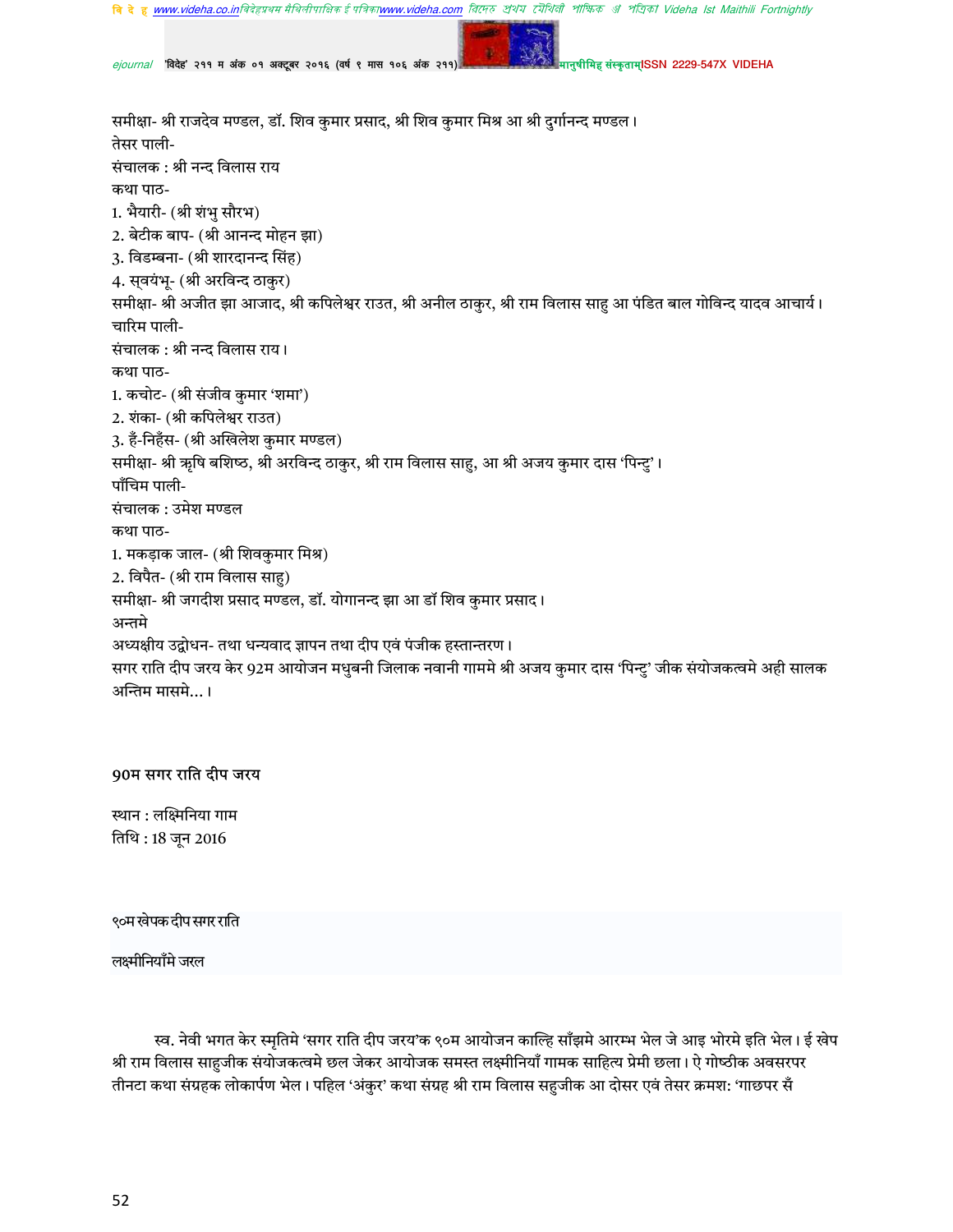ejournal 'विदेह' २११ म अंक ०१ अक्टूबर २०१६ (वर्ष ९ मास १०६ अंक २११)

संस्कृताम्ISSN 2229-547X VIDEHA

खसला' आ 'डभियाएल गाम' श्री जगदीश प्रसाद मण्डलजीक। ऐ तीनू पोथीक लोकार्पण गाष्ठीमे उपस्थित समस्त साहित्यकार एवं साहित्य प्रेमीक हाथे भेल। दीप प्रज्व्लन सेहो सम्मिलिते रूपे भेल। कथा संत्रक अध्यक्ष मण्डलमे श्री अरविन्द ठाकुर, श्री राजदेव मण्डल आ श्री जगदीश प्रसाद मण्डलक चयन कएल गेल। तहिना संचालन समितिमे सेहो तीन गोट व्यक्तिक चयन क्रमश श्री नन्द विलास राय, श्री दुर्गानन्द मण्डल तथा उमेश मण्डलक भेल। ऐगला आयोजन श्री दुगानन्द मण्डलजीक संयोजकत्वमे दीप-गोधनपुर गाममे जरत।

प्रत्येक पालिमे प्राय: तीन-तीन कथा पाठ आ तैपर तीन-चारि समीक्षकक समीक्षा होइत रहल। प्रस्तुत अछि पहिल पालीसँ अन्तिम पालि धरिक पठित कथाक नाओं एवं कथाकारक नाओं-

- असली परिचय: राजदेव मण्डल १.
- २. चोटक कचोट : शम्भु सौरभ
- मिड डे मिल : शारदा नन्द सिंह з.
- अपन जाति : नन्द विलास राय ४.
- ई भाव हुनकामे जगए : रतन कुमार रवि Ц.
- देवगनाह : गौडी शंकर साह દ.
- असाध्य पिता : फागुलाल साह  $\Theta$ .
- कुत्ताक डीह : कपिलेश्वर राउत  $\mathcal{L}$ .
- मरियाएल मन: जगदीश प्रसाद मण्डल ९.
- १०. स्वाभिमान : दुर्गानन्द मण्डल
- ११. खिचड़ी मोछ : लक्ष्मी दास
- १२. रिमझिम : उमेश नारायण कर्ण
- १३. पैयाही बुधि : उमेश मण्डल
- १४. बेंगक महंथी : राम विलास साहु
- १५. शंकाक बेमारी : ललन कुमार कामत
- १६. नेनाक बहादुरी : उमेश नारायण कर्ण
- १७. श्रोता बनल कथाकार : शारदा नन्द सिंह
- १८. परतर : अरविन्द कुमार ठाकुर
- १९. डेरा गेल छी : राजदेव मण्डल 'रमण'

# 89म सगर राति दीप जरय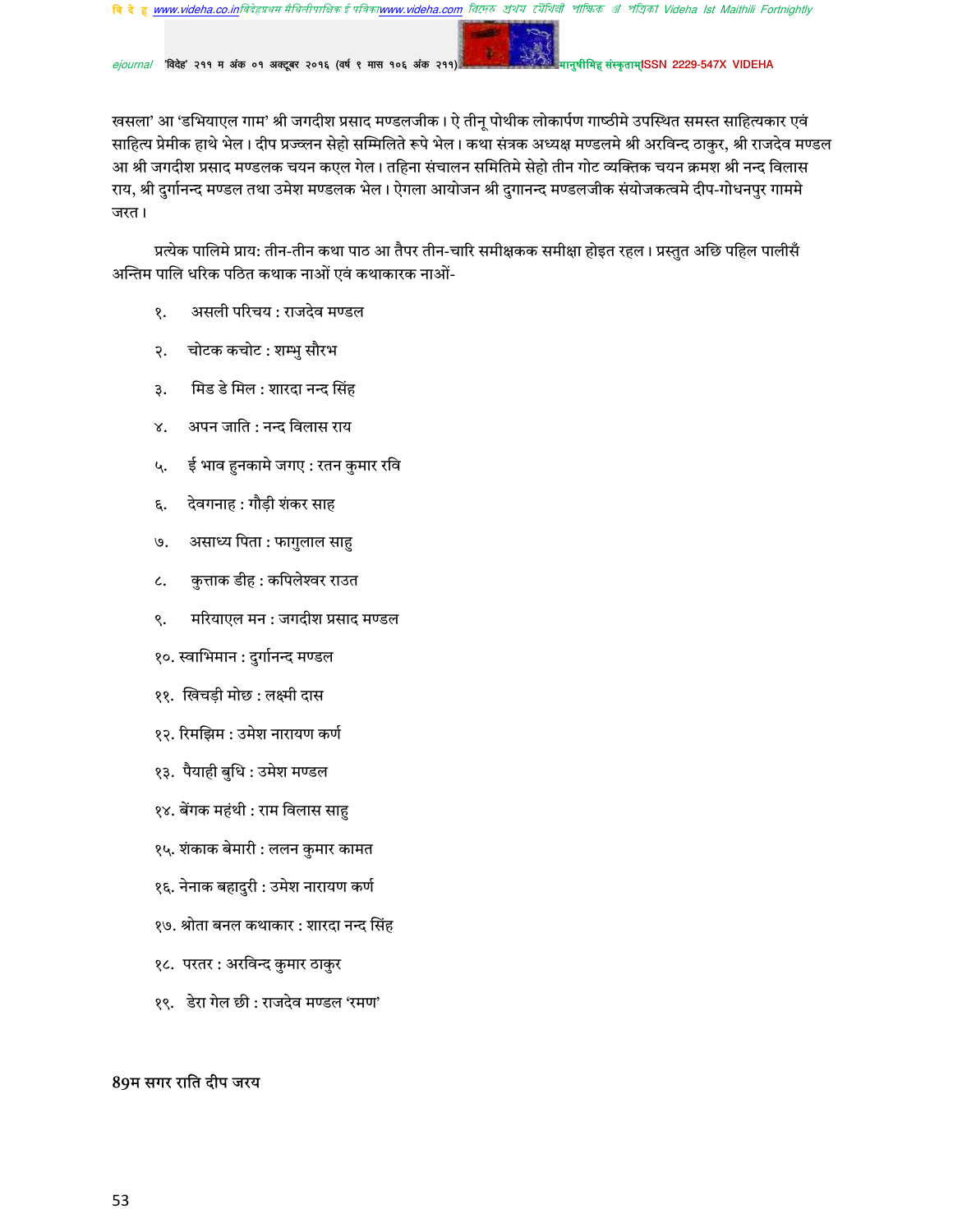7মীথিती পাক্ষিক প্র' পত্রিকা Videha Ist Maithili Fortnightly

**TISSN 2229-547X VIDEHA** 

'विदेह' २११ म अंक ०१ अक्टूबर २०१६ (वर्ष ९ मास १०६ अंक २११

लौकहीमे श्री उमेश पासवान द्वारा 'दलित विषयक कथा केन्द्रित

२६ मार्च २०१६ कें उच्च विद्यालय परिसर- लौकहीमे



#### 88 म सगर राति दीप जरय

# 88म कथा-साहित्य गोष्ठी डखराममे सम्पन्न भेल

डखराम (बेनीपुर) मुखियाजी श्री अमर नाथ झाक आयोजकत्व आ श्री कमलेश झाक संयोजकत्वमे 'सगर राति दीप जरय'क 88म कथा-साहित्य गोष्ठी 30 जनवरीक साँझमे शुरू भेल। जेकर उद्घाटन सम्म्लित रूपे श्री जगदीश प्रसाद मण्डल, डॉ. शिवकुमार प्रसाद, श्री राजदेव मण्डल, श्री नन्द विलास राय, श्री फागुलाल साहु, श्री शारदा नन्द सिंह, श्री उमेश पासवान, श्री कपिलेश्वर राउ, श्री उमेश नारायण कर्ण, श्री शम्भु सौरभ श्री तथा श्री राम विलास साहु केलैन। उद्घाटनक पछाइत स्वागत गीत सेहो सम्मिलित रूपे समवैत स्वरमे श्री राधाकान्त मण्डल तथा श्री रामदेव प्रसाद मण्डल झारूदार गौलैन आ स्वागत भाषण श्री कमलेश झा कहलैन- '1990 इस्वीसँ 'सगर राति दीप जरय'क आरम्भ यात्रा शुरू भेल जे चलैत-चलैत आब ओइ तहपर चलि आएल अछि जेतए खाँटी माटिक सुगन्धसँ सुगन्धित कथाक लेखन एवं पठन भऽ रहल अछि...।'

उद्घाटन सत्रक पछाइत लोकार्पण सत्रमे प्रवेश भेल। श्री जगदीश प्रसाद मण्डलक दूटा पोथी, पहिल एगच्छा आमक गाछ (कथा संग्रह) आ दोसर ठूठ गाछ (उपन्यास)क लोकार्पण सम्मिलित रूपे भेल। तथा 'खसैत गाछ' (लघु कथा संग्रह) नामक पोथीक वितरण सेहो भेल। क्रमश: कथा सत्रमे प्रवेश भेल। छह पालीमे कथाक पाठ। जइमे श्री उमेश नारायण कर्ण- 'मौनी बाबा, अलवत्त छोड़ी' शीर्षकक दुटा कथा पढ़लैन। श्री राजदेव मण्डल- एडजस्टमेन्ट, श्री राम विलास साहु- जाति, श्री शारदा नन्द सिंह- 'आशातीत' तथा 'पलटा माय', श्री जगदीश प्रसाद मण्डल- 'एगच्छा आमक गाछ', श्री लक्ष्मी दास- बापक धरम, श्री ललन कुमार कामत- बाबाक लोटा, श्री शम्भू सौरभ-परम्पराक बलि, श्री फागु लाल साहु- अछूत, श्री शिव कुमार मिश्र- व्यवहार तथा प्रौहित्य, श्री कपिलेश्वर राउत- घूर लगक गप, अखिलेश मण्डल- गढ़ैनगर हाथ, तथा अपने (उमेश मण्डल) पढ़लौं- 'अपने गरदैन कटलौं।'

पठित कथा सभपर एक-सँ-एक समीक्षा सेहो भेल। डॉ. शिव कुमार प्रसाद, पण्डित बाल गोविन्द आर्य 'गोविन्दाचार्य', श्री फागु लाल साह, राधाकान्त मण्डल तथा श्री कमलेश झा विषद रूपे समीक्षा कार्य केलैन। मुदा श्री राजदेव मण्डल, श्री शारदा नन्द सिंह, श्री कपिलेश्वर राउत, श्री उमेश पासवान, श्री शिवकुमार मिश्र, श्री राजा राम यादव, श्री नन्द विलास राय तथा अपने (उमेश मण्डल) सेहे समीक्षा कार्यमे भाग लेलौं।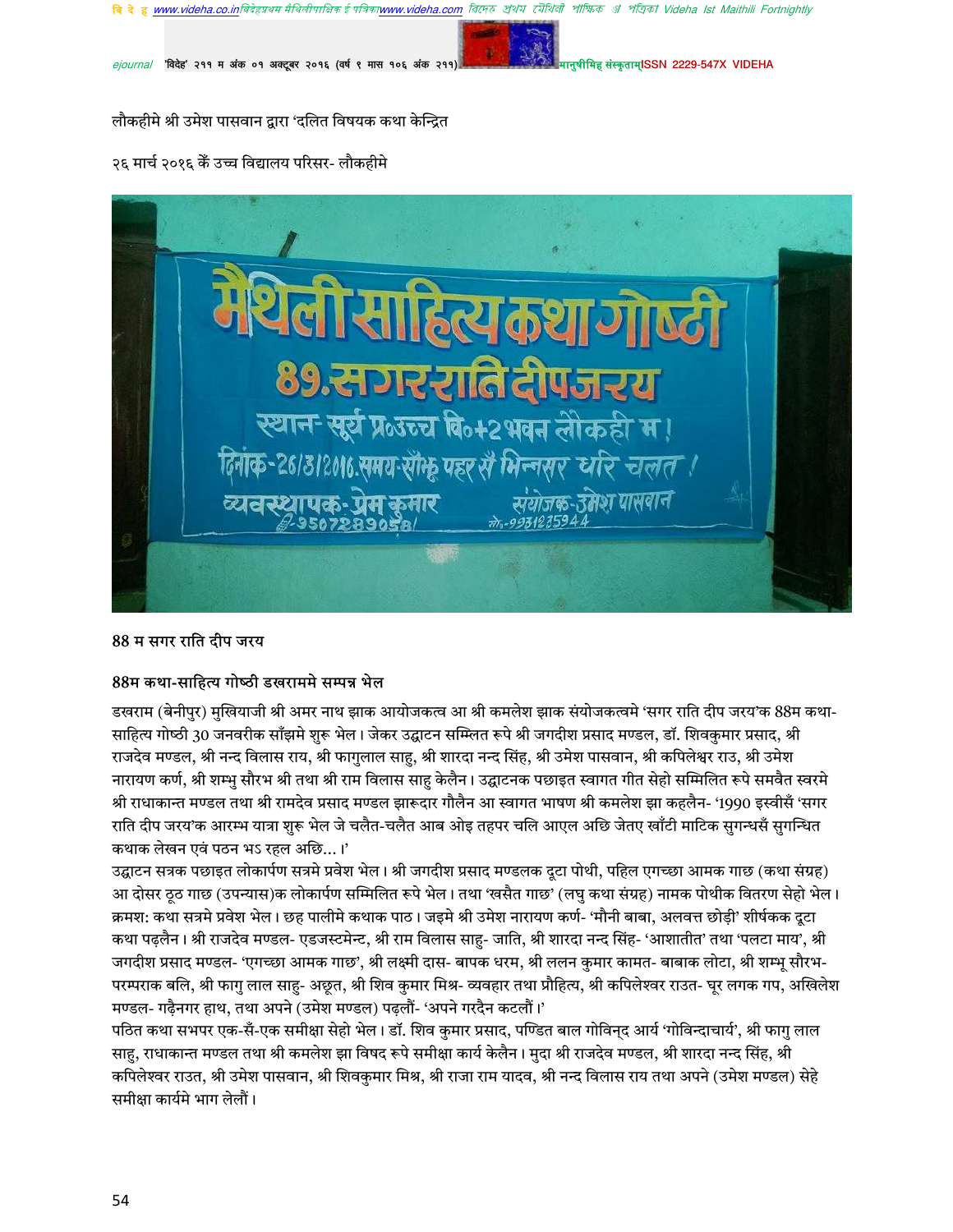'विदेह' २११ म अंक ०१ अक्टूबर २०१६ (वर्ष ९ मास १०६ अंक २११)

कतामISSN 2229-547X VIDEHA

अगिला गोष्ठीक भार लैत श्री उमेश पासवान कहलैन- 89म सगर राति दीप जरय- लौकही (जिला मधुबनी)मे कराएब। जेकर हकार मंचेसँ दऽ रहल छी जे 89म गोष्ठीमे 'दलित विषयक कथाक विशेष स्वागत होएत।'

ऐ तरहेँ 88म गोष्ठीक समापन भेल। 89 गोष्ठी लौकहीमे श्री उमेशजी करौता। सम्भव जे मार्चक अन्तिम शनिकेँ होएत।

### ८७म सगर राति दीप जरय

# सगर राति दीप जरल- ८७म कथा-साहित्य गोष

निर्मली, दिनांक 19 सितम्बर 2015 : सगर राति दीप जरय समिति- निर्मलीक प्रस्तुतिमे शहरक विशालकाय विवाह भवन- श्यामा रेसिडेन्सी- सभागार-मे सगर राति दीप जरय केर 87म गोष्ठी 'कथा तिलजुगा'क शुभारम्भ 6:30 बजे भेल। जेकर उद्घाटन सम्मिलित रूपे केलैन, नेतरहाट उच्चतर माध्यमिक विद्यालयक पूर्व प्राचार्य डॉ. दुर्गा प्रसाद साहू, हरि प्रसाद साह महाविद्यालयक पूर्व एवं वर्तमान प्राचार्य द्वय डॉ राम अशीष सिंह, डॉ. विमल कुमार राय, प्रखण्ड विकास पदाधिकारी श्री सुशील कुमार, जिला पार्षदक पूर्व सदस्या श्रीमती आशा देवी, श्यामा रेसिडेन्सीक निर्माणकर्ता श्री सत्य नारायण प्रसाद साहु तथा सी.एम.बी. कॉलेजक हिन्दी विभागाध्यक्ष सह मैथिली साहित्यक चर्चित साहित्यकार प्रो. धीरेन्द्र कुमार।

अवसरपर श्री रामदेव प्रसाद मण्डल 'झारूदार' स्व रचित गीत- "करू स्वागत स्वीकार हे प्रियवर, हम नै अपनेक योग्य… ।"सँ स्वागत केलैन, तथा धन्यवाद ज्ञापनक संग स्वागत-भाषण केलैन, प्रोफेसर द्वय डॉ. शिव कुमार प्रसाद, डॉ. श्रीमोहन झा। ऐ तरहें उद्घाटन सत्रसँ पोथी लोकार्पण सत्रमे प्रवेश भेल। सत्रक मुख्य अतिथि, बिहार अति पिछड़ा प्रकोष्ठक सदस्य मो. शरफराज अहमद संगे विशिष्ठ अतिथि रहैथ- डॉ श्यामानन्द चौधरी, डॉ. सुरेन्द्र प्रसाद सिंह, श्री अशोक कुमार मिश्र, श्री शंभु सौरभ, श्री दुर्गानन्द मण्डल, श्री उमेश नारायण कर्ण, श्री श्रीकृष्ण राम, श्री अजय कुमार दास, श्री नागेश्वर कामत, श्रीमती विभा कुमारी, श्रीमती अनुपम कुमारी, श्री मनोज कुमार साह उर्फ चन्दनजी, श्री जे. के. आनन्द, श्री रतन कुमार रवि, श्री विनोद कुमार गोप, श्री राम प्रवेश मण्डल तथा श्री रामलखन भण्डारी, तथा सत्रक अध्यक्षता केलैन- समर्पणक चेअरमेन श्री दुर्गानन्द मण्डल, मध्य विद्यालयक शिक्षक मो. ए.के. मंजूर, सामाजिक कार्यकर्ता श्री सुरेन्द्र प्रसाद यादव, श्री विनोद कुमार तथा मध्य विद्यालयक प्राचार्य श्री नारायण प्रसाद सिंह। पाँच गोट पोथीक लोकार्पण भेल। जइमे टैगोर साहित्य पुरस्कारसँ पुरस्कृत एवं विदेह भाषा सम्मानसँ सम्मानित साहित्यकार श्री जगदीश प्रसाद मण्डल रचित चारि गोट पोथी- 'गुड़ा-खुद्दीक रोटी', 'फलहार', 'लजबिजी' आ 'गामक शकल-सूरत' लघुकथा संग्रहक छल आ पाँचम- 'विदेह' आ 'वैदेह' द्वय सम्मानसँ सम्मानित साहित्यकार श्री राजदेव मण्डल रचित पोथी- 'जाल' (पटकथा) रहए। पाँच पोथी भरि सभागारमे वितरणो भेल।

भाड़ी संख्यामे विद्वत-श्रोतागणक उपस्थिति सेहो छल। जेना- इतिहासक विभागाध्यक्ष प्रो. जय प्रकाश साहु, अधिवक्ता सह पत्रकार श्री रौशन कुमार गुप्ता, श्री सागर कुमार साहु, श्री विष्णु कुमार गुप्ता, श्री टुनटुन कामत, श्री राम नरेश यादव, श्री अजय कुमार गुप्ता, श्री आलोक कुमार 'नाहर', श्री राम विलास सिंह, श्री बिहारी मण्डल, श्री राज कुमार यादव, श्री बद्रीलाल यादव, श्री राम नारायण कामत, श्री रामकृष्ण ठाकुर, श्री राजदेव मण्डल, श्री अरविन्द कुमार मण्डल, श्री राजेश पासवान, श्री संजीव कुमार, ई. आशुतोष कुमार, श्रीमती आराधना मिस्टी, श्री चन्द्र भूषण झा 'राधव', श्री मनोज कुमार झा, श्री राजकुमार मिश्र, श्री अरविन्द यादव, श्री विनय कुमार रूद्र, श्री बिलट मण्डल, श्री रामबाबू कामत, श्री दशरथ प्रसाद यादव, श्री राम अशीष मण्डल, श्री लक्ष्मी मण्डल, डॉ. विष्णुदेव ठाकुर, श्री गोपाल गिरि, श्री राजाराम यादव, संतोष कुमार पाण्डेय, श्री सत्य नारायण महतो, सुश्री काजोक कुमारी, श्री मदन महतो, श्री शम्भु कमार साह, श्री योगीलाल कामत, श्री हजारी प्रसाद साहु, तथा अवकाश प्राप्त शिक्षक श्री अशर्फी साहु इत्यादि-इत्यादि। क्रमश: आगू बढ़ैत कथा सत्रमे प्रवेश कएल... ।

ऐ सत्रक अध्यक्षता केलैन 'सखारी-पेटारी' कथा संग्रहक कथाकार श्री नन्द विलास राय, 'रथक चक्का उलैट चलै बाट'क कवि श्री राम विलास साहु, 'उलहन' कथा संग्रहक कथाकार श्री कपिलेश्वर राउत तथा अशर्फी दास साहु समाज इण्टर महिला महाविद्यालय- निर्मली केर मैथिली विभागाध्यक्ष प्रो. हेम नारायण साहु। सात पालीमे विभक्त पच्चीस गोट कथा पाठ भेल, समीक्षा भेल। ऐ तरहें तीन् सत्रक समापन भेल। जेकर संचालक छला- श्री संजीव कुमार 'शमा', श्री भारत भूषण झा, श्री दुर्गानन्द मण्डल तथा श्री उमेश मण्डल। अन्तिम सत्र 'अगिला गोष्ठी केतए'मे प्रवेश भेल। चारि गोट प्रस्ताव आएल, पहिल- श्री रोहित कुमार सिंहक दरभंगा लेल मार्च 2016. श्री दुखन प्रसाद यादवक 'धबही' लेल जून 2016 तथा दिसम्बर 2015क गोष्ठी लेल दूटा, प्रथम- श्री कमलेश झाक 'डखराम' लेल तथा श्री राजदेव मण्डलक 'रतनसारा-मुसहरनियाँ' लेल।

सभामे बैसल समस्तक विचारपर अध्यक्ष मण्डल द्वारा निर्णय भेलैन- डखराम। अत: अगिला गोष्ठी श्री कमलेश झाक संजोजकत्वमे दरभंगा जिलाक बेनीपुर अनुमण्डल अन्तर्गत 'डखराम' गाममे होएत ।

भावी संयोजक श्री कमलेश झाकेँ वर्तमान संयोजक श्री उमेश मण्डल दीप तथा पंजी समर्पित केलैन।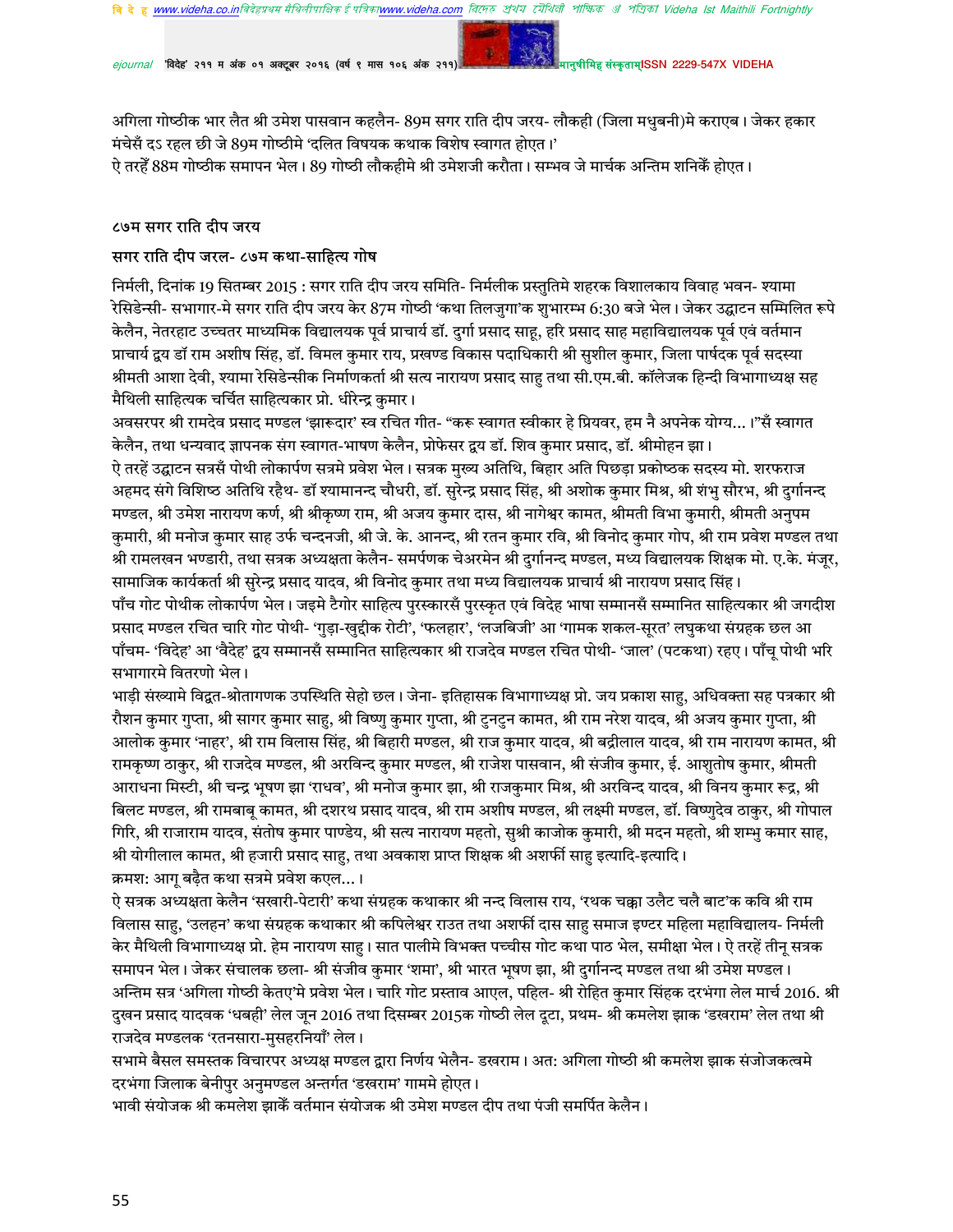w.videha.com রিদেহ প্রথম মৌথিনী পাক্ষিক রা পত্রিকা Videha Ist Maithili Fortnightly **वि दे हु www.videha.co.in**विदेहप्रथम मैथिलीपाक्षिक ई पत्रिका**w** 

'विदेह' २११ म अंक ०१ अक्टूबर २०१६ (वर्ष ९ मास १०६ अंक २१

संस्कृताम्ISSN 2229-547X VIDEHA

अन्तमे, धन्यवाद ज्ञापनमे, बाहरसँ आएल साहित्यकार, स्थानीय साहित्यकार एंव सहयोगी तथा विशेष सहयोगीकैं संयोजक धन्यवाद-नमन केलैन। ऐ तरहें सगर रातिक कथा शेष भेल।

निम्न अछि- क्रमानुसार पठित कथाक नओं, कथाकारक नाओं, तथा समीक्षकक सुची, संगे सगर राति दीप जरय समिति- निर्मली केर सक्रिय कार्यकर्ता, संचालक तथा विशेष सहयोगीक सेहो।

कथा पाठ एवं समीक्षा :

पहिल पाली-

१. फ्रेण्ड : पल्लवी कुमारी

२. सभसँ कठिन जातिक अपमान : रतन कुमार 'रवि'

३. अवाक् : राजदेव मण्डल

समीक्षा : डॉ. विमल कुमार राय, डॉ. श्यामानन्द चौधरी, डॉ. राम अशीष सिंह। दोसर पाली-

४. अवसरवाद : अजय कुमार दास

५. ऊपर फरकी मामीक सराध : लक्ष्मी दास

६. हाथी आ मूस : जगदीश प्रसाद मण्डल

समीक्षा : श्री कमलेश झा, श्री दुर्गानन्द मण्डल (बनरझूला) श्री दुर्गानन्द मण्डल।

तेसर पाली-

७. बबाजीक मकड़जाल : संजीव कुमार 'शमा'

८. शैतान आ भगवान : दुर्गानन्द मण्डल

९. सहोदरा नै बना पेलौं : उमेश मण्डल

समीक्षा : डॉ. शिव कुमार प्रसाद, डॉ. विमल कुमार राय, डॉ. श्यामानन्द चौधरी, डॉ. राम अशीष सिंह।

चारिम पाली-

१०. समाजक हाल : रोहित कुमार सिंह

११. इज्जतक सवाल : राम विलास साहु

१२. हैवानक संग सधमुहोँ : दुखन प्रसाद यादव

१३. बाल बोध : शम्भु सौरभ

१४. एक दिन हमरो : शारदा नन्द सिंह

समीक्षा : श्री फागु लाल साहु, श्री सुशील कुमार साह, श्री राजदेव मण्डल 'रमण'।

पाँचिम पाली-

१५. सिद्धि साध्ये : उमेश नारायण कर्ण 'कल्पकवि'

१६. श्रोता : अशोक कुमार मिश्र

१७. फ्रॉडिज्म : शिव कुमार मिश्र

१८. कर्मक फल : फागु लाल साहु

समीक्षा : श्री राजदेव मण्डल, श्री रतन कुमार 'रवि', श्री कमलेश झा।

छठम पाली-

१९. आब कहू : नन्द विलास राय

२०. हमर समाज : कौशल झा

२१. खुशी : पंकज कुमार 'प्रभाकर'

२२. मौखिक : राधाकान्त मण्डल

२३. मनुखक मोल : सुशील कुमार

समीक्षा : श्री राम विलास साहु, श्री संजीव कुमार 'शमा', श्री उमेश मण्डल।

सातम पाली-

२४. एकटा आर : शारदानन्द सिंह

२५. बरियातीमे गारि : लक्ष्मी दास

समीक्षा : डॉ श्यामानन्द चौधरी, श्री कमलेश झा।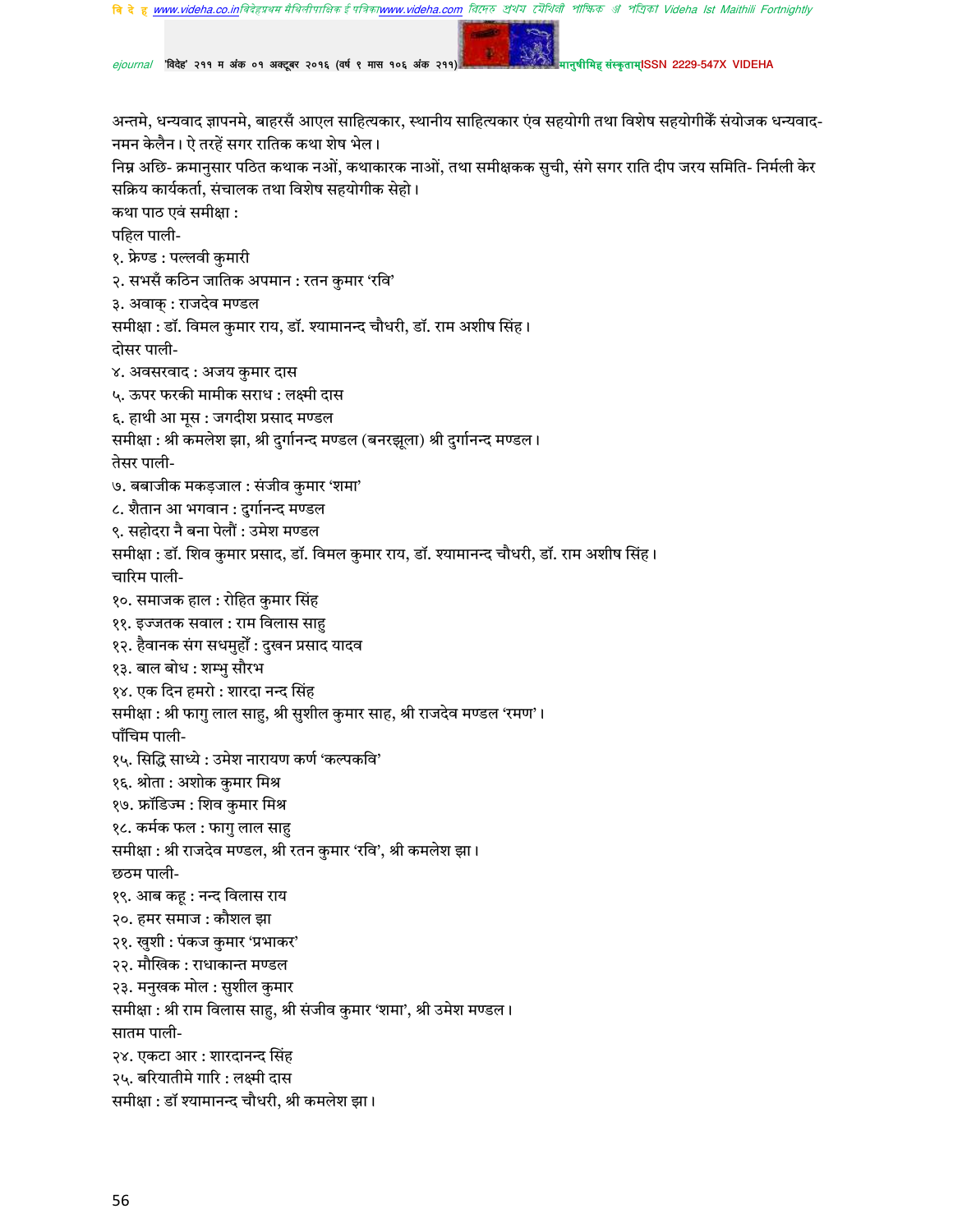**वि दे हु www.videha.co.in**विदेहप्रथम मैथिलीपाक्षिक ई पत्रिका**v** w.videha.com রিদেত শ্রথম মৌথিনী পাক্ষিক রা পত্রিকা Videha Ist Maithili Fortnightly

ejournal 'विदेह' २११ म अंक ०१ अक्टूबर २०१६ (वर्ष ९ मास १०६ अंक २११)

ह संस्कृताम्ISSN 2229-547X VIDEHA

श्री संजय कुमार मण्डल, श्री सत्रुघ्न कुमार मण्डल, श्री विनोद ठाकुर, श्री सुजीत कुमार साह, श्री अखिलेश कुमार मण्डल, श्री शशि भूषण कुमार, श्री संतोष कुमार राय आदि।

श्री सुरेश महतो, श्री मुकुल प्रसाद साहु, श्री सुरेन्द्र प्रसाद यादव, श्री विनोद कुमार तथा उमेश मण्डल।

श्री सत्य नारायण प्रसाद साहु, श्री नारायण प्रसाद सिंह, श्री पिंकु पंसारी, श्री राम प्रकाश साहु, श्री देवेश कुमार सिंह, श्री प्रभाष कुमार कामत, श्री मनोज कुमार शर्मा, श्री देवेश कुमार सिंह, श्री रामनाथ गुप्ता, श्री राम लखन भण्डारी, श्री अखिलेश चौधरी, श्री राम सुन्द्रर साहु, प्रो. धीरेन्द्र कुमार तथा डॉ. विमल कुमार राय... ।

समाद : पुनम मण्डल ।

#### 86म दीप सरग राति जरल

मधुबनी जिलाक फुलपरास अनुमण्डलक 'लकसेना' गाममे 20 जून 2015 केँ 86म 'सगर राति दीप जरय' (कथा-साहित्य गोष्ठी) क आयोजन 'उन्मुक्त'क सौजन्यसँ श्री राजदेव मण्डल 'रमण'क संयोजकत्वमे आयोजित भऽ सफल भेल। ऐ अवसरिपर श्री जगदीश प्रसाद मण्डलक दूटा पोथी क्रमश: 'पसेनाक धरम' आ 'मधुमाछी' (लघु कथा संग्रह)क लोकार्पणक संग वितरण भेल। संगे हालहिमे प्रकाशित डॉ. रंगनाथ दिवाकार (मूल नाम- रंगनाथ चौधरी)क लधु कथा संग्रह ''भखरैत नील रंग'' किछु कथाकारकैं देल गेलनि । अगिला गोष्ठीसुपौल जिला अन्तर्गत 'निर्मली'मे हएत से सर्वसम्मतिसँ निर्णए भेल। फोटोक संग ब्रेकिंग न्यूज निम्न अछि-संयोजक- श्री राजदेव मण्डल 'रमण' आयोजक- उन्मुक्त उद्घाटन- डॉ. खुशीलाल मण्डल, डॉ. योगेन्द्र पाठक 'वियोगी', श्री भोगेन्द्र यादव 'भाष्कर', श्री कमलेश झा, श्री जगदीश प्रसाद मण्डल, श्री राजदेव मण्डल, डॉ. शिव कुमार प्रसाद। दू शब्द- श्री कमलेश झा, श्री नन्द विलास राय, श्री बाल गोविन्द यादव 'गोविन्दाचार्य' अध्यक्ष मण्डल- श्री दुर्गानन्द मण्डल (बनरझूला), श्री भोगेन्द्र यादव 'भाष्कर' (अवकाश प्राप्त शिक्षक), डॉ. शिव कुमार प्रसाद, डॉ. योगेन्द्र पाठक 'वियोगी', श्री जगदीश प्रसाद मण्डल आ श्री कमलेश झा। संचालन समिति- श्री दुर्गानन्द मण्डल आ उमेश मण्डल पोथी लोकार्पण- श्री जगदीश प्रसाद मण्डलक दूटा लघु कथा संग्रह क्रमश: (1) पसेनाक धरम, (2) मधुमाछी। पहिल पोथीक लोकार्पण कर्ता- प्रो. खुशीलाल मण्डल, प्रो. राम विलास राय आ डॉ.योगेन्द्र पाठक 'वियोगी'। दोसर पोथीक लोकार्पण कर्ता- श्री भोगेन्द्र यादव 'भाष्कर', श्री रतन कुमार 'रवि' आ श्री कमलेश झा। कथा पाठ-पहिल सत्र-(1) चोरविद्या- पल्लवी कुमारी (2) केतौ किछु होउ- लक्ष्मी दास (3) टोन- दीन बन्धु झा समीक्षा- श्री कमलेश झा, डॉ. शिव कुमार प्रसाद, श्री राजदवे मण्डल, बाल गोविन्द यादव 'गोविन्दाचार्य' दोसर सत्र-(4) भगवनान भरोष- ललन कुमार कामत (5) सपनेमे बीति गेल जिनगी- संजीव कुमार 'शमा' (6) शबनम- उमेश नारायण कर्ण (7) मुड़नक मुर- उमेश मण्डल समीक्षा- श्री राम विलास साहु, डॉ. योगेन्द्र पाठक 'वियोगी', श्री शम्भु 'सौरभ', दुर्गा नन्द मण्डल (बनरझूला) तेसर सत्र-(8) सस्ता रोबे वार-वार- डॉ. योगेन्द्र पाठक 'वियोगी' (9) गंगा सुखा गेल- डॉ. योगेन्द्र पाठक 'वियोगी'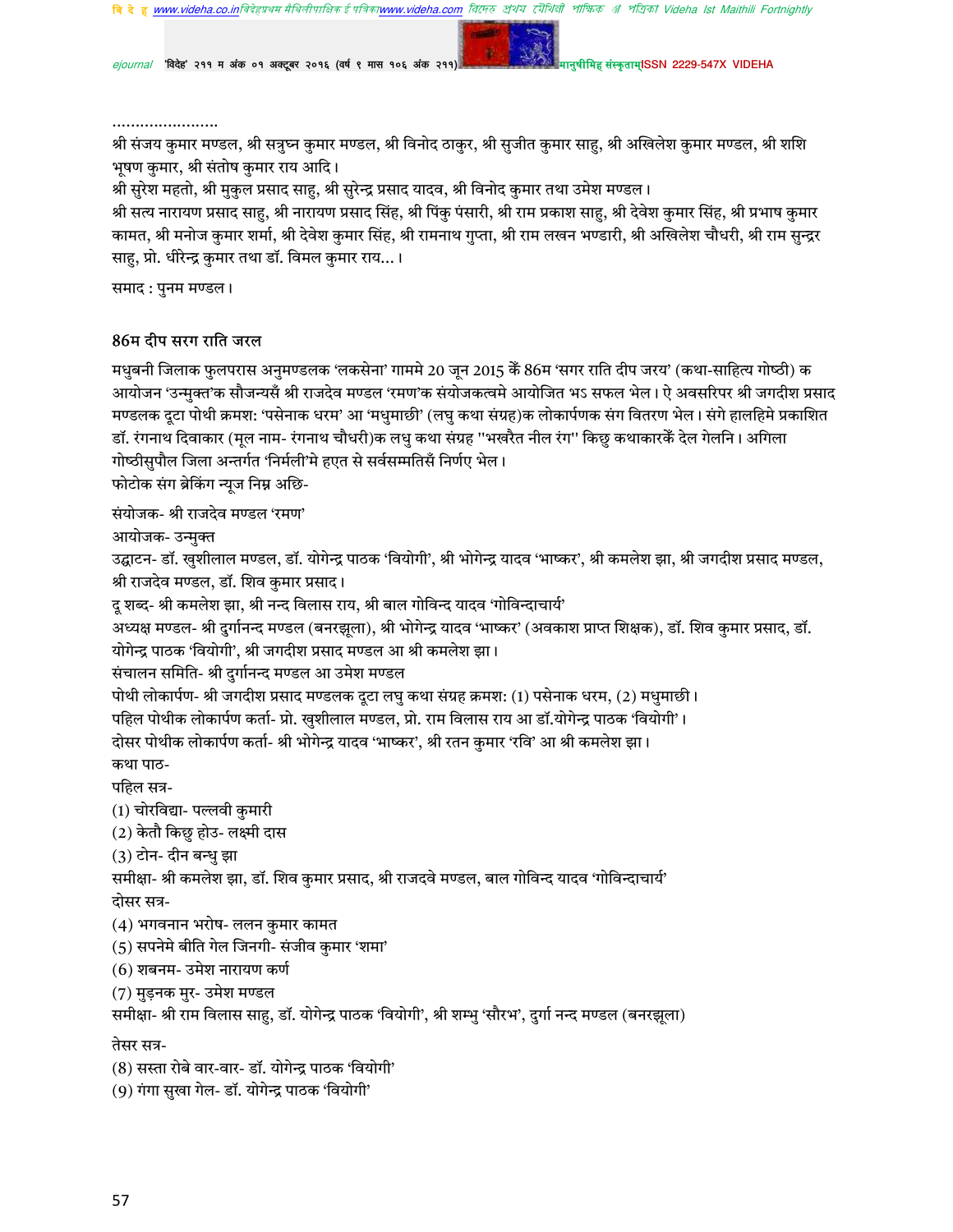*ejournal "*विदेह" २११ म अंक ०१ अक्टूबर २०१६ (वर्ष ९ मास १०६ अंक २११) मानुषाला अल्लाह संस्कृताम्ISSN 2229-547X VIDEHA

(10) गंगा नहाएब- राम विलास साह (11) टुटैसँ बँचि गेल- दुर्गानन्द मण्डल समीक्षा- श्री जगदीश प्रसाद मण्डल, श्री भोगेन्द्र यादव 'भाष्कर', श्री संजीव कुमार 'शमा', श्री राजदेव मण्डल आ उमेश मण्डल। चारिम सत्र-(12) शिक्षाक अन्तिम उद्देश्य- नन्द विलास राय (13) वेस्तता- बेचन ठाकुर (14) छोटू- शम्भु सौरभ समीक्षा- श्री शारदा नन्द सिंह, श्री कमलेश झा, श्री अजय कुमार 'पिण्टू' पाँचम सत्र-(15) तितल बिलाड़ि- शिवकुमार मिश्र  $(16)$  आब कहिया चेतब- कपिलेश्वर राउत (17) लाचारी- गौड़ी शंकर साह समीक्षा- श्री जगदीश प्रसाद मण्डल, योगेन्द्र पाठक 'वियोगी', श्री नन्द विलास राय। छठम सत्र-(18) पहपटि- जगदीश प्रसाद मण्डल (19) इजोरिया राति- जगदीश प्रसाद मण्डल (20) खलिया बन्दूक भटाभटि- शारदा नन्द सिंह समीक्षा- श्री कमलेश झा, डॉ. योगेन्द्र पाठक 'वियोगी', डॉ. शिवकुमार प्रसाद, श्री बाल गोविन्द 'गोविन्दाचार्य', श्री दुर्गा नन्द मण्डल

(बनरझूला)

### ८५ म सगर राति दीप जरय

'कथा गंगा'मे सगर राति दीप जरल-

'सगर राति दीप जरय' एक ओहन मंचक नाओं छी, जइ मंचपर सभ वर्गक साहित्यकार भाग लइ छथि, जाइ-अबै छथि तथा भाषा-साहित्यक विकासक लेल विचार-विमर्श करै छथि। तँए ई 'सगर राति दीप जरय' मैथिली भाषा-साहित्यक सभसँ श्रेष्ठ मंच कहबैत अछि। एकर आयोजन जगह-जगह प्राय: तीन मासक अन्तरालपर १९९० ई.सँ होइत आबि रहल अछि। ८५म गोष्ठी श्री ओम प्रकाश झाक संयोजकत्व आ मिथिला परिषद केर प्रस्तुतिमे भागलपुरक द्वारिकापुरी स्थित 'श्याम कुंज'मे आयोजित भेल जेकर उद्धघाटन वरिष्ठ समालोचक डॉ. प्रेम शंकर सिंह, 'विदेह' एवं टैगोर सम्मानसँ सम्मानित साहित्यकार श्री जगदीश प्रसाद मण्डल, तिलकामाझी विश्वविद्यालयक मैथिली विभागाध्यक्ष डॉ. केष्कर ठाकुर, डॉ. शिव प्रसाद यादव एवं अवकाश प्राप्त शिक्षक दुखमोचन झा संयुक्त रूपे दीप नेसि केलनि। पछाति एक विशिष्ठ अध्यक्ष मण्डल एवं संचालन समितिक निर्माण करि गोसाउनिक गीत, स्वागत गान एवं स्वस्ति वाचनसँ साँझक छह बजे गोष्ठीक शुभारम्भ भेल, रातिक १२:३० बजे घण्टा भरिक भोजनावकाश भेल, जइ शुन्यकालमे, भोजनक पछाति, संयोजक- सह गजलकार ओम प्रकाशजी अपन नव रचित दूटा गजल सुना कथाकार सभ साहित्यकार-साहित्य प्रेमीकैं साहित्य-रसमे बोरि देलनि। पुन: कथा पाठ आ समीक्षाक क्रमकैं आगू बढ़ौल गेल। जे चलैत-चलैत भिनसर छह बजेमे आबि अध्यक्षीय उद्बोधनक संग संयोजकक धन्यवाद ज्ञापन तथा दीप-पंजीक हस्तांतरणक पछाति इति भेल। ऐ गोष्ठीमे दूर-दूरसँ आएल साहित्यकार-कथाकार-समीक्षक एवं श्रोताक तथा स्थानीय साहित्यकार-कथाकारक संग कथा प्रेमीक बेस जमघट ताधरि बनल रहल जाधरि अगिला गोष्ठीक निर्णयक संग आयोजित गोष्ठीक समापनक घोषणा नहि कएल गेल।

८६म आयोजन मधुबनी जिला अन्तर्गत फुलपरास प्रखण्डक महिन्दवार पंचायतक 'लकसेना' गाममे होएत, जइमे पहुँचैक हकार दैत भावी संयोजक श्री राजदेव मण्डल 'रमण'जी कहलनि- 'अधिक-सँ-अधिक कथाकार-साहित्यकार-समीक्षक सभकेँ लकसेना गामक ८६म कथा गोष्ठीमे सुआगत छन्हि।'

८५म गोष्ठीक अध्यक्ष मण्डल, संचालन समिति, कथायात्राक मादे दू शब्द, पोथी लोकार्पण, कथा पाठ एवं समीक्षा-टिप्पणीक विवरण निच्चाँमे देल जा रहल अछि-

अध्यक्ष मण्डल-

डॉ. प्रेम शंकर सिंह, श्री जगदीश प्रसाद मण्डल, डॉ. केष्कर ठाकुर, श्री विवेकानन्द झा 'बीनू' श्री राजदेव मण्डल, श्री श्यामानन्द चौधरी।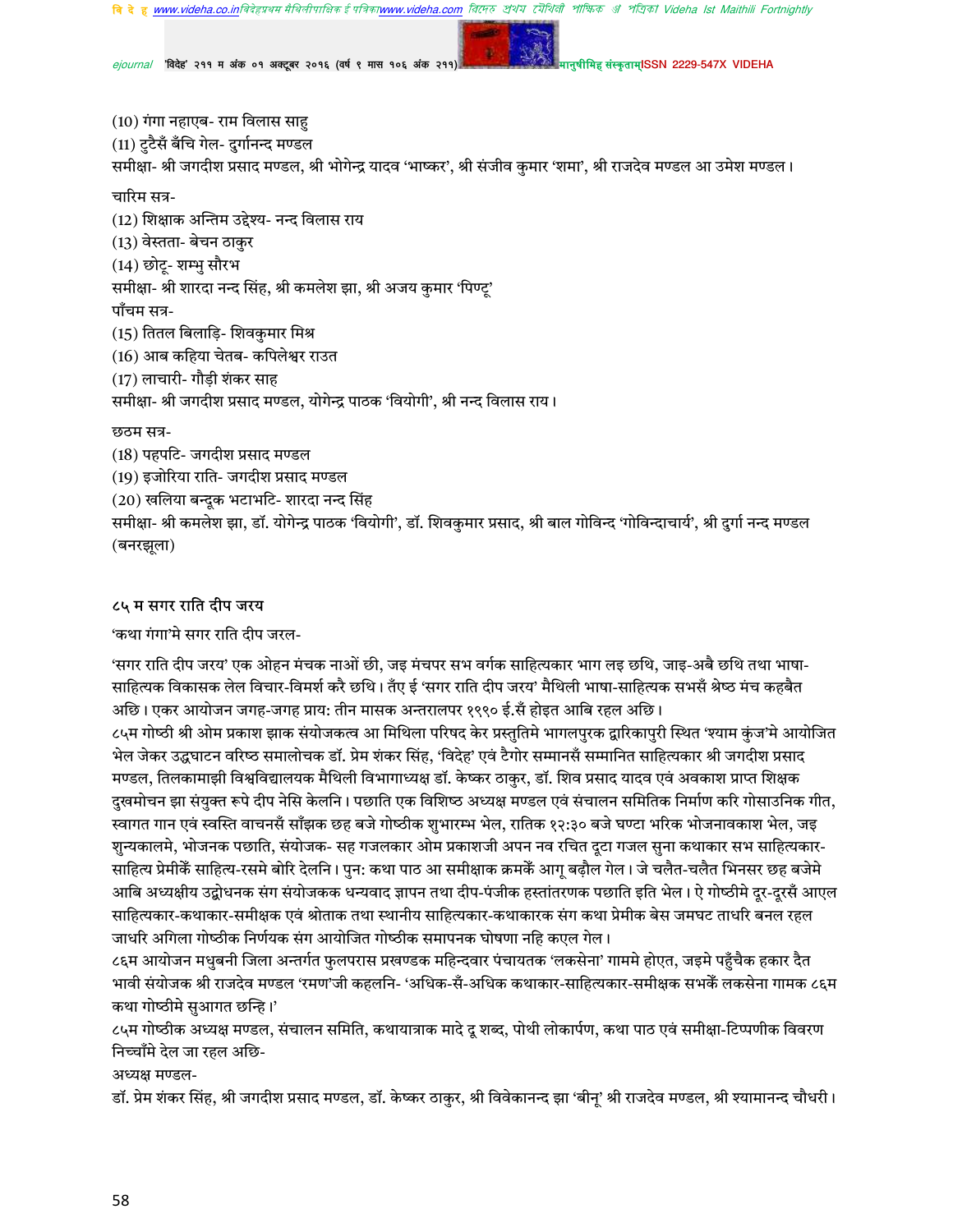**बि दे हु <u>www.videha.co.in</u>बिदेहप्रथम मैथिलीपाक्षिक ई पत्रिका<u>www.videha.com</u> तिएफ क्षेथ्य ट्यैथिवी পोष्फिक अं পंजिको Videha Ist Maithili Fortnightly** 

ejournal 'विदेह' २११ म अंक ०१ अक्टूबर २०१६ (वर्ष ९ मास १०६ अंक २११

कतामISSN 2229-547X VIDEHA

संचालन समिति-श्री दुगानन्द मण्डल, श्री पंकज कुमार झा एवं उमेश मण्डल। कथायात्राक मादे दू शब्द-प्रो. केष्कर ठाकुर, पो. प्रेम शंकर सिंह, श्री जगदीश प्रसाद मण्डल, श्री विवेकानन्द झा 'बीन्' गोसाउनिक गीत-श्रीमती निक्की प्रियदर्शनी आ स्वीटी कुमारी। स्वस्ति वाचन-श्री शिव कुमार मिश्र। पोथी लोकापर्ण-अपन मन अपन धन (लघु कथा संग्रह) जगदीश प्रसाद मण्डलक उकड़् समय (लघु कथा संग्रह) जगदीश प्रसाद मण्डलक लोकार्पण कर्ता-डॉ. केष्कर ठाकुर डा. प्रेम शंकर सिंह पहिल सत्रमे कथा पाठ-(१) लगक दूरी- निक्की प्रियदर्शनी (२) गहीर आँखिक बेथा- ओम प्रकाश झा (३) डोमक आगि- रामविलास साहु (४) शिवनाथ कक्काक डायरी- अखिलेश मण्डल। समीक्षा-टिप्पणी, पहिल सत्रक-डॉ. शिव कुमार प्रसाद, उमेश मण्डल, डॉ. शिव प्रसाद यादव एवं श्री नन्द विलास राय। दोसर सत्रमे कथा पाठ-(५) हमर बाइनिक विचार- जगदीश प्रसाद मण्डल (६) प्राश्चित- गौड़ी शंकर साह (७) मजाकेमे चलि गेलौं- लक्ष्मी दास। समीक्षा-श्री राम सेवक सिंह, प्रो. केष्कर ठाकुर, श्री श्यामानान्द चौधरी, डॉ. प्रमोद पाण्डेय। तेसर सत्रमे कथा पाठ-(८) जीन्स पेन्ट- नन्द विलास राय (९) लाल नुआँ- शम्भु सौरभ (१०) धोइते-धोइते भगवान बना देबइ- उमेश मण्डल (११) धर्म आ धार्मिक- दुख मोचन झा समीक्षा-श्री ओम प्रकाश झा, डॉ. प्रेम शंकर सिंह, डा. शिव प्रसाद यादव, श्री राजदवे मण्डल। चारिम सत्रमे कथा पाठ-(१२) अनमेल बिआह- शिव प्रसाद यादव (१३) मुरझाएल फूल- कपिलेश्वर राउत (१४) पुत्रक कर्तव्य- नारायण झा (१५) भूख- पंकज कुमार झा (१६) बेसी भऽ गेल आब नहि- हेम नारयण साहु। समीक्षा-श्री जगदीश प्रसाद मण्डल, श्री विनोदानन्द झा 'बीनू', डॉ. शिव कुमार प्रसाद। पाँचिम सत्रमे कथा पाठ-(१७) भीखमंगा- प्रकाश कुमार झा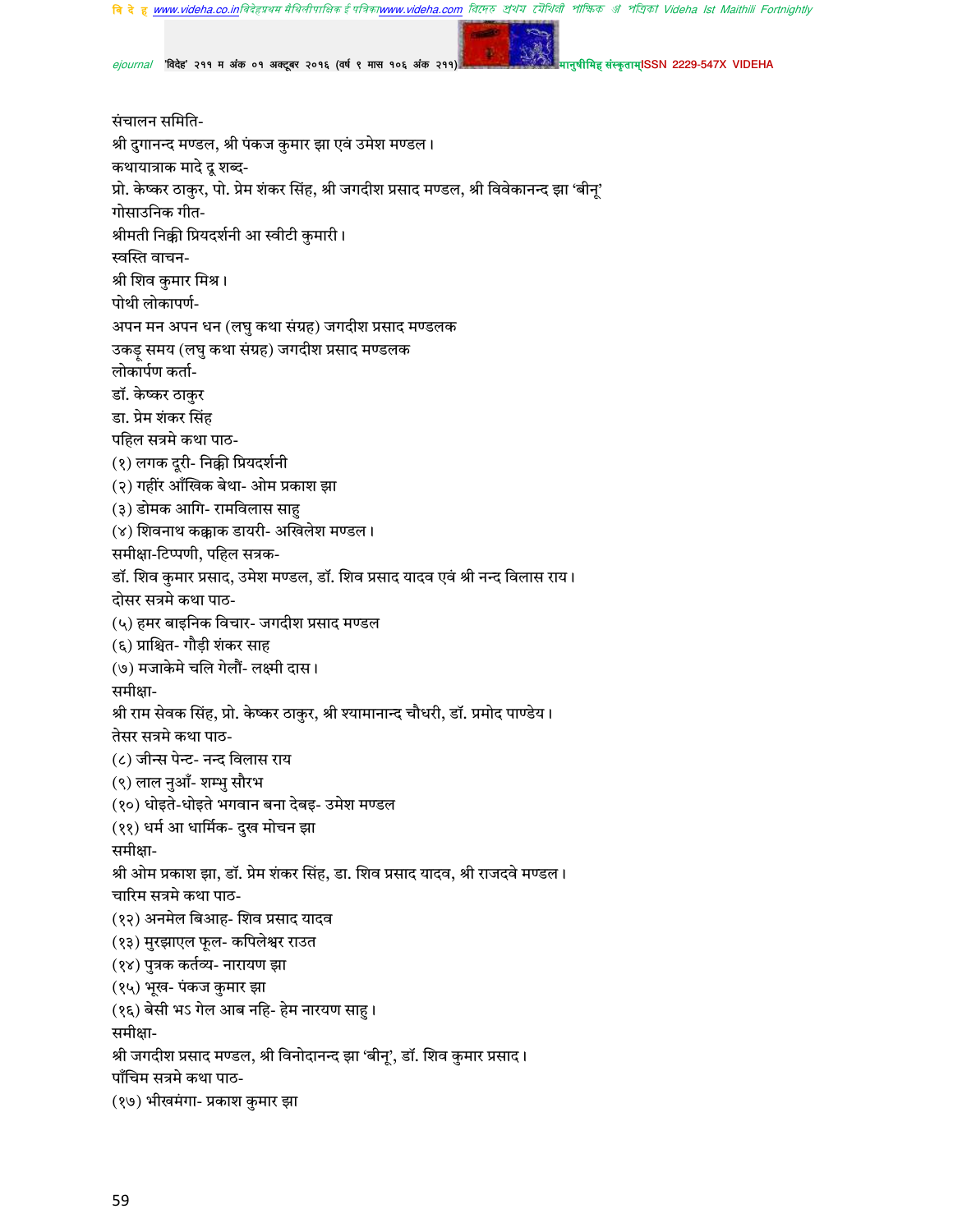রিদেহ প্রথম মৌথিনী পাক্ষিক গ্র পত্রিকা Videha Ist Maithili Fortnightly **वि दे ह www.videha.co.in**विदेहप्रथम मैथिलीपाक्षिक ई पां

'विदेह' २११ म अंक ०१ अक्टूबर २०१६ (वर्ष ९ मास १०६ अंक २११)

कतामISSN 2229-547X VIDEHA

(१८) भोला- ललन कुमार कामत (१९) विधवा बिआह- बेचन ठाकुर (२०) होटलमे पुकार- दुखन प्रसाद यादव (२१) चोंचाक खोंता- उमेश नारायण कर्ण समीक्षा-श्री श्यामानन्द चौधरी, डॉ. शिव कुमार प्रसाद, राजदेव मण्डल 'रमण' छठिम सत्रमे कथा पाठ-(२२) अपन घर- राजदेव मण्डल (२३) चीफ गेष्ट- शिव कुमार मिश्र (२४) मायाक तागत- राजदेव मण्डल 'रमण' (२५) आमक ठाढ़ि- शिव कुमार प्रसाद (२६) हेराएल कोदारि- शिव कुमार प्रसाद (२७) डिजाइनवाली कनियाँ- शारदा नन्द सिंह समीक्षा-उमेश मण्डल, नन्द विलास राय, श्यामानन्द चौधरी एवं हेम नारायण साहू। समाद-उमेश मण्डल।

# ८४म सगर राति दीप जरय

८४म सगर राति दीप जरय २० दिसम्बरक साँझमे शुरू भ' २१ दिसम्बर २०१४क भिनसरमे सम्पन्न भेल। ८५म आयोजन भागलपुरमे श्री ओम प्रकाश झा केर संयोजकत्वमे मार्च २०१५क अन्तिम शनिकैं होएत। ई निर्णए अध्यक्ष मण्डल एवं संचालन समिति तथा गोष्ठीमे उपस्थित सबहक विचारसँ भेल। ओना प्रस्ताव श्री राजदेव मण्डल 'रमण' जीक सेहो रहनि जे लकसेना (मधुबनी)मे हअए। मुदा सर्वसम्मति भागलपुरेक रहल। अत: दीप आ पंजी वर्तमान गोष्ठीक संयोजक भावी संयोजककेँ देलखिन। संचालन समितिमे दुर्गानन्द मण्डल, ओम प्रकाश झा तथा उमेश मण्डल छला आ अध्यक्ष मण्डलमे शिव कुमार प्रसाद, श्यामानन्द चौधरी तथा सच्चिदानन्द 'सचिद'। मो. गुल हसन एवं फिरोज आलम स्वागत गीत गौलनि, एवं स्वतीवाचन शिवकुमार मिश्र। तीन सत्रमे निम्न कार्यक्रमानुसार ऐ गोष्ठीक भरि रातिक यात्रा भेल-

उद्घाटन सत्र- परिचए-पात तथा दू शब्द-उद्घाटनकर्ता-श्यामानन्द चौधरी जगदीश प्रसाद मण्डल पं. सच्चिदानन्द मिश्र 'सचिद' मिहिर झा महादेव ओम प्रकाश झा शिव कुमार प्रसाद राजदेव मण्डल 'रमण' पोथी लोकार्पण सत्र-(१) डीहक जमीन (विहनि/लघु कथा संग्रह) ओम प्रकाश झाजी केर लोकार्पणकर्ता-जगदीश प्रसाद मण्डल, उमेश नारायण कर्ण, राम विलास साहु।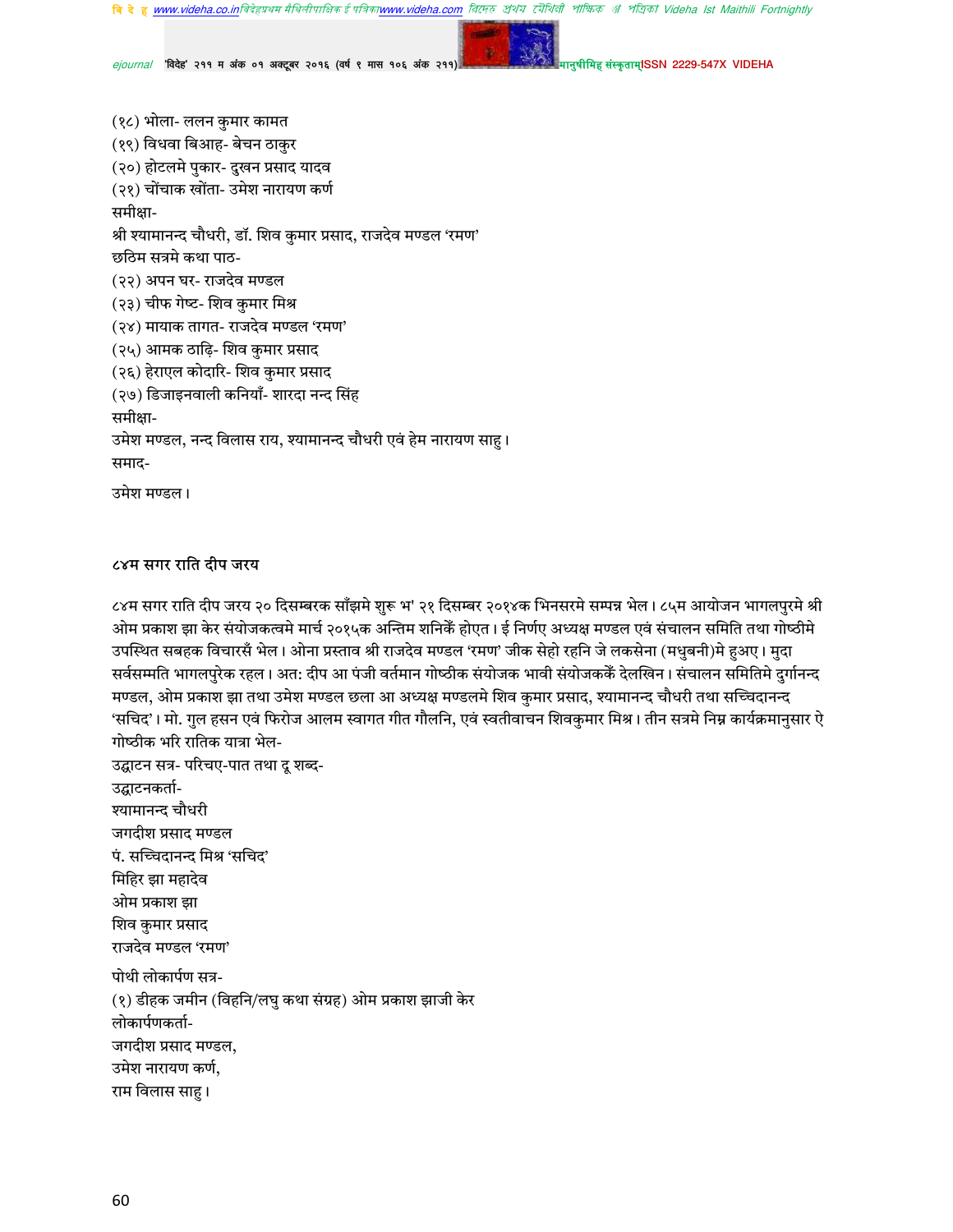<mark>बि दे हु <u>www.videha.co.in</u>विदेहप्रथम मैथिलीपाक्षिक ई पत्रिका<u>www.videha.com</u> बिएल क्षेत्रफ टोंपिती शौफिक श्री शैक्वित Videha Ist Maithili Fortnightly</mark>

ejournal 'विदेह' २११ म अंक ०१ अक्टूबर २०१६ (वर्ष ९ मास १०६ अंक २११)

संस्कृताम्ISSN 2229-547X VIDEHA

(२) समरथाइक भूत (लघु कथा संग्रह) जगदीश प्रसाद मण्डलजी केर लोकार्पणकर्ता-ओम प्रकाश झा सच्चिदानन्द 'सचिद' शम्भु सौरभ (३) गामक शकल-सूरत (लघु कथा संग्रह) जगदीश प्रसाद मण्डलजी केर लोकार्पणकर्ता-श्यामानन्द चौधरी अनुप कुमार कश्यप राजदेव मण्डल 'रमण' उमेश नारायण कर्ण (४) अप्पन-बीरान (लघु कथा संग्रह) जगदीश प्रसाद मण्डलजी केर लोकार्पणकर्ता-बेचन ठाकुर फागुलाल साहु मिहिर झा महादेव रामाकान्त मिश्र (५) बाल-गोपाल (लघु कथा संग्रह) जगदीश प्रसाद मण्डलजी केर लोकार्पणकर्ता-संजय कुमार मण्डल सूर्य नारायण कामत (सूरज कामत) शम्भु सौरभ शिव कुमार प्रसाद (६) लजबिजी (लघु कथा संग्रह) जगदीश प्रसाद मण्डलजी केर लोकार्पणकर्ता-बमभोली झा दुर्गानन्द मण्डल शिव कुमार प्रसाद गांधी प्रसाद (सरपंच) (७) पतझाड़ (लघु कथा संग्रह) जगदीश प्रसाद मण्डलजी केर लोकार्पणकर्ता-ओम प्रकाश झा श्यामानन्द चौधरी राम विलास साह नन्द विलास राय (८) रटनी खढ़ (लघु कथा संग्रह) जगदीश प्रसाद मण्डलजी केर लोकार्पणकर्ता-अरविन्द चौधरी अनुप कुमार कश्यप कपिलेश्वर राउत मो. गुल हसन (९) शिव दर्शन (पद्य) पं. सच्चिदानन्द मिश्र लोकार्पणकर्ता-ओम प्रकाश झा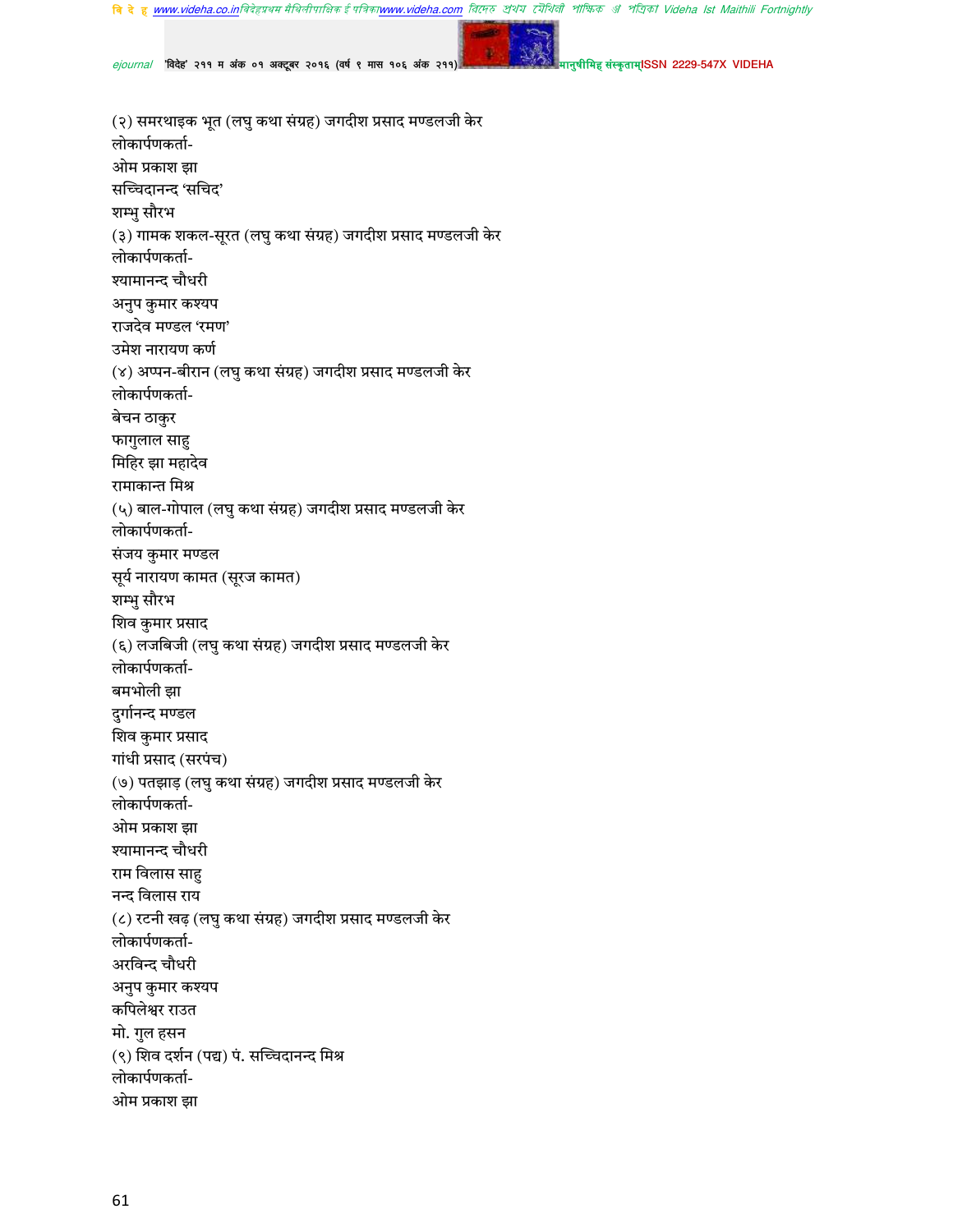वि दे हु <u>www.videha.co.in</u>विदेहप्रथम मैथिलीपाक्षिक ई पविका<u>www.videha.com</u> तिएरु शेथेग ट्येथिवी शोफिक अं পंजिको Videha Ist Maithili Fortnightly

*ejournal "*विदेह" २११ म अंक ०१ अक्टूबर २०१६ (वर्ष ९ मास १०६ अंक २११) मानुषाला अल्लाह संस्कृताम्ISSN 2229-547X VIDEHA

शम्भु सौरभ शिव कुमार प्रसाद कपिलेश्वर राउत (१०) अभिलाषा (मैथिली भजनमाला) पं. सच्चिदानन्द मिश्र लोकार्पणकर्ता-श्यामानन्द चौधरी बेचन ठाकुर (सरिसव पाही) (११) सीडी लोकार्पण-(१) मैथिली गजल: आगमन ओ प्रस्थान बिंदु (आलोचना संकलन) सं.सं- गजेन्द्र ठाकुर, आशीष अनचिन्हारजी केर (२) सखुआवाली (विहनि/लघु कथा संग्रह) सं.सं- उमेश मण्डलक (३) निर्मल सनेस (विहनि/लघु कथा संग्रह) सं.सं- उमेश मण्डलक (४) देवघरक प्रसाद (विहनि/लघु कथा संग्रह) सं.सं- उमेश मण्डलक (५) कथा बौद्ध सिद्ध मेहथपा- (विहनि/लघु कथा संग्रह) सं.सं- विदेह-सम्मिलित रूपे लोकार्पण-जगदीश प्रसाद मण्डल शिव कुमार प्रसाद ओम प्रकाश झा राजदेव मण्डल 'रमण' कपिलेश्वर राउत। कथा सत्र- कथा पाठ एवं समीक्षा-पहिल पालीमे-लोकतंत्रक माने- ओम प्रकाश झा-टेटरा हीरा- नन्द विलास राय-समीक्षा-श्यामानन्द चौधरी फागुलाल साह शिव कुमार प्रसाद अनुप कुमार कश्यप। दोसर पाली-पवित्र पापी- उमेश नारायण कर्ण-जाति-पाति- दुर्गानन्द मण्डल समीक्षा-राम विलास साहु राजदेव मण्डल 'रमण' संयज कुमार मण्डल मिहिर झा महादेव तेसर पाली-एकर उत्तरदायी के?- शम्भु सौरभ कमतिया हवेली- राम विलास साहु समीक्षा-उमेश मण्डल फागुलाल साहु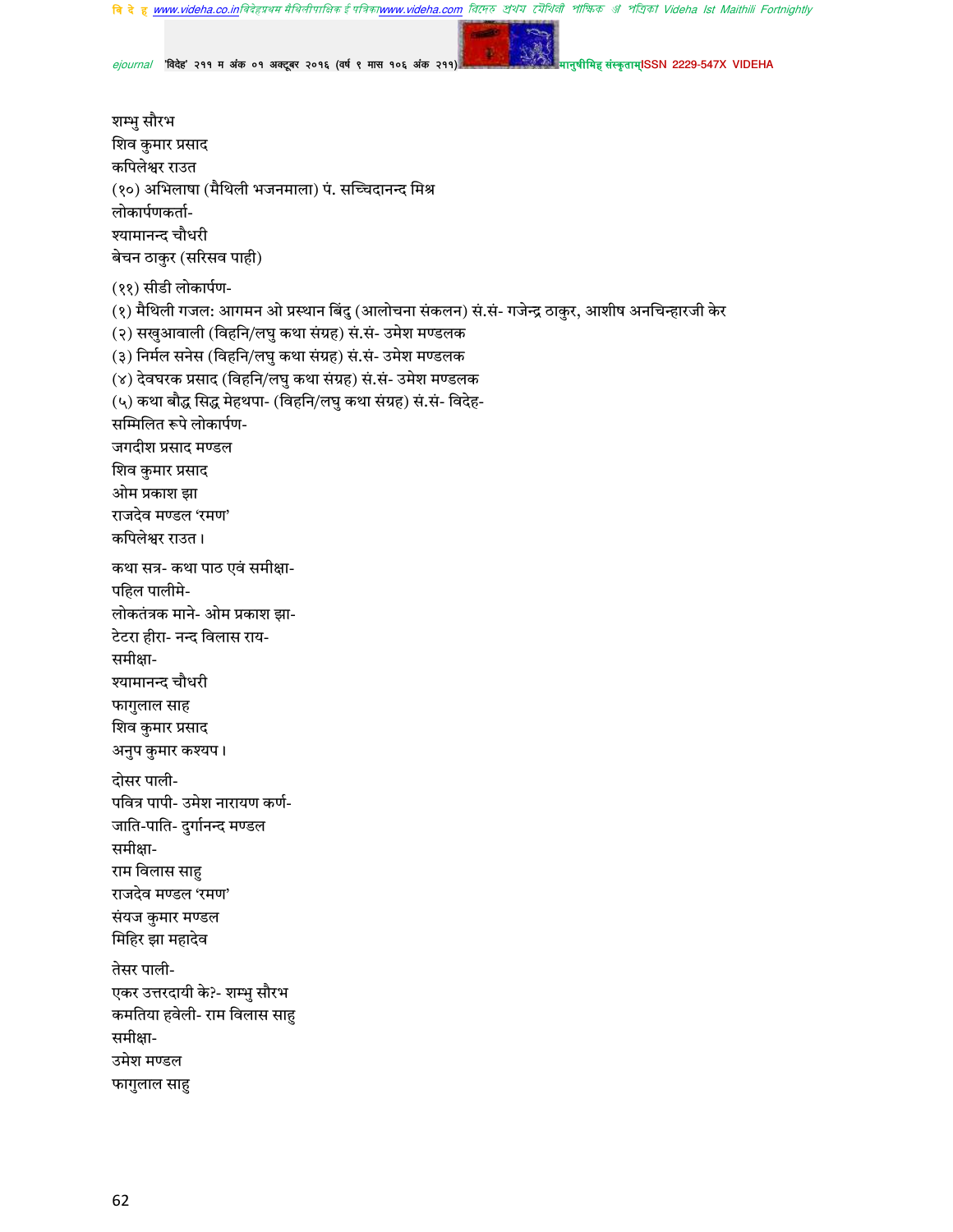वि दे ह <u>www.videha.co.in</u>विदेहप्रथम मैथिलीपाक्षिक ई पत्रिका<u>www.videha.com</u> রিদেত প্রথম মৌথিনী পাক্ষিক প্র পত্রিকা Videha Ist Maithili Fortnightly

ejournal 'विदेह' २११ म अंक ०१ अक्टूबर २०१६ (वर्ष ९ मास १०६ अंक २११)

संस्कृताम्ISSN 2229-547X VIDEHA

सच्चिदा नन्द झा 'सचिद' बेचन ठाकुर (नाटकार) चारिम पाली-खेती-वाड़ी- बेचन ठाकुर डीहक जमीन- ओम प्रकाश झा समीक्षा-शिव कुमार प्रसाद मिहिर कुमार झा बमभोली झा शम्भु सौरभ पाँचिम पाली-बिआह- गौड़ी शंकर साह इन्फेक्शन- फागुलाल साहु समीक्षा-कपिलेश्वर राउत राम विलास साहु शशिकान्त झा उमेश नारायण कर्ण छठिम पाली-पाँच भूत- उमेश नारायण कर्ण जरि गेल माइक आस- विपिन कुमार कर्ण समीक्षा-कपिलेश्वर राउत नन्द विलास राय ओम प्रकाश झा अनुप कुमार कश्यप सातिम पाली-शिव विद्यापति- सच्चिदानन्द 'सचिद' भरम- लक्ष्मी दास कलयुगक निर्णए- कपिलेश्वर राउत समीक्षा-शम्भु सौरभ जगदीश प्रसाद मण्डल श्यामानन्द चौधरी। अंतमे अध्यक्षीय भाषण तथा धन्यवाद ज्ञापन।

# ८३म सगर राति दीप जरय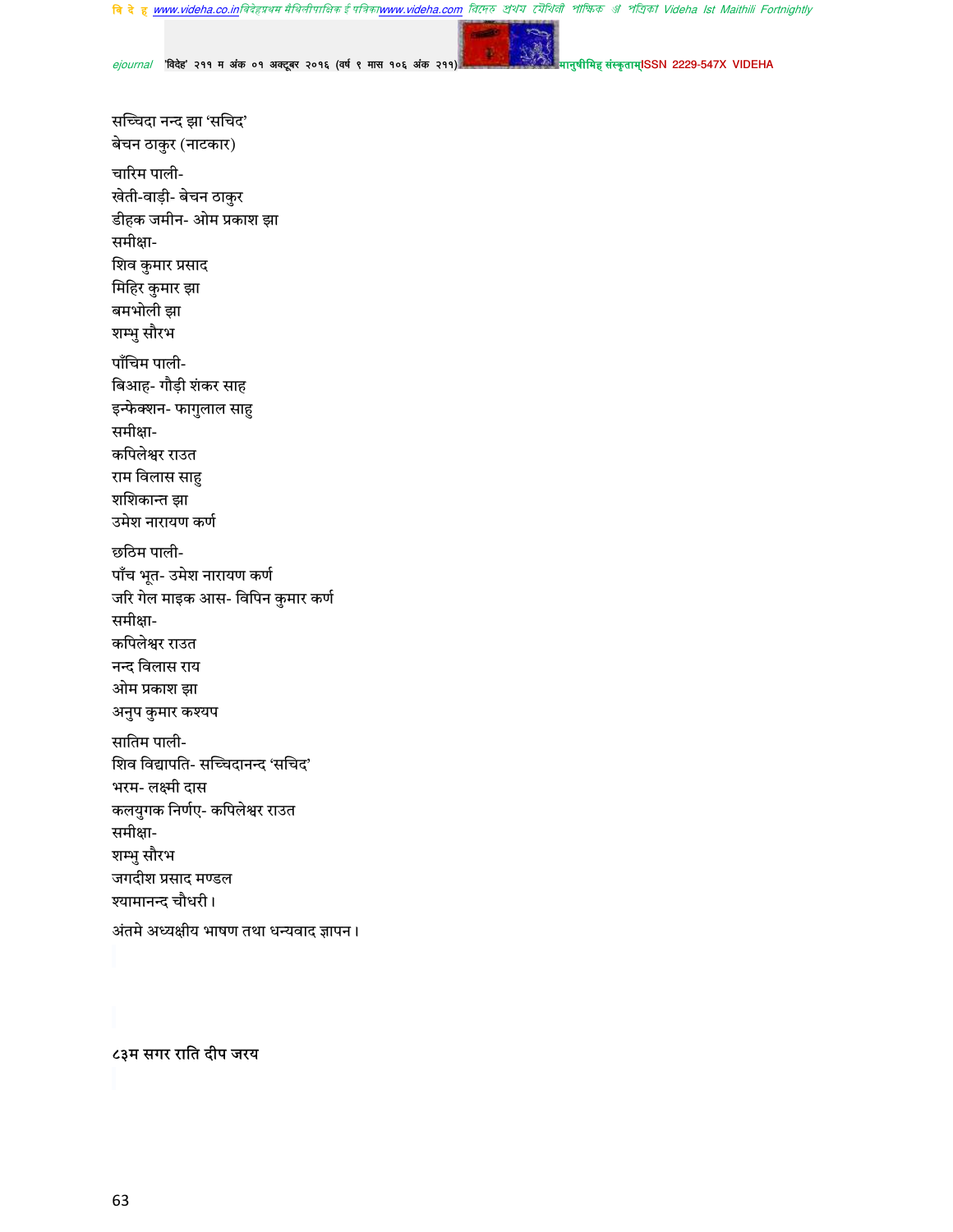*ejournal "*विदेह" २११ म अंक ०१ अक्टूबर २०१६ (वर्ष ९ मास १०६ अंक २११) मानुषाला अल्लाह संस्कृताम्ISSN 2229-547X VIDEHA

मैथिली साहित्यक प्रसिद्ध सर्वहारा मंच "सगर राति दीप जरय" केर ८३म कथा गोष्ठी फुलपरास अनुमण्डलक सखुआ-भपटियाही गामक उत्क्रमित मध्य विद्यालय परिसरमे दिनांक ३० अगस्तक (२०१४) साँझ छह बजेसँ शुरू भऽ ३१ अगस्तक भिनसर छह बजे धरि आकर्षक अध्यक्ष मण्डल तथा संचालन समिति केर अन्तर्गत चलैत रहल। अध्यक्ष मण्डलमे डा. विमल कमार राय, डा. योगेन्द्र पाठक 'वियागी', श्री जगदीश प्रसाद मण्डल, श्री कमलेश झा, तथा डा. शिवकुमार प्रसाद रहथि, तहिना मंचक संचालन समितिमे श्री ओम प्रकाश झा, श्री राजदेव मण्डल आ श्री दुर्गानन्द मण्डल छला।

जहिना जन सहयोगसँ ई गोष्ठी आयोजित छल तहिना भपटियाही, सखुआ, छजना, नरहिया, निर्मली, औरहा, बेरयाही, सुरयाही, रतनसारा, चतरापट्टी, नवटोली, कदमपुरा, पकड़िया, लक्ष्मिनियाँ, गम्हरिया, बेलही इत्यादि गामक तथा टोलक साहित्य प्रेमीक उपस्थिति छल। नव-नव साहित्य प्रेमी सोझाँ एला। पठित कथापर त्वरित समीक्षा/टिप्पणी दऽ केतेक गोटे अपन नव परिचए बनौलनि, देलनि आ सोझा एला। जे सगर राति दीप जरय'क उदेस रहल अछि। उपस्थित साहित्यकार सभ अह्लादित भेला। केते गोटे अपन विचार सेहो मंचेपर व्यक्त केलनि जे अहिना गोष्ठी जँ गाम-घरमे हएत तँ नव-नव लोकक प्रवेश स्वत: साहित्य क्षेत्र होइत रहत, जइसँ समाजक संग साहित्य डेग-मे-डेग मिला कऽ चलत आ चलैत रहत। जइसँ जनजागरण हएत आ मैथिली साहित्यक मध्य एक खास अभावक पूर्ति सेहो हएत।

नारी केन्द्रित गोष्ठी भेने नारी विमर्श करैत अनेक कथा आएल। कथा मध्य ढेर रास नारी-समस्याकेँ चिन्हित कएल गेल। समीक्षक लोकनि अपन-अपन मत दैत भरि रातिक यात्राकेँ सफल बनौलनि । गामक किछु नारीओ गोष्ठीमे एक श्रोता रूपमे उपस्थित छेली । गोष्ठीक आरम्भ सामुहिक रूपेँ विधिवत् दीप प्रज्वलित कऽ स्थानीय डा. विमल कुमार राय, श्री सुरज नारायण राय 'सुमन', संग-संग कलकत्तासँ आएल डा. योगेन्द्र पाठक 'वियाेगी', भागलपुरसँ आएल श्री ओम प्रकाश झा एवं बेरमासँ आएल श्री जगदीश प्रसाद मण्डलजी द्वारा करौल गेल।

छह पालीमे कुल २७ गोट नृतन विहनि/लघु कथाक पाठ भेल। समीक्षा भेल, दर्जन भरि पोथीक लोकार्पण भेल। जइमे दू गोट पोथी क्रमश: "कारू खिरहरि" आ "संत कारू खिरहरि" अयोधी यादव 'अमर'क। आ पाँच गोट लघु कथाक पोथीक साॅफ्ट कौपी क्रमश: "अप्पन-बीरान", "पतझाड़", "बाल-गोपाल", "रटनी खढ़" तथा नारी केन्द्रित कथा संग्रह "लजबिजी" जगदीश प्रसाद मण्डलक तहिना दुटा पटकथा पहिल "जाल" आ दोसर "पंचैती" राजदेव मण्डलक, एकटा कविता संग्रह "सुखल मन तरसल आँखि" मुन्नी कामतक आ बेचन ठाकुरक एकटा नाटक "भोँट" लोकार्पित भेल। ८४म सगर राति दीप जरयक आयोजन झंझारपुर अनुमण्डलक बेरमा गाममे शिवकुमार मिश्र जीक संयोजकत्वमे २० दिसम्बर-२०१४केँ होएत। बेरमा गाममे ७१म कथा गोष्ठी दिनांक ०२.१०.२०१०केँ मध्य विद्यालय परिसर-बुढ़िया गाछी-दुर्गा स्थान-मे भेल छल। एतेक दिनमे ई दोसर खेप छी।

अन्तमे संयोजक नन्द विलास राय स्थानीय साहित्य प्रेमी, जिनका सबहक विशेष सहयोग छल ऐ आयोजनमे, तइ सभ बेक्तीकैं धैनवाद ज्ञापन केलनि। संग-संग श्री गजेन्द्र ठाकुर दिससँ श्रुति प्रकाशनसँ प्रकाशित मैथिलीक आधुनिक पोथी, सभ गोटेकैँ मंचेपर देल गेलनि। विशेष सहयोगी सबहक नाओं ऐ तरहें अछि- डा. विमल कुमार राय, श्री धीरेन्द्र कुमार, श्री सूरज नारायण राय, श्री अशोक कुमार राय, श्री सुन्दर लाल साह, मो. रिजवान, श्री सियाराम साह, श्री शम्भू सिंह, श्री यादव, श्री उमाकान्त राय, श्री जगत नारायण राय, श्री ब्रजनन्दन साह, श्री उमेश साह, श्री सुधीर साह, श्री रामकुमार मण्डल, श्री सत्य नारायण सिंह आ श्री लक्ष्मी मण्डल।

ब्रेकिंग-

अध्यक्ष मण्डल- डा. विमल कमार राय, डा. योगेन्द्र पाठक 'वियागी', श्री जगदीश प्रसाद मण्डल, श्री कमलेश झा, डा. शिवकमार प्रसाद। संचालन समिति-

श्री ओम प्रकाश झा, श्री राजदेव मण्डल, श्री दुर्गानन्द मण्डल।

कथा पाठ एवं समीक्षा-

पहिल सत्रमे- जगदीश प्रसाद मण्डल- "गावीस मोइस": शारदानन्द सिंह- "की करब से अहीं कह": राजदेव मण्डल- "दोख केकर" तथा लक्ष्मी दास- "गंगाजलक धोल"

समीक्षा- योगेन्द्र पाठक 'िवयोगी', कमलेश झा, विमल कुमार राय, शिवकुमार प्रसाद, गौड़ी शंकर साह।

दोसर सत्रमे- दुर्गानन्द मण्डल- "छुतहरि"; कपिलेश्वर राउत- "बड़का खीरा", योगेन्द्र पाठक वियागी- "विजय दृश्य-१, विजय दृश्य दु-२"; ललन कुमार कामत- "बेटी"

समीक्षा- फागुलाल साहु, राजदेव मण्डल, अयोधी यादव 'अमर', कमलेश झा आ शिवकुमार प्रसाद।

तेसर सत्र- ओम प्रकाश झा- बेटीक बियाह, शिव कुमार प्रसाद- "झमकी"; राम िवलास साहु- "अविसबास"; हेम नारायण साहु- "बेसी भ' गेल आब नै"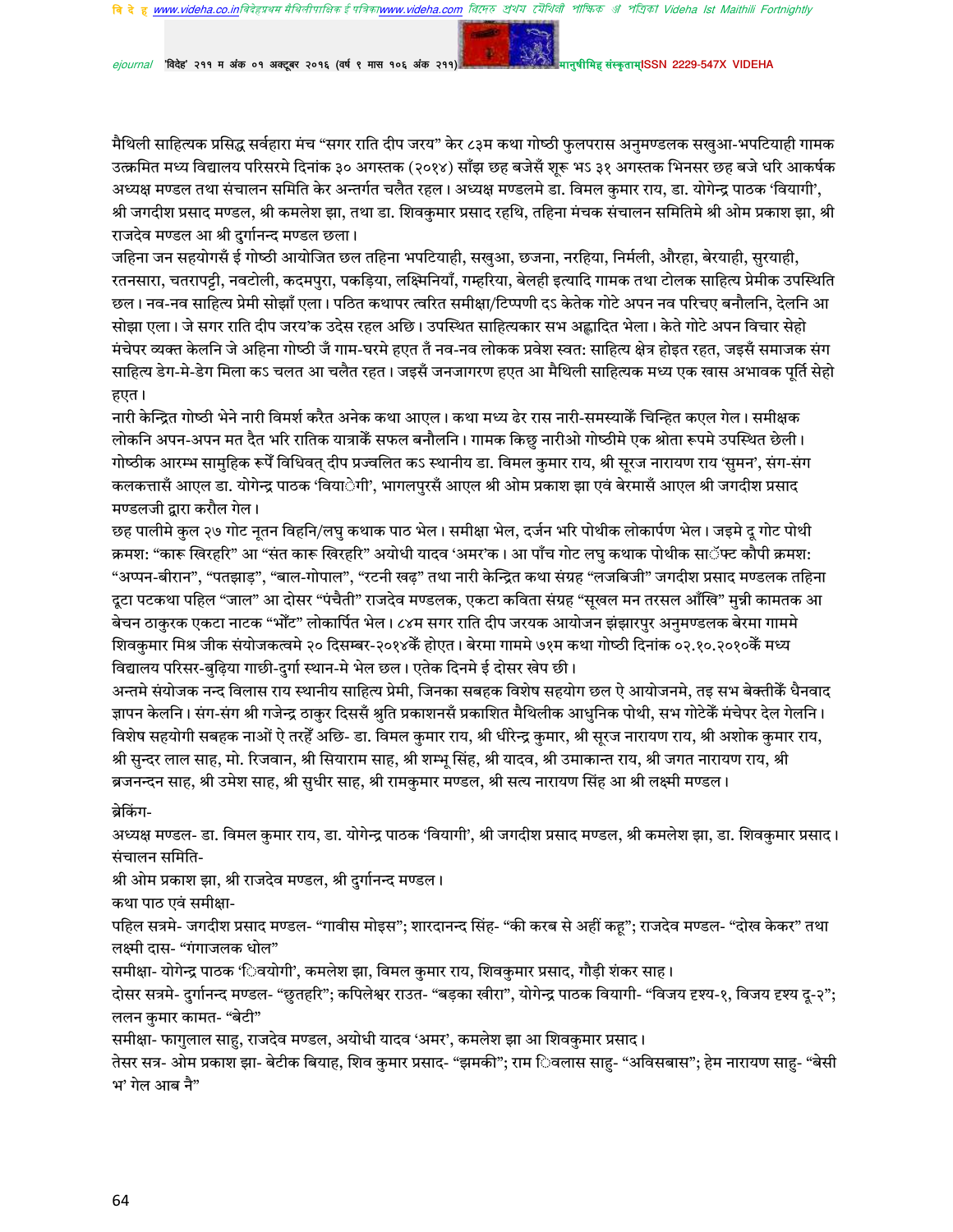রিদেহ প্রথম মৌথিনী পাক্ষিক প্র পত্রিকা Videha Ist Maithili Fortnightly **वि दे ह www.videha.co.in**विदेहप्रथम मैथिलीपाक्षिक डे पो

'विदेह' २११ म अंक ०१ अक्टूबर २०१६ (वर्ष ९ मास १०६ अंक २११)

स्कृताम्ISSN 2229-547X VIDEHA

समीक्षा- उमेश मण्डल, शम्भु सौरभ, दुर्गानन्द मण्डल। चारिम सत्र- उमेश मण्डल- "कोटाक चाउर"; फागुलाल साहु- "मर्दानी नारी"; शम्भु सौरभ- "लाजो"; शिव कुमार मिश्र- "बाल विधवा" समीक्षा- कमलेश झा, ओम प्रकाश झा, राजदेव मण्डल, उमेश नारायण कर्ण तथा दुर्गानन्द मण्डल। पाँचिम सत्र- ओम प्रकाश झा- "कुलच्छनी"; गौड़ी शंकर साह- "छोटकी"; उमेश नारायण कर्ण- "यूज एण्ड थ्रो"; अच्छेलाल शास्त्री-"गुलटेनमा"; नन्द विलास राय- "दिव्या" समीक्षा- कमलेश झा, दुर्गानन्द मण्डल, राम कुमार मण्डल, फागुलाल साहू, राजदेव मण्डल। छअम सत्र- राम विलास साहु- "बौआ बाजल"; फागुलाल साहु- "चतुर बालक"; जगदीश प्रसाद मण्डल- "रेहना चाची"; शारदा नन्द सिंह- "फक द' निसाँस छूटल"; डाॅ. कीर्ति नाथ झा- (वाचक- उमेश मण्डल) "शेफाली, फुलपरासवाली आ हम" समीक्षा- अयोधी यादव, ओम प्रकाश झा, शम्भू सौरभ, ललन कुमार कामत, शिव कुमार मिश्र। पोथी लोकार्पणकर्ता डा. योगेन्द्र पाठक 'वियोगी'/श्री कमलेश झा/श्री रामकुमार मण्डल- "कारु खिरहरि" अयोधी यादव 'अमर'क श्री जगदीश प्रसाद मण्डल/ श्री राजदेव मण्डल/ डा. विमल कुमार राय/ डा. शिवकुमार प्रसाद/ श्री शम्भु सौरभ- "संत कारू खिरहरि" अयोधी यादव 'अमर'क श्री फागुलाल साहु- "सूखल मन तरसल आँखि" (कविता संग्रह)- मुन्नी कामतक श्री शम्भु सौरभ- "कथा कुसुम" (विहनि/लघु कथा संग्रह) दुर्गानन्द मण्डलक श्री ब्रजनन्दन साह- "भोँट" (नाटक) बेचन ठाकुरक श्री हेम नारायण साह- "पंचैती" (पटकथा) राजदेव मण्डलक श्री शिव कुमार मिश्र- "जाल" (पटकथा) राजदेव मण्डलक श्री कमलेश झा- "अपन-बिरान" (लघु/विहनि कथा संग्रह) जगदीश प्रसाद मण्डलक श्री उमेश नारायण कर्ण- "पतझाड़" (लघु/विहनि कथा संग्रह) जगदीश प्रसाद मण्डलक श्री फागुलाल साहु- "रटनी खढ़" (लघु/विहनि कथा संग्रह) जगदीश प्रसाद मण्डलक श्री राम कुमार मण्डल- "बाल-गोपाल" (लघु/विहनि कथा संग्रह) जगदीश प्रसाद मण्डलक श्री ओम प्रकाश झा- "लजबिजी" (लघु/विहनि कथा संग्रह) जगदीश प्रसाद मण्डलक -उमेश मण्डल

३१/०८/२०१४

#### ८२म सगर राति दीप जरय

82म सगर राति दीप जरए केर ब्रेकिंग न्यूज-स्थान- गजेन्द्र ठाकुरक निज आवास, गाम- मेंहथ, जिला- मधुबनी। दिनांक- 31 मई 2014 (शनि दिन) समए- संध्या छह बजेसँ गोष्ठीक नाओं- कथा बौद्ध सिद्ध मेहथपा सगर राति दीप जरए। आयोजनक खेप- 82म आयोजन संयोजक- गजेन्द्र ठाकुर विशेषता- बाल साहित्यपर केन्द्रित। गोष्ठीक उद्घाटन- डॉ. कमलकान्त झा, राज देव मण्डल, डाॅ. शिव कुमार प्रसाद, शिवकुमार मिश्रा तथा जगदीश प्रसाद मण्डल। स्वागत, गीत गाबि केलनि- काशीनाथ झा 'किरण' कथा गोष्ठीक अध्यक्षता केलनि- अरविन्द ठाकर मंच संचालन केलनि- आनन्द कुमार झा आ उमेश मण्डल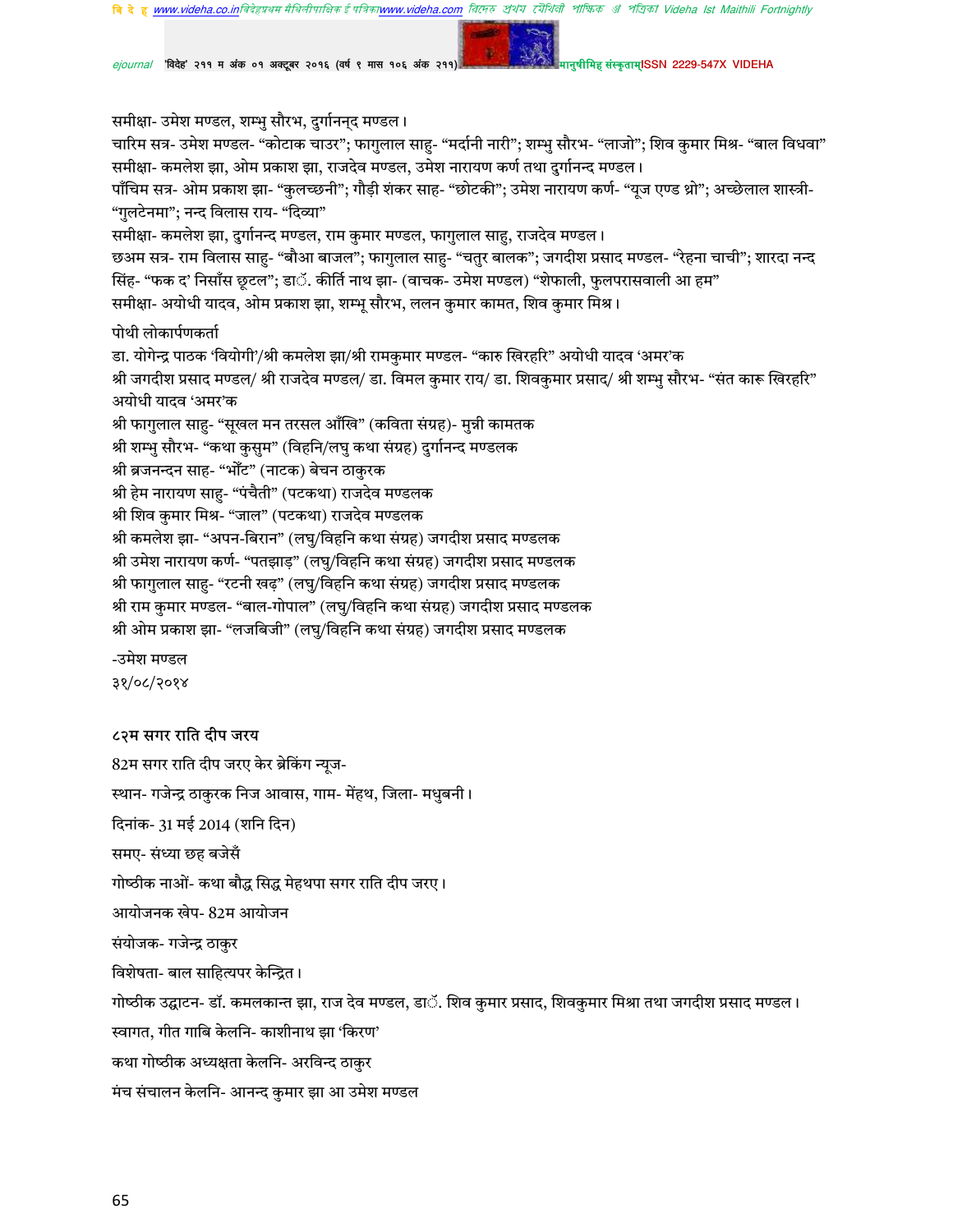'विदेह' २११ म अंक ०१ अक्टूबर २०१६ (वर्ष ९ मास १०६ अंक २११

कृताम्ISSN 2229-547X VIDEHA

अगिला गोष्ठी स्थान- मधुबनी जिलाक भपटियाही गामक सखुआ टोलपर। अगिला गोष्ठीक केन्द्रबिन्दु- स्त्री विमर्श।

आगिला गोष्ठीक संयोजक हेता- नन्द विलास राय।

अगिला गोष्ठीक संभावित तिथि- 30 अगस्त 2014 (शनि दिन)

हकार देलनि- सामुहिक रूपे अगिला गोष्ठी लेल हकार मंचपर नन्द विलास राय देलनि ।

समीक्षा/टिप्पणीमे भाग लेलनि- दुर्गानन्द मण्डल, शिवशंकर श्रीनिवास, राम विलास साहु, बाल गोविन्द्र गोविन्दाचार्य, फागुलाल साहु, नन्द विलास राय, शिवकुमार मिश्र, नारायणजी, कमलकान्त झा, काशीनाथ झा किरण, शिवकुमार प्रसाद, बिपिन कुमार कर्ण, संजीव कुमार समा, उमेश नारायण कर्ण, शारदानन्द सिॅह, जगदीश प्रसाद मण्डल, संजय कुमार मण्डल, हेम नारायण साहु, पंकज सत्यम इत्यादि ।

आठ गोट पोथीक लोकार्पण भेल-

1. बैशाखमे दलानपर- गद्य-पद्य संग्रह संग आत्मकथा लेखक- संदीप साफी। लोकार्पण- डाॅ. कमलकान्त झा, अरविन्द ठाकुर, राजदेव मण्डल, सीताराम साफी

- 2. नेपालक नोर मरुभूमिमे- गद्य-पद्य संग्रह, लेखक- विन्देश्वर ठाकुर। लोकार्पण- जगदीश प्रसाद मण्डल, नन्द विलास राय, चन्डेश्वर खाँ।
- 3. उलहन- विहनि आ लघुकथा संग्रह, लेखक- कपिलेश्वर राउत। लोकार्पण- गजेन्द्र ठाकुर, शिव कुमार प्रसाद, दुर्गानन्द मण्डल।

4. On the Dice Board of the Millennium- Joity Jha Chaudhary. लोकार्पण- कमल कान्त झा, आनन्द कुमार झा, शिव कुमार प्रसाद।

5. The Science of Words कथा संग्रह, अनुवादक- गजेन्द्र ठाकुर। लोकार्पण- असीन ठाकुर, ललन कुमार कामत, अरविन्द कुमार ठाकुर।

6. धांगि बाट बनेबाक दाम अगूबार पेने छँ, गजल संग्रह, गजलकार- गजेन्द्र ठाकुर। लोकार्पण- बाल गोविन्द यादव 'गोविन्दाचार्य', उमेश पासवान, रामदेव प्रसाद मण्डल 'झारूदार' राम सेवक ठाकुर।

7. सहस्रजित- पद्य संग्रह, लेखक- गजेन्द्र ठाकुर, लोकार्पण- बेचन ठाकुर, राम विलास साहु, हेम नारायण साहु।

8. प्रबन्ध-निबन्ध समालोचना भाग- 2, आलोचक- गजेन्द्र ठाकुर। लोकार्पण- अरविन्द ठाकुर, जगदीश प्रसाद मण्डल, फागुलाल साहु, राजदेव मण्डल।

33 गोट विहनि/लघु कथाक पाठ भेल-

1. अखिलेश मण्डल- ललियाएल मुँह

2. ललन कुमार कामत- स्कूलक फीस

- 3. जगदीश प्रसाद मण्डल- 'अवाक्' तथा 'पल भरि'
- 4. चण्डेश्वर खाँ- 'रोटी' तथा 'भोज'
- 5. लक्ष्मी दास- दुश्टपना
- $6.$  जगदानन्द मनु- 'भगवानकैं जे नीक लगनि' तथा 'बड़का बाब्'
- 7. उमेश पासवान- अजोह
- 8. शिव शंकर श्रीनिवास- हाथी आ गीदड
- 9. बेचन ठाकुर- हरिया इन्सपेकटर
- 10. राम सेवक ठाकुर- मोटरीमे कथी छेलै
- 11. गौड़ी शंकर साह- परीक्षा
- 12. राम विलास साहु- बोल-बोध
- 13. नन्द विलास राय- अमर-मदन
- 14. शारदा नन्द सिंह- सुचीमे नाम' तथा 'एकर जवाबदेह के?
- 15. उमेश नारायण कर्ण- म्याऊँ म्याऊँ म्याऊँ

16. संजय कुमार मण्डल- एकन्त

17. शिव कुमार प्रसाद- अदिया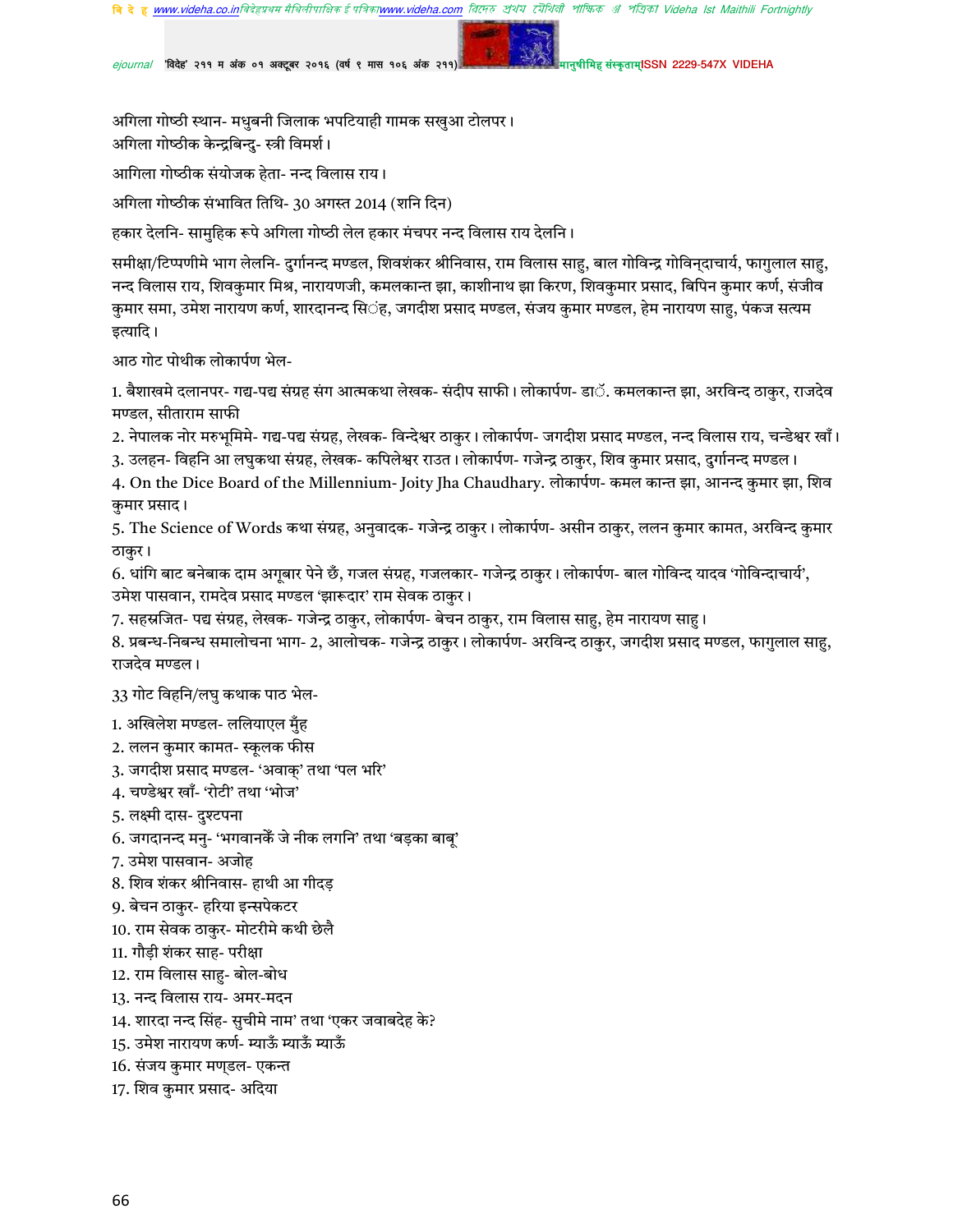**वि दे ह <u>www.videha.co.in</u>विदेहप्रथम मैथिलीपाक्षिक ई पत्रिक<u>ाwww.videha.com</u> दि** াদেহ প্ৰথম মৌথিনী পাক্ষিক প্ৰ পত্ৰিকা Videha Ist Maithili Fortnightly

*ejournal "*विदेह" २११ म अंक ०१ अक्टूबर २०१६ (वर्ष ९ मास १०६ अंक २११) मानुषाला अल्लाह संस्कृताम्ISSN 2229-547X VIDEHA

- 18. अजय कुमार दास 'पिन्टूजी'- सचेतल प्रेम
- 19. पंकज सत्यम- जननायक
- 20. शिव कुमार मिश्र- गर्म आन्हर
- 21. दुर्गानन्द मण्डल- बुइध
- 22. फागुलाल साहु- माँ केर डाँट
- 23. राजदेव मण्डल- रूसल बौआ
- 24. कपिलेश्वर राउत- खराप
- 25. कमलकान्त झा- साँझक सुख
- 26. बिपिन कुमार कर्ण- निश्छल नारी
- 27. उमेश मण्डल- दुध
- 28. योगेन्द्र पाठक 'वियोगी'- खजाना, कथा पाठ- उमेश मण्डल
- 29. गजेन्द्र ठाकुर- रेश
- 30. दीपाली झा- दादीक गाम, कथा पाठ- आनन्द कुमार झा
- 31. अरविन्द ठाकुर- बेदरमैत

### ८१म सगर राति दीप जरय

देवघरमे 81म सगर राति दीप जरए सफलता पूर्वक सम्पन्न भेल :: उमेश मण्डल

स्व. मायानन्द मिश्र तथा जीवकान्तक स्मृतकेँ समरपित 81म सगर राति दीप जरए केर आयोजन दिनांक 22 मार्च 2014केँ श्री ओम प्रकाश झाक संयोजकत्वमे संध्या 6 बजेसँ देवघरक बम्पास टॉनक बिजली कोठी-3 मे आयोजित भेल। ओयोजनक उद्घाटन दीप प्रज्वलित करि कऽ श्री ओ.पी. मिश्राजी केलनि । मिथिलाक गाम-गामसँ आ भारतक शहर-शहरसँ आएल कथाकार, साहित्यकार, समालोचक तथा साहित्य प्रेमीक कसगर जुटान छल। साँझक पाँचे बजेसँ जुटान हुअ लगल। मिडियाकर्मीक थहाथही शुरू भऽ गेल। शुभारम्भ मंगला चरणसँ श्री एस.के. मिश्राजी केलनि। झारूदारजी अपन सृजित अनुपम गीत "हम नै छी अहाँ योग यौ पाहुन/ अहाँ छी बड़ा महान/ स्वागत स्वीकार करू श्रीमान/ अहाँ छी गंगा अहाँ छी यमुना/ पग धुलसँ पावण भेल अँगना…।" गाबि उपस्थित साहित्यप्रेमी आ साहित्यकारकैं स्वागत केलनि ।

पोथीक लोकार्पण शुरू भेल। गजेन्द्र ठाकुरक संग सम्पादनमे सम्पादित मिथिलाक पंजी प्रबन्ध "जीनाेम मैपिंग भाग- 2" आ "जिनीयोलोजिकल मैपिंग" 950 एडीसँ 2009 एडी धरिक पंजीक लोकार्पण श्री ओम प्रकाश झा, डॉ. योगानन्द झा आ श्री राजीव रंजन मिश्रा जीक हाथे भेल। शिवकुमार झा 'टिल्लू'जी रचित समालोचनाक पोथी "अंशु" केर लोकार्पण श्री जगदीश प्रसाद मण्डल, श्री राजदेव मण्डल आ श्री बेचन ठाकुरजी केलनि। अंग्रेजी-मैथिली शब्द कोष भाग-2, "मैथिली-अंग्रेजी कम्प्यूटर शब्दकोष" तथा बेचन ठाकुरक "ऊँच-नीच" नाटकक लोकार्पण सेहो भेल।

दू शब्दक कड़ीमे प्रवेश केलौं। ओ.पी.मिश्रा, दिलीप दास, ओम प्रकाश झा, दैनिक समाचार पत्र प्रभात खबर केर सम्पादक श्री सुशील भारती मैथिलीक दशा दिसापर अपन विचार प्रकट केलनि। ओ कहलनि-

"अही तरहक आयोजन मैथिलीक सम्पूर्ण विकासक मार्ग सहज बनौत।"

आयोजककेॅ धन्यवाद ज्ञापन करैत एक-सँ-एक साहित्यकार अपन मनक खुलता बात मैथिली विकास लेल स्वतंत्रता पूर्वक मंचपर रखलनि । मुख्य अतिथि ओ.पी. मिश्राजी सेहो एकटा सुन्दर गीत गाबि स्वागतक भाव प्रकट केलनि । राजीव रंजनजी स्वलिखित गजल गाबि अपन भाव प्रकट केलनि। सगर राति दीप जरए (सभ अज्ञानीमे ज्ञानक दीप जरौ) कथायात्राक मादे श्री जगदीश प्रसाद मण्डलक विचार बकतनक संग लिखतनमे सेहो विस्तारपूर्वक आएल। दू पिट्ठा कागत हाथे-हाथ बाँटल गेल। जे ऐ लिंकपर उपलब्ध अछि-

# http://maithili-samalochna.blogspot.in/…/…/blog-post\_24.html

34 गोट लघुकथा/विहनि कथाक पाठ भेल। सात पालीमे बाँटि सभ कथाक पाठ करौल गेल। अंतिम पाली छोड़ि छबो पालीमे पठित कथापर तीन गोट समीक्षकक समीक्षा अबैत रहल आ समीक्षाक समीक्षा सेहो होइत रहल। समीक्षाक समीक्षा केनिहार सभ छला राजदेव मण्डल, नन्द विलास राय, भाष्कर झा, उमेश मण्डल, चन्दन झा, डॉ. धनाकर ठाकुर, बिपीन कुमार कर्ण इत्यादि। प्रतिसमीक्षाक क्रममे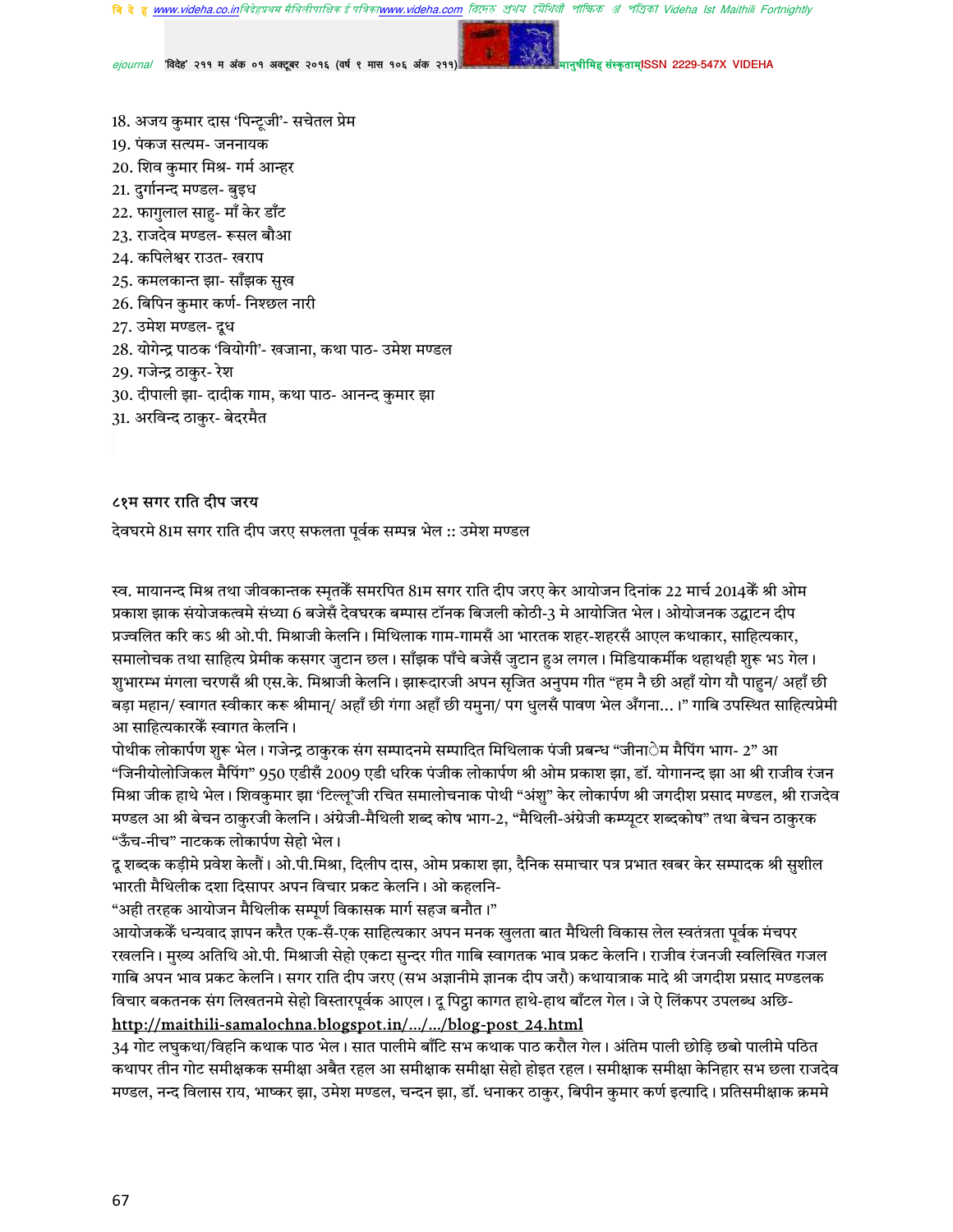রিদেহ প্রথম মৌথিনী পাক্ষিক রা পত্রিকা Videha Ist Maithili Fortnightly www videha co inविदेहप्रथम मैथिलीपाक्षिक ई

'विदेह' २११ म अंक ०१ अक्टूबर २०१६ (वर्ष ९ मास १०६ अंक २११

एक गोट विचारणीय टिप्पणी आएल। ओ छल, युवा समीक्षकक। अपन विचार व्यक्त करैत कहलखिन-

"समसामयिक कथाक गहराइकें आधनिक पाठक स्वागत नै करए चाहैए। से ई कथाक दोष भेल। फलस्वरूप पाठकक अभाव अछि।" संचालक गजेन्द्र ठाकुरजी ऐ विचारपर असहमति जँतौलनि । कहलखिन-

कतामISSN 2229-547X VIDEHA

"ई तँ भाषाक विशेषता छिऐ जे कथानककेँ गहराइ प्रदान करै छै। जेकर अभाव मैथिली साहित्यकेँ पाठक विहिन केने रहल।" ऐ तथ्यकैं सत्यापित करैत ठाकुरजी आइसलैण्डक भाषाक जिकिर केलनि ।

दु सत्रक पछाति भोजनावकाश भेल। मिथिलाक खान-पानक आधनिक रूप अकतियार केने छला आयोजक। करीब 125 गोटे एक पाँतिमे बैस भोजन केलनि । ऐ तरहक समायोजनसँ हनका मुँहक रोहानी फुलाएल गुलाबक फुल सन देखबामे आएल । बारीक सभ फुदैक-फुदैक अपन-अपन जिम्माकेँ जीतैत खेलाड़ी जकाँ निर्वहन करैत देखल गेला। भोजनक घंटा भरि पछाति पुन: अगिला सत्रक यात्रा शुरू भेल। पठित कथापर समीक्षा हेतु विशेष सुिवधा प्रदान कएल गेल छल। ओ ई जे जँ समीक्षक पठित कथाकेँ कोनो कारणे धियानसँ नै सुनि पबथि तँ हुनका लेल कथाक पाण्डुलिपि उपलब्ध करौल जाइ छल। संचालकक कहब रहनि जे मैथिली साहित्यमे समीक्षाक स्थिति उमदा नै अछि। ऐपर श्री अरविन्द ठाकुर असहमति व्यक्त केलनि। ओ कहलनि- "सगर राितक अलिखित निअमो रहल अछि जे समीक्षापर समीक्षासँ गोष्ठीमे विवाद बढ़ि सकैए तँए एहेन कार्यसँ बँचक चाही।"

सम्पूर्ण कार्यक्रमक लाइव प्रसारण कएल गेल। सगर रातिक इतिहासक पन्नामे ई एक गोट अनुपम कार्य सिद्ध हएत। सम्पूर्ण कार्यक्रमक विडिओ यू-ट्यूबपर उपलब्ध करौल जाएत तेकरो बेवस्था आयोजक केने छला। मैथिली साहित्यकैं पूर्णत: इलेक्ट्रॉनिक स्पोर्ट भेटौ ऐ हेतु आयोजक प्रतिवद्ध छला।

अगिला गोष्ठी हेतु दू गोट प्रस्ताव आएल। बहसंख्यक साहित्यकारक विचारकेँ आगु बढ़बैत अध्यक्ष श्री जगदीश प्रसाद मण्डल भावी संयोजककेँ दीप आ उपस्थिति पुस्तिका हश्तगत करौलनि। 31 मई 2014केँ मधुबनी जिलाक मेंहथ गाममे 82म कथा गोष्ठी हेतु भावी संयोजक श्री गजेन्द्र ठाकुर समगर्दा हकार दऽ सभकेँ आमंत्रित करैत कहलखिन-

"बालकथापर केन्द्रित अगिला गोष्ठी आयोजित हएत।"

अंतमे संयोजक श्री ओम प्रकाश झा आयोजक धन्यवाद ज्ञापन करैत कहलनि-

"81m Sagar Raati Deep Jaray katha Gosthi 22 March 2014 saanjh sa shuru bha ka 23 March 2014 ke bhor me safalta poorvak Deoghar me sampann bha gel. Ehi beruka katha gosthi ke swargiy Mayanand babu aa swargiy Jeevkant ke samarpit kayal gel. Gosthik adhyakshta sri Jagdish Pd Mandal kayalanhi aa sanchalak chhalaah Sri Gajendra Thakur. Mukhy atithi Sri O. P. Mishra chhalaah. Kul 29 got kathaakaarak dwara 35 got katha paaTh kayal gel. Samalochna seho badd neek rahal. Kul milaa ka kathaa goshthi ekTa neek workshop saabit bhel. Katha goshthi me aaynihaar sab kathakaar lokani ke hum hriday sa aabhari chhi. Sangahi ahaa sab shubhkaamna denihaar mitra sabhak seho aabhari chhi. Kichhu gote anupasthitik khed prakaT karait shubhkaamna prakaT kelanhi, hunko sabhak aabhari chhi. Je jaani boojhi ka nai aylaah tinko aabhari chhi kiyak ta hunkar vyavhaar humra bheetar Maa Maithilik prati pratibaddhtaa aar badhaa delanhi."

81म सगर राति दीप जरए- देवघरमे ससम्पन्न भेल 82म कथा गोष्ठी मेंहथमे होएत मायानन्द मिश्र जीवकान्त स्मति-सगर राति दीप जरए केर 81म कथा गोष्ठी– देवघर (झारखण्ड) संयोजक- ओम प्रकाश झा उद्घाटन सत्र-दीप प्रज्वलन- श्री ओ.पी. मिश्रा एवं समस्त कथाकार संचालन- ओम प्रकाश झा लोकार्पण सत्र-अध्यक्ष- जगदीश प्रसाद मण्डल मुख्य अतिथि- श्री ओ.पी. झा आ श्री गजेन्द्र ठाकुर संचालक- उमेश मण्डल द शब्द-1. ओ.पी. झा, अवकाश प्राप्त अभियंता- झारखण्ड सरकार 2. सुशील भारती, संपादक, प्रभात खबर हिन्दी दैनिक।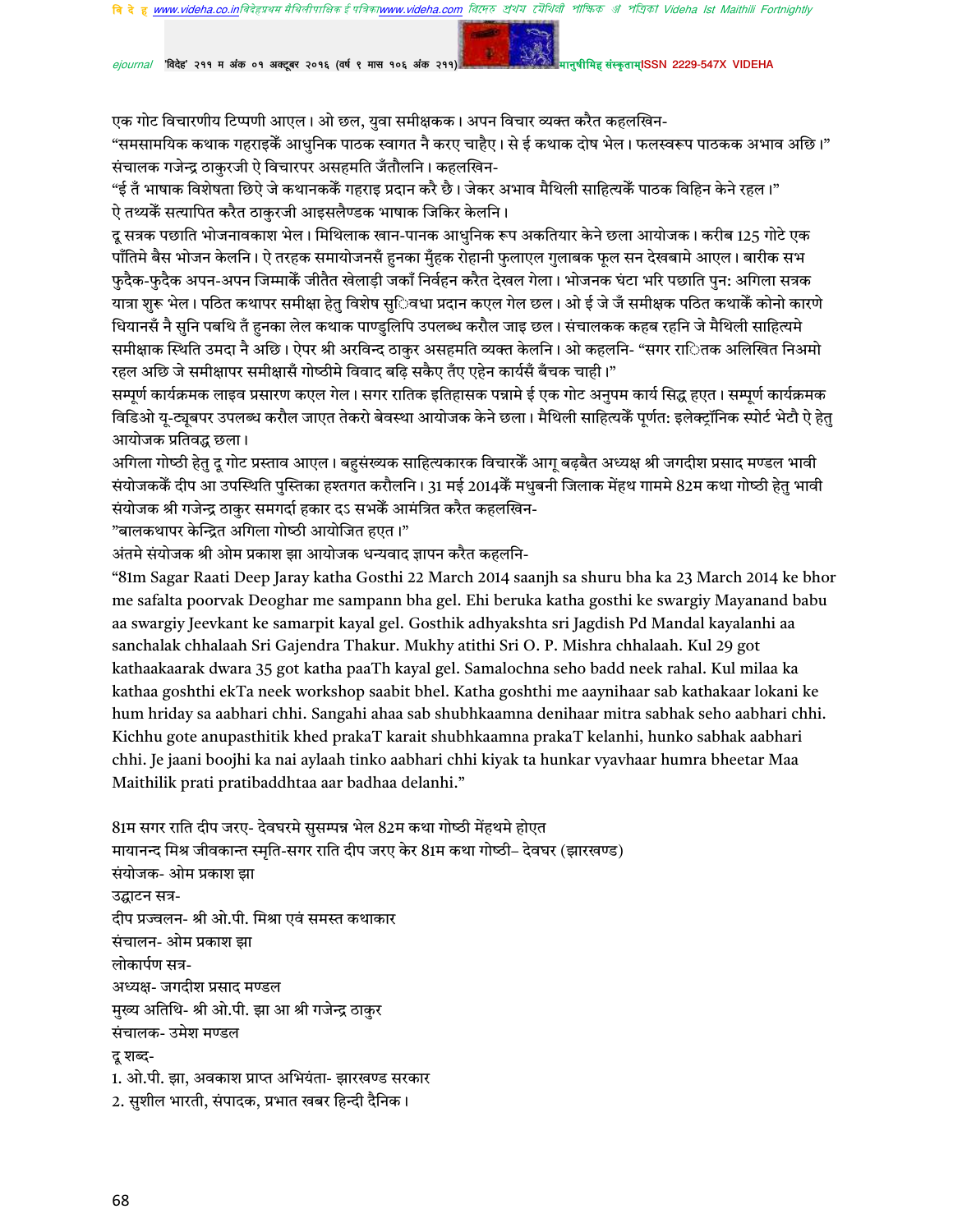রিদেহ প্রথম মৌথিনী পাক্ষিক প্রা পত্রিকা Videha Ist Maithili Fortnightly **वि दे हु www.videha.co.in**विदेहप्रथम मैथिलीपाक्षिक ई पत्रिका**w** w videha com

ejournal 'विदेह' २११ म अंक ०१ अक्टूबर २०१६ (वर्ष ९ मास १०६ अंक २११

कृताम्ISSN 2229-547X VIDEHA

3. दिलीप दास 4. ओम प्रकाश झा 5. मिथिलेश कुमार 6. जगदीश प्रसाद मण्डल कथा सत्र-अध्यक्ष- श्री जगदीश प्रसाद मण्डल, वरिष्ठ साहित्यकार मंच संचालक- श्री गजेन्द्र ठाकुर, संपादक, 'विदेह' इण्टरनेशनल ई-जनरल पहिल सत्रमे पठित कथा एवं कथाकार-असली हीरा- श्री दुर्गानन्द मण्डल (निर्मली) रिक्शाक भाड़ा आ बुधिए बताह- श्रभ् फागुलाल साहु (सखुआ) बुढ़िया मैया- ओम प्रकाश झा (भागलपुर) केते बेर- उमेश मण्डल (निर्मली) समीक्षक-योगानन्द झा राजदेव मण्डल अरविन्द ठाकुर प्रमोद कुमार झा समीक्षाक समीक्षक नन्द विलास राय चन्दन झा धनाकर ठाकुर दोसर सत्र-सभसँ बड़का भी.आई.पी. गेष्ट- श्री नन्द विलास राय (भपटियाही) डरक डंका- श्री राजदेव मण्डल (मुसहरनियाँ) ई छी हमर मजबूरी आ इमानदारीक पाठ- श्री राम विलास साहु (लक्ष्मिनियाँ) अप्पन माए-बाप- श्री ललन कुमार कामत (ललमनियाँ) तेसर सत्र-छिन्ना-झपटी- श्री शिव कुमार मिश्र (बेरमा) बड़का मोछ- श्री कपिलेश्वर राउत (बेरमा) उतेढ़क श्राद्ध- श्री शम्भू सौरभ (बैका) जातिक भोज- श्री उमेश पासवान (औरहा) चारिम सत्र-गुरुदक्षिणा- डाॅ. योगानन्द झा (कबिलपुर) अपराध- श्री पंकज सत्यम् (मधुबनी लगक) ककर चरवाही आ चुनावधर्मी लोक- डॉ. उमेश नारायण कर्ण कबाउछ- डॉ. धनाकर ठाकुर पाँचम सत्र-आन्हर- श्री अखिलेश कुमार मण्डल (बेरमा) सरकारीए नौकरी किएक- बिपीन कुमार कर्ण (रेवाड़ी) बनमानुष आ मनुष- डाॅ. शिवकुमार प्रसाद (सिमरा) वृधापेंसन आ मजबुरी- श्री शारदानन्द सि**ं**ह पानि- श्री बेचन ठाकुर छअम सत्र-सत्ता-चरित- श्री अरविन्द ठाकुर (सुपौल)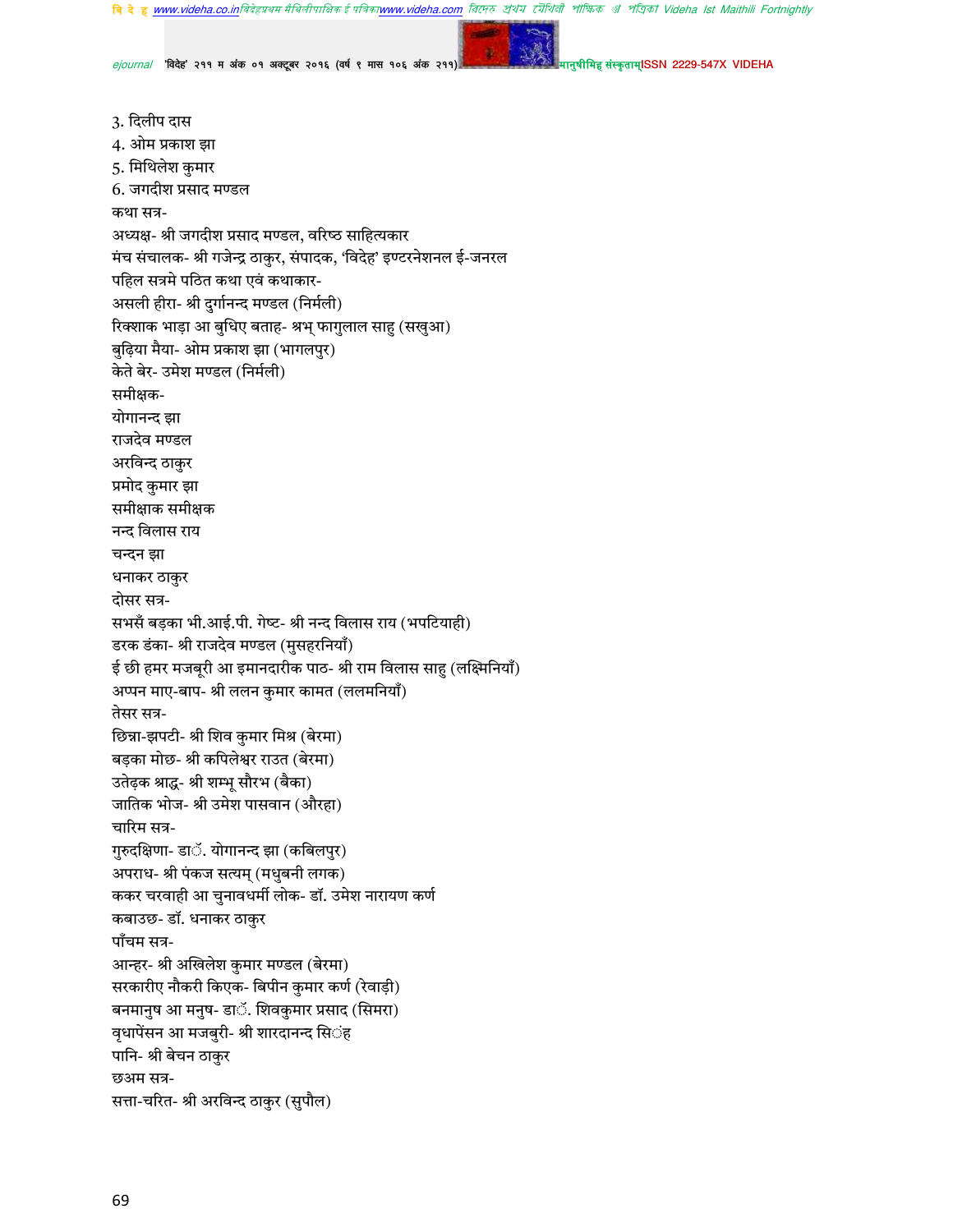রিদেহ প্রথম মৌথিনী পাক্ষিক প্র পত্রিকা Videha Ist Maithili Fortnightly **वि दे ह www.videha.co.in**विदेहप्रथम मैथिलीपाक्षिक ई पां

'विदेह' २११ म अंक ०१ अक्टूबर २०१६ (वर्ष ९ मास १०६ अंक २१

मISSN 2229-547X VIDEHA

बापक प्राण- श्री भाष्करानन्द झा भाष्कर (कोलकाता) संबोधन- श्री चन्दन कुमार झा (कोलकाता) ठीका- श्री आमोद कुमार झा चौठिया- श्री अच्छेलाल शास्त्री (सोनवर्षा) सातम सत्र-तखन, जखन- श्री गजेन्द्र ठाकुर (दिल्ली) चैन-बेचैन- श्री जगदीश प्रसाद मण्डल (बेरमा) पहिल सगर राति जकरा सगर विश्वमे लाइव प्रसारित कएल गेल,

लिंक छल: https://new.livestream.com/accounts/7191650/events/2827795

ऐ तरहेँ देवघरक गोष्ठीमे कुल कथाकारक संख्या 29 छल। 34 गोट कथाक पाठ भेल।

### 80म सगर राति दीप जरय

80म कथा गोष्ठी "कथा मिलन सदाय-सगर राति दीप जरय" निर्मलीमे पठित कथा एवं कथाकारक नाओं-

- 1. जीवपर दया करी- पल्लवी कुमारी
- 2. स्पेशल परमीट- ओम प्रकश झा
- 3. ढेपमारा गोसाँइ- ओम प्रकाश झा
- 4. ओ स्त्री सदरे आलम गौहर
- 5. बाल अधिकार- नारायण झा
- 6. मांग- अमित मिश्र
- 7. नवतुरिया- अमित मिश्र
- 8. जनता लेल- अमित मिश्र
- 9. थ्रीजी- मुकुन्द मयंक
- 10. पढ़ाइ आ खेती- बिपीन कुमार कर्ण
- 11. बदरिया मूसक घर- उमेश पासवान
- 12. अपन घर- लक्ष्मी दास
- 13. मित्र- नारायण यादव
- 14. प्रेम एगो अचम्भा बाल मुकुन्द पाठक
- 15. भगवानक पूजा- संजय कुमार मण्डल
- 16. विपन्नता- पंकज सत्यम
- 17. गौतमक अहिल्या-- दुखन प्रसाद यादव
- 18. तरकारीक चोर- ललन कुमार कामत
- 19. व्यंग्य- मिथिलेश कुमार व्यास
- 20. खेनिहारक लेखा- चंदन कुमार झा
- 21. चाहबला- कपिलेश्वर राउत
- 22. बिलाइ रस्ता काटि देलक- राम विलास साहु
- 23. भैरवी- रौशन कुमार झा
- 24. संदेह- शारदा नन्द सिंह
- 25. अंधविश्वास- शम्भू सौरभ
- 26. डीजे ट्रोली- बेचन ठाकुर
- 27. मुखियाजी सँ मंत्री धरि एक्के रंग- दुर्गा नन्द ठाकुर
- 28. कारागार- किशलय कृष्ण
- 29. पैघ लोक के?- नन्द विलास राय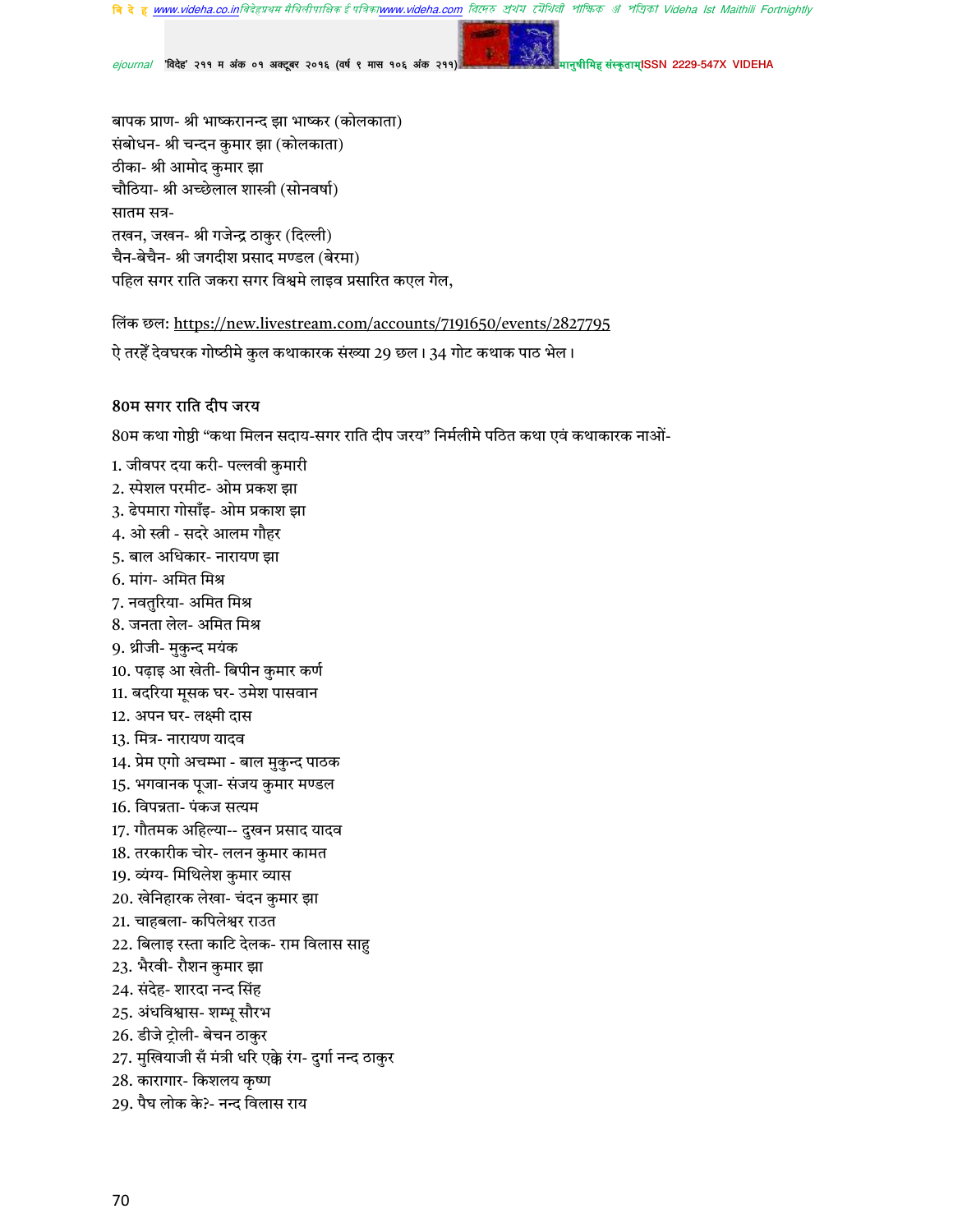**बि दे हु <u>www.videha.co.in</u>विदेहप्रथम मैथिलीपाक्षिक ई पत्रिका<u>www.videha.com</u> রিদে***ठ প্র***থম মৌথিলী পাক্ষিক ঐ পত্রিকা Videha Ist Maithili Fortnightly** 

ejournal 'विदेह' २११ म अंक ०१ अक्टूबर २०१६ (वर्ष ९ मास १०६ अंक २११)

ह संस्कृताम्ISSN 2229-547X VIDEHA

- 30. पेंच-पाँच- शिव कुमार मिश्र
- 31. महेशबाबूक चौकपर एकदिन- गौड़ी शंकर साह
- 32. परिवर्त्तन- राजदेव मण्डल
- 33. एकघाप जमीन- जगदीश प्रसाद मण्डल
- 34. गइ बुढ़िया हम बड़ बिहर छी- डॉ. शिव कुमार प्रसाद
- 35. भीखमंगा- डॉ. अशोक अविचल

मिथिलांचलक प्रसिद्ध साहित्यिक मंच "सगर राति दीप जरय" केर 80म आयोजन जे निर्मली (सुपौल)मे स्थानीय कलाकार स्व. मिलन सदाय केर नाओंपर आयोजित छल तइ कथा गोष्ठीमे जे समीक्षक-आलोचक सभ पठित कथापर समीक्षा केने रहथि, आलोचना केने रहथि से सूची निम्न अछि-

डॉ. शिव कुमार प्रसाद ओम प्रकाश झा राजदेव मण्डल जगदीश प्रसाद मण्डल डॉ. अशोक अविचल डॉ. रामाशीष सिंह उमेश पासवान चन्दन कुमार झा राम विलास साहु फागुलाल साहु पंकज सत्यम् किशलय कृष्ण शंभु सौरभ कपिलेश्वर राउत बाल गोविन्द यादव गोविन्दाचार्य वीरेन्द्र कुमार यादव राम विलास साफी शिव कुमार मिश्र दुर्गानन्द मण्डल नारायण यादव संजय कुमार मण्डल राम प्रवेश मण्डल नारायण यादव बालमुकुन्द पाठक बेचन ठाकुर दुर्गानन्द ठाकुर शारदा नन्द सिंह

80म सगर राति दीप जरय'' निर्मलीमे 45 गोट पोथीक लोकार्पण-बाल निबंध-1. देवीजी (ज्योती झा चौधरी) कवि राजदेव मण्डल विविधा-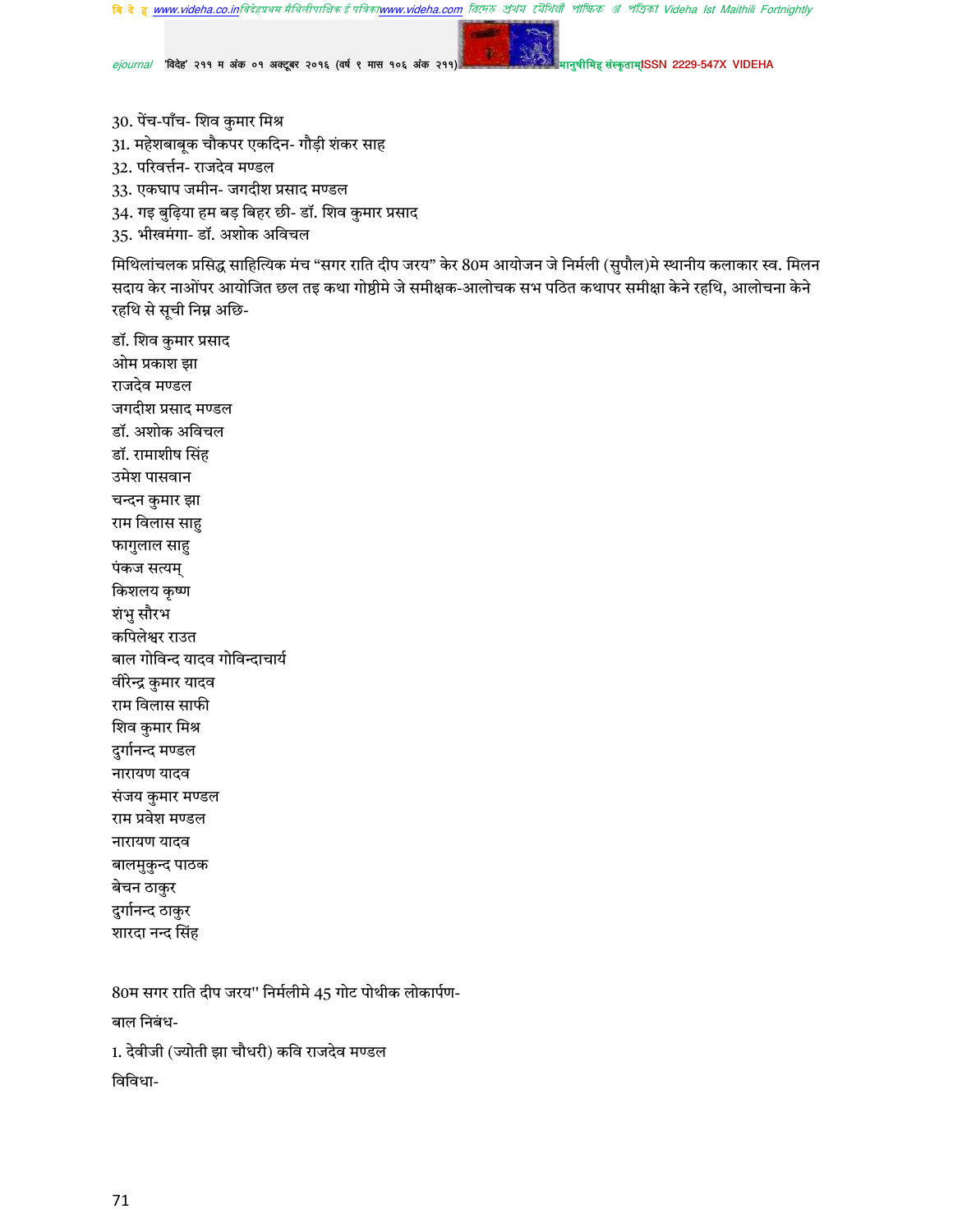**वि दे ह www.videha.co.in**विदेहप्रथम मैथिलीपाक्षिक ई पत्रिका**w** াদেহ প্ৰথম মৌথিনী পাক্ষিক প্ৰ পত্ৰিকা Videha Ist Maithili Fortnightly

*ejournal "*विदेह" २११ म अंक ०१ अक्टूबर २०१६ (वर्ष ९ मास १०६ अंक २११) मानुषाला अल्लाह संस्कृताम्ISSN 2229-547X VIDEHA

1. कुरुक्षेत्रम अन्तर्मनक- (गजेन्द्र ठाकुर) डॉ. बचेश्वर झा

शब्द.कोष-

1. अंग्रजी-मैथिली शब्दकोष- (गजेन्द्र ठाकुर) डॉ. रामाशीष सिंह

2. मैथिली-अंग्रेजी शब्दकोष- (गजेन्द्र ठाकुर) डॉ. अशोक अविचल

विहनि कथा संग्रह-

- 1. बजन्ता-बुझन्ता (जगदीश प्रसाद मण्डाल) अनुमण्डलाधिकारी अरूण कुमार सिंह
- 2. तरेगन- दोसर संस्करण (जगदीश प्रसाद मण्डल)- विधायक सतीश साह

लघु कथा संग्रह-

- 1. सखारी-पेटारी (नन्द विलास राय) डॉ. शिवकुमार प्रसाद
- 2. उलबा चाउर (जगदीश प्रसाद मण्डल) विनोद कुमार 'विकल'
- 3. अर्द्धांगिनी (जगदीश प्रसाद मण्डल) दुर्गानन्द मण्डल
- 4. सतभैंया पोखरि (जगदीश प्रसाद मण्डल) प्रो. जयप्रकाश साह
- 5. भकमोड़ (जगदीश प्रसाद मण्डल) फागुलाल साहु

दीर्घ कथा संग्रह-

1. शंभुदास (जगदीश प्रसाद मण्डल) सदरे आलम गौहर

कविता संग्रह-

- 1. बसुन्धरा (राजदेव मण्डल) गजलकार ओम प्रकाश झा
- 2. राति-दिन (जगदीश प्रसाद मण्डल) रामजी प्रसाद मण्डल
- 3. रथक चक्का उलटि चलै बाट (रामविलास साहु) नाटककार बेचन ठाकुर
- 4. निश्तुकी दोसर संस्करण (उमेश मण्डल) जनकवि रामदेव प्रसाद मण्डल 'झारूदार'
- 5. इन्द्र्धनुषी अकास (जगदीश प्रसाद मण्डल) पत्रकार राम लखन यादव
- 6. प्रतीक (मनोज कुमार कर्ण मुन्नाजी) अधिवक्ता वीरेन्द्र कुमार यादव

गजल संग्रह-

- 1. क्यो जानि नै सकल हमरा (ओम प्रकाश झा) साहित्यकार जगदीश प्रसाद मण्डल
- 2. माझ आंगनमे कतियाएल छी (मनोज कुमार कर्ण मुन्नाजी) गायक रामविलास यादव
- 3. मोनक बात (चन्दन कुमार झा) डॉ. शिवकुमार प्रसाद
- 4. अंशु (अमित मिश्र) कथाकार कपिलेश्वर राउत

गीत संग्रह-

- 1. गीतांजलि (जगदीश प्रसाद मण्डल) अमीत मिश्र
- 2. तीन जेठ एगारहम माघ (जगदीश प्रसाद मण्डल) चन्दन कुमार झा
- 3. सरिता (जगदीश प्रसाद मण्डल) बालमुकुन्द
- 4. सुखाएल पोखरिक जाइठ (जगदीश प्रसाद मण्डल) बिपीन कुमार कर्ण
- 5. हमरा बिनु जगत सुन्ना छै (रामदेव प्रसाद मण्डल 'झारूदार') अधिवक्ता मनोज कुमार बिहारी
- 6. क्षणप्रभा- (शिव कुमार झा 'टिल्लू'') राजाराम यादव

अनुवाद साहित्य-

1. पाखलो (उपन्यास (कोंकणीसँ हिन्दी सेवी फर्णांडिस एवं शंभु कुमार सिंह तथा हिन्दीसँ मैथिली शंभु कुमार सिंह- कवि शंभु सौरभ नाटक-

- 1. रिहलसल (रवि भूषण पाठक) कवि राम विलास साफी
- $\,$ 2. बिसवासघात (बेचन ठाकुर) बाल गोविन्द यादव 'गोविन्दाचार्य'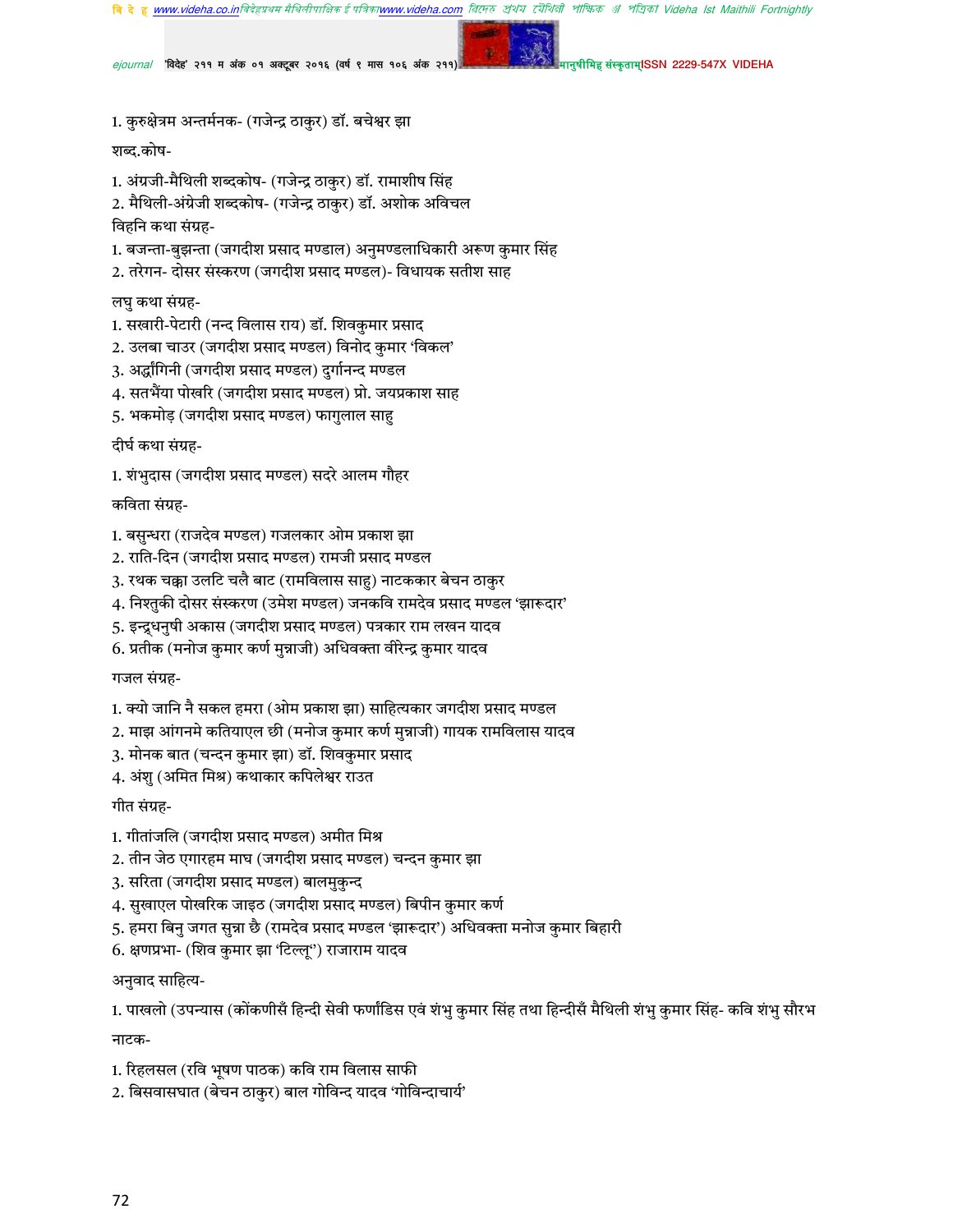রিদেহ প্রথম মৌথিনী পাক্ষিক গ্র পত্রিকা Videha Ist Maithili Fortnightly

'विदेह' २११ म अंक ०१ अक्टूबर २०१६ (वर्ष ९ मास १०६ अंक २११)

कृताम्ISSN 2229-547X VIDEHA

- 3. बाप भेल पित्ती आ अधिकार (बेचन ठाकुर) कवि रामविलास साहु
- 4. रत्नाकार डकैत (जगदीश प्रसाद मण्डल) किशलय कृष्ण
- 5. स्वयंवर (जगदीश प्रसाद मण्डल) कवि शंभु सौरभ
- 6. पंचवटी एकांकी संचयन- (जगदीश प्रसाद मण्डल) उपन्यासकार राजदेव मण्डल
- 7. कम्प्रोमाइज- (जगदीश प्रसाद मण्डल) कथाकार राम प्रवेश मण्डल
- 8. झमेलिया बिआह (जगदीश प्रसाद मण्डल) अधिवक्ता वीरेन्द्र् कुमार यादव

#### उपन्यास

- 1. हमर टोल (राजदेव मण्डल) कवि हेम नारायण साहु
- 2. जीवन संघर्ष (दोसर संस्करण) जगदीश प्रसाद मण्डाल) नारायण यादव
- 3. बड़की बहिन (जगदीश प्रसाद मण्डल) कवि शारदा नन्द सिंह
- 4. जीवन-मरण (दोसर संस्करण) (जगदीश प्रसाद मण्डल) डाकबाबू छजना
- 5. नै धाड़ैए (बाल उपन्यास, जगदीश प्रसाद मण्डल) गुरुदयाल भ्रमर
- सहत्रबाढ़नि (ब्रेल लिपि) गजेन्द्र ठाकुर) शिक्षक मनोज कुमार राम

वायोग्राफी-

1. जगदीश प्रसाद मण्डल एकटा वायोग्राफी- (गजेन्द्र ठाकुर) कवि उमेश पासवान संस्मरण साहित्य-

मध्य प्रदेशक यात्रा (ज्योति झा चौधरी) कथाकार नन्द विलास राय

#### ७९म सगर राति दीप जरय

सगर राति दीप जरय'क ७९म आयोजन 'कथा कोसी' उमेश पासवानक संयोजकत्वमे औरहामे सम्पन्न/ ८०म सगर राति दीप जरय सुपौल जिलाक निर्मलीमे उमेश मण्डलक संयोजकत्वमे- उमेश मण्डल

सगर राति दीप जरय'क ७९म आयोजन 'कथा कोसी' नामक वैनरक नीचाँ दिनांक १५ जून संध्या ६.३० बजेसँ शुरू भऽ १६ जूनक भिनसर ६ बजे धरि लौकही थाना अन्तर्गत औरहा गामक मध्य विद्यालयक नव निर्मित भवनमे श्री उमेश पासवानक संयोजकत्वमे सुसम्पन्न भेल। अगिला ८०म गोष्ठी सुपौल जिलाक निर्मलीमे हेबाक लेल उमेश मण्डलक प्रस्ताव आएल जे सर्वसम्मतिसँ मान्य भऽ घोषित भेल।

श्री जगदीश प्रसाद मण्डल एवं श्री रामचन्द्र पासवान जीक संयुक्त अध्यक्षतामे तथा श्री वीरेन्द्र कुमार यादव आ श्री दुर्गागान्द मण्डलक संयुक्त संचालनमे ऐ कथा गोष्ठीक भरि रातिक यात्रा भेल। गोष्ठीक शुभारम्भ श्री लक्ष्मी नारायण सिंह एवं श्री रामचन्द्र पासवानजी संयुक्त रूपे दीप प्रज्वलित कऽ उद्घाटन केलनि। दीप प्रज्वलनमे डॉ. रामानन्द झा 'रमण' श्री हेम नारायण साह श्री शंभु सौरभ संग-संग प्रेक्षागारमे उपस्थित सभ कथा-साहित्य प्रेमी थोपड़ी बजा सहयोग केलनि ।

विदेह-सदेह-५ विदेह मैथिली विहनि कथा, विदेह सदेह-६ विदेह मैथिली लघुकथा, विदेह-सदेह-७ विदेह मैथिली पद्य, विदेह-सदेह-८ विदेह मैथिली नाट्य उत्सव, विदेह-सदेह-९ विदेह मैथिली शिशु उत्सव तथा विदेह-सदेह-१० विदेह मैथिली प्रबन्ध-निबन्ध-समालोचना नामक पोथीक लोकार्पण स्थानीय विद्वतजन श्री संजय कुमार सिंह, श्री रामचन्द्र पासवान, श्री मिथिलेश सिंह, श्री राजदेव मण्डल, श्री लक्ष्मी नारायण यादव तथा श्री वीरेन्द्र प्रसाद सिंह (दुर्गानन्द मण्डल) जीक हाथे भेल।

लोकार्पण सत्रक पछाति दू-शब्दक एकटा महत्वपूर्ण सत्रक सेहो आयोजन भेल जइमे श्री रामचन्द्र पासवान, श्री बेचन ठाकुर, श्री कपिलेश्वर राउत, श्री कमलेश झा, श्री राजदेव मण्डल, श्री राम विलास साहु, श्री उमेश नारायण कर्ण, श्री रामानन्द झा 'रमण', श्री शंभु सौरभ, श्री वीरेन्द्र यादव, श्री दुगानन्द मण्डल, श्री जगदीश प्रसाद मण्डल, श्री हेम नारायण साहु, डॉ शिवकुमार प्रसाद, श्री अरूणाभ सौरभ तथा हम माने उमेश मण्डल आ संयोजक श्री उमेश पासवान द्वारा 'सगर राति दीप जरय' कथा गोष्ठीक दीर्घ यात्रा तथा उदेसपर सभागारमे उपस्थित दूर-दूरसँ आएल कथाकार, समीक्षक-आलोचक एवं स्थानीय साहित्य प्रेमीक समक्ष अपन-अपन मनतव्य रखलनि । सगर रातिक ७५म आयोजनक पश्चात ७६म आयोजन जे श्री देवशंकर नवीन दिल्लीमे करेबाक घोषना तँ केने रहथि मुदा से नै करा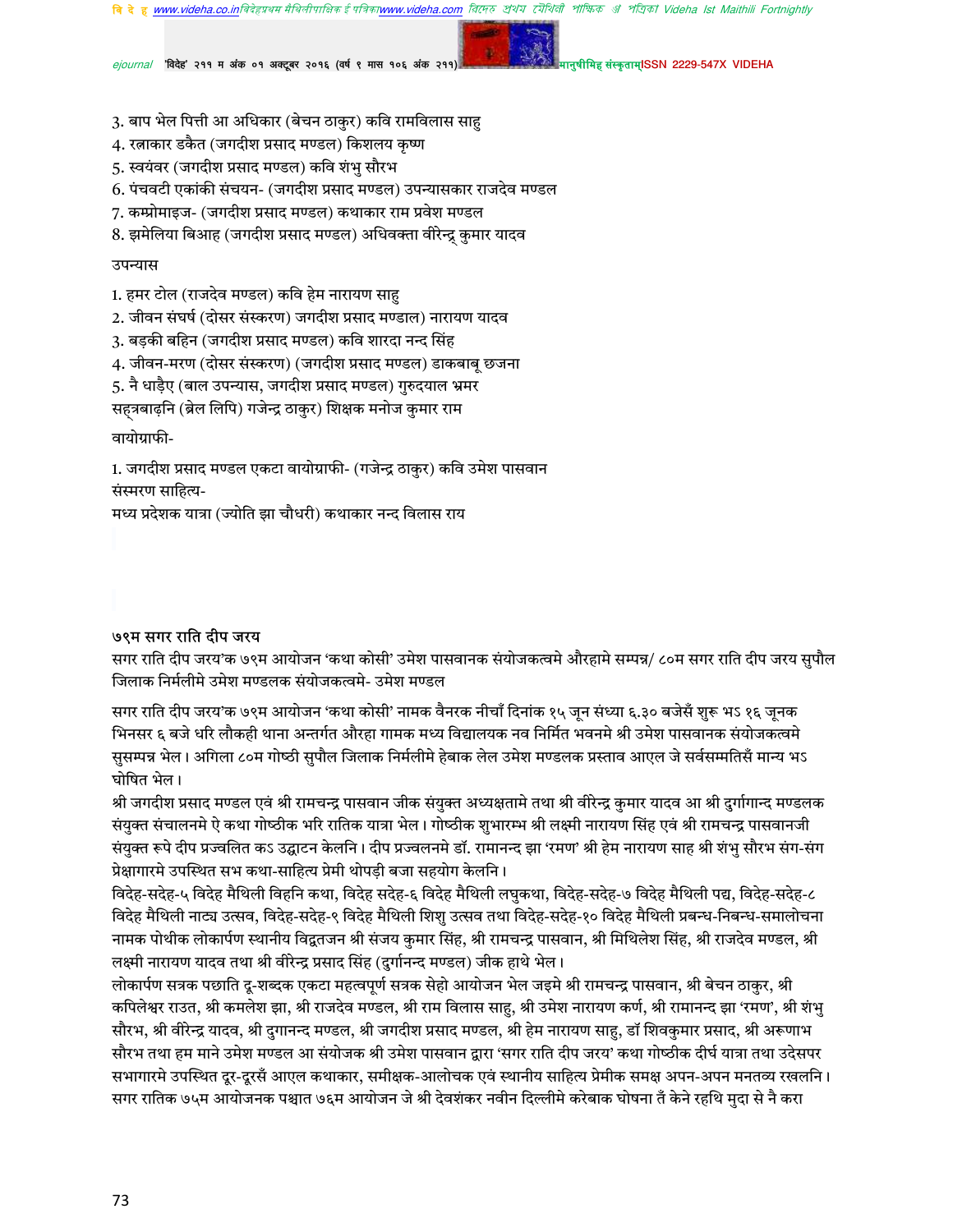রিদেহ প্রথম মৌথিনী পাক্ষিক প্র পত্রিকা Videha Ist Maithili Fortnightly

ejournal 'विदेह' २११ म अंक ०१ अक्टूबर २०१६ (वर्ष ९ मास १०६ अंक २११)

नुषीमिह संस्कृताम्ISSN 2229-547X VIDEHA

साहित्य अकादेमी द्वारा आयोजित कथा गोष्ठीकेँ गनि नेने रहथि जह गिनतीकेँ सोझरौल गेल आ तँए ऐ गोष्ठीकेँ श्री उमेश पासवान अपन इमानक परिचए दैत ७९म आयोजन केलनि। ओ कहलनि जे हम सभ अर्थात् विदेह मैथिली साहित्य आन्दोलनसँ जुड़ल मैथिली विकास प्रेमी छी। हम सभ ७७म, ७८म आयोजनक आयोजनकर्ताकैं स्पष्ट रूपे कहैत एलियनि मुदा हमरा सबहक बात नहियेँ विभारानी मानलनि आ नहियेँ कमलेश झा मानलनि। मुदा से हमहूँ नै मानब आ सही-सही गिनती करब।"

ऐ तरहेँ उक्त आयोजनकेँ 'सगर राति दीप जरय'क ७९मे बहुसंख्यक मनानुसार तँइ भेल, आयोजित भेल। हलाँकि दरभंगासँ आएल कथाकार श्री हीरेन्द्र कुमार झाक उकसेला पर रहुआसँ आएल श्री विनय मोहन झा जगदीश, श्री दुखमोचन झा आ दरभंगेसँ आएल श्री अशोक कुमार मेहता, हीरेन्द्र झा जीक संग गोष्ठीक आरम्भक घंटा भरिक पछाति चलि जाइ गेला।

जीविते नर्क (उमेश मण्डल), शिक्षाक महत (राम विलास साहु), बिआहक पहिल साल गिड़ह (दुर्गानन्द मण्डल), बौका डाँड़ (लक्ष्मी दास), बंश (कपिलेश्वर राउत), टाटीक बाँस (राम देव प्रसाद मण्डल 'झारूदार'), सगतोरनी (शिवकुमार मिश्र), पाथर, पियक्कर, जोगार आ अंग्रेज नैना (अमीत मिश्र), संत आकि चंठ (बेचन ठाकुर), अछोपक छाप (शम्भु सौरभ), नमोनाइटिस (उमेश नारायण कर्ण), द्वादशा (सुभाष चन्द्र 'सिनेही'), राँड़िन (रोशन कुमार 'मैथिल'), पँचवेदी (अखिलेश कुमार मण्डल), मुइलो बिसेबनि (जगदीश प्रसाद मण्डल) इत्यादि महत्वपूर्ण लघु कथा/विहन कथाक पाठ भेल आ सत्रे-सत्र मौखिक टिप्पणी आ समीक्षा सेहो भेल। अछोपक छाप (शम्भु सौरभ) क समीक्षाक क्रममे श्री रमानन्द झा "रमण" कथावस्तुसँ अपन असहमति देखेलनि आ कहलनि- "नै आब ई गप नै अछि, एकटा गप एतै देखियौ, हम रमानन्द झा "रमण" श्रोत्रिय उच्च कुलक, आ कतऽ आएल छी! उमेश पासवानक

# दरबज्जापर!"

श्री बेचन ठाकुर श्री रमानन्द झा "रमण"क नव-ब्राह्मणवादी सोचक विरोध करैत कहलनि-

"लोकक मगजमे अखनो जाति-पाति भरल छै, मैलोरंगक प्रकाश झा तँए ने कहै छथि जे बेचन ठाकुर भरि दिन तँ केश काटैत रहैए. ई रंगमंच की करत!! श्रीधरमकें सेहो ई गप बझल छन्हि।"

माने मैथिली साहित्यकार, समीक्षक आ रंगमंचसँ जुड़ल ब्राह्मणवादी आ नव-ब्राहम्णवादी सोचक लोककेँ देखैत ई कहल जा सकैए जे २१म शताब्दीमे श्री रमानन्द झा "रमण"क व्यान ई देखबैत अछि जे केना ओ उमेश पासवानक दरबज्जापर आबि उपकृत करबाक भावनासँ ग्रसित छथि।

ऐ अवसरिपर विदेह मैथिली पोथी प्रदर्शनी (२७म प्रदर्शनी) सेहो लागल रहए।

अगिला ८०म गोष्ठी सुपौल जिलाक निर्मलीमे हेबाक लेल उमेश मण्डलक प्रस्ताव आएल जे सर्वसम्मतिसँ मान्य भऽ घोषित भेल। सभ कथाकार, कथा-साहित्य प्रेमी एवं समीक्षक-आलोचकसँ आग्रह-अनुरोध-निवेदन जे ८०म सगर रातिक कथा गोष्ठी- निर्मलीमे अपन गरिमामयी उपस्थिति दिऐ।

# ऐ रचनापर अपन मंतव्य ggajendra@videha.com पर पठाउ।

३. पद्य

<u>३.१.आशीष अनचिन्हार- २ टा गजल</u>

<u>३.२.वीरू सोनकर तीन टा हिंदी कविता- मैथिली अनुवाद आशीष अनचिन्हार</u>

<u>३.३.बाबा बैद्यनाथ-आजाद गजल</u>

3.४.जगदीश चन्द्र ठाकुर अनिल- गजल

### आशीष अनचिन्हार- २ टा गजल

गजल

 $\mathbf{1}$ 

किश्तेमे हँसबै किश्तेमे कनबै हम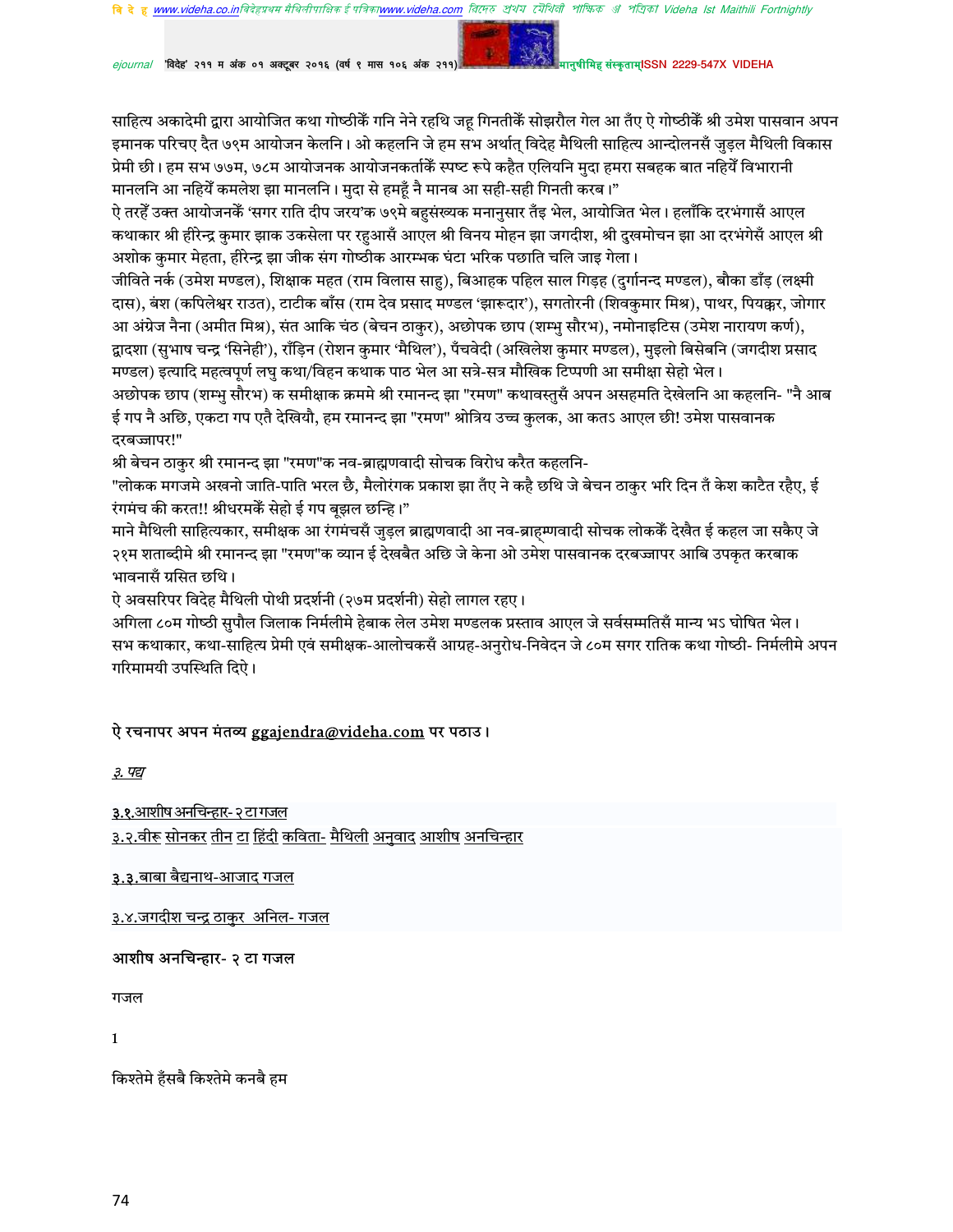<mark>बि दे हु <u>www.videha.co.in</u>विदेहप्रथम मैथिलीपाक्षिक ई पत्रिका<u>www.videha.com</u> बिएम्ठ क्षेथ्य टपैथियी शौंफिक श्री शेविको Videha Ist Maithili Fortnightly</mark>

ejournal 'विदेह' २११ म अंक ०१ अक्टूबर २०१६ (वर्ष ९ मास १०६ अंक २११)

.<br>मेह संस्कृताम्ISSN 2229-547X VIDEHA

किश्तेमे जीबै किश्तेमे मरबै हम

भोरसँ साँझसँ रातिसँ आइसँ की काल्हिसँ जहिया मगँबै खाली तोरे मँगबै हम

अपने जौड़सँ बान्हल छानल रहलहुँ तँइ किछु जे कहबै तँ कहू किनका कहबै हम

शब्द अहाँ बूझू की वाक्य अहाँ बूझू जीवन भरि खाली अपनाकेँ रचबै हम

जइ दिन कहतै अनचिन्हार कियो हमरा ओही दिनकें थैहर थैहर बुझबै हम

सभ पाँतिमे 222 + 222 + 222 + 22 मात्राक्रम अछि दू टा अलग-अलग लघुकें दीर्घ मानबाक छूट लेल गेल अछि

 $\overline{2}$ 

झूठक बीजबिंदु एते टा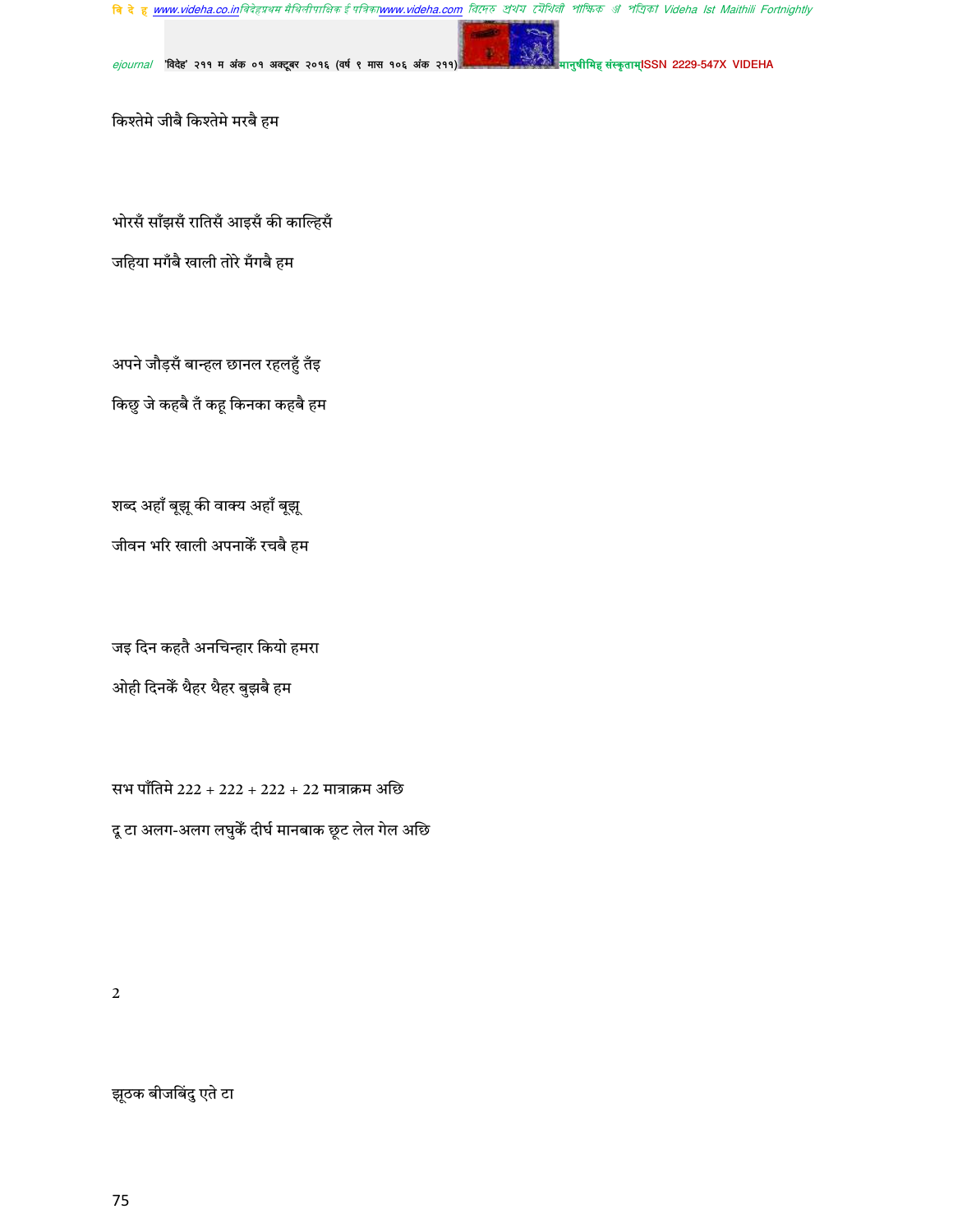<mark>बि दे हु <u>www.videha.co.in</u>विदेहप्रथम मैथिलीपाक्षिक ई पत्रिका<u>www.videha.com</u> बिएम्ठ क्षेथ्य टपैथियी शौंफिक श्री शेविको Videha Ist Maithili Fortnightly</mark>

ejournal 'विदेह' २११ म अंक ०१ अक्टूबर २०१६ (वर्ष ९ मास १०६ अंक २११)

ह संस्कृताम्ISSN 2229-547X VIDEHA

साँचक बीजबिंदु एते टा

देलक चोट फूल तँइ कहलहुँ

काँटक बीजबिंदु एते टा

जिंदा आदमीक संगे संग

लाशक बीजबिंदु एते टा

फैक्ट्रीकें लगा चला बुझलहुँ

चासक बीजबिंदु एते टा

खेतक पानि नापि कहलक ओ

मेघक बीजबिंदु एते टा

सभ पाँतिमे 2221 + 2122 + 2 मात्राक्रम अछि तेसर शेरक पहिल पाँतिक अंतिम लघु छूटक तौरपर लेल गेल अछि

ऐ रचनापर अपन मंतव्य ggajendra@videha.com पर पठाउ।

वीरू सोनकर केर तीन टा हिंदी कविताक मैथिली भावानुवाद। अनुवादक आशीष अनचिन्हार

 $\mathbf 1$ 

उपलब्धि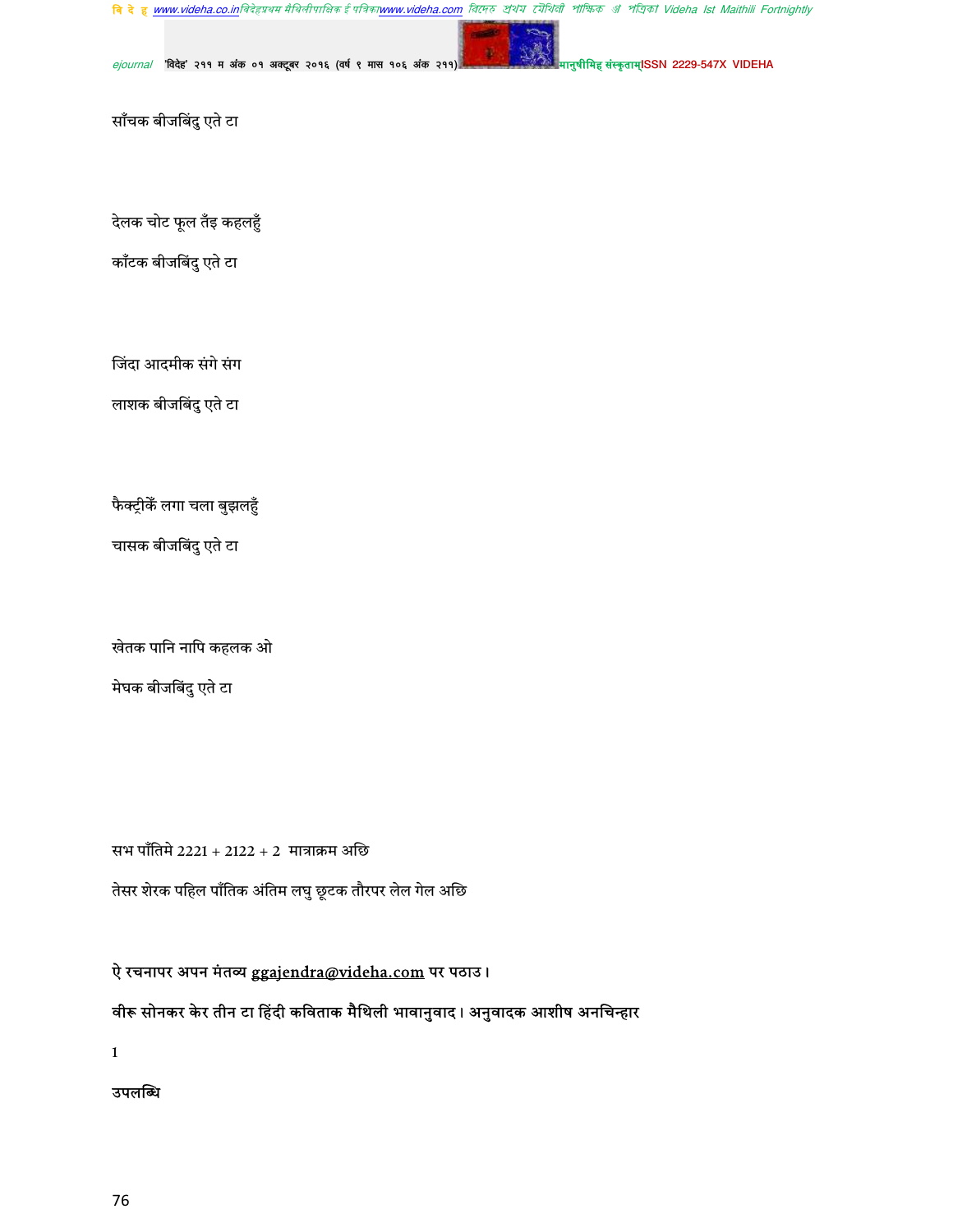वि दे हु <u>www.videha.co.in</u>विदेहप्रथम मैथिलीपाक्षिक ई पविका<u>www.videha.com</u> तिएरु शेथेघ ट्यैथिवी शोफिक अं পंजिको Videha Ist Maithili Fortnightly

संस्कृताम्(SSN 2229-547X VIDEHA

 $e$ journal 'विदेह' २११ म अंक ०१ अक्टूबर २०१६ (वर्ष ९ मास १०६ अंक २११)

धार अपन सभसँ बेसी जरूरी जात्रा पूरा केलक

आ ओ अराम नै छल जखन सभ गाछ-बिरिछ रुकबाक मोन बनेलक

योग छलै पहाड़क सन्यासक बदला

जे धरतीमे गँहीर धरि चलि गेल छलै

आ निशिबद्ता रचि रहल छलै

सर्व-श्रेष्ठ गीतक बदला

जिवनक पहिल जन्मौटी हँसी लेल

बसातमे उठल हाथ

अकाशकें केने छल प्रणाम

समुद्र चौंकि उठल पहिल डेगक अवाजपर आ मोन बना लेलक जे सभ दिन नव रहब आ तइ लेल ओ लहरिकैं चमड़ा बना सभ दिन हटा दैए पुरान चमड़ाकेँ

एतेक होइतो कविता लेल बाँचल रहल जगह आ कविता अबिते कहलक बचबैत रह, बचैत रह

एकरा संग कविता ईहो कहैत रहल बेर-बेर कि हरेक समयमे विश्व-विजेता घर नै पहुँचि पाबै छै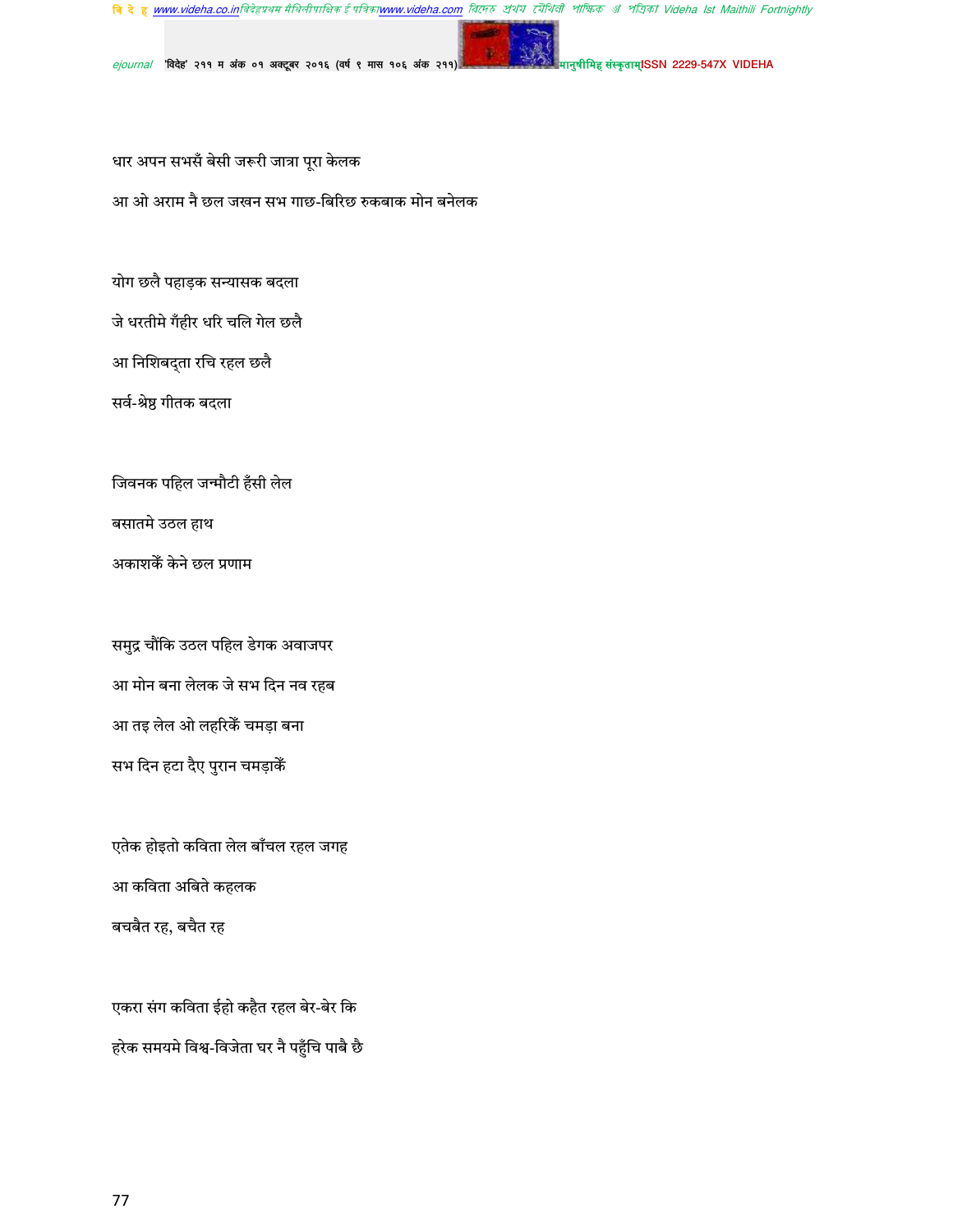<mark>बि दे हु <u>www.videha.co.in</u>विदेहप्रथम मैथिलीपाक्षिक ई पत्रिका<u>www.videha.com</u> बिएम्ठ क्षेथेय टपेंथिती शॉफिक अं शंजिको Videha Ist Maithili Fortnightly</mark>

'विदेह' २११ म अंक ०१ अक्टूबर २०१६ (वर्ष ९ मास १०६ अंक २११) ejournal

संस्कृताम्ISSN 2229-547X VIDEHA

मोनक हरेक चोटक इलाज कविताक लग देखि धरती एखनो धरि खुशीसँ नाचि रहल अछि

अपन अइ एकमात्र उपलब्धिपर

 $\sqrt{2}$ 

नून

हमर गेड़ुआ जे सोखने रहए नून से छीटल अछि पूरा धरतीपर आ हम अपन जुत्तासँ कहि रहल छी जे चलू ओ पूरा नून लाबए लेल

बिना कोनो पहचानिक कोनो दुख

नै रहत हमर खालपर

आ जुत्तामे नुका कऽ आपस लऽ अनबै नूनकैं

आ रखबै ओहीमे घरमे जकर देबालपर

हवा-बिहाड़िसँ टकराइत टाँगल अछि

हमरे एकटा फोटो जकर रेखा

साँपमे बदलि जाइत अछि आ पसरि जाइत अछि

हमर ओछाएनपर

कोनो एकटा बिंदुसँ शुरु फेर ओही बिंदुपर खत्म उदासीक संसारसँ अलग हम रचि रहल छी सात समुद्दरकें एकै डेगमे पार करबाक साहस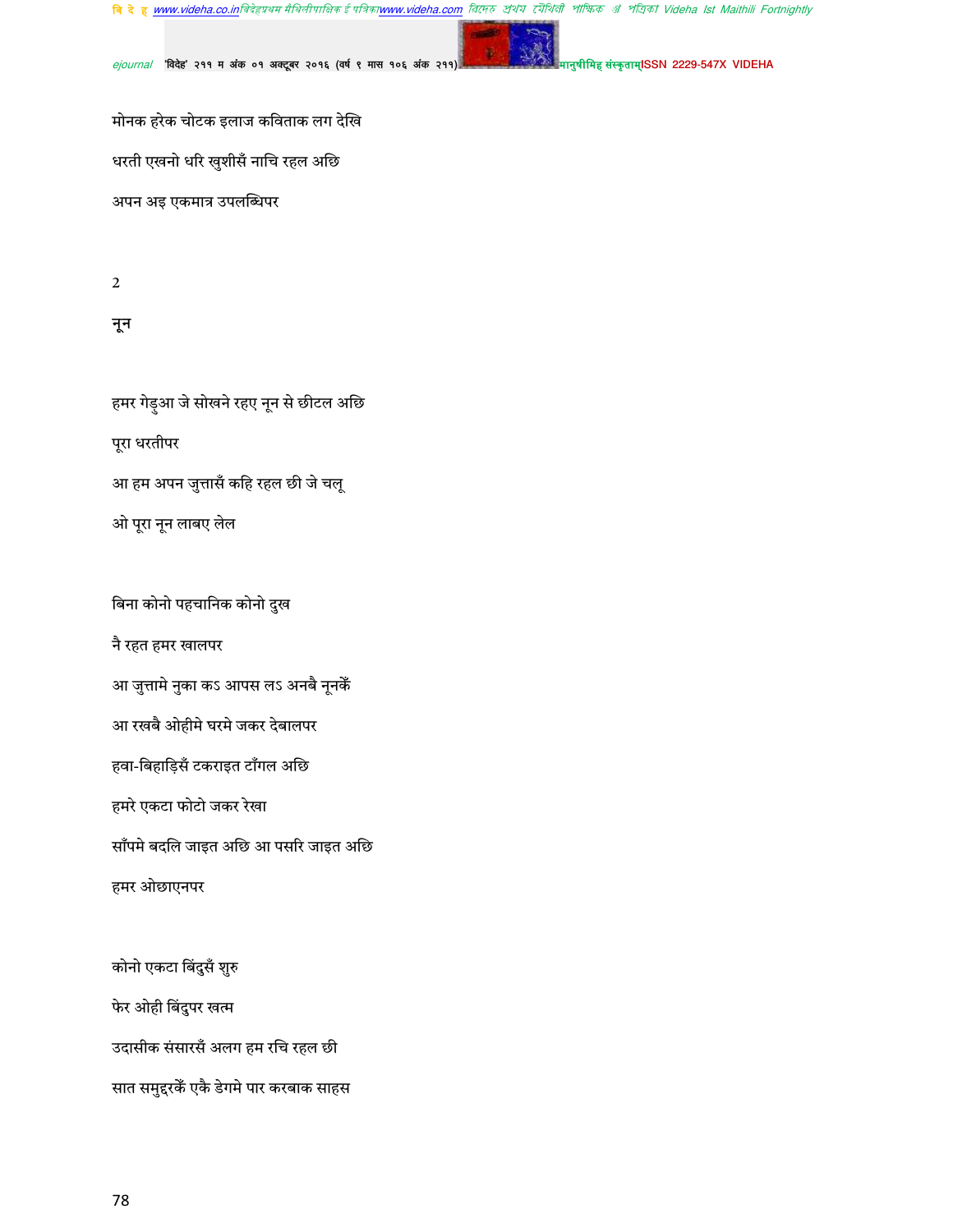**बि दे हु <u>www.videha.co.in</u>विदेहप्रथम मैथिलीपाक्षिक ई पत्रिका<u>www.videha.com</u> রিদে***ठ প্র***থম মৌথিলী পাক্ষিক ঐ পত্রিকা Videha Ist Maithili Fortnightly** 

ejournal 'विदेह' २११ म अंक ०१ अक्टूबर २०१६ (वर्ष ९ मास १०६ अंक २११)

संस्कृताम्ISSN 2229-547X VIDEHA

 $\overline{3}$ 

### दिन

बर्खक सभसँ गर्म दिनक भोरमे समयमे अखबार आएल देरीसँ देरसँ आएल रंग-बिरही समाद-समाचार नौकरीक प्रचार बला पन्नामे हम अपन संभावना नै देखलहुँ

बिन उत्साहक दिनमे हम रहलहुँ असगरे

ओइ योजना विहीन दिनक शुरूएमे हमरा सोचबाक छल जे रातिधरि सभ काज कऽ लेबाक छै आ हम काज करबाक बदला दिनेकैं बुझाबए लगलहुँ आ दिन हमर हरेक बातमे हँ-हँ करैत बीति गेल

रातिक अंतिम पहर भीजल अछि पछिला सर्दीक सुगंधसँ मुदा तैयो ई गर्मीक एकटा बेकार राति छल जे अपन अंतिम समयमे किछु सुगंध पसारलक

एतेक होइतो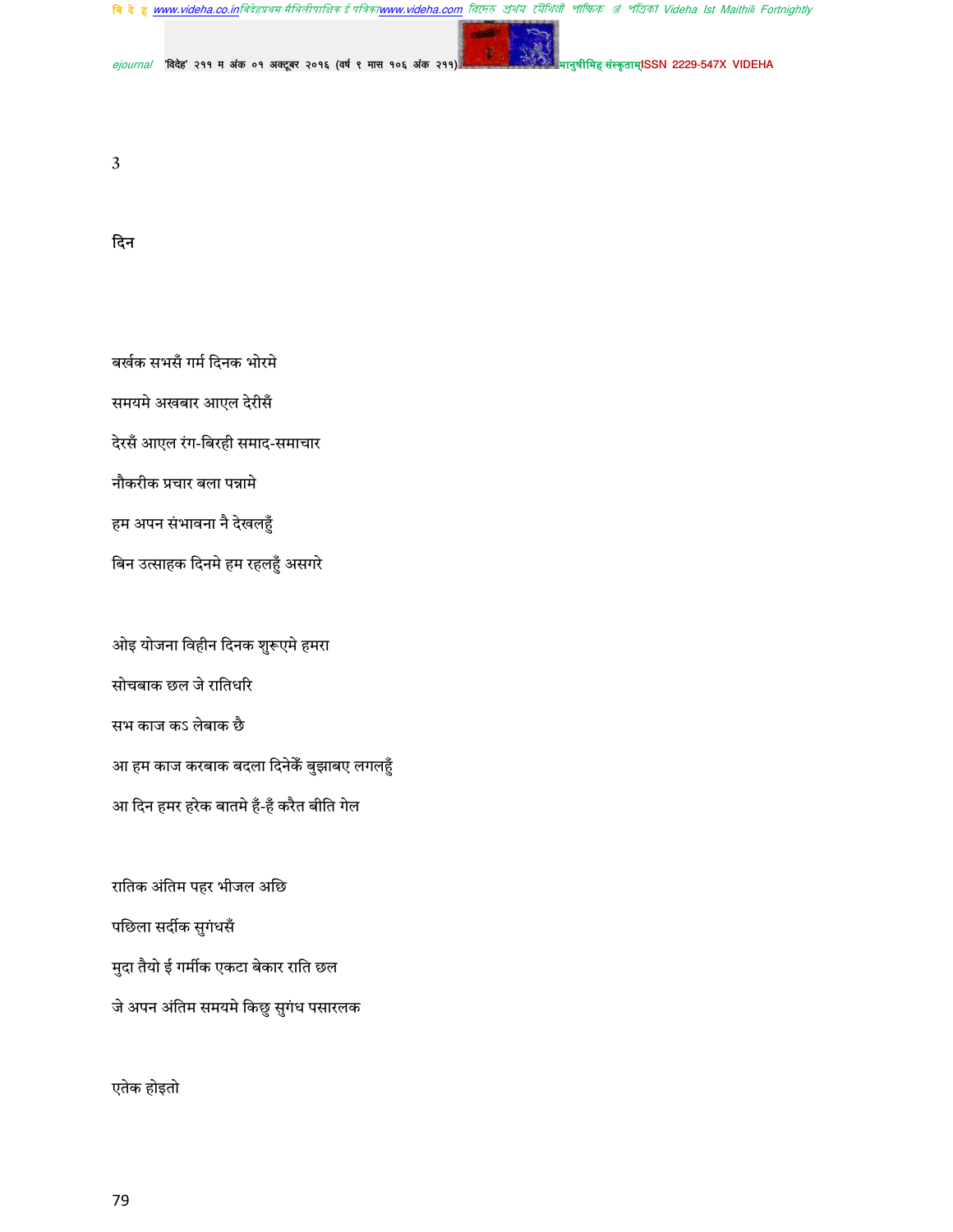<mark>बि दे हु <u>www.videha.co.in</u>विदेहप्रथम मैथिलीपाक्षिक ई पत्रिका<u>www.videha.com</u> बिएम्ठ क्षेथेय टपेंथिती शॉफिक अं शंजिको Videha Ist Maithili Fortnightly</mark>

ejournal 'विदेह' २११ म अंक ०१ अक्टूबर २०१६ (वर्ष ९ मास १०६ अंक २११)

.<br>मेह संस्कृताम्ISSN 2229-547X VIDEHA

ओ दिन अबस्से आस आएत

भोरक चाहमे सर्दीक राति बला सुगंध सेहो आएत

अखबार सेहो

आ दिनकें तखन बुझाबए नै पड़त

गुड)नाइट केर संग ओ कहत जे हम फेर आएब

हमहूँ कहबै हँ

# ऐ रचनापर अपन मंतव्य ggajendra@videha.com पर पठाउ।

# बाबा बैद्यनाथ

#### आजाद गजल

कतऽ गेलौं ये लग आबि जाउ ने

एकबेर आबि पुनि भागि जाउ ने

प्रेमक मादे हमर फुटले कपार छै

सपनेमे प्रेमगीत गाबि जाउ ने

अहाँ बिना हम्मर करेजे फाटल छै

स्नेहक ताग लऽ कऽ तागि जाउ ने

अहाँ सन लोक एते निठुर तँ नहि हो

एकबेर प्राण हमर मांगि जाउ ने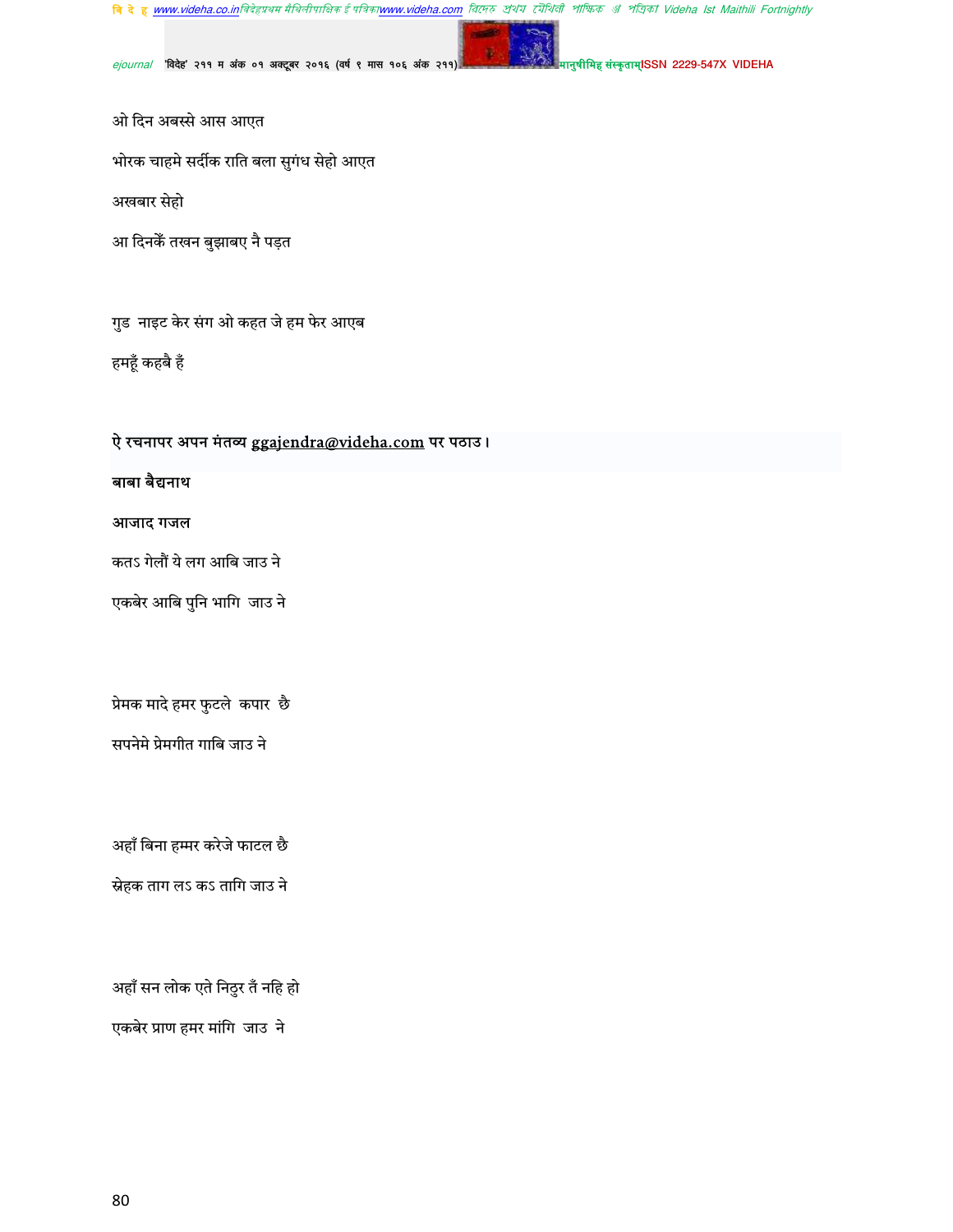वि दे हु <u>www.videha.co.in</u>विदेहप्रथम मैथिलीपाक्षिक ई पविका<u>www.videha.com</u> तिएरु शेथेघ ट्यैथिवी शोफिक अं পंजिको Videha Ist Maithili Fortnightly

 $e$ journal 'विदेह' २११ म अंक ०१ अक्टूबर २०१६ (वर्ष ९ मास १०६ अंक २११)

मेह संस्कृताम्ISSN 2229-547X VIDEHA

चिन्तासँ मुक्त किये एत्ते निसभेर छी

किये एतेक सूतल छी जागि जाउ ने

गलती क्षमा करू माफी मंगैत छी

सभ किछु बिसरि हृदय लागि जाउ ने

एखनहु पड़ैछ मन देल अहँक प्रेमरस

एकबेर चखा पुनि दागि जाउ ने ।

### ऐ रचनापर अपन मंतव्य ggajendra@videha.com पर पठाउ।

जगदीश चन्द्र ठाकुर अनिल

गजल 1 भोरे-भोरे जागब सिखलौं आ अपनाकें ताकब सिखलौं

आसन प्राणायामो सिखलौं तन-मन सुंदर राखब सिखलौं

सूगा सनके बाजब सिखलौं आ कौआ सन भागब सिखलौं

गायब सिखलौं नाचब सिखलौं आ रामायण बांचब सिखलौं

आनब सिखलौं रान्हब सिखलौं आ सभ जनमे बांटब सिखलौं

सभ छी हमरे, हम छी सबहक से सदिखन हम मानब सिखलौं

जय- जय मिथिला, जय-जय भारत जय-जय राधे -माधब सिखलौं मात्रा-क्रम : 2222-2222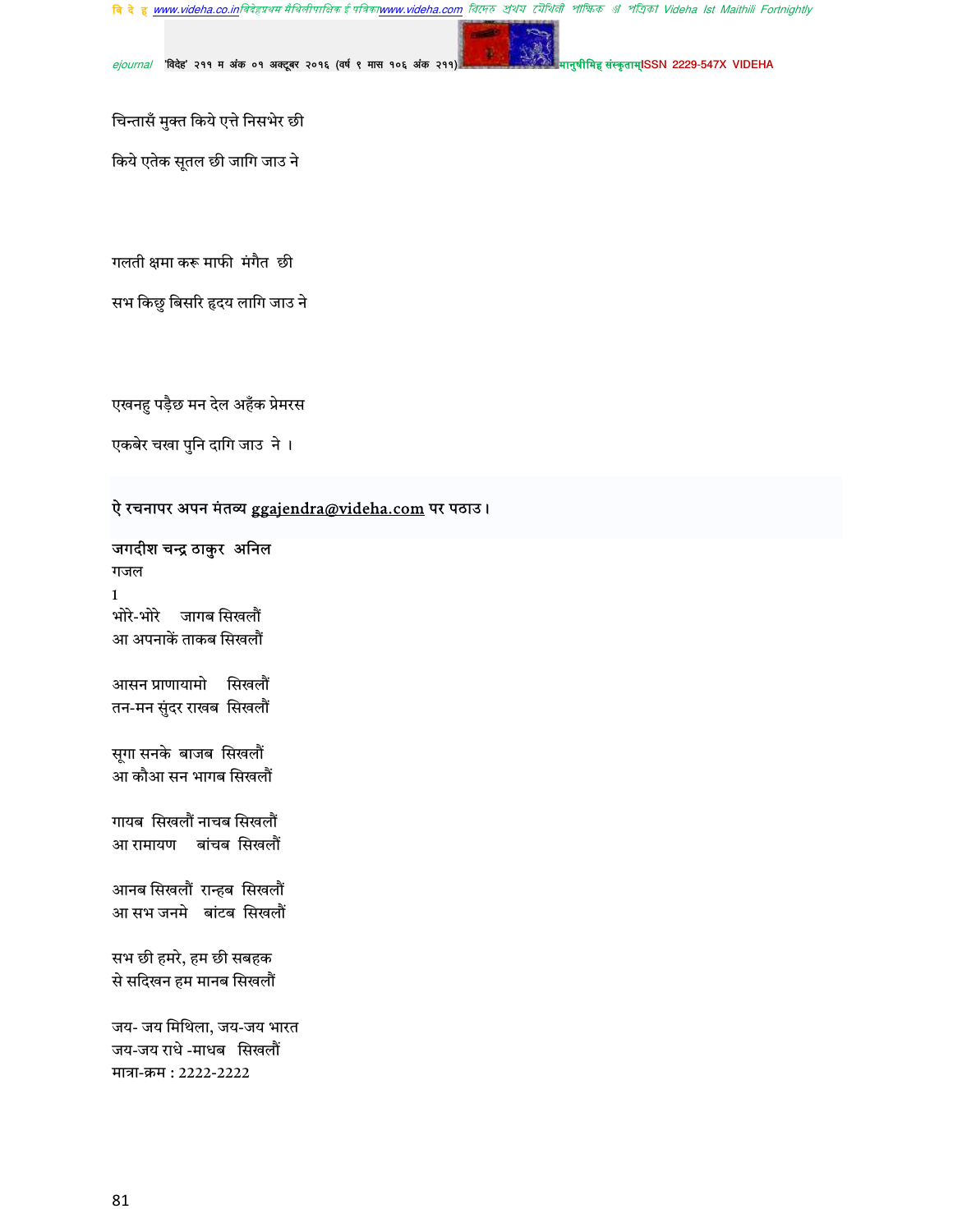**बि दे हु <u>www.videha.co.in</u>विदेहप्रथम मैथिलीपाक्षिक ई पत्रिका<u>www.videha.com</u> রিদে***ठ প্র***থম মৌথিলী পাক্ষিক ঐ পত্রিকা Videha Ist Maithili Fortnightly** 

संस्कृताम्ISSN 2229-547X VIDEHA

ejournal 'विदेह' २११ म अंक ०१ अक्टूबर २०१६ (वर्ष ९ मास १०६ अंक २११)

ऐ रचनापर अपन मंतव्य ggajendra@videha.com पर पठाउ।

बालानां कृते विदेह मैथिली मानक भाषा आ मैथिली भाषा सम्पादन पाठ्यक्रम <u>भाषापाक</u> प्रणव कुमार झा

अलर - बलर

मालिक – नौकर हम नै बुझी आटा चोकर हम नै बुझी खेल – बुझौअल में छी पारंगत अपन – अनकर हम नै बुझी

आमक गाछी दैड**़बे कर**ब खेतक छिमि तोड**़बे** करब कब्बै – मांगुर के लालच में बंसी ल क बैसबे करब

बाबा गेलखिन हरवाही पर कक्का गेलखिन सुनवाही पर गर्मी छुट्टी में आम क गाछी में बैसल छी हम ओगरवाही पर

बाबू के नै पसिन्द छैन लालू कहै छैथ ओ अछि बड्डू चालू आंगन में मां बडी काल सं पका रहल अछि सहजन-आलू

हरवाहा सब हर जोतै अछि चरवाहा सब मुंह दूसै अछि बैट-बाल ल क छौंडा सब चौका-छक्का खूब जडै़ अछि ।

कंसार क भूंजा फ़ांक़बे करब एम्हर-आमहर झांक़बे करब दाय-माय के डेरबय खातिर कुकूर जेकाँ भुंकबे करब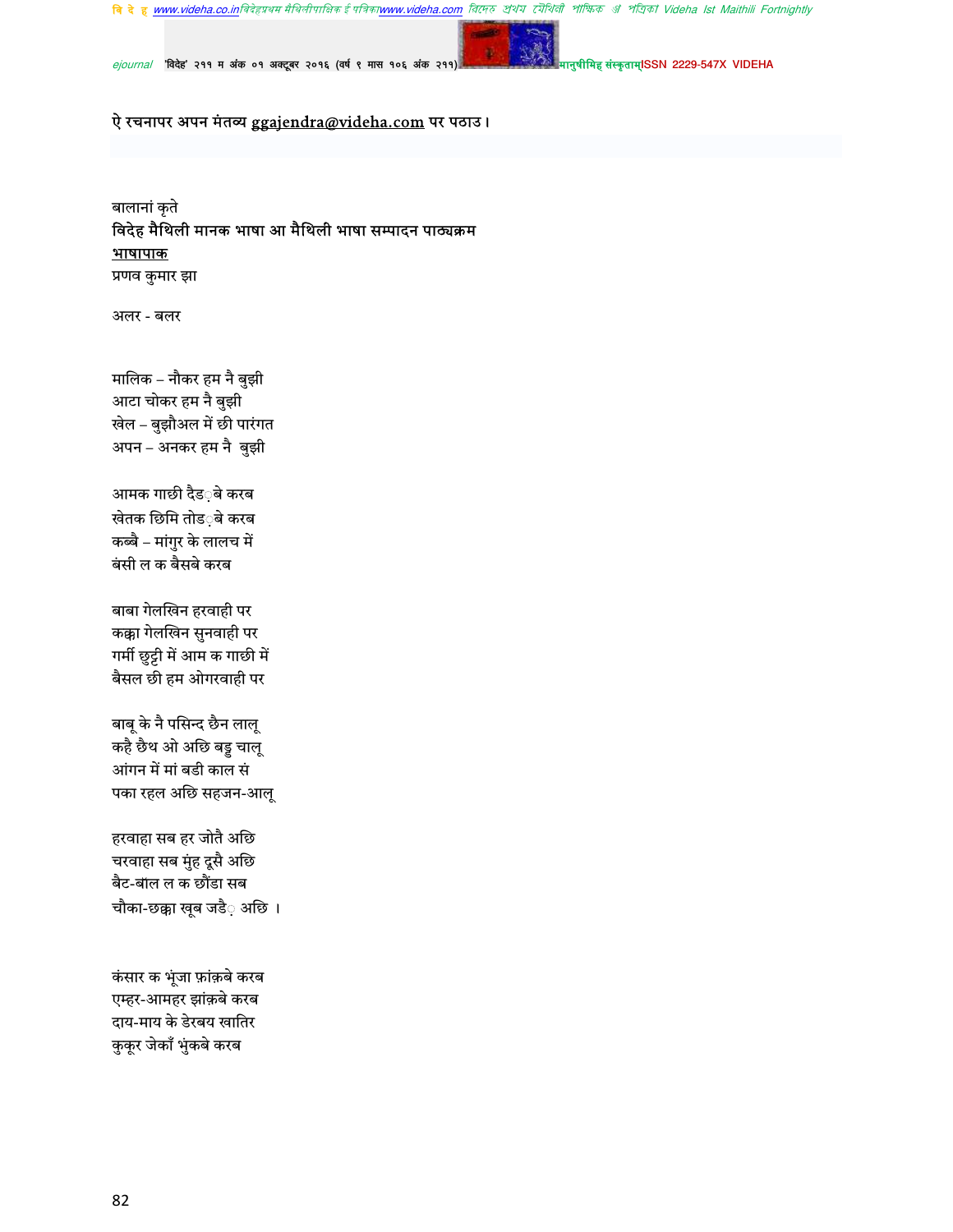রিদেহ প্রথম মৌথিনী পাক্ষিক প্র পত্রিকা Videha Ist Maithili Fortnightly ह्र www videha co inविदेहप्रथम मैथिलीपाक्षिक ई पत्रिकाv

ज़ाम्ISSN 2229-547X VIDEHA

'विदेह' २११ म अंक ०१ अक्टूबर २०१६ (वर्ष ९ मास १०६ अंक २११

माँ के बात सेहो बुझब सोझा इस्कूल जेबे करब पानि पीब लेल मुदा दू मिनट

चापा कल पर रुकबे करब

कोठा पर हम सुतबे करब मना करय पर रूसबे करब इस्कूल क सबक याद कर लेल भोरका पहर उठबे करब

पीसा कहै छैथ पायलट बनिह मामा कहै छथि डाक्टर बनिह जिनका जे कहबा क कहौथ ग हम जे चाहै छि से बनबे करब आर किछु बनी वा नै बनी निक मनुख हम बनबे करब

(प्रणव कुमार झा, राष्टीय परीक्षा बोर्ड, नई दिल्ली)

### ऐ रचनापर अपन मंतव्य ggaiendra@videha.com पर पठाउ।



मैथिली साहित्य आन्दोलन

(c)2004-16. सर्वाधिकार लेखकाधीन आ जतऽलेखकक नाम नैअछि ततऽसंपादकाधीन ।विदेह- प्रथममैथिली पाक्षिक ई-पत्रिका ISSN 2229-547X VIDEHAसम्पादक: गजेन्द्र ठाकुर। सह-सम्पादक: उमेश मंडल। सहायक सम्पादक: राम विलास साहु, नन्द विलास राय, सन्दीप कमार साफी आ मन्नाजी (मनोज कमार कर्ण)। कला-सम्पादन: ज्योति झा चौधरी। सम्पादक- नाटक-रंगमंच-चलचित्र- बेचन ठाकुर । सम्पादक- सूचना-सम्पर्क-समाद- पूनम मंडल । सम्पादक- अनुवाद विभाग- विनीत उत्पल ।

रचनाकार अपन मौलिक आ अप्रकाशित रचना (जकर मौलिकताक संपूर्ण उत्तरदायित्व लेखक गणक मध्य छन्हि)ggajendra@videha.comकेँमेल अटैचमेण्टक रूपमेँ .doc, .docx, .rtf वा .txt फॉर्मेटमे पठा सकै छथि।रचनाक संग रचनाकार अपन संक्षिप्त परिचयआ अपन स्कैन कएल गेल फोटो पठेता, से आशा करै छी। रचनाक अंतमेटाइप रहए, जे ई रचना मौलिक अछि, आ पहिल प्रकाशनक हेतु विदेह (पाक्षिक) ई पत्रिकाकैं देल जा रहलअछि।एतऽ प्रकाशित रचना सभक कॉपीराइट लेखक/संग्रहकर्त्ता लोकनिक लगमे रहतन्हि, मात्र एकर प्रथम प्रकाशनक/ प्रिंट-वेब आर्काइवक/ आर्काइवक अनुवादक आ आर्काइवक ई-प्रकाशन/ प्रिंट-प्रकाशनक अधिकार ऐ ई-पत्रिकाकेँ छै। ऐ ई पत्रिकाकेँ श्रीमति लक्ष्मीठाकुर द्वारा मासक ०१ आ १५ तिथिकेँ ई प्रकाशित कएल जाइत अछि।